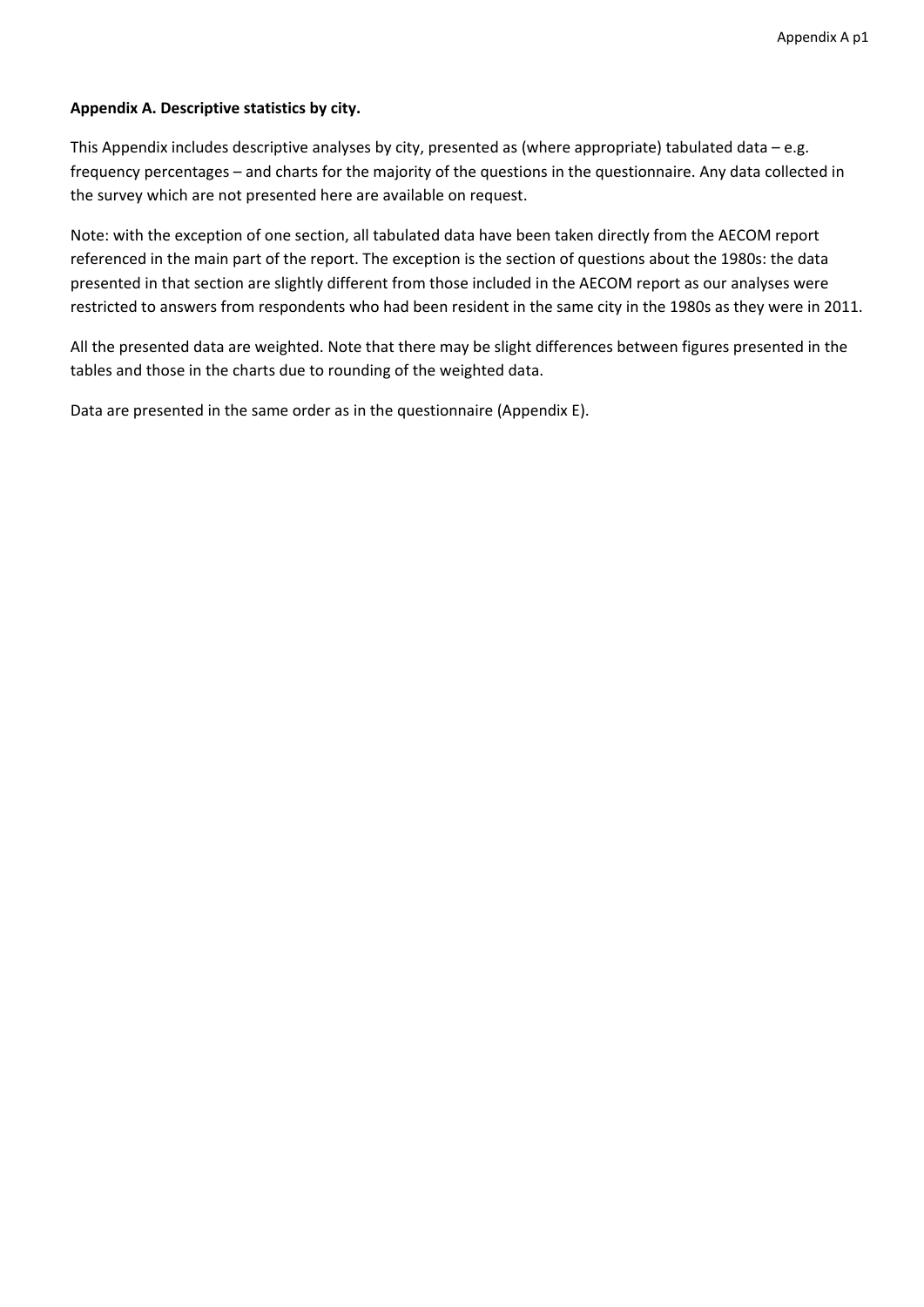## **Section A. Social capital.**

## **A1. How long have you lived in this neighbourhood?**

|                                            | <b>Total</b> | Glasgow  | Liverpool | <b>Manchester</b> |
|--------------------------------------------|--------------|----------|-----------|-------------------|
| Under six months                           | 11.4%        | 9.0%     | 7.2%      | 17.9%             |
| Six months or more but less than 12 months | 8.2%         | 7.3%     | 5.5%      | 11.5%             |
| One year or more but less than five years  | 18.1%        | 19.5%    | 16.5%     | 17.8%             |
| Over five years                            | 62.4%        | 64.1%    | 70.9%     | 52.8%             |
| (Weighted base)                            | (3,694)      | (1, 291) | (1, 193)  | (1, 216)          |
| (Unweighted base)                          | (3,702)      | (1, 289) | (1,202)   | (1, 211)          |

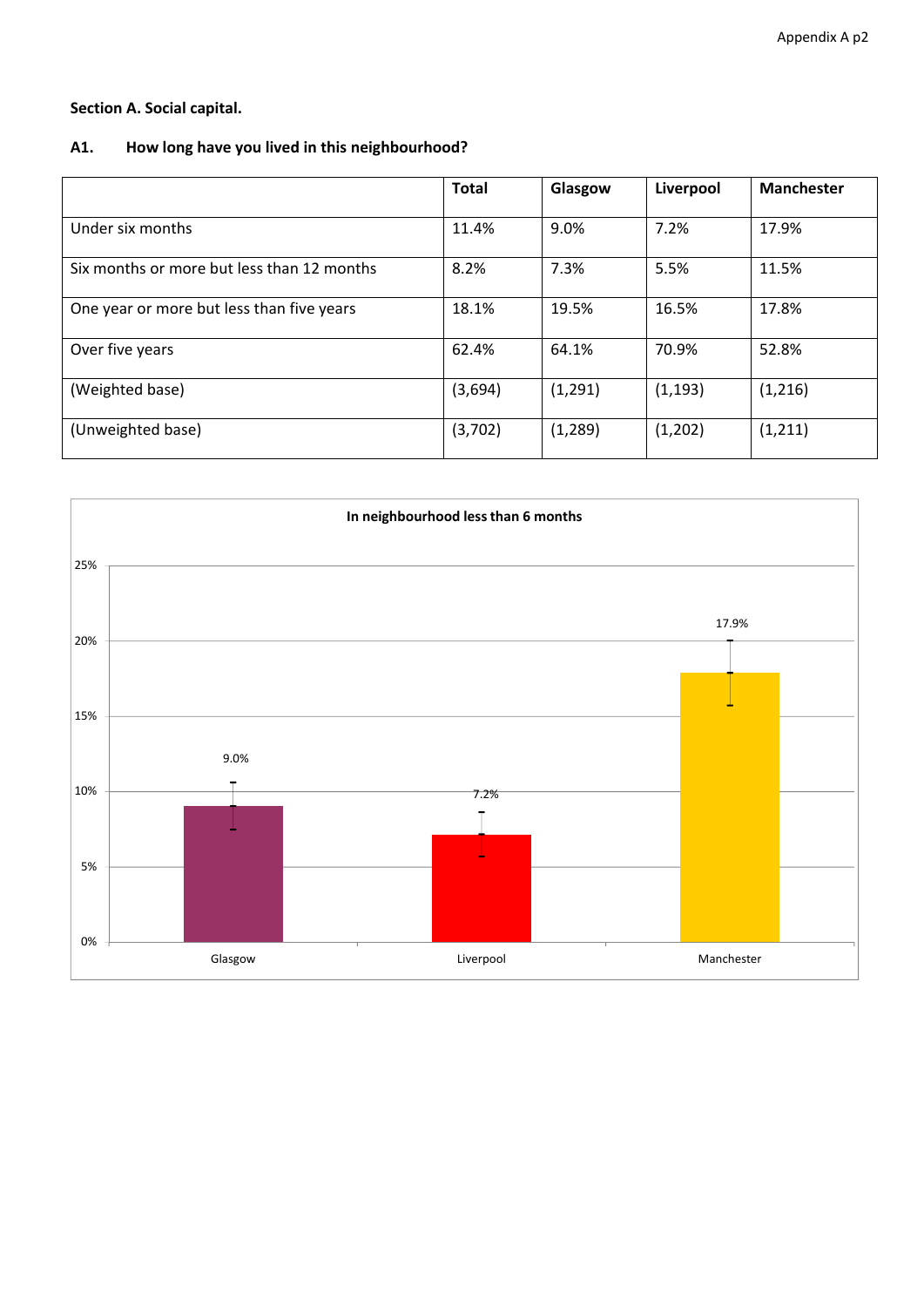A2. In general, what kind of neighbourhood would you say you live in - would you say it is a neighbourhood in which people do things together and try to help each other, or one in which people mostly go their own way? **(Unprompted)**

|                          | <b>Total</b> | Glasgow  | Liverpool | <b>Manchester</b> |
|--------------------------|--------------|----------|-----------|-------------------|
| Help each other          | 22.5%        | 22.1%    | 30.0%     | 16.3%             |
| Go their own way         | 28.0%        | 29.3%    | 28.4%     | 26.0%             |
| Mixture                  | 41.7%        | 38.8%    | 36.6%     | 49.9%             |
| Don't know (spontaneous) | 7.8%         | 9.8%     | 5.0%      | 7.9%              |
| (Weighted base)          | (3,694)      | (1,291)  | (1, 193)  | (1,216)           |
| (Unweighted base)        | (3,702)      | (1, 289) | (1,202)   | (1, 211)          |

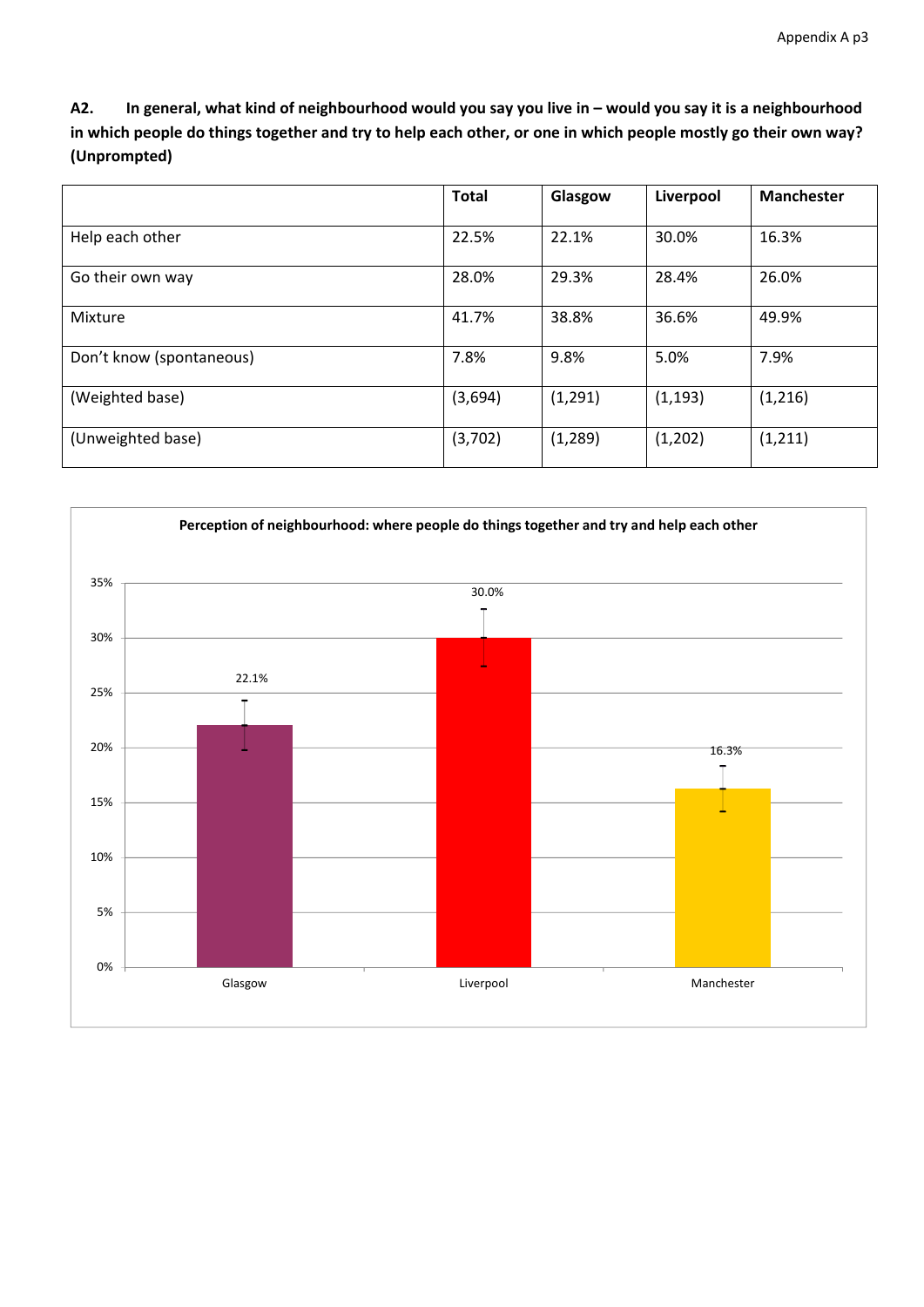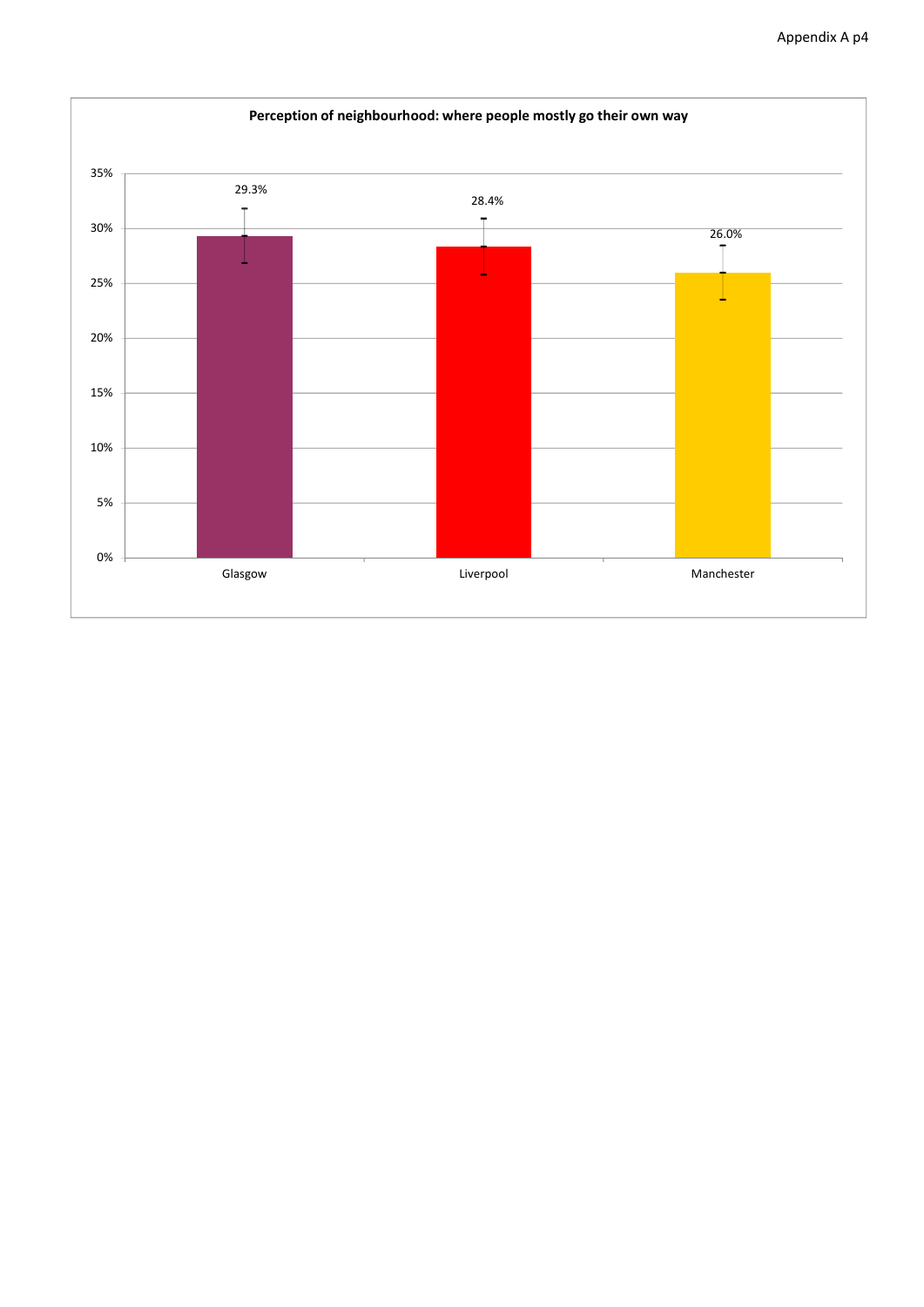A3. Suppose you lost your purse/wallet containing your address details, and it was found in the street by someone living in this neighbourhood. How likely is it that it would be returned to you with nothing missing? Is **that very likely, quite likely, not very likely or not at all likely?**

|                          | <b>Total</b> | Glasgow  | Liverpool | <b>Manchester</b> |
|--------------------------|--------------|----------|-----------|-------------------|
| Very likely              | 7.5%         | 5.7%     | 13.7%     | 4.3%              |
| Quite likely             | 23.6%        | 21.2%    | 26.2%     | 24.4%             |
| Not very likely          | 20.3%        | 18.5%    | 16.2%     | 26.1%             |
| Not at all likely        | 33.1%        | 31.9%    | 31.9%     | 35.6%             |
| Don't know (spontaneous) | 15.4%        | 22.8%    | 11.9%     | 9.6%              |
| (Weighted base)          | (3,694)      | (1, 291) | (1, 193)  | (1,216)           |
| (Unweighted base)        | (3,702)      | (1, 289) | (1,202)   | (1, 211)          |

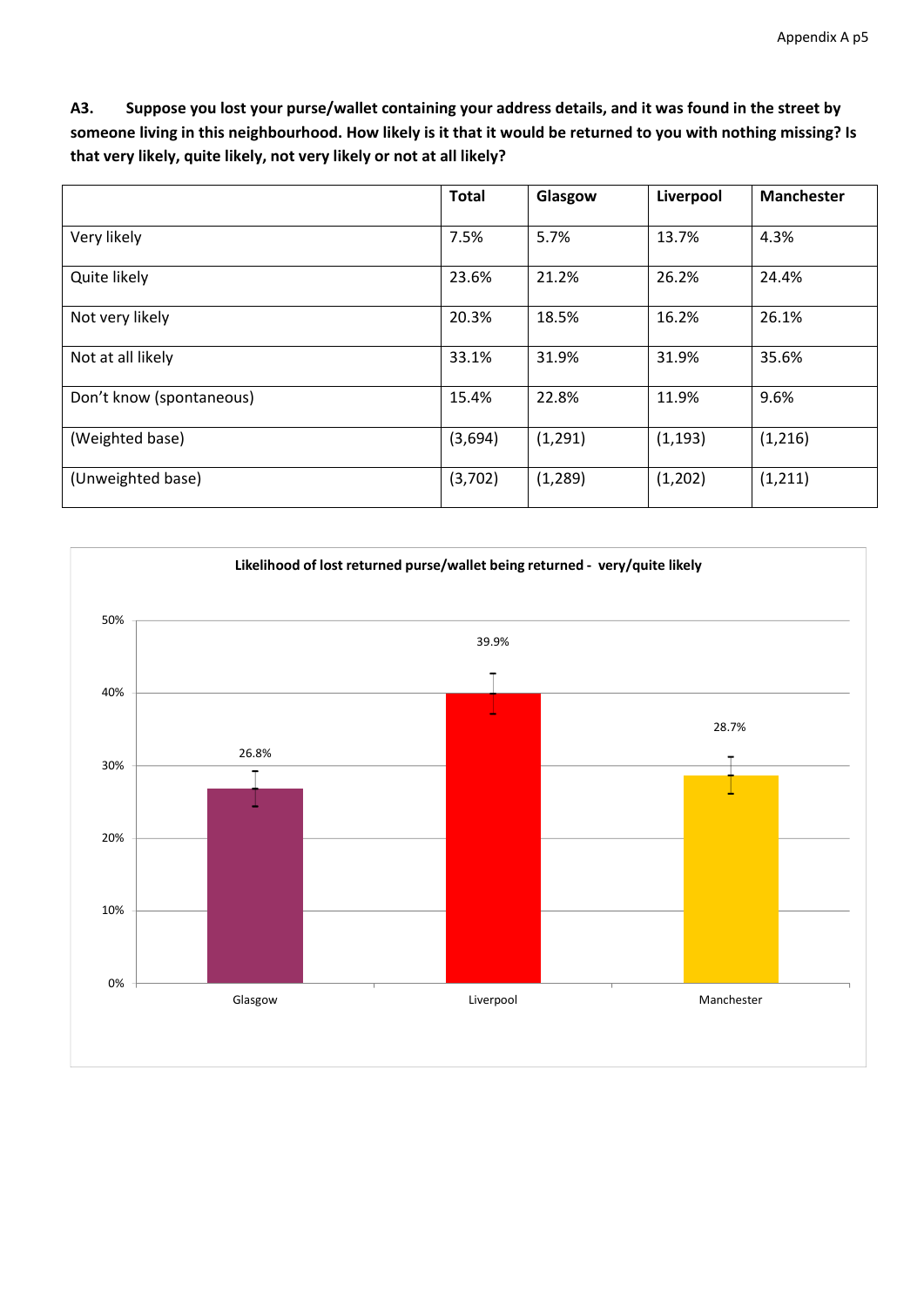|                                    | <b>Total</b> | Glasgow  | Liverpool | <b>Manchester</b> |
|------------------------------------|--------------|----------|-----------|-------------------|
| Very big problem                   | 2.6%         | 2.8%     | 3.2%      | 1.9%              |
| Fairly big problem                 | 8.3%         | 7.6%     | 6.3%      | 11.0%             |
| Not a very big problem             | 22.4%        | 22.7%    | 21.3%     | 23.1%             |
| Not a problem at all               | 55.7%        | 55.3%    | 61.5%     | 51.1%             |
| It happens, but it's not a problem | 9.2%         | 9.4%     | 7.0%      | 11.0%             |
| Don't know (spontaneous)           | 1.7%         | 2.2%     | 0.7%      | 1.9%              |
| (Weighted base)                    | (3,694)      | (1, 291) | (1, 193)  | (1,216)           |
| (Unweighted base)                  | (3,702)      | (1, 289) | (1,202)   | (1, 211)          |

## **A4.1 How much of a problem are people being drunk or rowdy in public places?**

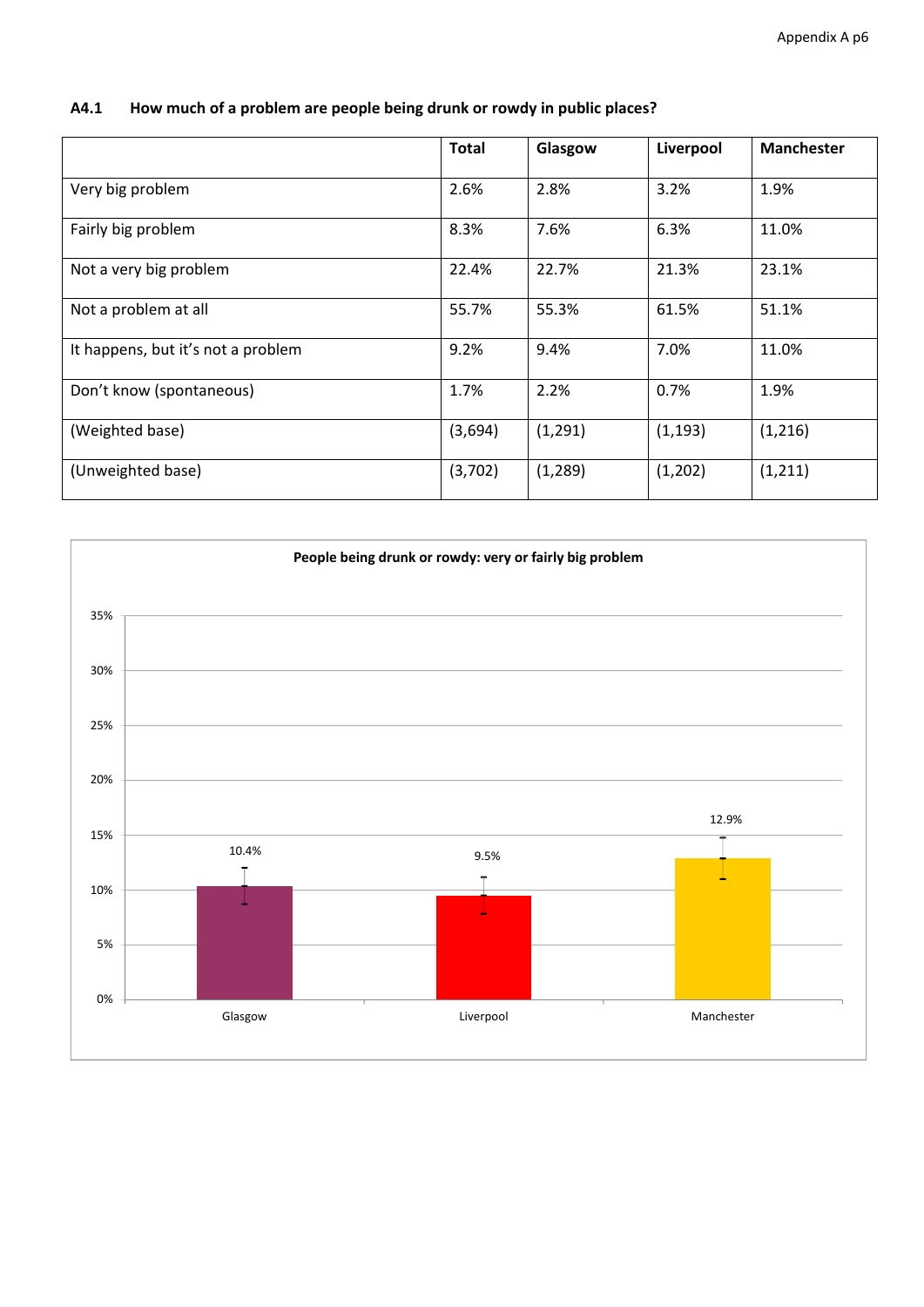## **A4.2. How much of a problem is rubbish or litter lying around?**

|                                    | <b>Total</b> | Glasgow  | Liverpool | <b>Manchester</b> |
|------------------------------------|--------------|----------|-----------|-------------------|
| Very big problem                   | 5.3%         | 4.3%     | 6.4%      | 5.6%              |
| Fairly big problem                 | 15.1%        | 10.5%    | 15.3%     | 20.3%             |
| Not a very big problem             | 22.6%        | 22.5%    | 23.9%     | 21.7%             |
| Not a problem at all               | 50.0%        | 56.1%    | 51.1%     | 41.6%             |
| It happens, but it's not a problem | 5.9%         | 5.1%     | 3.2%      | 9.4%              |
| Don't know (spontaneous)           | 1.1%         | 1.5%     | 0.2%      | 1.4%              |
| (Weighted base)                    | (3,694)      | (1, 291) | (1, 193)  | (1,216)           |
| (Unweighted base)                  | (3,702)      | (1, 289) | (1,202)   | (1, 211)          |

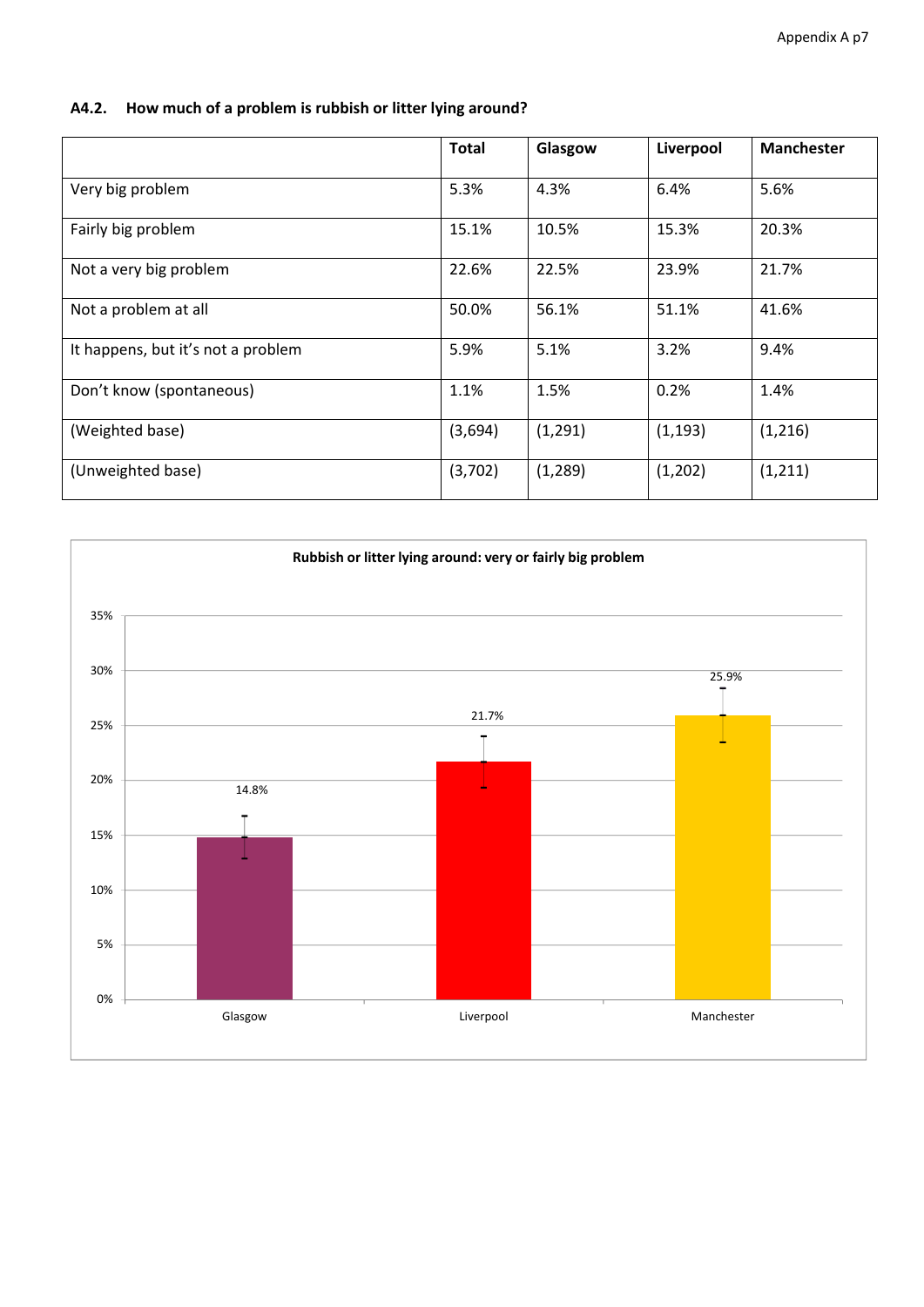|                                    | <b>Total</b> | Glasgow  | Liverpool | <b>Manchester</b> |
|------------------------------------|--------------|----------|-----------|-------------------|
| Very big problem                   | 3.0%         | 2.9%     | 3.4%      | 2.8%              |
| Fairly big problem                 | 11.4%        | 10.3%    | 9.5%      | 14.4%             |
| Not a very big problem             | 19.8%        | 22.0%    | 15.8%     | 20.6%             |
| Not a problem at all               | 58.3%        | 58.0%    | 66.0%     | 51.8%             |
| It happens, but it's not a problem | 6.0%         | 5.2%     | 4.2%      | 8.7%              |
| Don't know (spontaneous)           | 1.5%         | 1.7%     | 1.2%      | 1.6%              |
| (Weighted base)                    | (3,694)      | (1,291)  | (1, 193)  | (1,216)           |
| (Unweighted base)                  | (3,702)      | (1, 289) | (1,202)   | (1, 211)          |

#### **A4.3. How much of a problem are vandalism, graffiti and other deliberate damage to property or vehicles?**

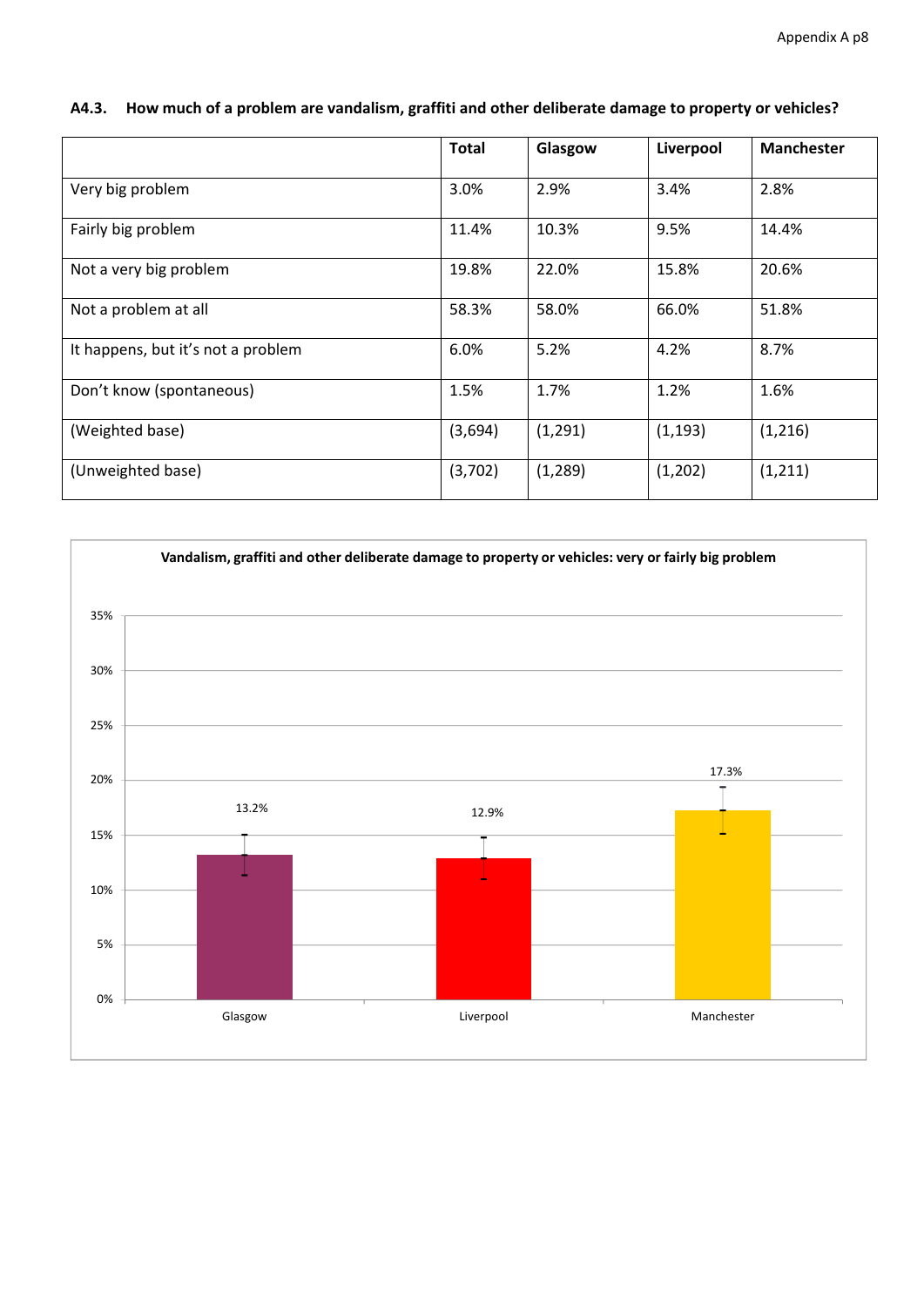| A4.4. How much of a problem are people using or dealing drugs? |  |
|----------------------------------------------------------------|--|
|                                                                |  |

|                                    | <b>Total</b> | Glasgow  | Liverpool | <b>Manchester</b> |
|------------------------------------|--------------|----------|-----------|-------------------|
| Very big problem                   | 5.3%         | 4.4%     | 7.7%      | 4.2%              |
| Fairly big problem                 | 10.4%        | 6.4%     | 12.5%     | 13.3%             |
| Not a very big problem             | 14.9%        | 16.6%    | 11.6%     | 15.6%             |
| Not a problem at all               | 51.4%        | 54.3%    | 48.9%     | 50.0%             |
| It happens, but it's not a problem | 9.1%         | 6.5%     | 9.8%      | 11.6%             |
| Don't know (spontaneous)           | 9.0%         | 11.7%    | 9.6%      | 5.2%              |
| (Weighted base)                    | (3,694)      | (1, 291) | (1, 193)  | (1,216)           |
| (Unweighted base)                  | (3,702)      | (1, 289) | (1,202)   | (1, 211)          |

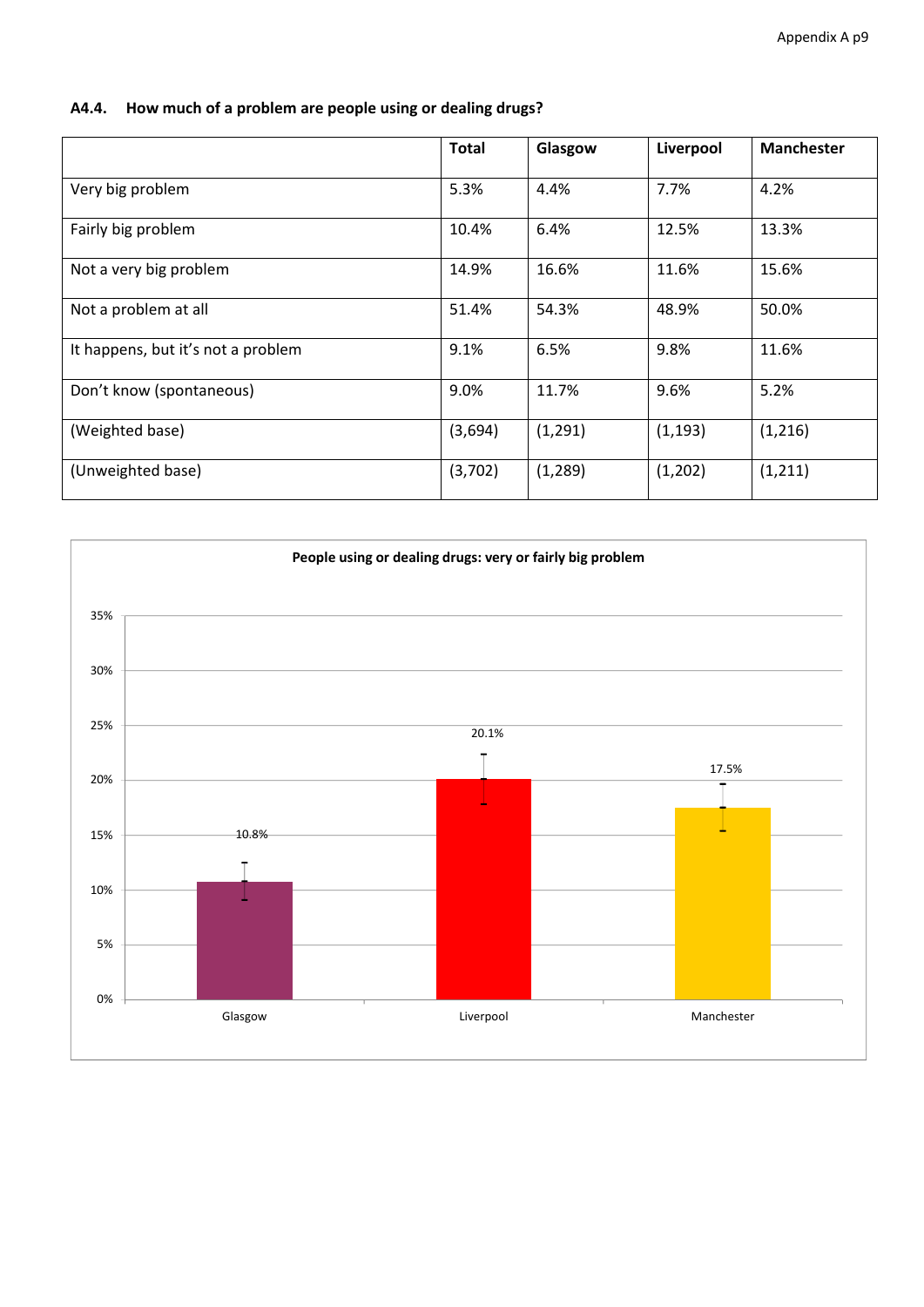A4.5. How much of a problem is people being attacked or harassed because of their skin colour, ethnic origin **or religion?**

|                                    | <b>Total</b> | Glasgow  | Liverpool | <b>Manchester</b> |
|------------------------------------|--------------|----------|-----------|-------------------|
| Very big problem                   | 1.1%         | 1.1%     | 0.7%      | 1.3%              |
| Fairly big problem                 | 4.7%         | 3.7%     | 2.9%      | 7.4%              |
| Not a very big problem             | 12.9%        | 14.2%    | 8.9%      | 15.0%             |
| Not a problem at all               | 68.0%        | 65.8%    | 77.2%     | 62.6%             |
| It happens, but it's not a problem | 6.5%         | 5.5%     | 4.2%      | 9.9%              |
| Don't know (spontaneous)           | 6.8%         | 9.8%     | 6.1%      | 3.8%              |
| (Weighted base)                    | (3,694)      | (1, 291) | (1, 193)  | (1,216)           |
| (Unweighted base)                  | (3,702)      | (1, 289) | (1,202)   | (1, 211)          |

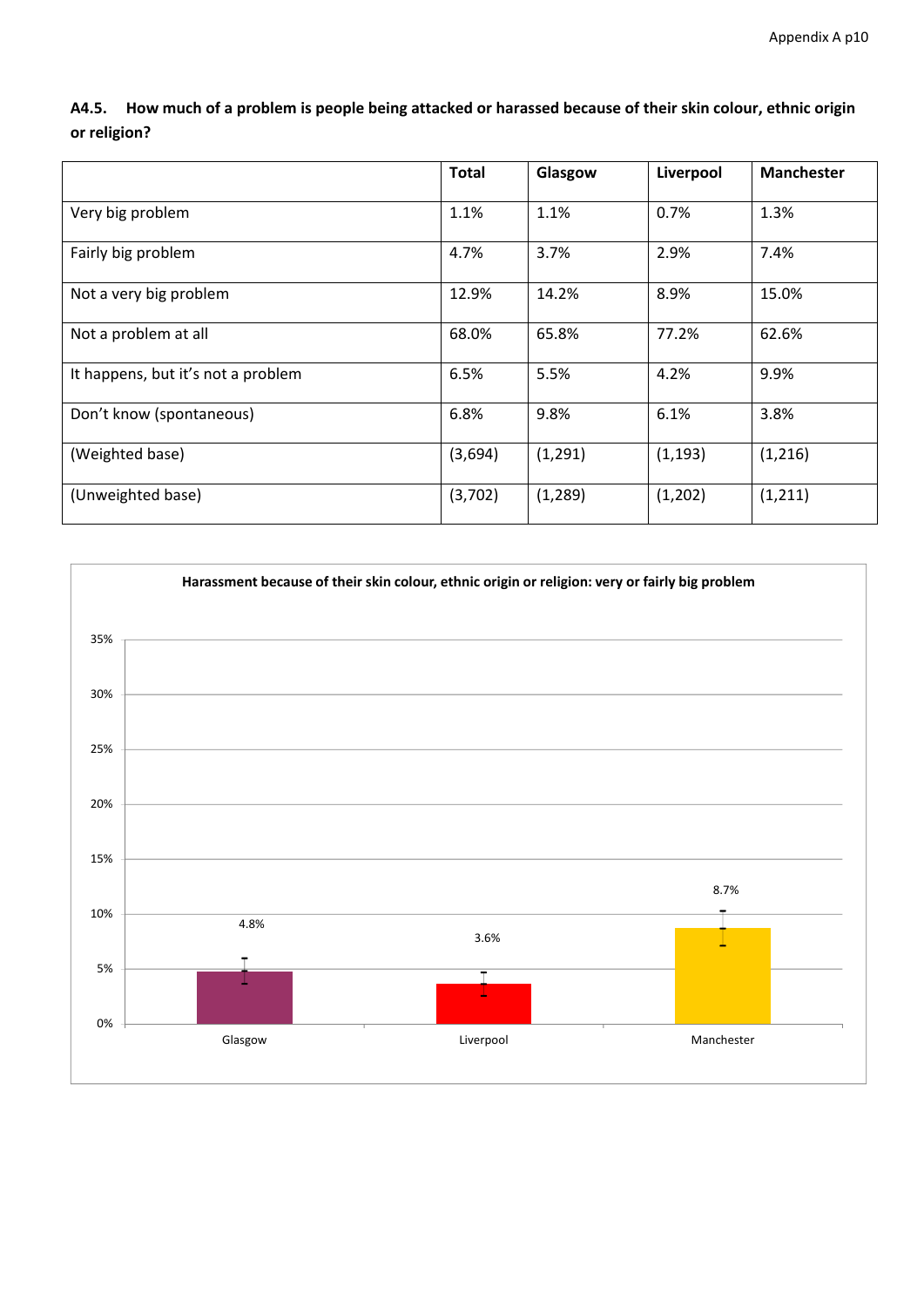|                                    | <b>Total</b> | Glasgow  | Liverpool | <b>Manchester</b> |
|------------------------------------|--------------|----------|-----------|-------------------|
| Very big problem                   | 4.8%         | 4.4%     | 5.6%      | 4.4%              |
| Fairly big problem                 | 13.2%        | 10.9%    | 11.7%     | 17.4%             |
| Not a very big problem             | 21.5%        | 25.4%    | 20.6%     | 17.4%             |
| Not a problem at all               | 50.9%        | 50.6%    | 56.5%     | 46.4%             |
| It happens, but it's not a problem | 8.2%         | 6.9%     | 4.7%      | 12.8%             |
| Don't know (spontaneous)           | 1.4%         | 1.9%     | 0.8%      | 1.5%              |
| (Weighted base)                    | (3,694)      | (1, 291) | (1, 193)  | (1,216)           |
| (Unweighted base)                  | (3,702)      | (1, 289) | (1,202)   | (1, 211)          |

#### **A4.6. How much of a problem are teenagers hanging around on the street?**

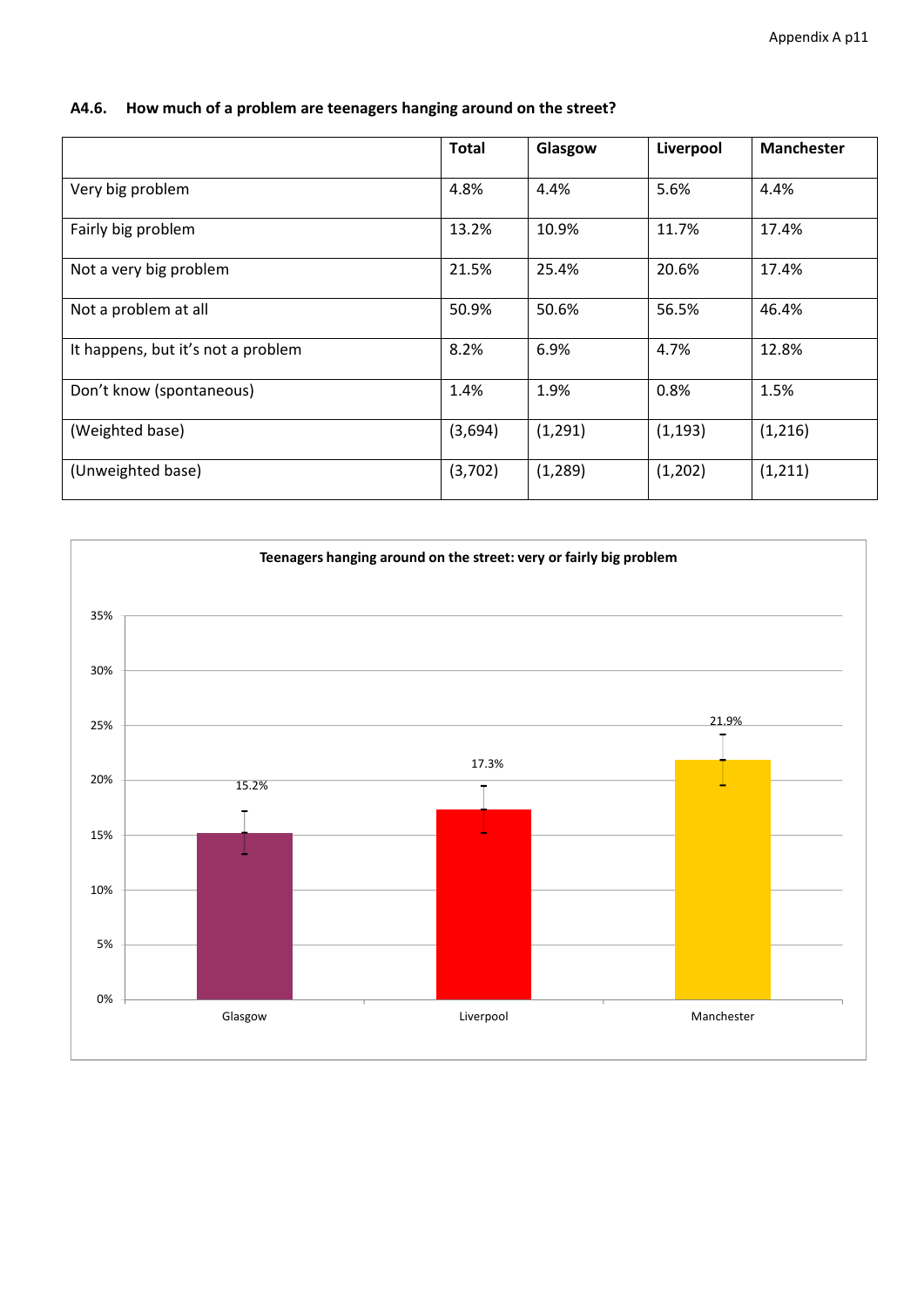## **A4.7. How much of a problem are troublesome neighbours?**

|                                    | <b>Total</b> | Glasgow  | Liverpool | <b>Manchester</b> |
|------------------------------------|--------------|----------|-----------|-------------------|
| Very big problem                   | 2.1%         | 1.4%     | 3.3%      | 1.9%              |
| Fairly big problem                 | 6.2%         | 5.4%     | 4.1%      | 9.0%              |
| Not a very big problem             | 13.7%        | 15.2%    | 9.7%      | 15.6%             |
| Not a problem at all               | 70.7%        | 70.5%    | 78.8%     | 63.5%             |
| It happens, but it's not a problem | 5.6%         | 4.8%     | 4.1%      | 7.9%              |
| Don't know (spontaneous)           | 1.7%         | 2.6%     | 0%        | 2.0%              |
| (Weighted base)                    | (3,694)      | (1, 291) | (1, 193)  | (1,216)           |
| (Unweighted base)                  | (3,702)      | (1, 289) | (1,202)   | (1, 211)          |

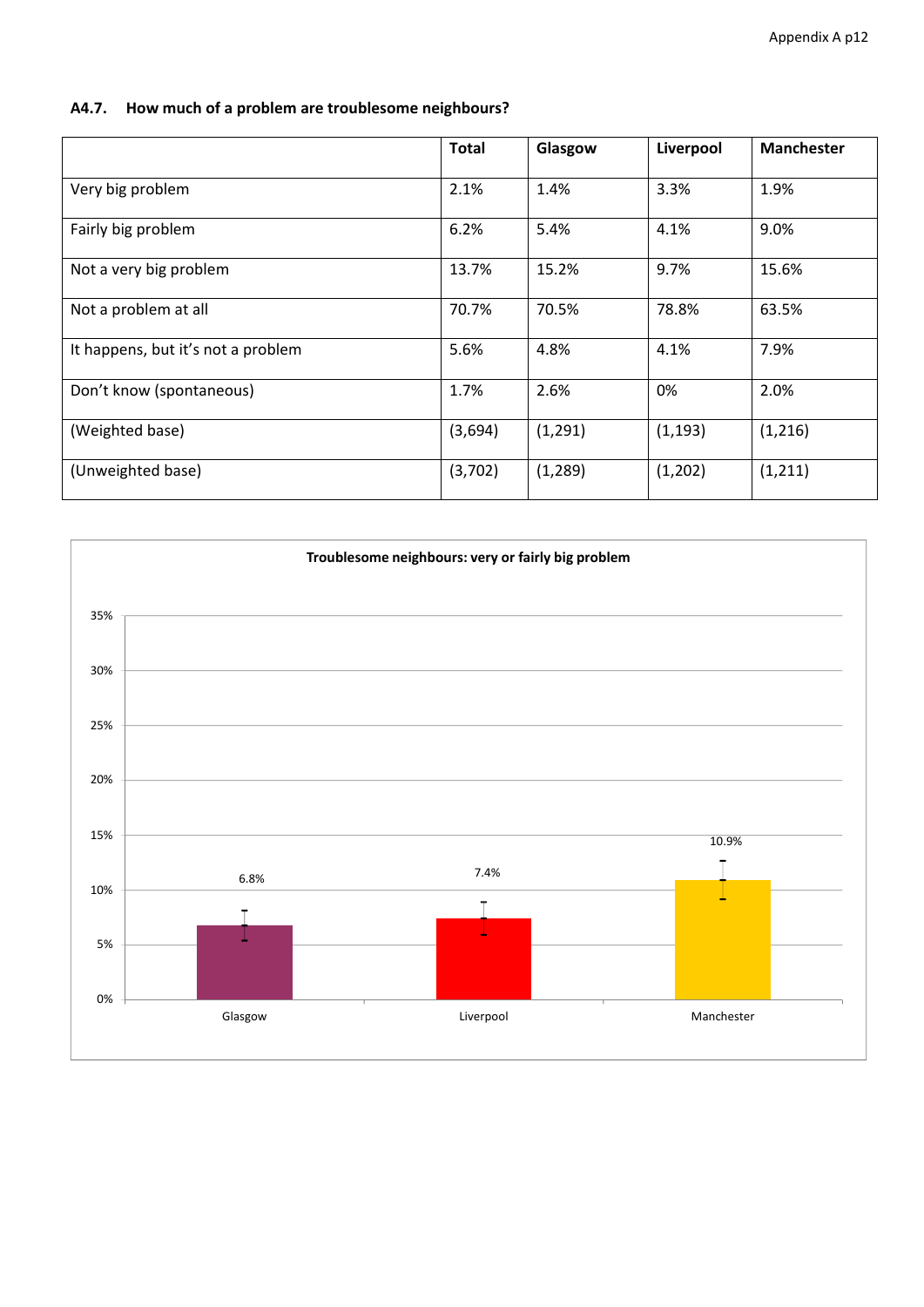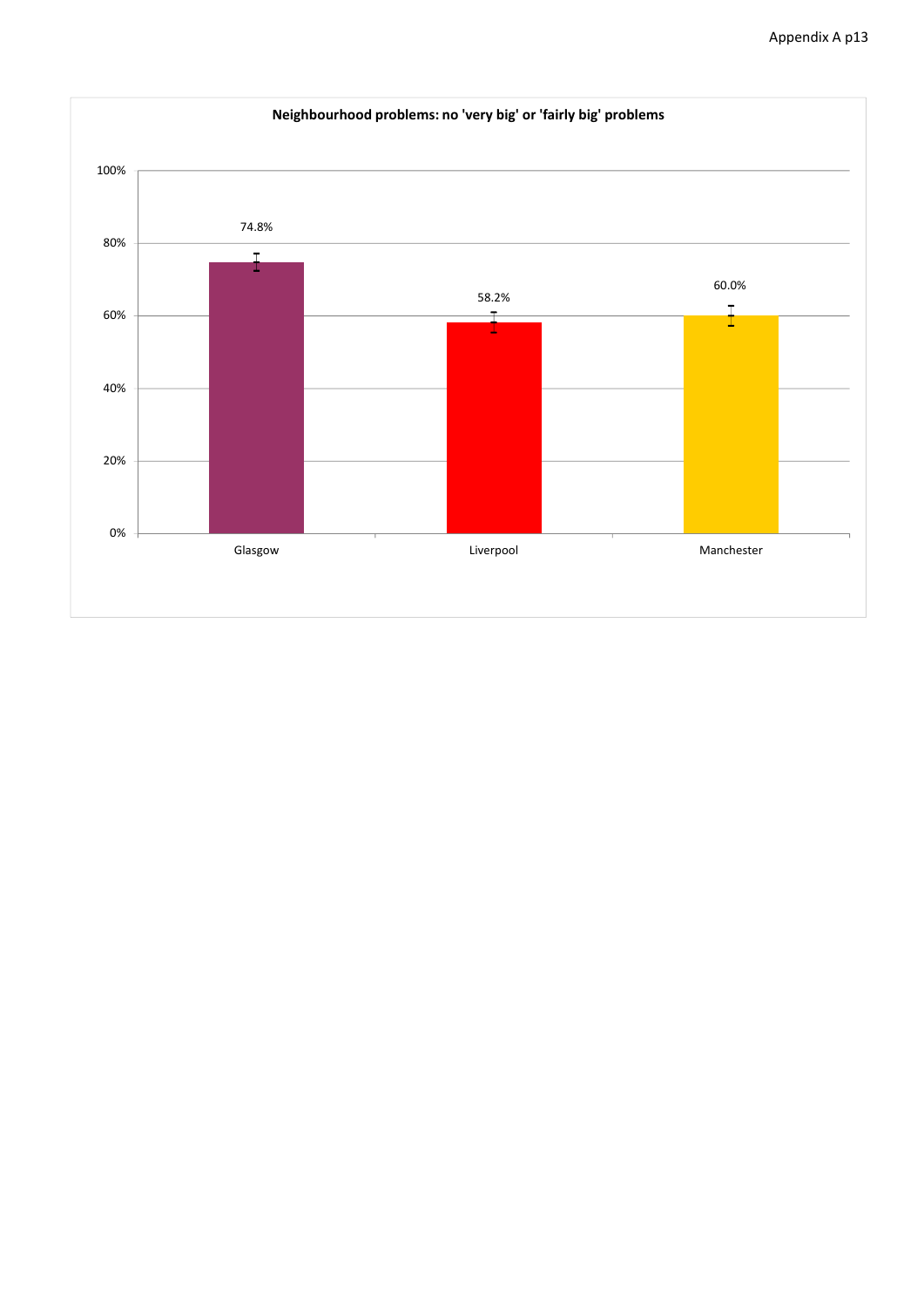## A5. In the last 12 months have you taken any of the following actions in an attempt to solve a problem **affecting people in your local area?**

|                                                                                         | <b>Total</b> | Glasgow  | Liverpool | <b>Manchester</b> |
|-----------------------------------------------------------------------------------------|--------------|----------|-----------|-------------------|
| Contacted a local radio station, television station or<br>newspaper                     | 0.2%         | 0.1%     | 0.1%      | 0.3%              |
| Contacted the appropriate organisation to deal with<br>the problem, such as the council | 1.9%         | 1.3%     | 2.0%      | 2.7%              |
| Contacted a local councillor or MP                                                      | 1.4%         | 1.2%     | 2.2%      | 0.8%              |
| Attended a public meeting or neighbourhood forum<br>to discuss local issues             | 0.8%         | 0.8%     | 0.8%      | 0.8%              |
| Attended a tenants' or local residents' group                                           | 0.7%         | 0.7%     | 0.8%      | 0.6%              |
| Attended a protest meeting or joined an action<br>group                                 | 0.5%         | 0.8%     | 0.1%      | 0.4%              |
| Helped organise a petition on a local issue                                             | 0.6%         | 0.6%     | 1.0%      | 0.4%              |
| No local problems                                                                       | 9.7%         | 8.0%     | 9.9%      | 11.6%             |
| None of these                                                                           | 85.3%        | 87.8%    | 84.9%     | 82.8%             |
| Don't know (spontaneous)                                                                | 1.4%         | 1.0%     | 1.1%      | 2.3%              |
| (Weighted base)                                                                         | (3,694)      | (1,291)  | (1, 193)  | (1, 215)          |
| (Unweighted base)                                                                       | (3,701)      | (1, 289) | (1,202)   | (1, 210)          |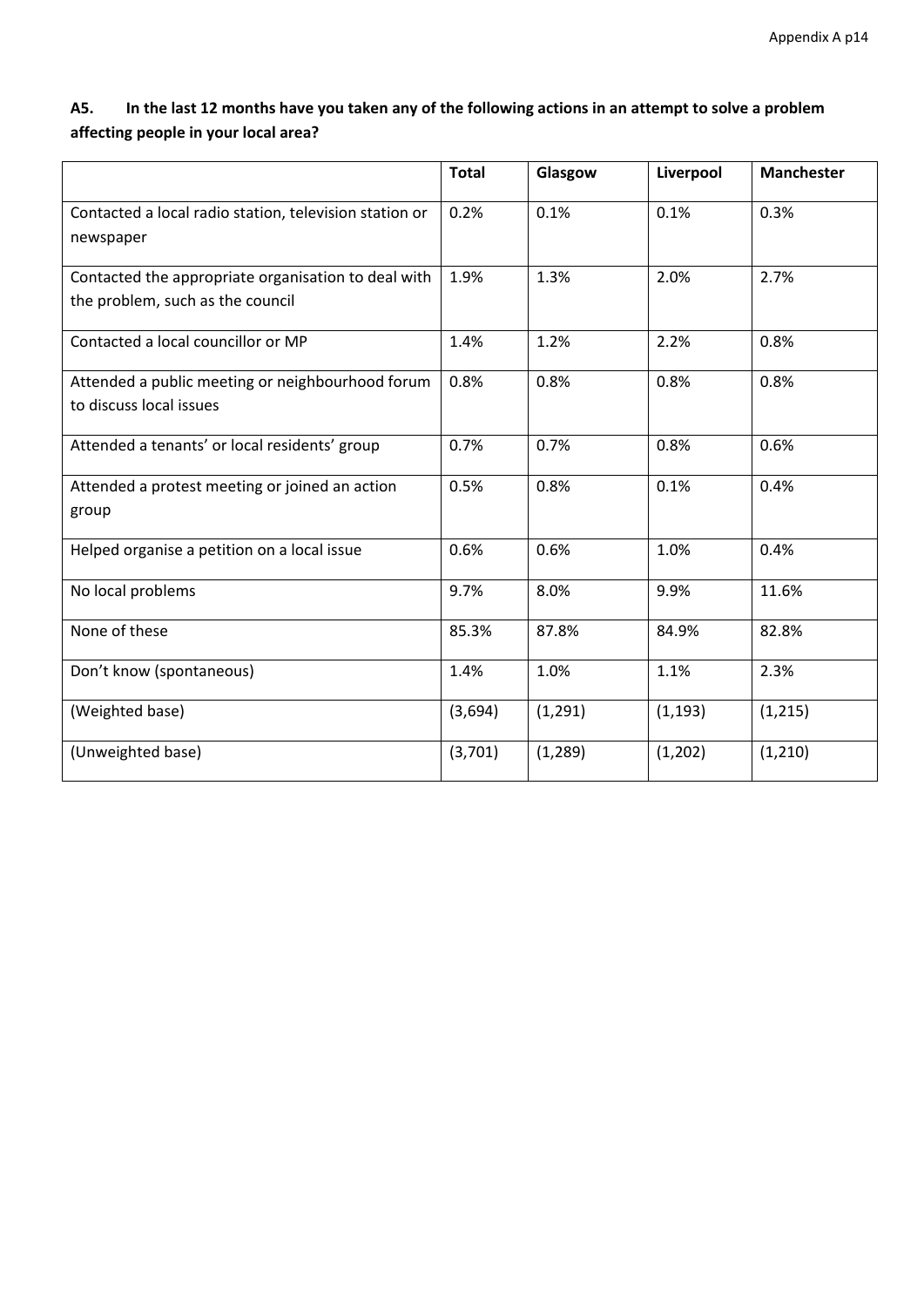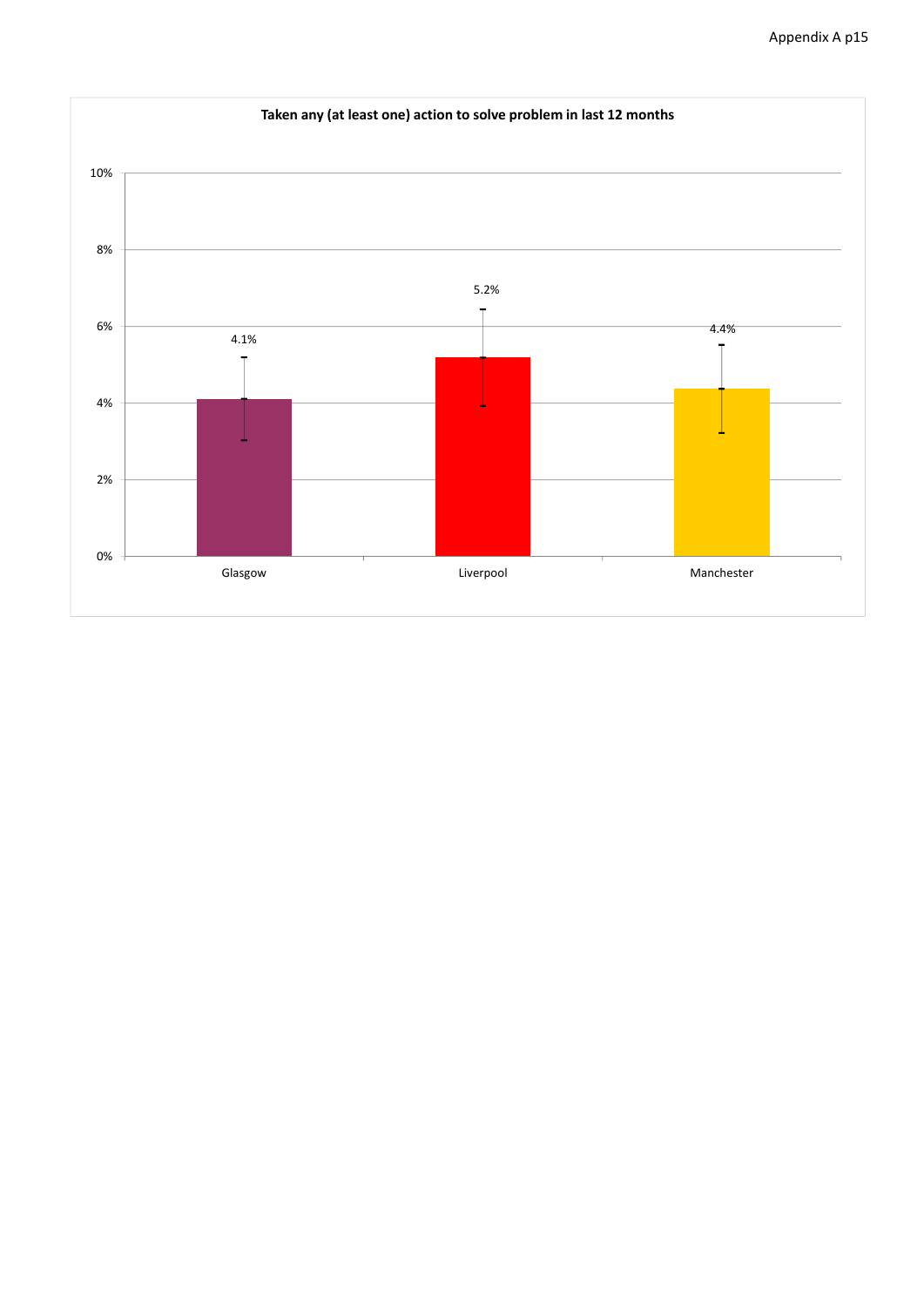A6. To what extent do you agree with the following statement: People in this neighbourhood do not share **the same values.**

|                          | <b>Total</b> | Glasgow  | Liverpool | <b>Manchester</b> |
|--------------------------|--------------|----------|-----------|-------------------|
| Very strongly            | 6.9%         | 5.2%     | 9.9%      | 6.4%              |
| Fairly strongly          | 22.4%        | 24.4%    | 22.4%     | 20.0%             |
| Not very strongly        | 29.7%        | 20.6%    | 24.4%     | 45.3%             |
| Not at all strongly      | 21.7%        | 19.6%    | 30.0%     | 16.9%             |
| Don't know (spontaneous) | 19.3%        | 30.3%    | 13.3%     | 11.5%             |
| (Weighted base)          | (3,694)      | (1, 291) | (1, 193)  | (1,216)           |
| (Unweighted base)        | (3,702)      | (1, 289) | (1,202)   | (1, 211)          |

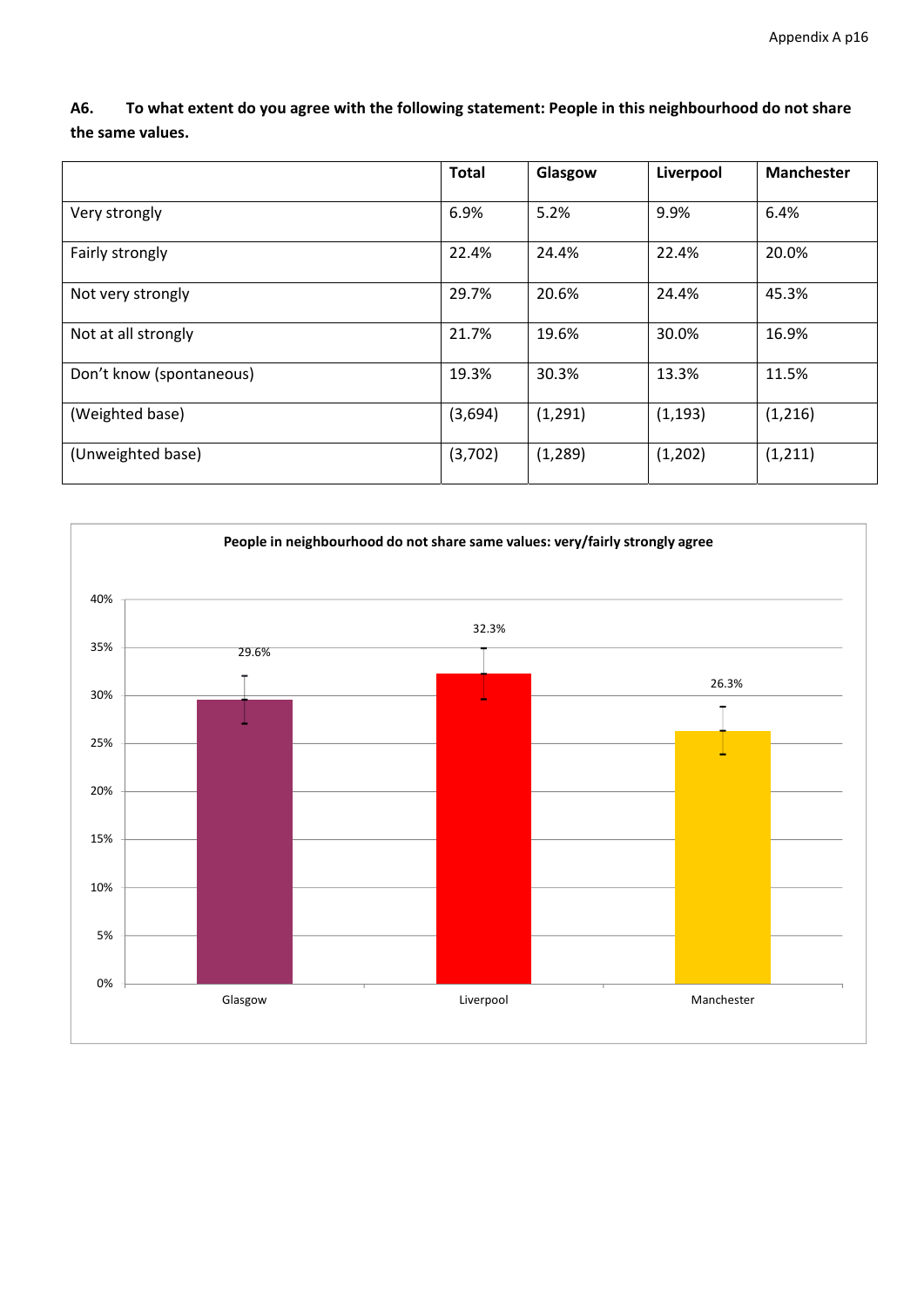The next few questions are about how often you personally contact your relatives, friends and neighbours. Not **counting the people you live with, how often do you do any of the following?**

**A7.1. Speak to relatives on the phone.**

|                              | <b>Total</b> | Glasgow  | Liverpool | <b>Manchester</b> |
|------------------------------|--------------|----------|-----------|-------------------|
| On most days                 | 45.1%        | 49.6%    | 57.7%     | 28.4%             |
| Once or twice a week         | 37.6%        | 34.8%    | 27.3%     | 50.1%             |
| Once or twice a month        | 9.1%         | 8.5%     | 5.9%      | 12.5%             |
| Less often than once a month | 5.6%         | 5.2%     | 6.4%      | 5.5%              |
| <b>Never</b>                 | 2.3%         | 1.6%     | 2.7%      | 2.7%              |
| Don't know (spontaneous)     | 0.4%         | 0.3%     | 0.1%      | 0.8%              |
| (Weighted base)              | (3,694)      | (1, 291) | (1, 193)  | (1,216)           |
| (Unweighted base)            | (3,702)      | (1, 289) | (1,202)   | (1, 211)          |

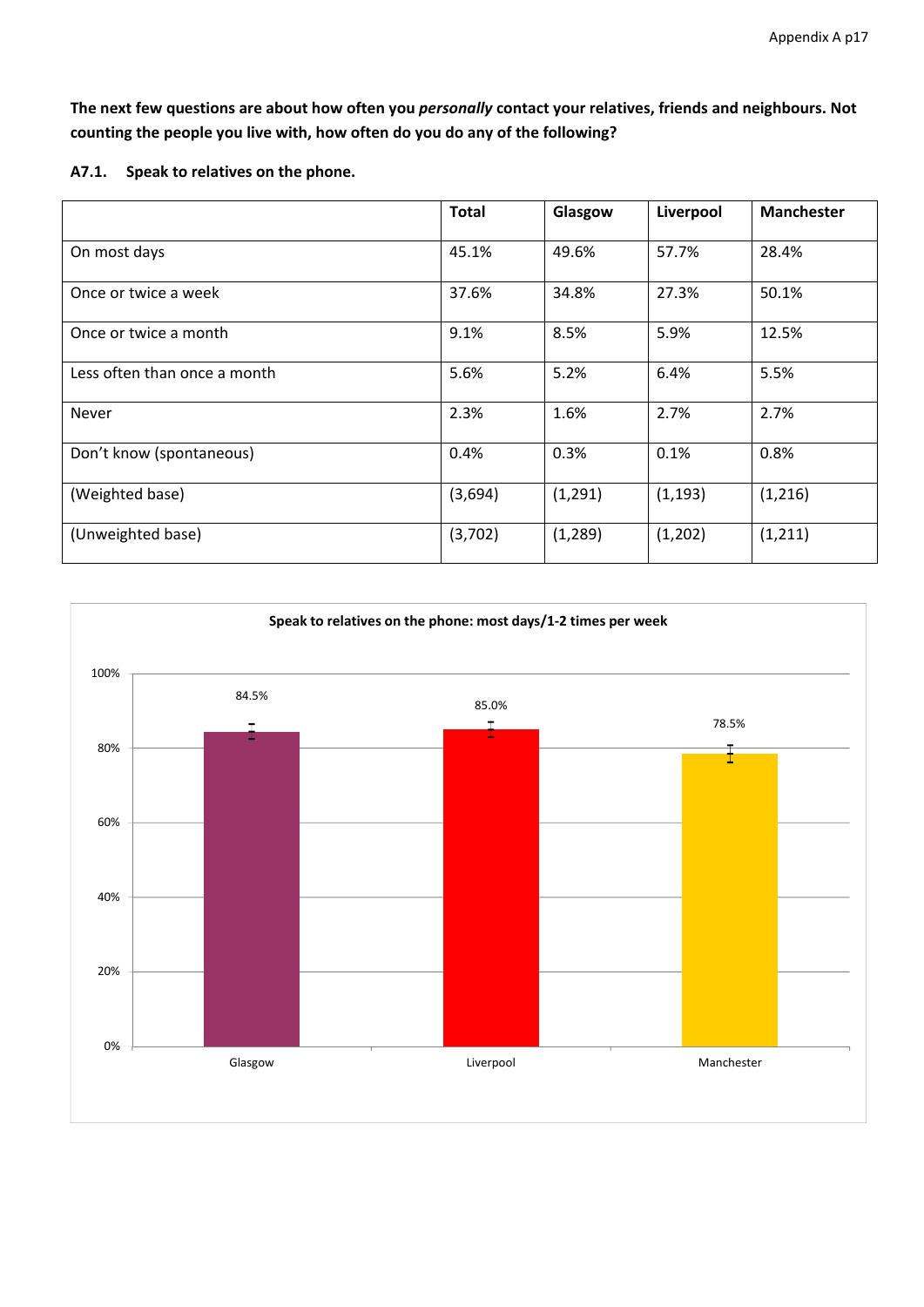## **A7.2. Speak to friends on the phone.**

|                              | <b>Total</b> | Glasgow  | Liverpool | <b>Manchester</b> |
|------------------------------|--------------|----------|-----------|-------------------|
| On most days                 | 44.8%        | 43.9%    | 52.9%     | 38.7%             |
| Once or twice a week         | 37.5%        | 37.5%    | 31.8%     | 42.5%             |
| Once or twice a month        | 9.1%         | 10.0%    | 5.2%      | 11.3%             |
| Less often than once a month | 5.9%         | 6.7%     | 6.3%      | 4.7%              |
| Never                        | 2.4%         | 1.5%     | 3.8%      | 2.3%              |
| Don't know (spontaneous)     | 0.3%         | 0.3%     | 0.1%      | 0.5%              |
| (Weighted base)              | (3,694)      | (1, 291) | (1, 193)  | (1,216)           |
| (Unweighted base)            | (3,702)      | (1, 289) | (1,202)   | (1, 211)          |

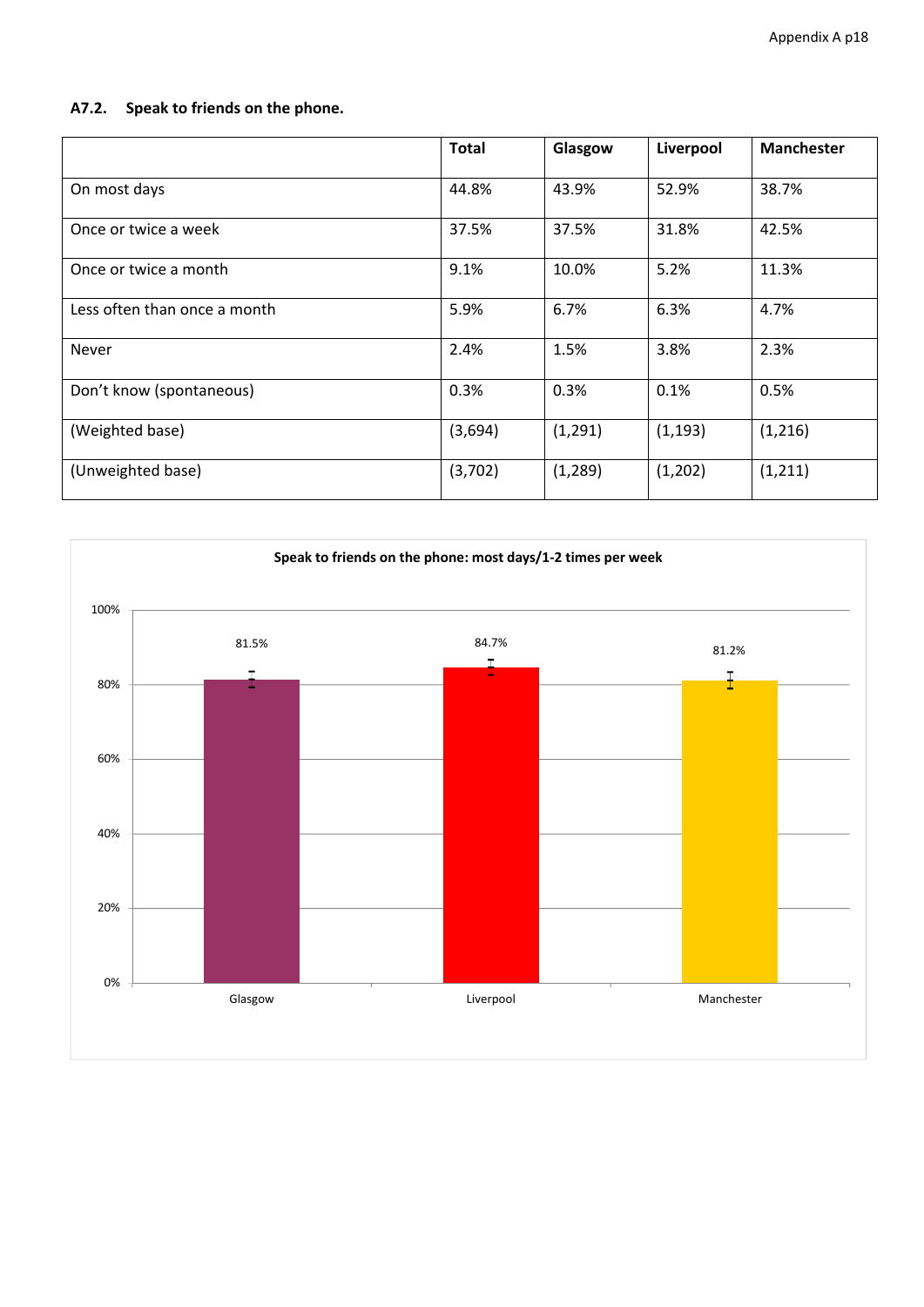# **A7.3. Speak to neighbours.**

|                              | <b>Total</b> | Glasgow  | Liverpool | <b>Manchester</b> |
|------------------------------|--------------|----------|-----------|-------------------|
| On most days                 | 35.9%        | 39.8%    | 38.9%     | 28.5%             |
| Once or twice a week         | 38.1%        | 39.2%    | 34.6%     | 40.0%             |
| Once or twice a month        | 12.7%        | 9.2%     | 11.0%     | 18.5%             |
| Less often than once a month | 8.4%         | 8.6%     | 8.2%      | 8.2%              |
| Never                        | 4.6%         | 2.8%     | 7.3%      | 4.3%              |
| Don't know (spontaneous)     | 0.3%         | 0.4%     | 0.1%      | 0.5%              |
| (Weighted base)              | (3,694)      | (1, 291) | (1, 193)  | (1,216)           |
| (Unweighted base)            | (3,702)      | (1, 289) | (1,202)   | (1, 211)          |

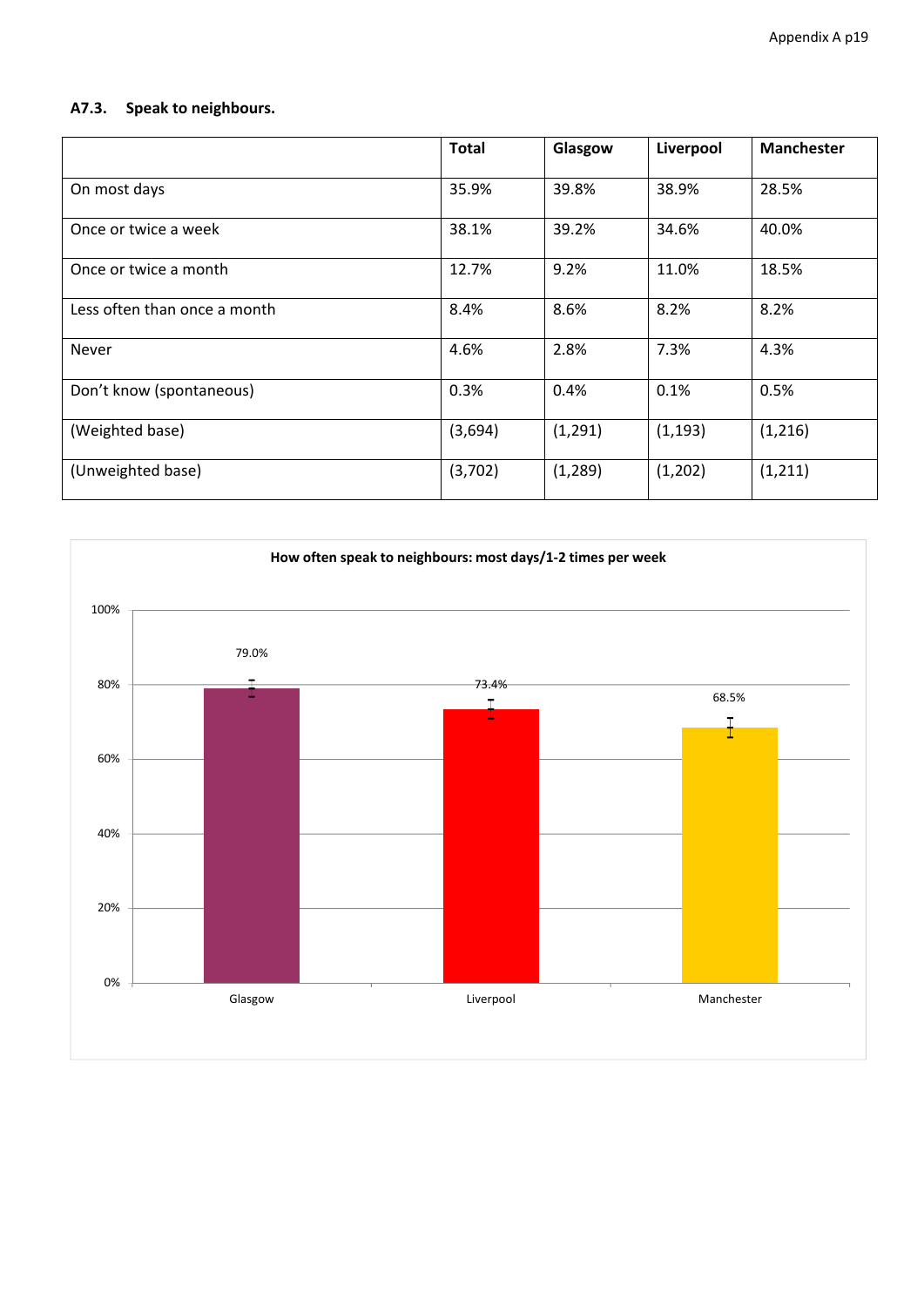|                              | <b>Total</b> | Glasgow  | Liverpool | <b>Manchester</b> |
|------------------------------|--------------|----------|-----------|-------------------|
| On most days                 | 15.8%        | 16.7%    | 20.4%     | 10.7%             |
| Once or twice a week         | 32.9%        | 35.9%    | 33.8%     | 28.5%             |
| Once or twice a month        | 25.6%        | 24.4%    | 18.3%     | 33.5%             |
| Less often than once a month | 22.2%        | 20.2%    | 24.0%     | 23.0%             |
| <b>Never</b>                 | 3.2%         | 2.3%     | 3.4%      | 4.1%              |
| Don't know (spontaneous)     | 0.3%         | 0.6%     | 0%        | 0.3%              |
| (Weighted base)              | (3,694)      | (1, 291) | (1, 193)  | (1,216)           |
| (Unweighted base)            | (3,702)      | (1, 289) | (1,202)   | (1, 211)          |

#### **A7.4. How often do you meet up with relatives who are not living with you?**

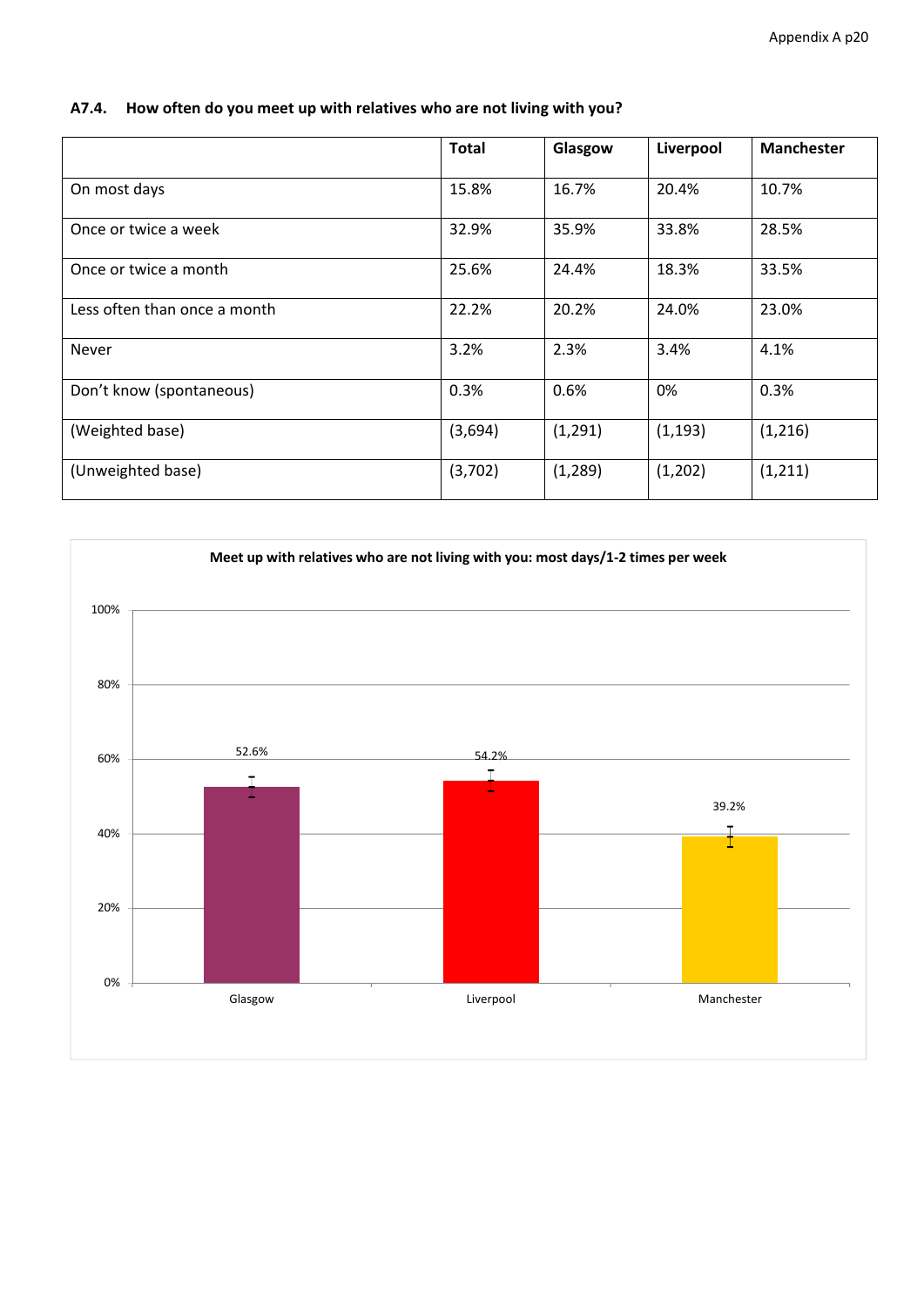## **A7.5 How often do you meet up with friends?**

|                              | <b>Total</b> | Glasgow  | Liverpool | <b>Manchester</b> |
|------------------------------|--------------|----------|-----------|-------------------|
| On most days                 | 25.3%        | 19.7%    | 32.1%     | 26.0%             |
| Once or twice a week         | 41.2%        | 43.0%    | 39.7%     | 40.3%             |
| Once or twice a month        | 19.8%        | 21.1%    | 15.1%     | 22.2%             |
| Less often than once a month | 10.7%        | 13.0%    | 8.9%      | 9.4%              |
| Never                        | 2.8%         | 2.7%     | 4.1%      | 1.8%              |
| Don't know (spontaneous)     | 0.3%         | 0.5%     | 0%        | 0.3%              |
| (Weighted base)              | (3,694)      | (1, 291) | (1, 193)  | (1,216)           |
| (Unweighted base)            | (3,702)      | (1, 289) | (1,202)   | (1, 211)          |

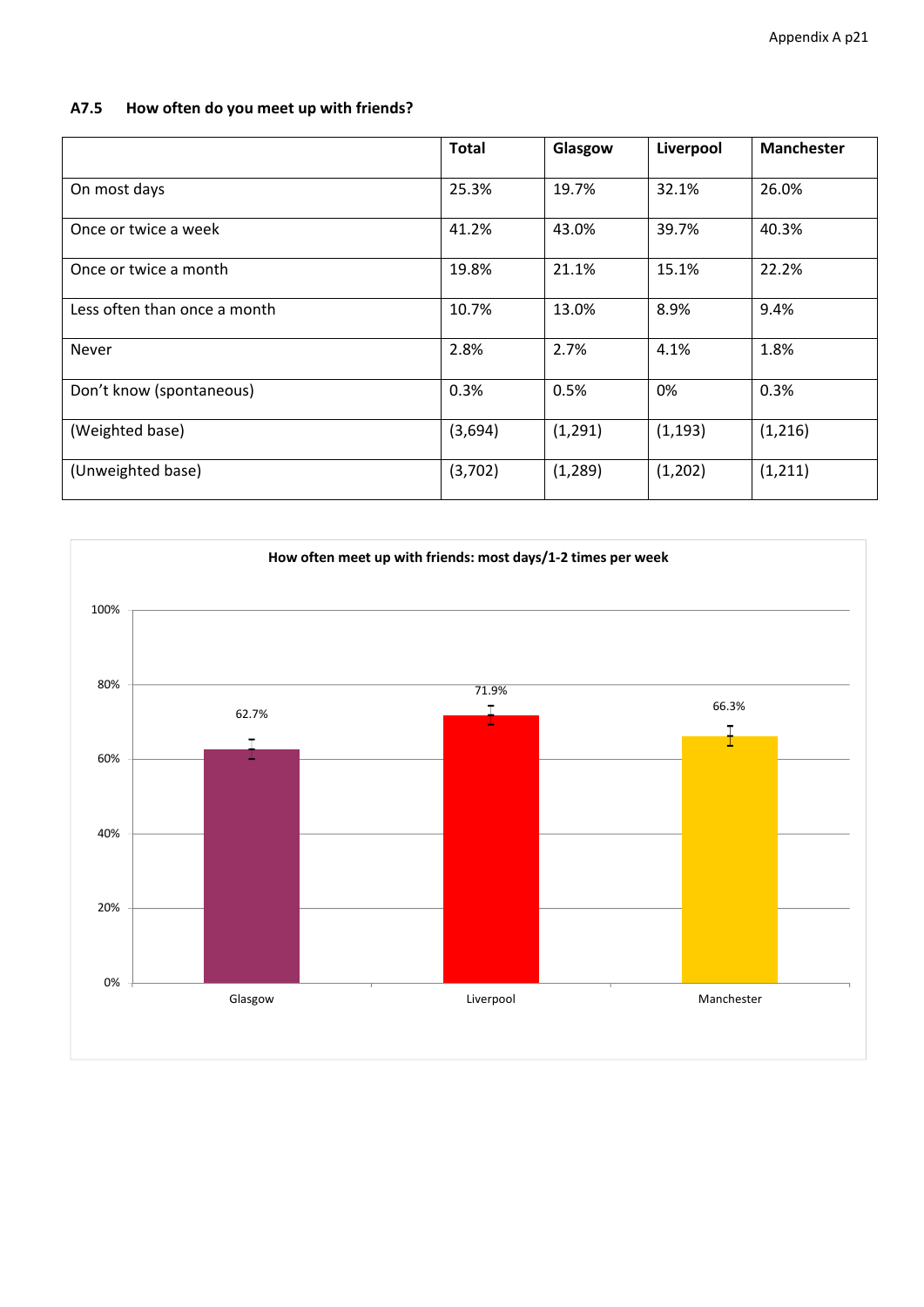|                              | <b>Total</b> | Glasgow  | Liverpool | <b>Manchester</b> |
|------------------------------|--------------|----------|-----------|-------------------|
|                              |              |          |           |                   |
| On most days                 | 26.0%        | 23.6%    | 30.6%     | 24.9%             |
| Once or twice a week         | 20.0%        | 17.3%    | 16.3%     | 26.5%             |
| Once or twice a month        | 7.8%         | 5.1%     | 8.7%      | 10.2%             |
| Less often than once a month | 6.5%         | 8.6%     | 3.6%      | 6.5%              |
| <b>Never</b>                 | 39.4%        | 45.2%    | 40.3%     | 31.5%             |
| Don't know (spontaneous)     | 0.3%         | 0.2%     | 0.4%      | 0.3%              |
| (Weighted base)              | (3,694)      | (1, 291) | (1, 193)  | (1,216)           |
| (Unweighted base)            | (3,702)      | (1, 289) | (1,202)   | (1, 211)          |

A7.6. How often do you contact relatives using any of the following? Email, text or social networking sites (for **example Facebook or Twitter)?**

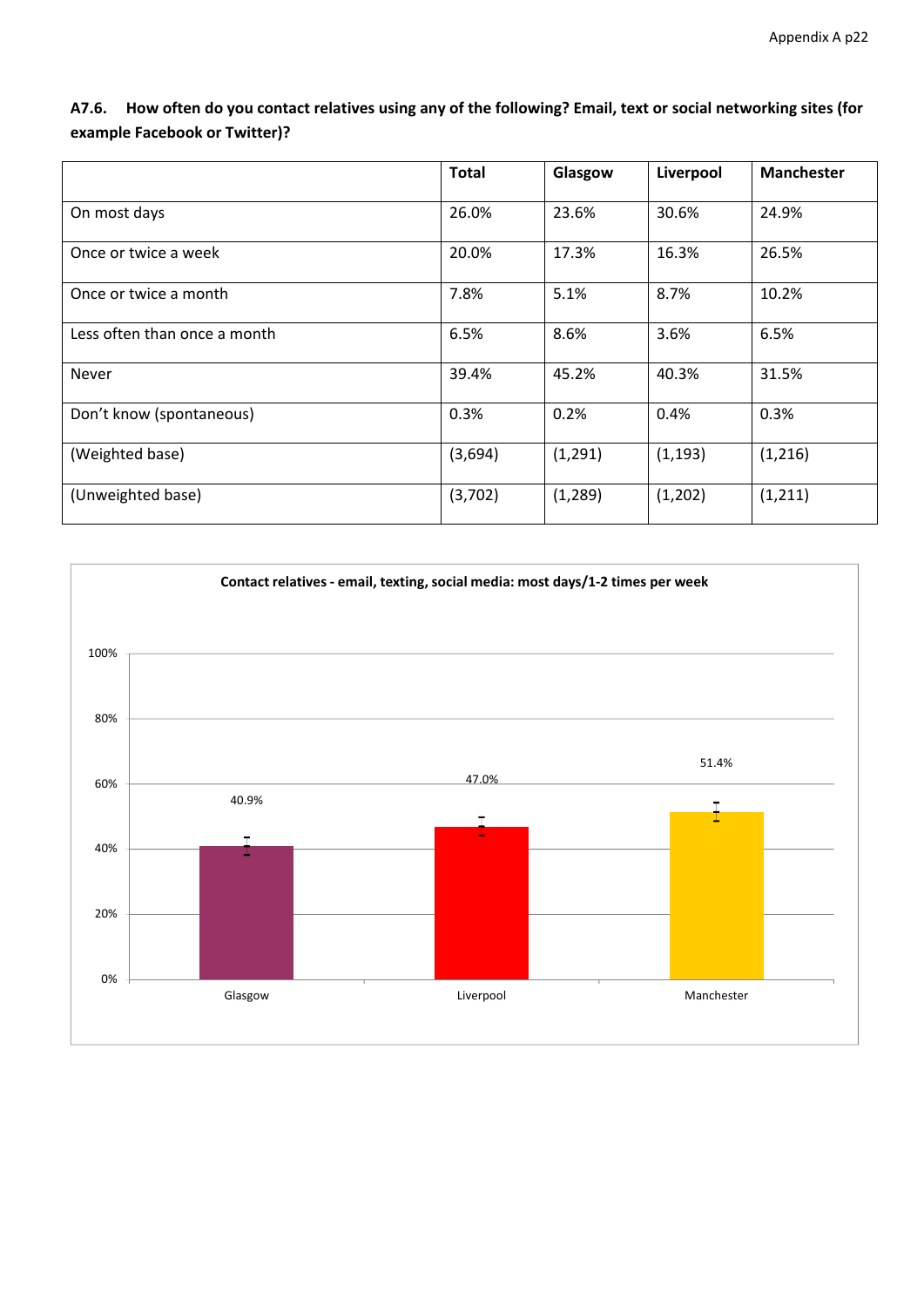|                              | <b>Total</b> | Glasgow  | Liverpool | <b>Manchester</b> |
|------------------------------|--------------|----------|-----------|-------------------|
| On most days                 | 34.3%        | 26.7%    | 42.9%     | 35.8%             |
| Once or twice a week         | 17.1%        | 16.8%    | 12.1%     | 21.8%             |
| Once or twice a month        | 4.2%         | 3.3%     | 3.2%      | 6.2%              |
| Less often than once a month | 5.5%         | 9.0%     | 2.9%      | 3.6%              |
| Never                        | 38.6%        | 44.0%    | 38.4%     | 32.2%             |
| Don't know (spontaneous)     | 0.3%         | 0.2%     | 0.4%      | 0.3%              |
| (Weighted base)              | (3,694)      | (1, 291) | (1, 193)  | (1, 216)          |
| (Unweighted base)            | (3,702)      | (1, 289) | (1,202)   | (1, 211)          |

A7.7. How often do you contact friends using any of the following? Email, text or social networking sites (for **example Facebook or Twitter)?**

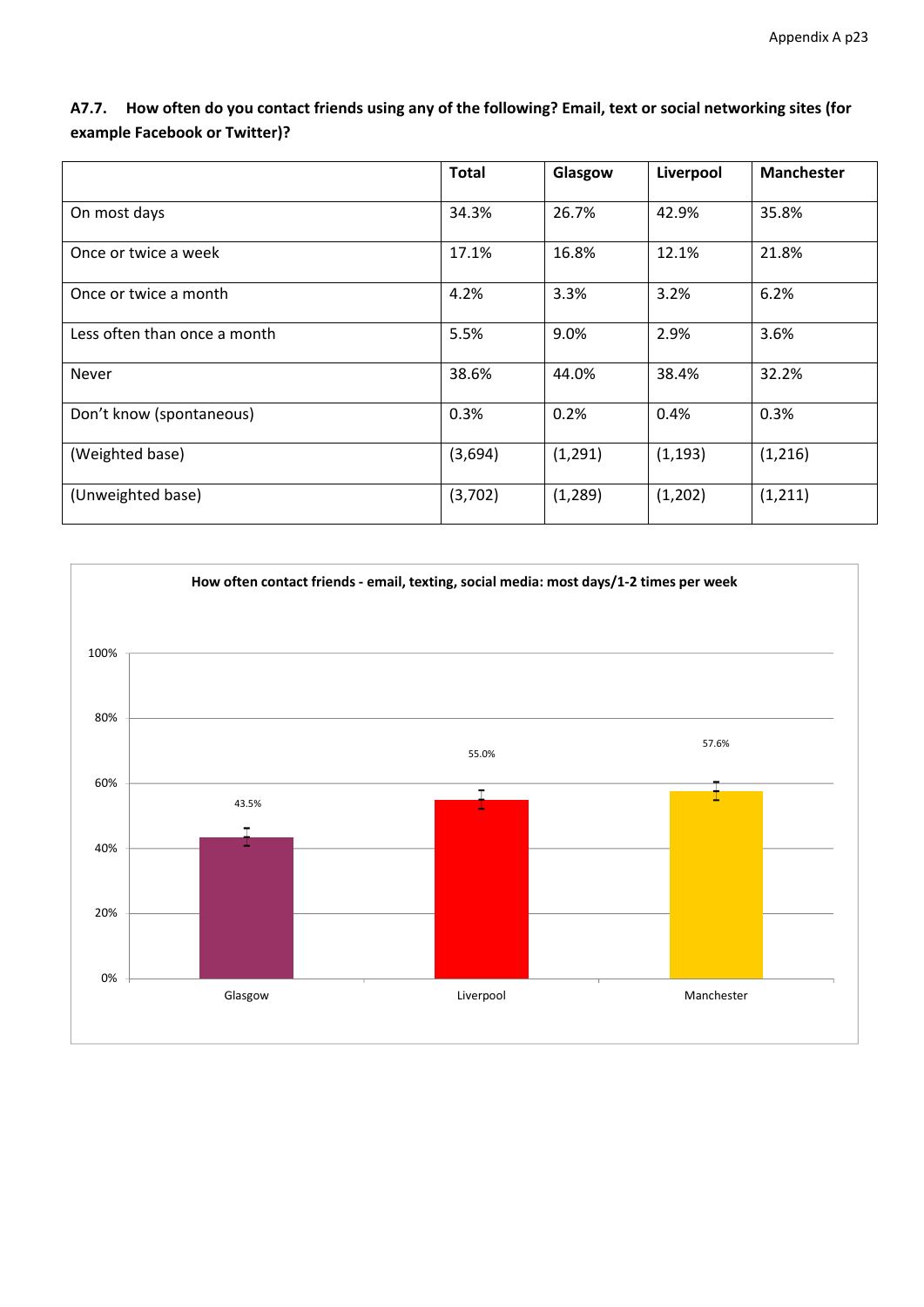A8. During the last 12 months have you given any unpaid help to any groups, clubs or organisations in any of **these ways?**

|                                                                                 | <b>Total</b> | Glasgow  | Liverpool | Manchester |
|---------------------------------------------------------------------------------|--------------|----------|-----------|------------|
| Raising or handling money/taking part in sponsored<br>events                    | 4.5%         | 2.3%     | 5.3%      | 6.6%       |
| Leading the group/member of a committee                                         | 2.0%         | 1.5%     | 2.2%      | 2.5%       |
| Organising or helping to run an activity or event                               | 3.1%         | 1.9%     | 5.0%      | 2.9%       |
| Visiting people                                                                 | 1.9%         | 0.8%     | 2.3%      | 2.7%       |
| Befriending or mentoring people                                                 | 1.1%         | 0.4%     | 1.0%      | 1.9%       |
| Giving advice/information/counselling                                           | 1.8%         | 0.8%     | 2.8%      | 2.3%       |
| Secretarial, admin or clerical work                                             | 0.6%         | 0.5%     | 0.7%      | 0.5%       |
| Providing transport/driving                                                     | 0.5%         | 0.5%     | 0.5%      | 0.7%       |
| Representing                                                                    | 0.5%         | 0.4%     | 0.5%      | 0.6%       |
| Campaigning                                                                     | 1.0%         | 0.5%     | 0.9%      | 1.5%       |
| Other practical help (e.g. helping out at school,<br>religious group, shopping) | 2.8%         | 1.1%     | 5.1%      | 2.8%       |
| Any other help (write in)                                                       | 1.5%         | 1.3%     | 3.1%      | 0.4%       |
| None of the above                                                               | 87.1%        | 92.1%    | 83.3%     | 84.3%      |
| Don't know (spontaneous)                                                        | 0.5%         | 1.0%     | 0.1%      | 0.4%       |
| (Weighted base)                                                                 | (3,689)      | (1, 291) | (1, 189)  | (1, 213)   |
| (Unweighted base)                                                               | (3,696)      | (1, 289) | (1, 199)  | (1, 208)   |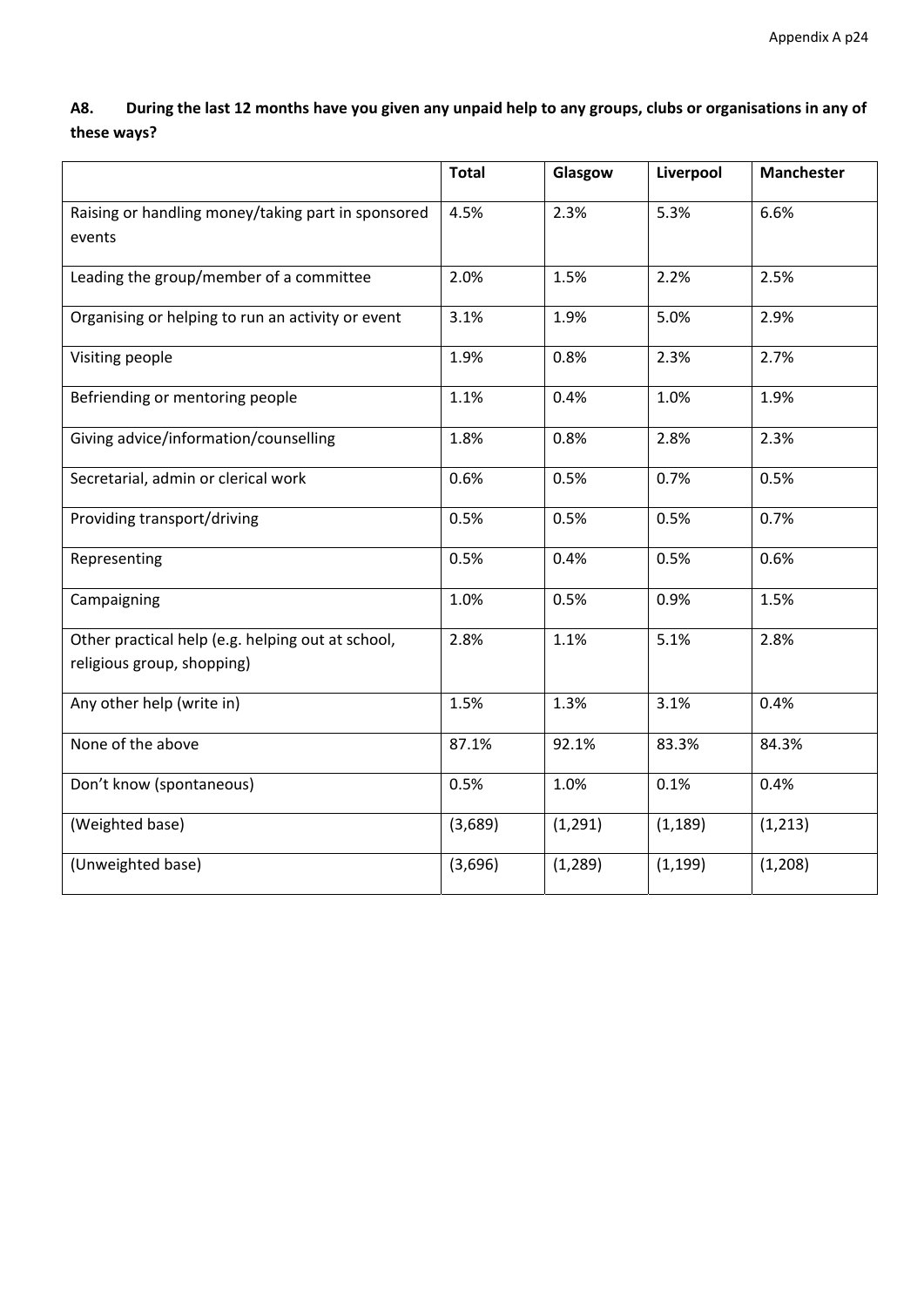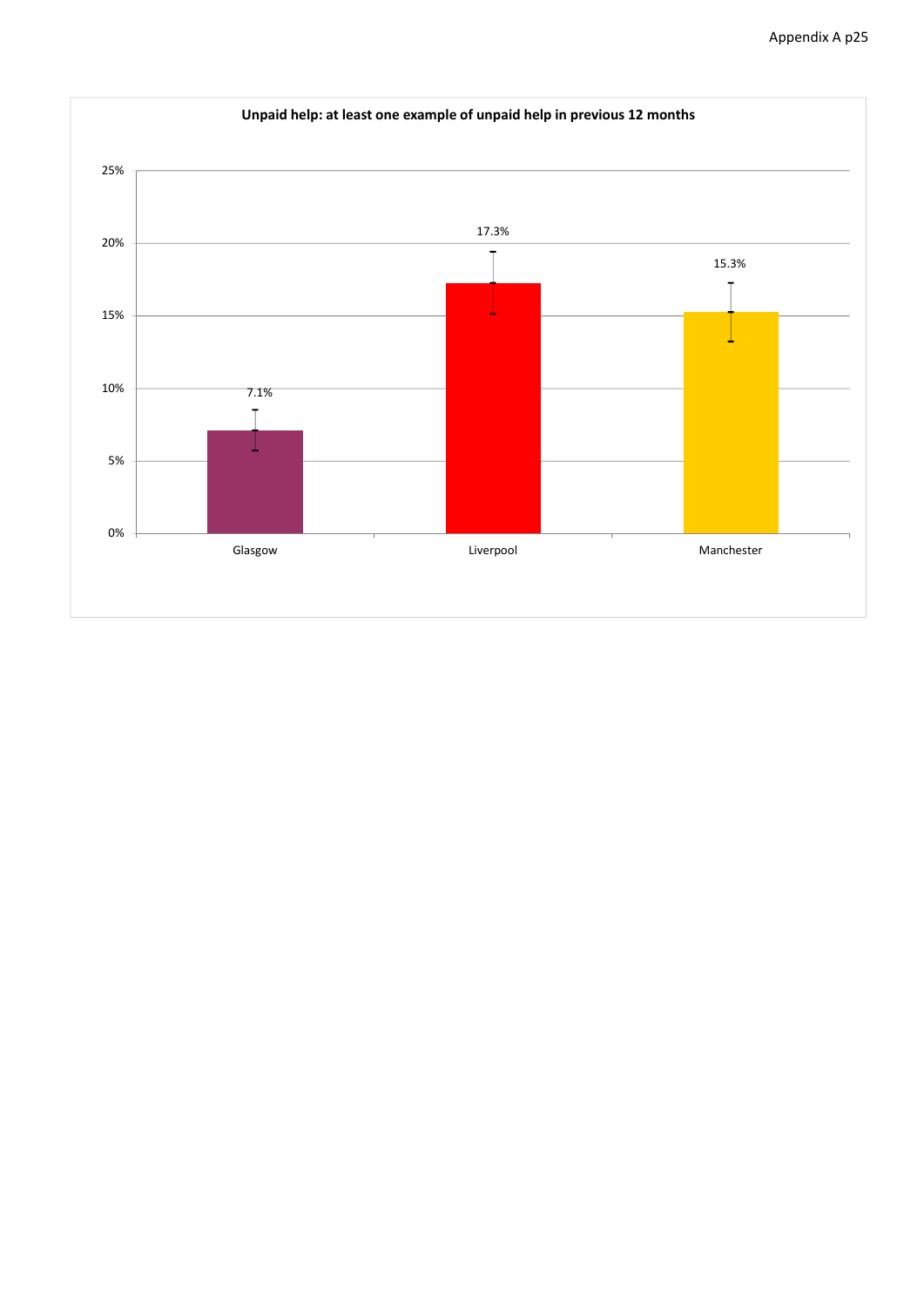A9.1. Do you ever exchange small favours with the people who live near you? I'm thinking about things like leaving a key to let in a repair man, feeding pets while you are away or picking up things from the shop for each **other.**

|                   | <b>Total</b> | Glasgow  | Liverpool | <b>Manchester</b> |
|-------------------|--------------|----------|-----------|-------------------|
|                   |              |          |           |                   |
| Yes               | 49.9%        | 46.6%    | 63.6%     | 41.8%             |
| No.               | 50.1%        | 53.4%    | 36.4%     | 58.2%             |
| (Weighted base)   | (3,694)      | (1, 291) | (1, 193)  | (1,216)           |
| (Unweighted base) | (3,696)      | (1, 289) | (1,202)   | (1, 211)          |

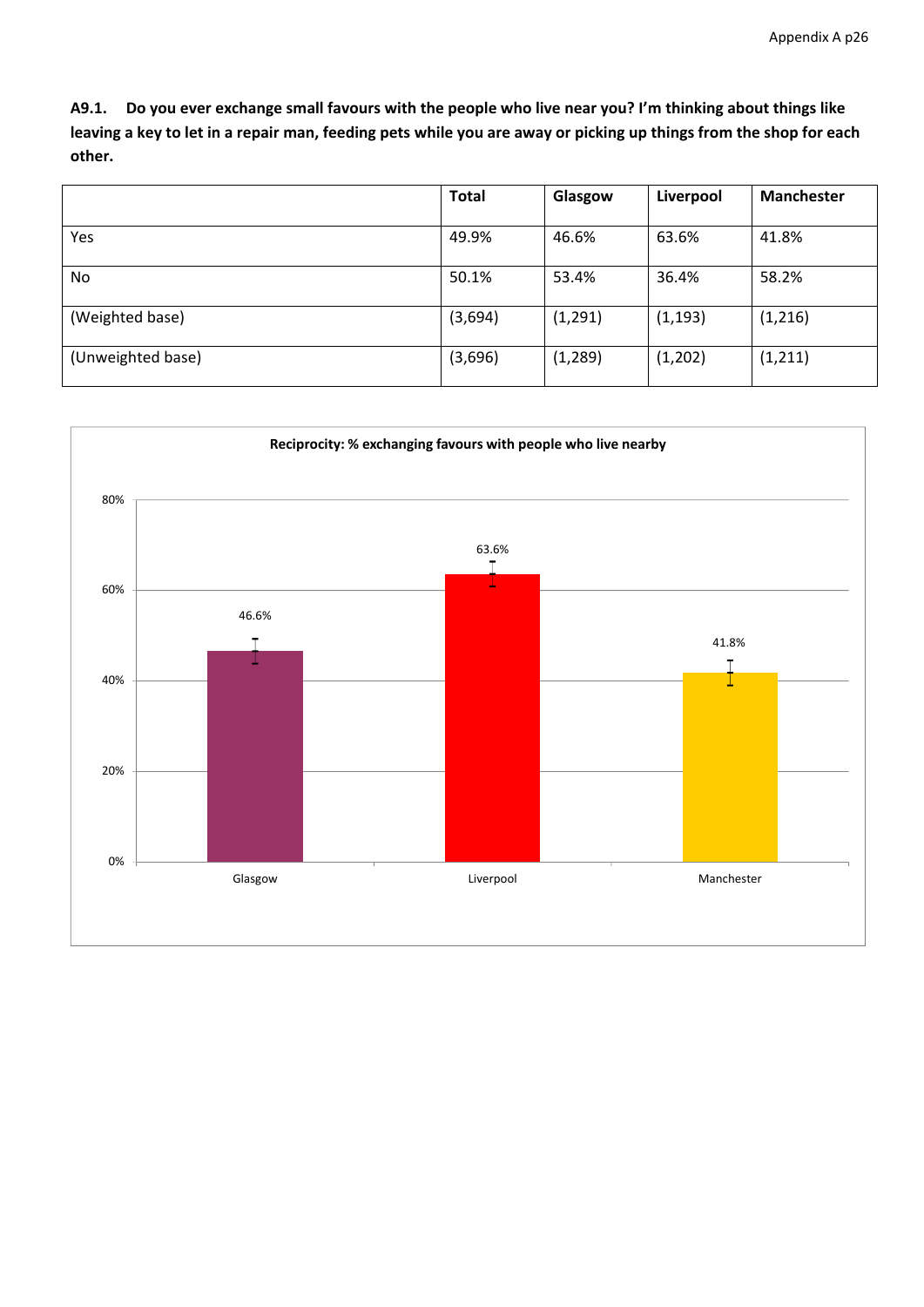|                   | Total          | Glasgow        | Liverpool      | Manchester     |
|-------------------|----------------|----------------|----------------|----------------|
| One               | 26.4%          | 31.2%          | 20.4%          | 29.7%          |
| Two               | 40.9%          | 39.5%          | 37.7%          | 47.2%          |
| Three             | 16.8%          | 16.3%          | 19.3%          | 13.5%          |
| Four              | 8.0%           | 7.7%           | 9.4%           | 6.1%           |
| Five or more      | 8.0%           | 5.3%           | 13.2%          | 3.5%           |
|                   |                |                |                |                |
| Mean <sup>1</sup> | 2.5            | 2.3            | 2.9            | 2.1            |
| Median            | $\overline{2}$ | $\overline{2}$ | $\overline{2}$ | $\overline{2}$ |
| (Weighted base)   | (1,865)        | (598)          | (759)          | (508)          |
| (Unweighted base) | (1, 919)       | (592)          | (796)          | (531)          |

## **A9.2. IF YES: How many people do you exchange favours with?**



<span id="page-26-0"></span>  $<sup>1</sup>$  Excludes a very small number (n=3) of cases with values greater than 30.</sup>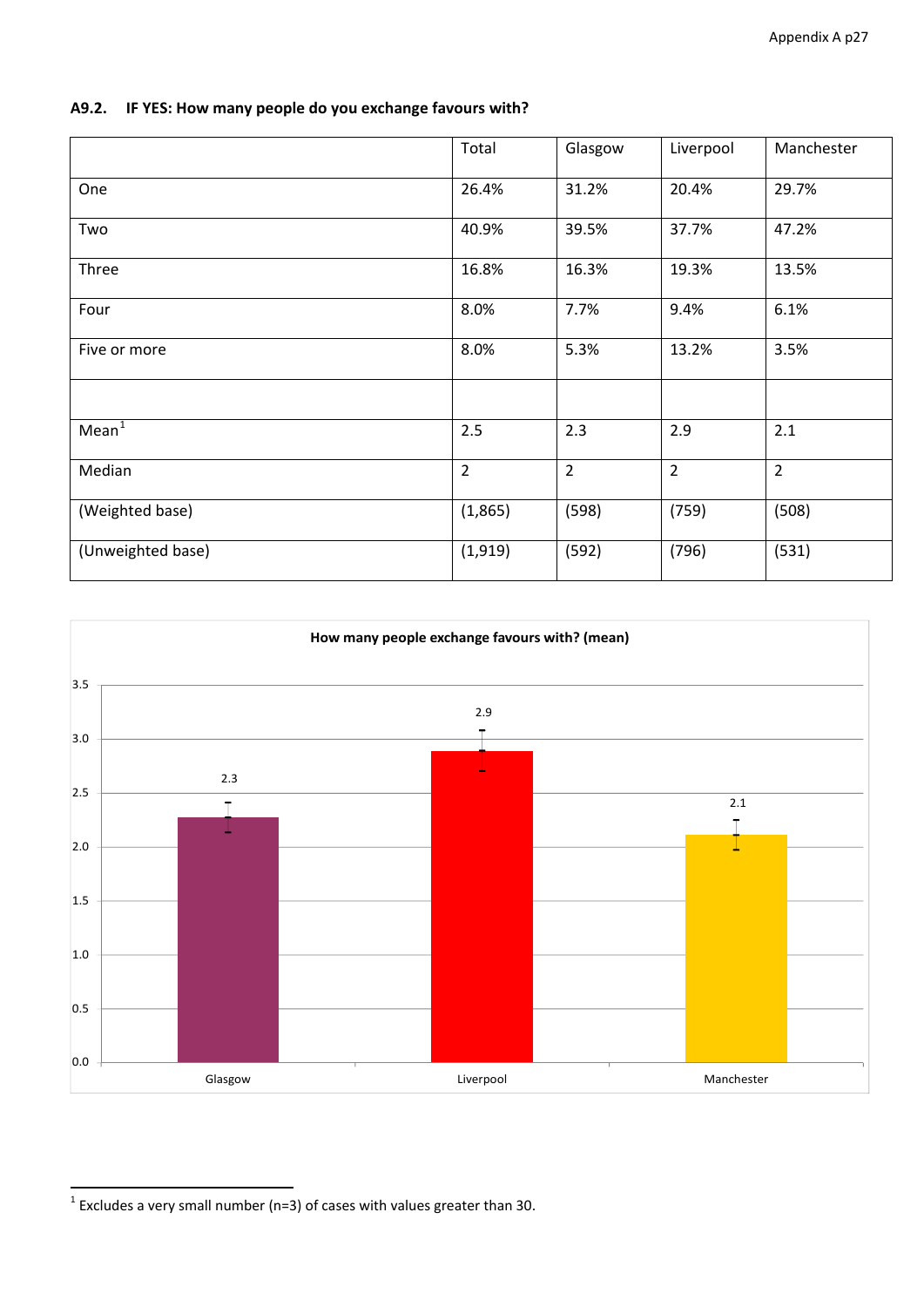A10. Still thinking about your relatives, friends and neighbours outside your home, can you tell me around **how many people could you ask for the following kinds of help?**

|                          | <b>Total</b> | Glasgow  | Liverpool | <b>Manchester</b> |
|--------------------------|--------------|----------|-----------|-------------------|
| None                     | 10.8%        | 8.1%     | 5.7%      | 18.7%             |
| One or two               | 48.2%        | 52.9%    | 51.3%     | 39.7%             |
| More than two            | 27.5%        | 23.4%    | 38.0%     | 23.3%             |
| Would not ask            | 12.2%        | 14.6%    | 3.7%      | 17.0%             |
| Don't know (spontaneous) | 1.2%         | 1.0%     | 1.2%      | 1.4%              |
| (Weighted base)          | (3,694)      | (1, 291) | (1, 193)  | (1,216)           |
| (Unweighted base)        | (3,702)      | (1, 289) | (1,202)   | (1, 211)          |

**To go to the shop for messages/groceries if you are unwell**

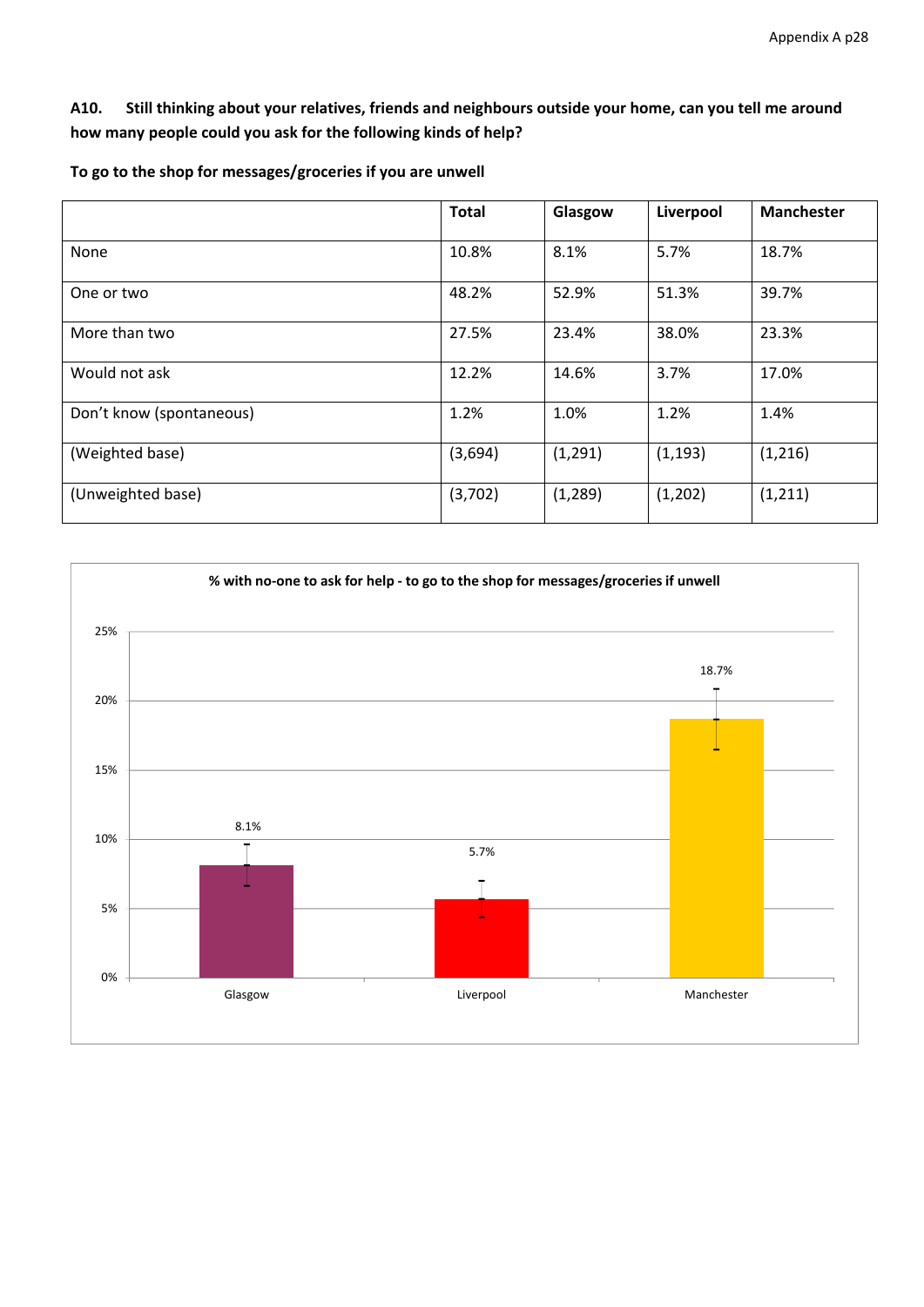**To lend you money to see you through the next few days**

|                          | <b>Total</b> | Glasgow  | Liverpool | <b>Manchester</b> |
|--------------------------|--------------|----------|-----------|-------------------|
| None                     | 13.0%        | 8.9%     | 8.9%      | 21.5%             |
| One or two               | 34.9%        | 42.3%    | 37.5%     | 23.8%             |
| More than two            | 19.5%        | 16.5%    | 26.3%     | 17.0%             |
| Would not ask            | 30.4%        | 31.1%    | 23.3%     | 35.8%             |
| Don't know (spontaneous) | 2.3%         | 1.2%     | 4.1%      | 1.9%              |
| (Weighted base)          | (3,694)      | (1, 291) | (1, 193)  | (1, 216)          |
| (Unweighted base)        | (3,702)      | (1, 289) | (1,202)   | (1, 211)          |

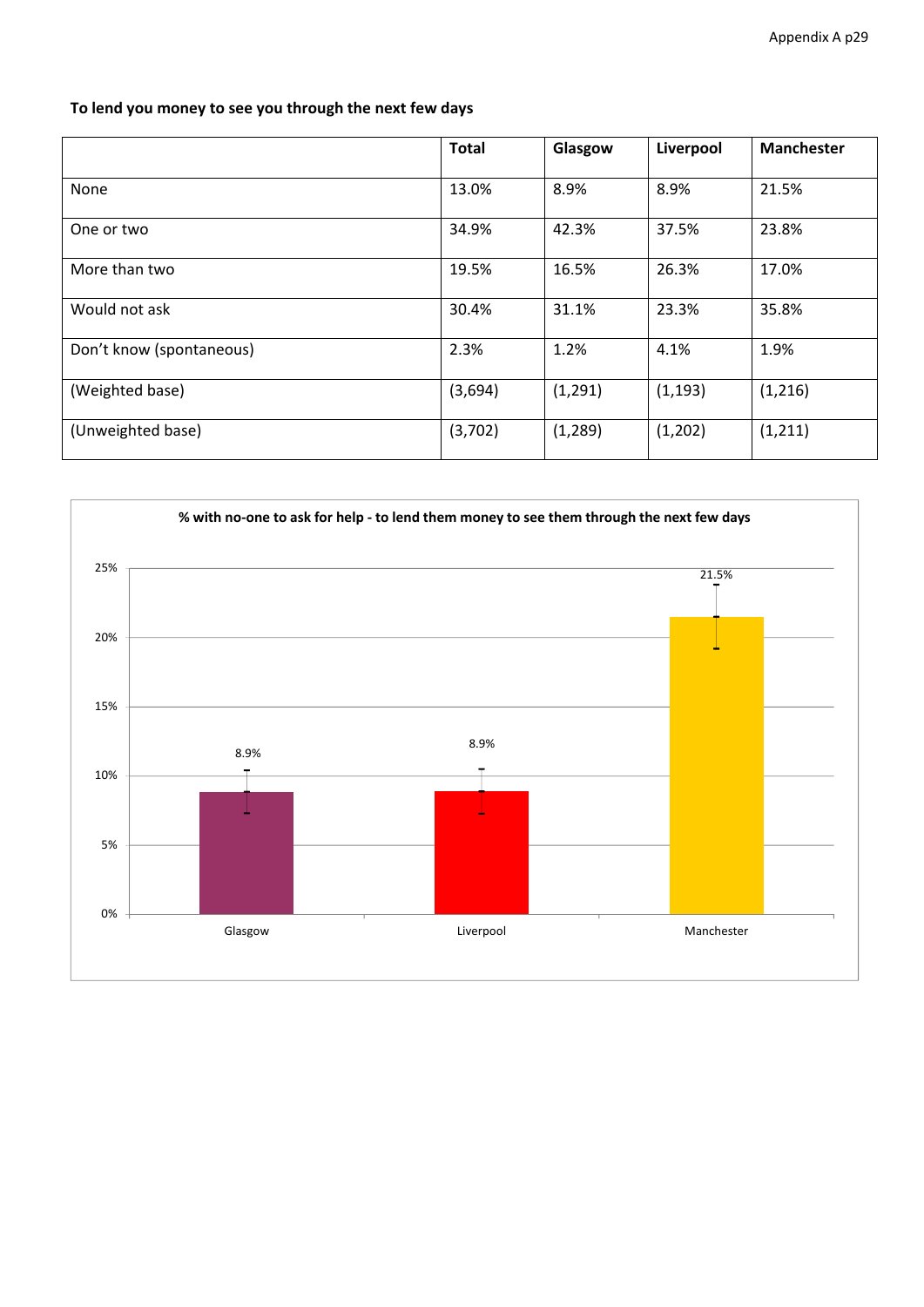## **To give you advice and support in a crisis**

|                          | <b>Total</b> | Glasgow  | Liverpool | <b>Manchester</b> |
|--------------------------|--------------|----------|-----------|-------------------|
| None                     | 10.8%        | 8.1%     | 6.5%      | 18.0%             |
| One or two               | 43.4%        | 51.0%    | 46.8%     | 31.2%             |
| More than two            | 29.3%        | 23.6%    | 38.0%     | 28.3%             |
| Would not ask            | 14.6%        | 16.5%    | 6.3%      | 19.7%             |
| Don't know (spontaneous) | 1.9%         | 0.8%     | 2.4%      | 2.8%              |
| (Weighted base)          | (3,694)      | (1, 291) | (1, 193)  | (1,216)           |
| (Unweighted base)        | (3,702)      | (1, 289) | (1,202)   | (1, 211)          |

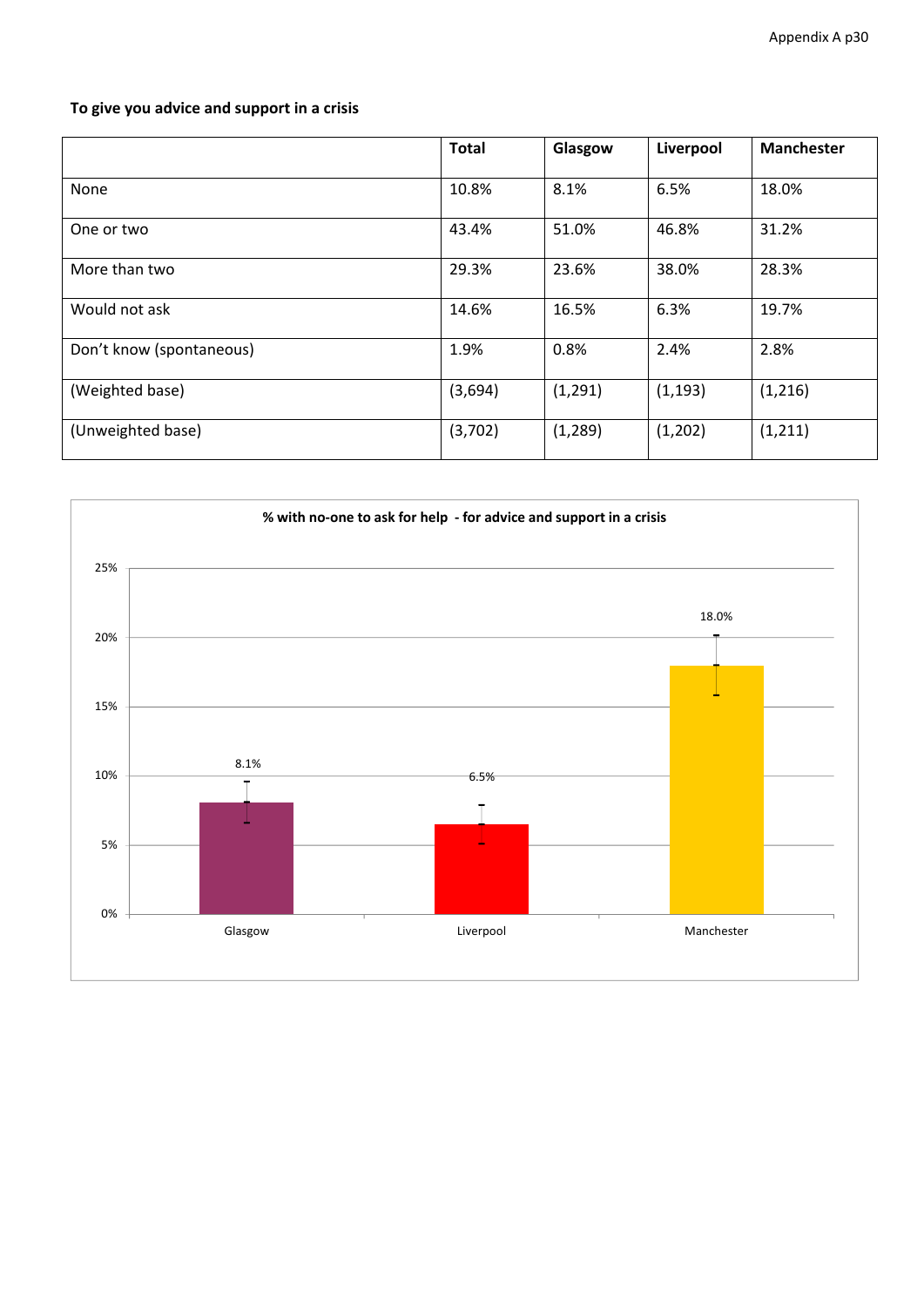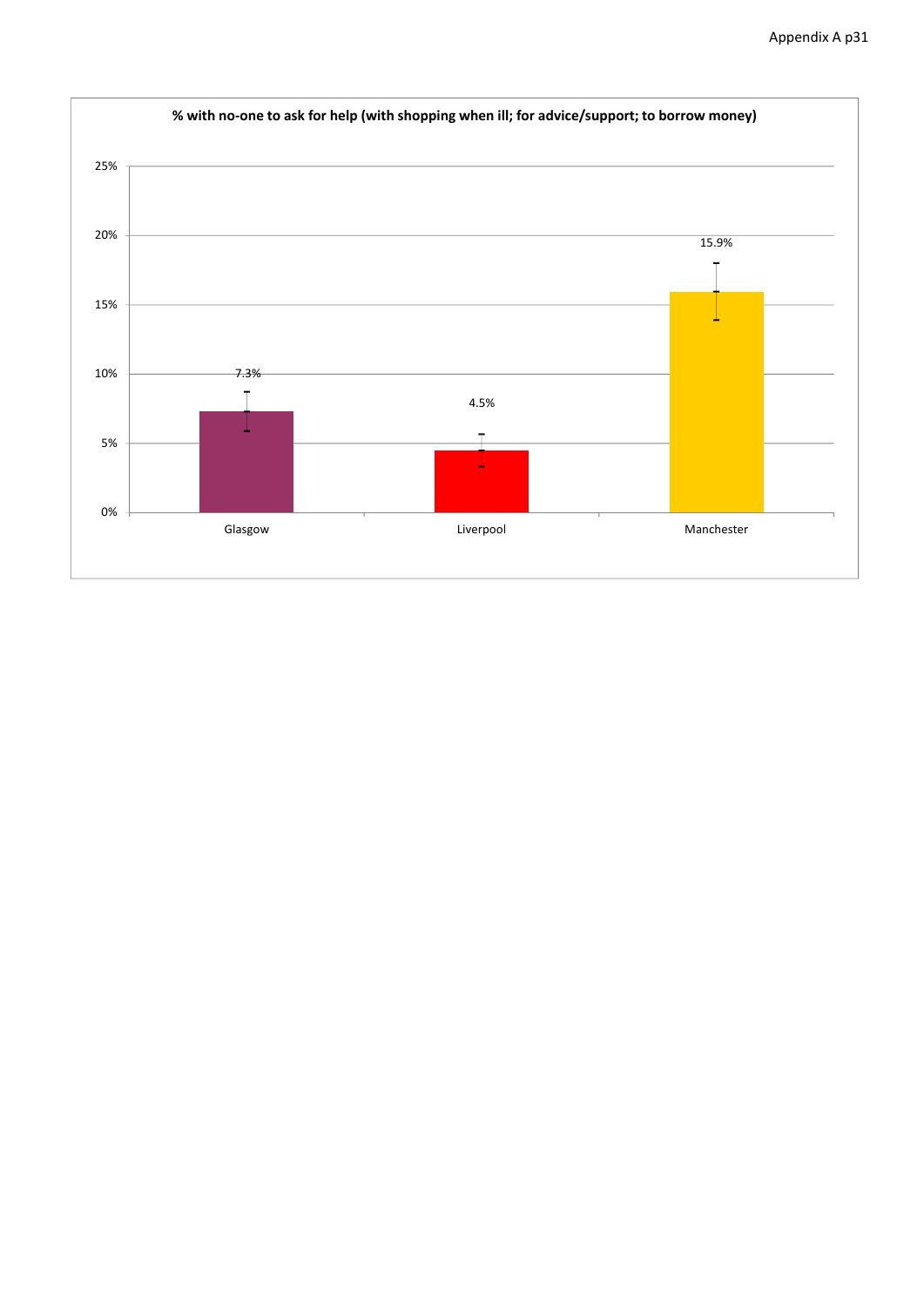### A11. Another topic we are interested in is trust. Generally speaking, would you say that most people can be **trusted, or that you can't be too careful in dealing with people? (Unprompted)**

|                                             | <b>Total</b> | Glasgow  | Liverpool | <b>Manchester</b> |
|---------------------------------------------|--------------|----------|-----------|-------------------|
| Most people can be trusted                  | 23.8%        | 20.5%    | 27.4%     | 24.6%             |
| Can't be too careful in dealing with people | 35.6%        | 43.8%    | 26.9%     | 33.5%             |
| It depends on people/circumstances          | 36.8%        | 31.7%    | 44.0%     | 36.4%             |
| Don't know (spontaneous)                    | 3.8%         | 4.0%     | 1.7%      | 5.5%              |
| (Weighted base)                             | (3,694)      | (1, 291) | (1, 193)  | (1, 216)          |
| (Unweighted base)                           | (3,702)      | (1, 289) | (1,202)   | (1, 211)          |

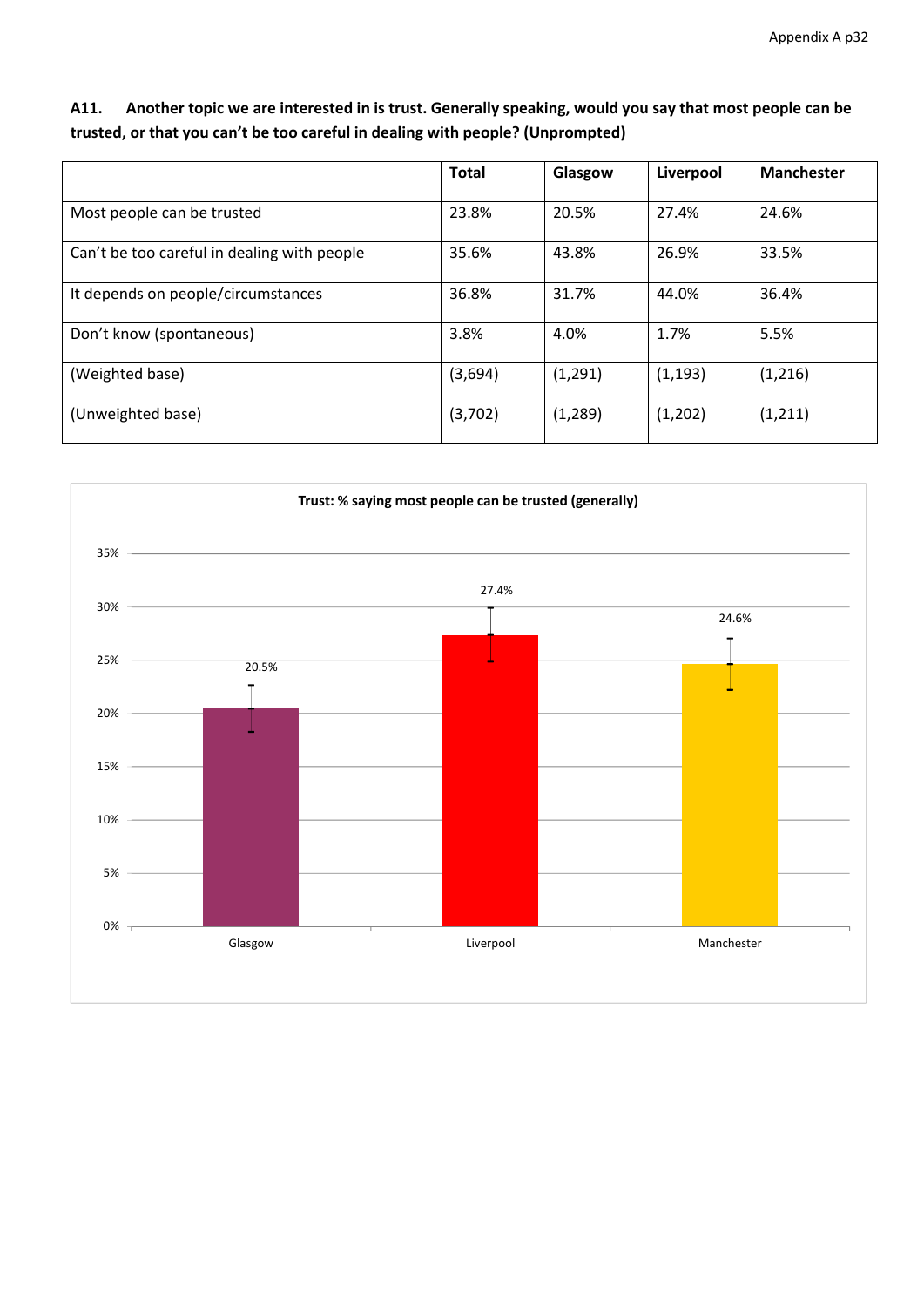### **A12. Would you say that…**

|                                                            | <b>Total</b> | Glasgow  | Liverpool | <b>Manchester</b> |
|------------------------------------------------------------|--------------|----------|-----------|-------------------|
| Most of the people in your neighbourhood can be<br>trusted | 21.8%        | 17.1%    | 27.0%     | 22.7%             |
| Some can be trusted                                        | 32.8%        | 37.3%    | 32.8%     | 27.5%             |
| A few can be trusted                                       | 28.6%        | 28.8%    | 29.1%     | 28.0%             |
| Or that no one can be trusted?                             | 11.2%        | 10.0%    | 6.2%      | 17.2%             |
| Just moved here (spontaneous)                              | 2.1%         | 2.3%     | 1.5%      | 2.5%              |
| Don't know (spontaneous)                                   | 3.4%         | 4.5%     | 3.3%      | 2.1%              |
| (Weighted base)                                            | (3,694)      | (1,291)  | (1, 193)  | (1,216)           |
| (Unweighted base)                                          | (3,702)      | (1, 289) | (1,202)   | (1, 211)          |

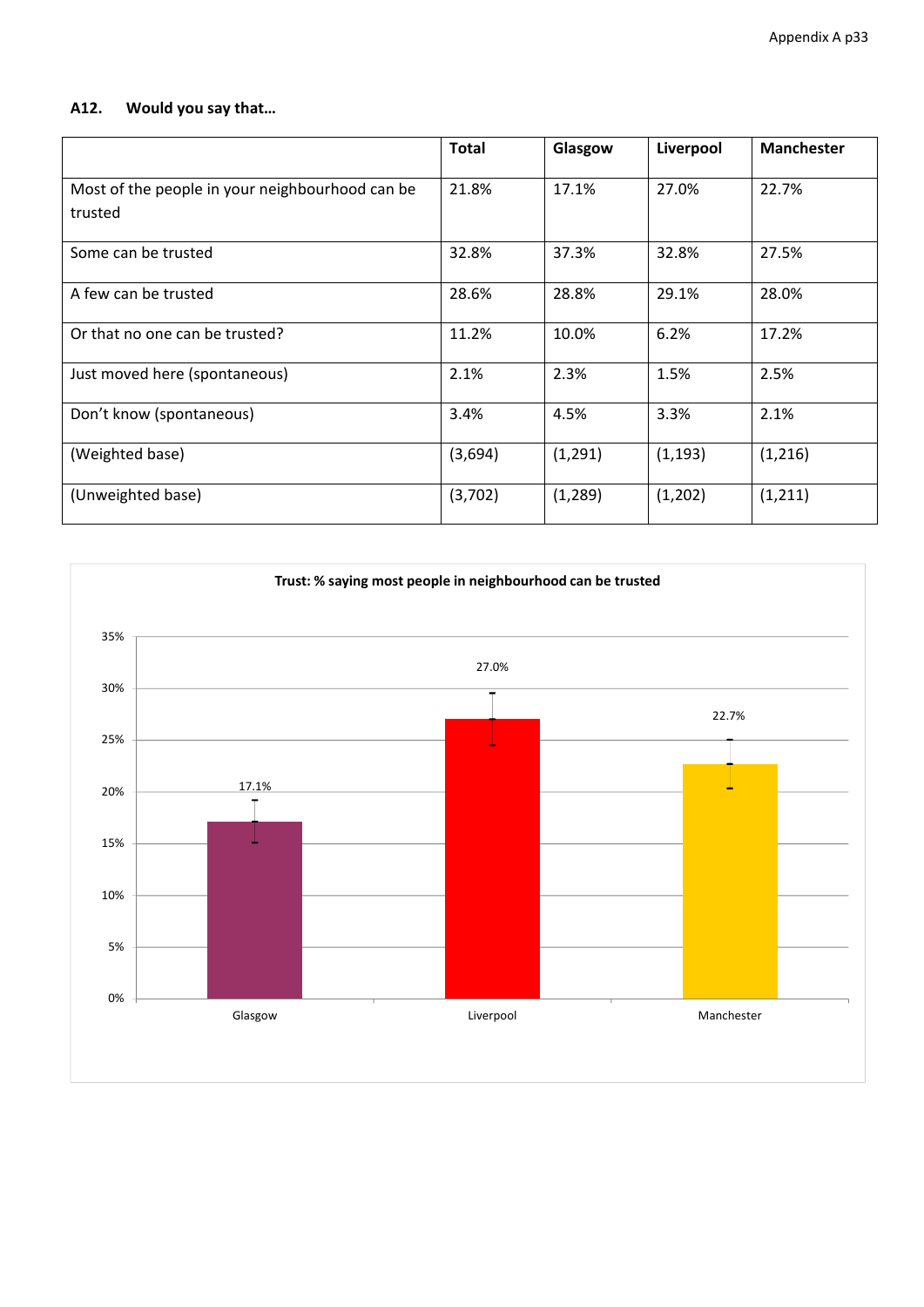#### **SECTION B: Political effects**

**B1 To what extent do you agree or disagree with the following statements about the current UK government, the Scottish government (Glasgow respondents only), and your local city council?**

**1a They are helping me through their policies and actions**

#### **UK Government**

|                            | <b>Total</b> | Glasgow  | Liverpool | <b>Manchester</b> |
|----------------------------|--------------|----------|-----------|-------------------|
| Strongly agree             | 0.8%         | 0.5%     | 0.3%      | 1.5%              |
| Agree                      | 12.0%        | 11.8%    | 11.3%     | 12.7%             |
| Neither agree nor disagree | 16.5%        | 16.7%    | 12.1%     | 20.2%             |
| <b>Disagree</b>            | 29.1%        | 23.8%    | 28.3%     | 36.1%             |
| Strongly disagree          | 30.7%        | 33.6%    | 37.9%     | 20.9%             |
| Don't know                 | 10.9%        | 13.5%    | 10.0%     | 8.7%              |
| (Weighted base)            | (3,694)      | (1, 291) | (1, 193)  | (1,216)           |
| (Unweighted base)          | (3,702)      | (1, 289) | (1,202)   | (1, 211)          |

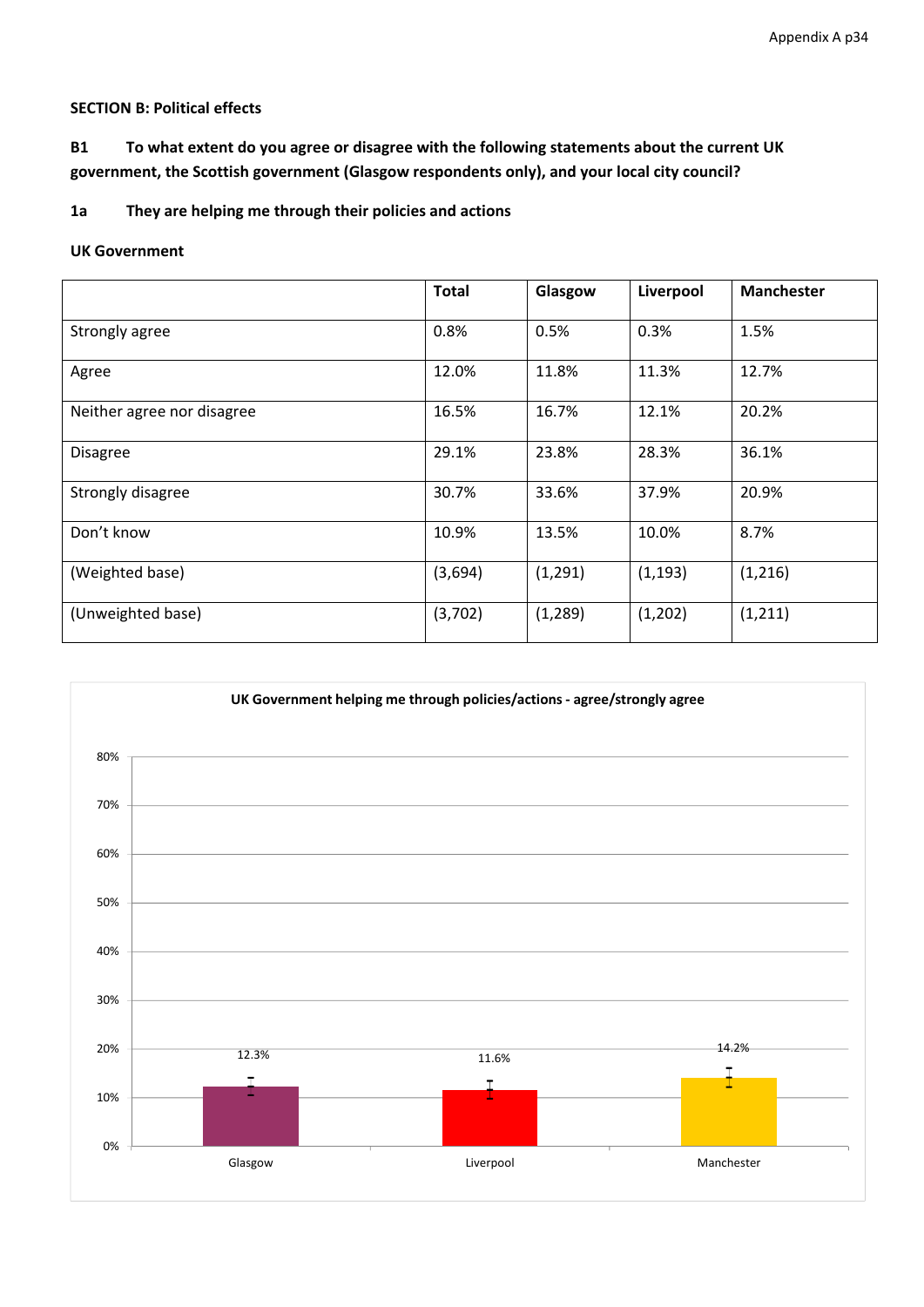## **Local city council**

|                            | <b>Total</b> | Glasgow  | Liverpool | <b>Manchester</b> |
|----------------------------|--------------|----------|-----------|-------------------|
| Strongly agree             | 1.9%         | 1.4%     | 2.2%      | 2.2%              |
| Agree                      | 17.4%        | 15.1%    | 23.5%     | 14.7%             |
| Neither agree nor disagree | 21.4%        | 19.8%    | 18.0%     | 26.3%             |
| <b>Disagree</b>            | 24.6%        | 20.3%    | 23.4%     | 30.9%             |
| Strongly disagree          | 22.4%        | 28.5%    | 22.4%     | 15.2%             |
| Don't know                 | 12.3%        | 14.9%    | 10.5%     | 10.7%             |
| (Weighted base)            | (3,694)      | (1, 291) | (1, 193)  | (1,216)           |
| (Unweighted base)          | (3,702)      | (1, 289) | (1,202)   | (1, 211)          |

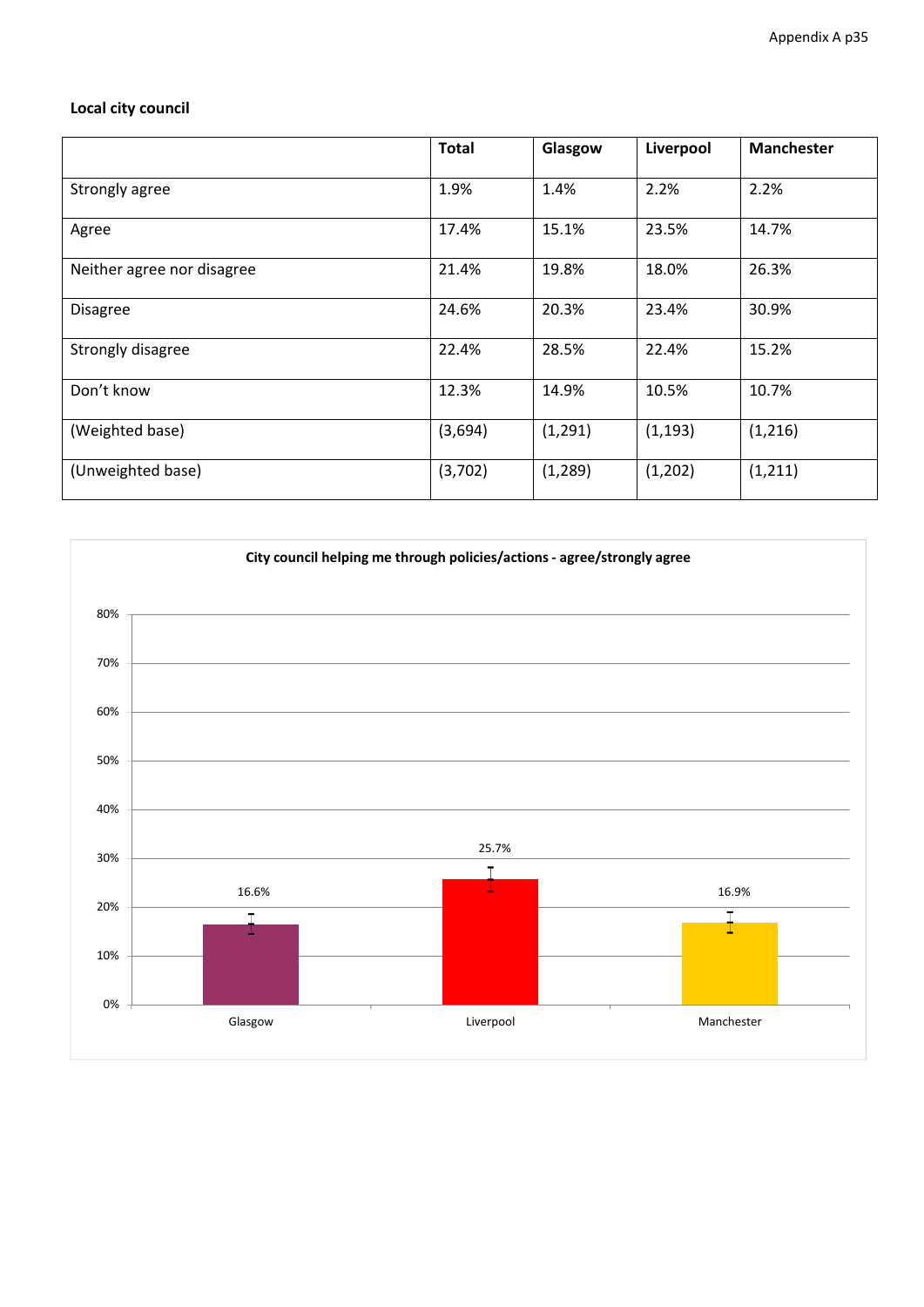#### **Scottish government**

|                            | Glasgow  |
|----------------------------|----------|
| Strongly agree             | 1.6%     |
| Agree                      | 15.6%    |
| Neither agree nor disagree | 18.7%    |
| Disagree                   | 20.0%    |
| Strongly disagree          | 30.1%    |
| Don't know                 | 14.1%    |
| (Weighted base)            | (1, 291) |
| (Unweighted base)          | (1, 289) |

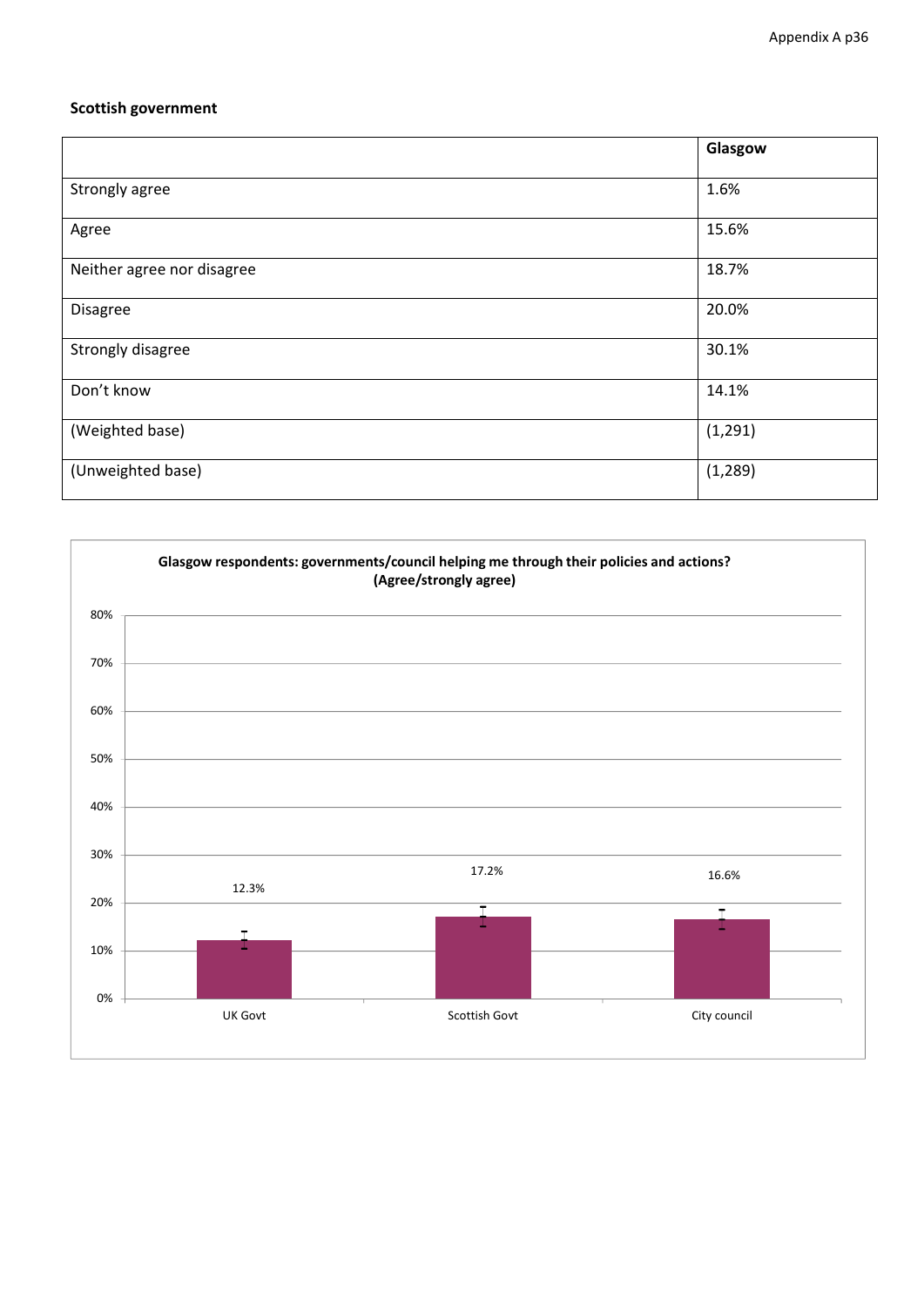#### **1b They are doing things to support my local community**

# **UK government**

|                            | <b>Total</b> | Glasgow  | Liverpool | <b>Manchester</b> |
|----------------------------|--------------|----------|-----------|-------------------|
| Strongly agree             | 1.0%         | 0.6%     | 0.3%      | 2.2%              |
| Agree                      | 11.4%        | 10.4%    | 12.3%     | 12.0%             |
| Neither agree nor disagree | 16.9%        | 19.8%    | 10.9%     | 18.9%             |
| <b>Disagree</b>            | 29.6%        | 24.8%    | 26.2%     | 38.4%             |
| Strongly disagree          | 27.7%        | 27.3%    | 36.4%     | 20.3%             |
| Don't know                 | 13.3%        | 17.1%    | 13.9%     | 8.2%              |
| (Weighted base)            | (3,694)      | (1, 291) | (1, 193)  | (1,216)           |
| (Unweighted base)          | (3,702)      | (1, 289) | (1,202)   | (1, 211)          |

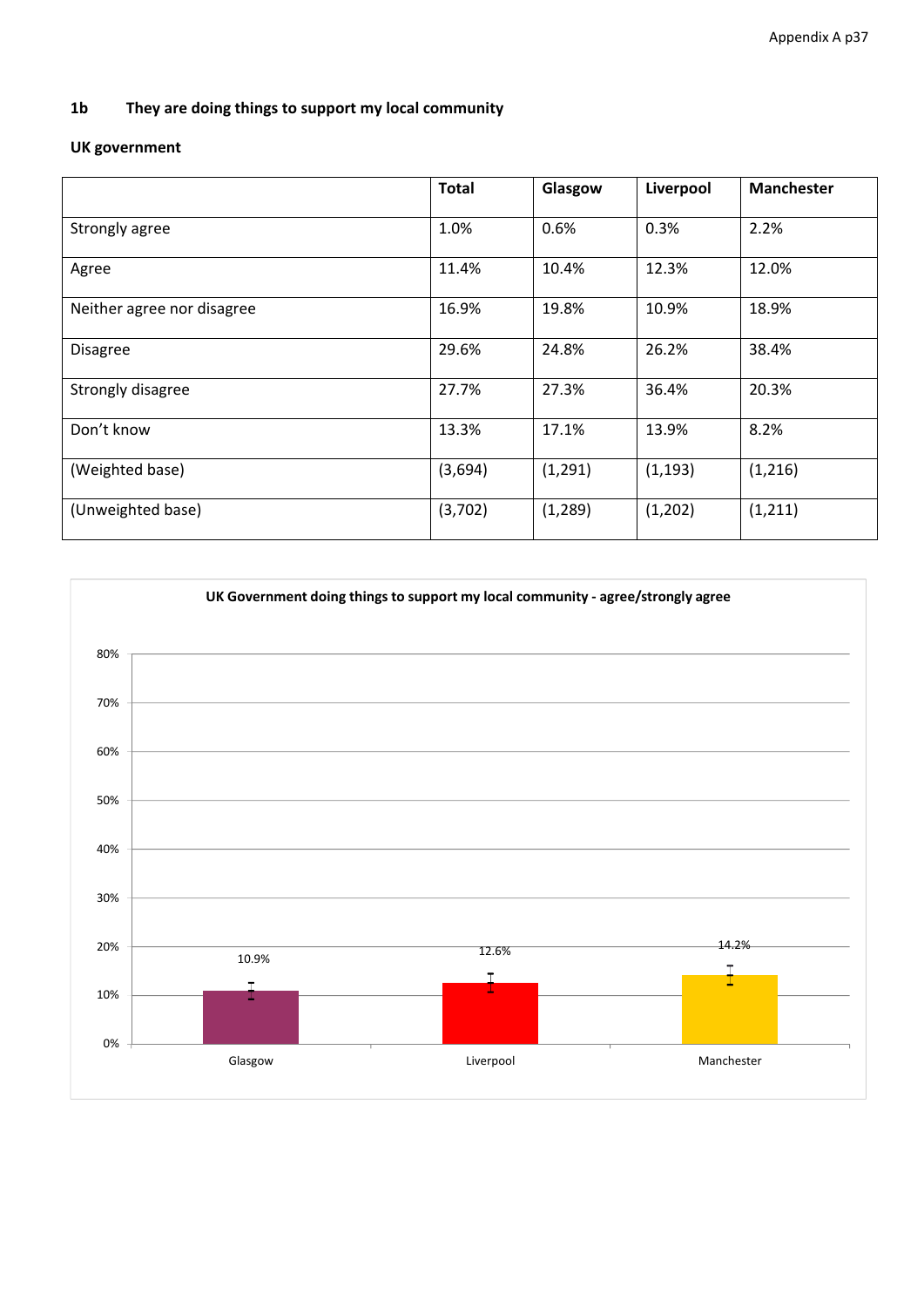# **Local city council**

|                            | <b>Total</b> | Glasgow  | Liverpool | <b>Manchester</b> |
|----------------------------|--------------|----------|-----------|-------------------|
| Strongly agree             | 3.5%         | 2.1%     | 4.3%      | 4.3%              |
| Agree                      | 21.8%        | 17.7%    | 29.4%     | 19.9%             |
| Neither agree nor disagree | 19.7%        | 21.4%    | 14.5%     | 22.1%             |
| <b>Disagree</b>            | 23.7%        | 20.7%    | 20.3%     | 30.3%             |
| Strongly disagree          | 18.1%        | 21.3%    | 18.4%     | 14.1%             |
| Don't know                 | 13.3%        | 16.8%    | 13.1%     | 9.1%              |
| (Weighted base)            | (3,694)      | (1, 291) | (1, 193)  | (1,216)           |
| (Unweighted base)          | (3,702)      | (1, 289) | (1,202)   | (1, 211)          |

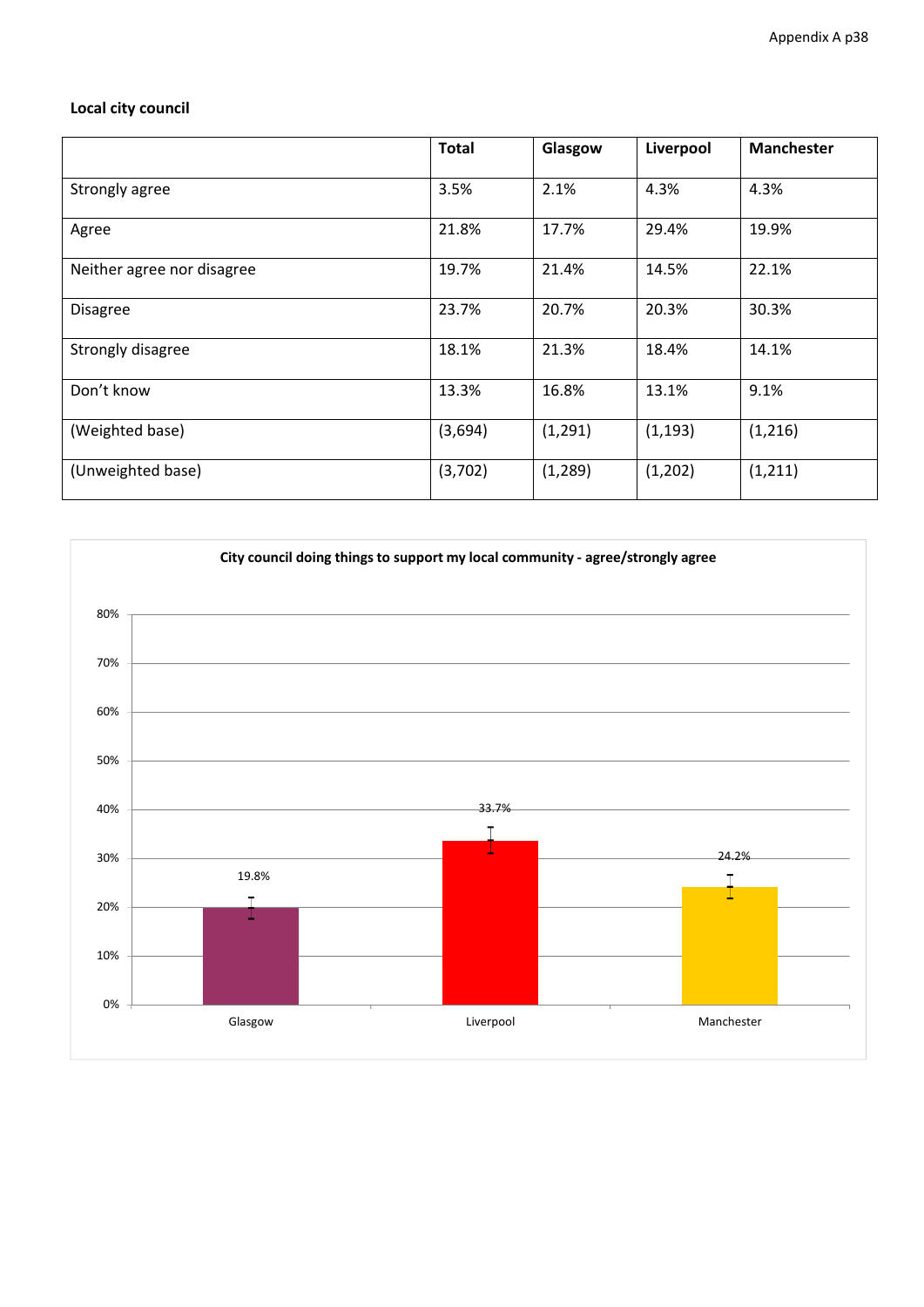#### **Scottish government**

|                            | Glasgow  |
|----------------------------|----------|
| Strongly agree             | 0.9%     |
| Agree                      | 15.3%    |
| Neither agree nor disagree | 20.1%    |
| Disagree                   | 22.8%    |
| Strongly disagree          | 23.8%    |
| Don't know                 | 17.0%    |
| (Weighted base)            | (1, 291) |
| (Unweighted base)          | (1, 289) |

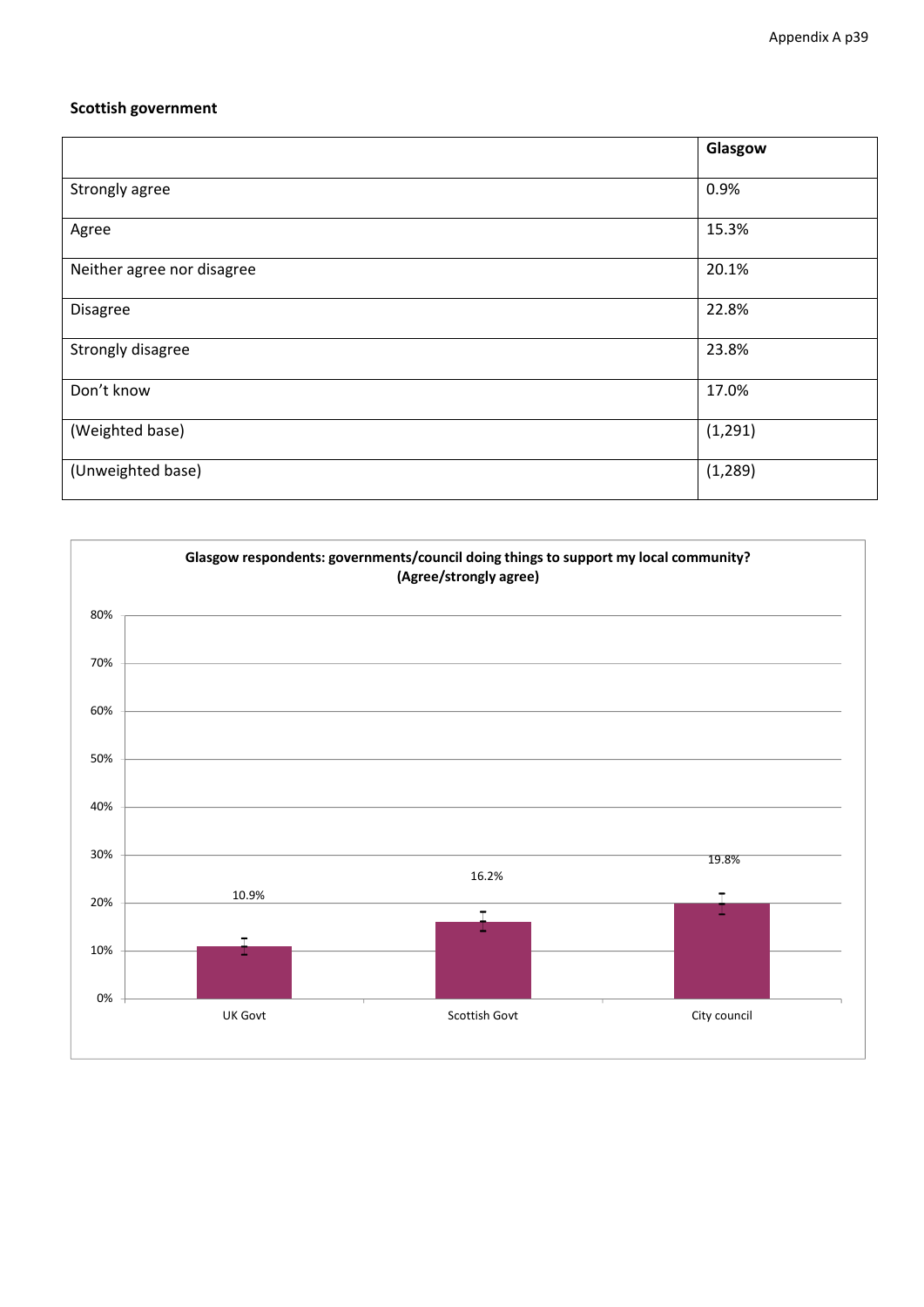# **1c They are undermining this city**

# **UK government**

|                            | <b>Total</b> | Glasgow  | Liverpool | <b>Manchester</b> |
|----------------------------|--------------|----------|-----------|-------------------|
| Strongly agree             | 9.2%         | 5.8%     | 17.1%     | 6.2%              |
| Agree                      | 25.9%        | 23.9%    | 32.9%     | 22.1%             |
| Neither agree nor disagree | 20.7%        | 22.9%    | 14.7%     | 23.5%             |
| <b>Disagree</b>            | 18.1%        | 15.1%    | 15.2%     | 24.2%             |
| Strongly disagree          | 9.4%         | 9.6%     | 6.6%      | 11.8%             |
| Don't know                 | 16.7%        | 22.7%    | 13.6%     | 12.1%             |
| (Weighted base)            | (3,694)      | (1, 291) | (1, 193)  | (1,216)           |
| (Unweighted base)          | (3,702)      | (1, 289) | (1,202)   | (1, 211)          |

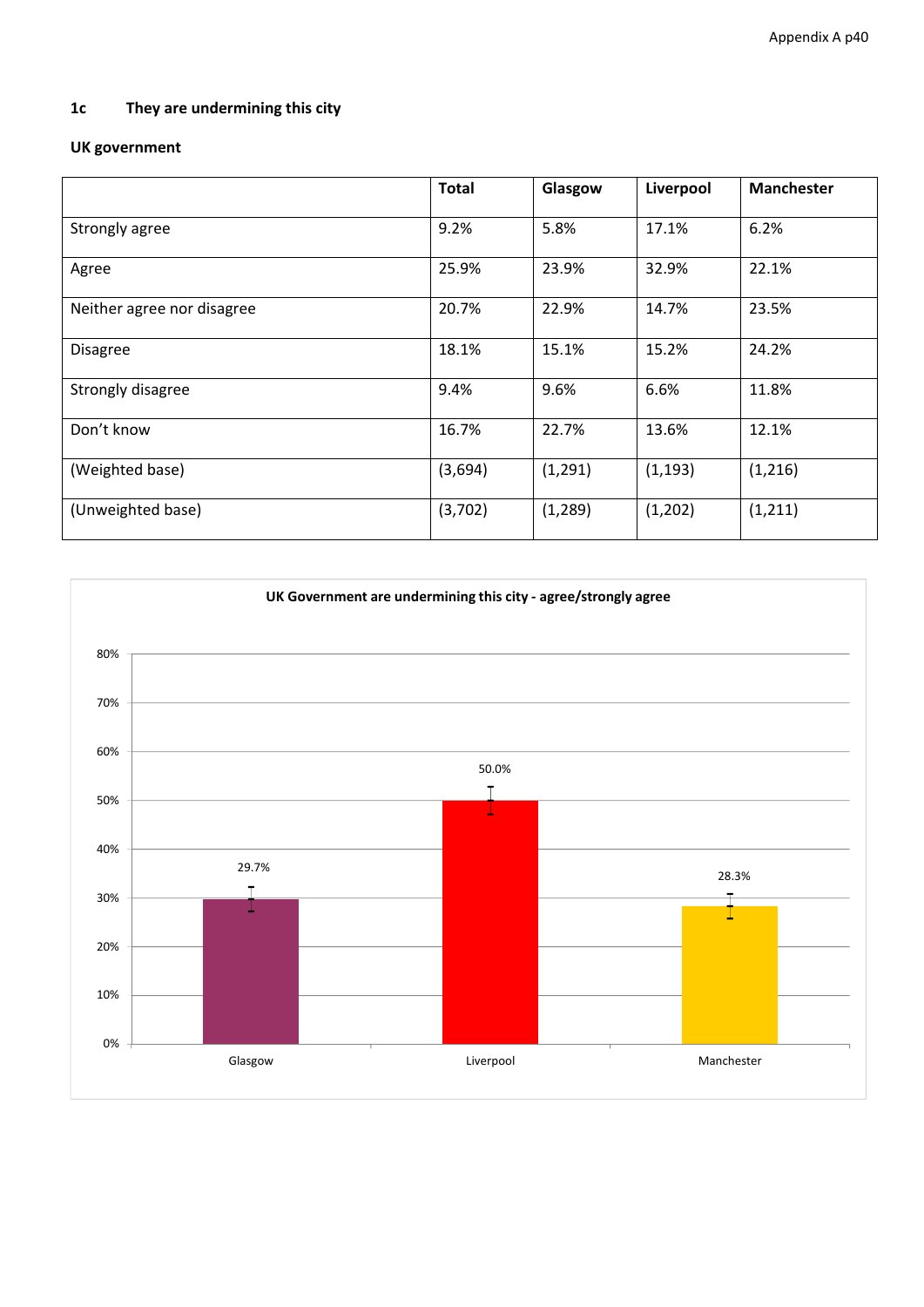# **Local city council**

|                            | <b>Total</b> | Glasgow  | Liverpool | <b>Manchester</b> |
|----------------------------|--------------|----------|-----------|-------------------|
| Strongly agree             | 4.5%         | 4.9%     | 6.6%      | 2.0%              |
| Agree                      | 18.0%        | 15.5%    | 23.3%     | 16.2%             |
| Neither agree nor disagree | 24.5%        | 26.9%    | 17.4%     | 28.4%             |
| <b>Disagree</b>            | 24.6%        | 19.9%    | 27.9%     | 27.4%             |
| Strongly disagree          | 11.8%        | 11.2%    | 11.7%     | 12.5%             |
| Don't know                 | 16.7%        | 22.0%    | 13.1%     | 13.5%             |
| (Weighted base)            | (3,694)      | (1,291)  | (1, 193)  | (1,216)           |
| (Unweighted base)          | (3,702)      | (1, 289) | (1,202)   | (1, 211)          |

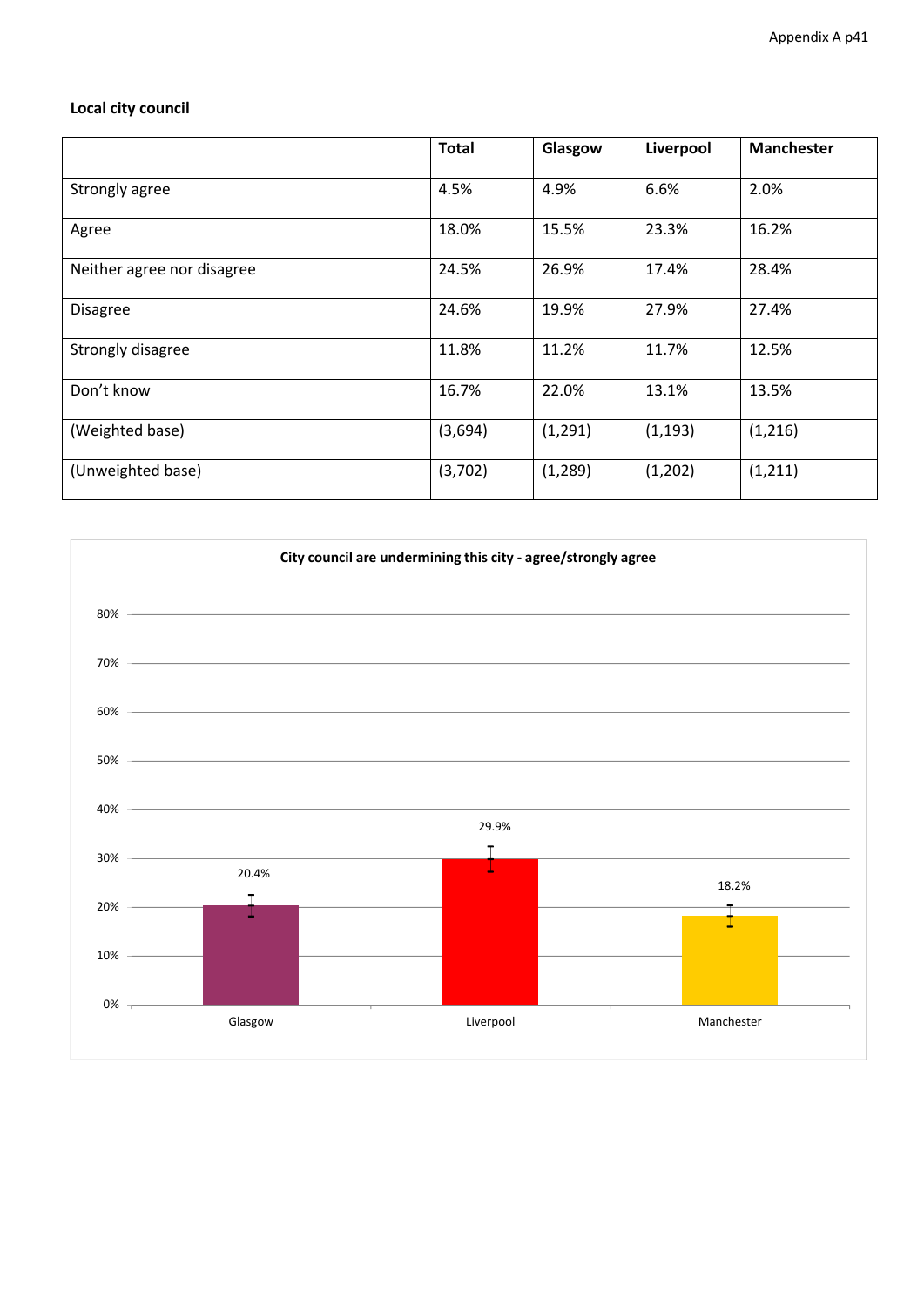### **Scottish government**

|                            | Glasgow  |
|----------------------------|----------|
|                            |          |
| Strongly agree             | 5.2%     |
| Agree                      | 20.8%    |
| Neither agree nor disagree | 24.8%    |
| Disagree                   | 17.0%    |
| Strongly disagree          | 9.8%     |
| Don't know                 | 22.4%    |
| (Weighted base)            | (1, 291) |
| (Unweighted base)          | (1, 289) |

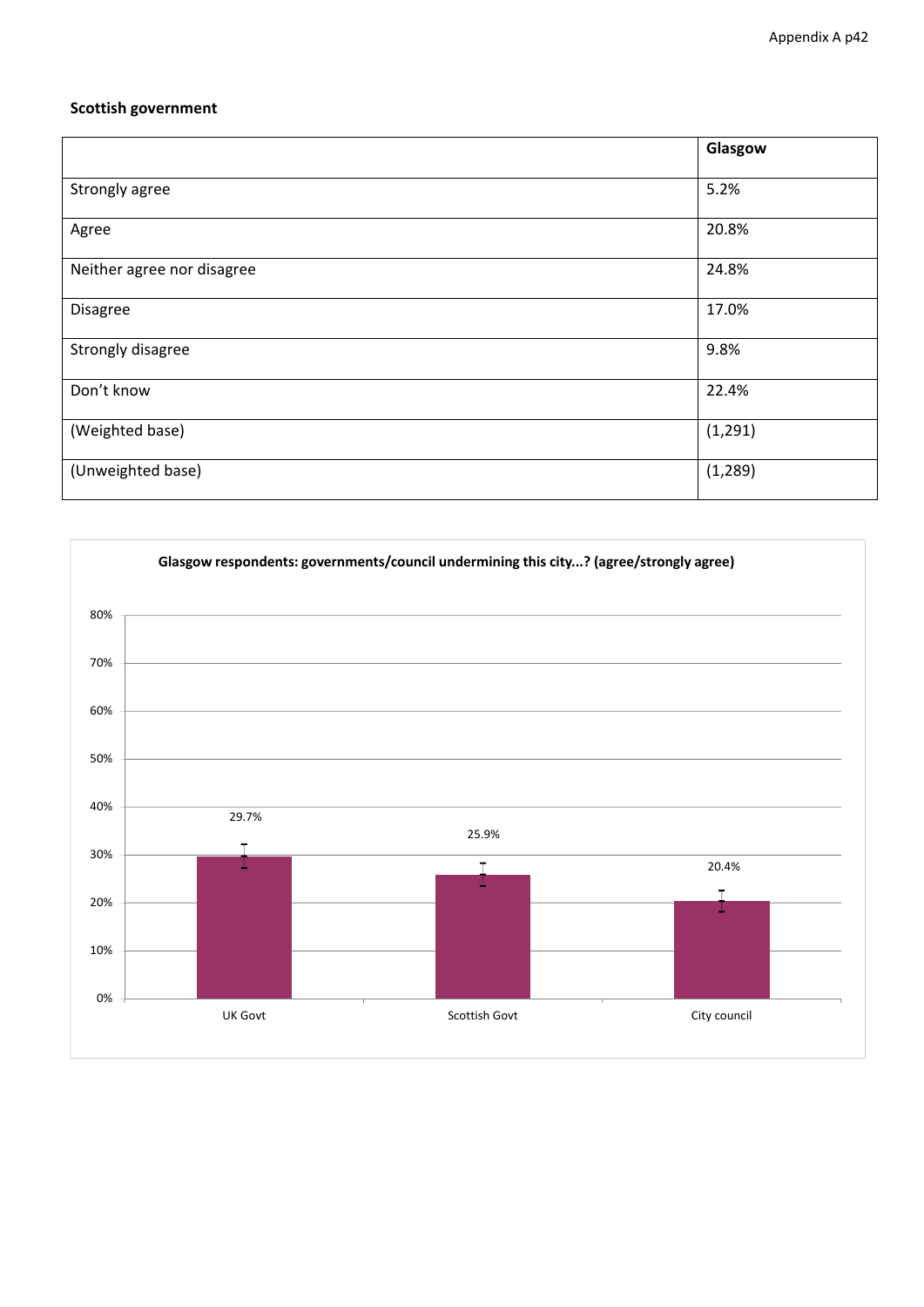### **B2 Now thinking about whether you feel you are able to influence political decisions and local affairs, please say whether you agree or disagree with the following statements:**

|                     | <b>Total</b> | Glasgow  | Liverpool | <b>Manchester</b> |
|---------------------|--------------|----------|-----------|-------------------|
| Definitely agree    | 1.6%         | 1.6%     | 1.2%      | 1.9%              |
| Tend to agree       | 20.3%        | 20.9%    | 19.7%     | 20.1%             |
| Tend to disagree    | 26.6%        | 25.3%    | 28.5%     | 26.5%             |
| Definitely disagree | 42.2%        | 38.0%    | 42.1%     | 47.2%             |
| Don't know          | 9.3%         | 14.2%    | 8.4%      | 4.3%              |
| (Weighted base)     | (3,694)      | (1, 291) | (1, 193)  | (1,216)           |
| (Unweighted base)   | (3,702)      | (1, 289) | (1,202)   | (1, 211)          |

**I am able to influence decisions affecting my local area**

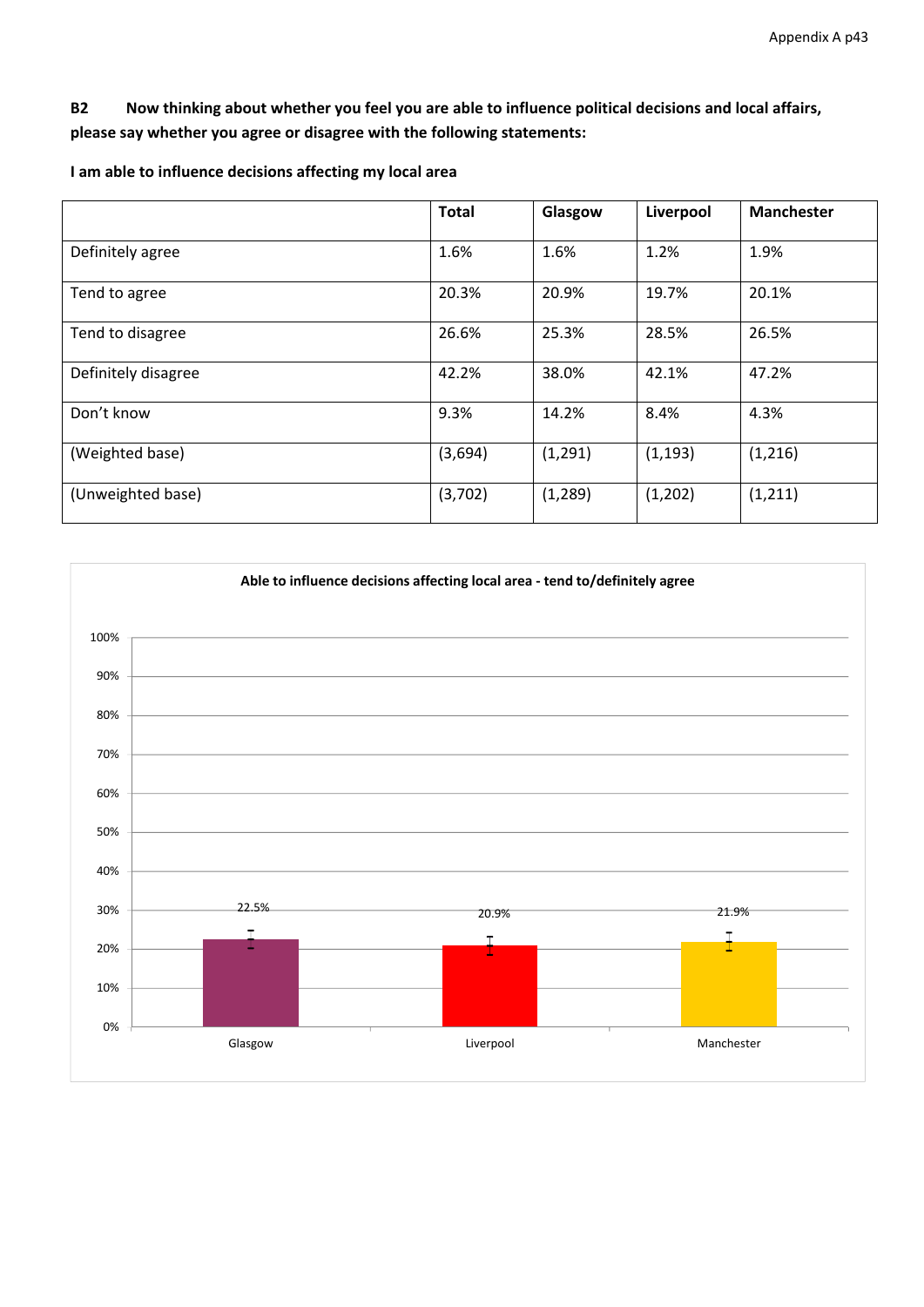**I am able to influence decisions affecting my city**

|                     | <b>Total</b> | Glasgow  | Liverpool | <b>Manchester</b> |
|---------------------|--------------|----------|-----------|-------------------|
| Definitely agree    | 1.2%         | 1.8%     | 1.0%      | 0.7%              |
| Tend to agree       | 16.4%        | 18.8%    | 17.0%     | 12.9%             |
| Tend to disagree    | 29.3%        | 26.7%    | 28.5%     | 33.1%             |
| Definitely disagree | 43.8%        | 38.7%    | 45.5%     | 48.6%             |
| Don't know          | 9.3%         | 14.0%    | 8.1%      | 4.7%              |
| (Weighted base)     | (3,694)      | (1, 291) | (1, 193)  | (1,216)           |
| (Unweighted base)   | (3,702)      | (1, 289) | (1,202)   | (1, 211)          |

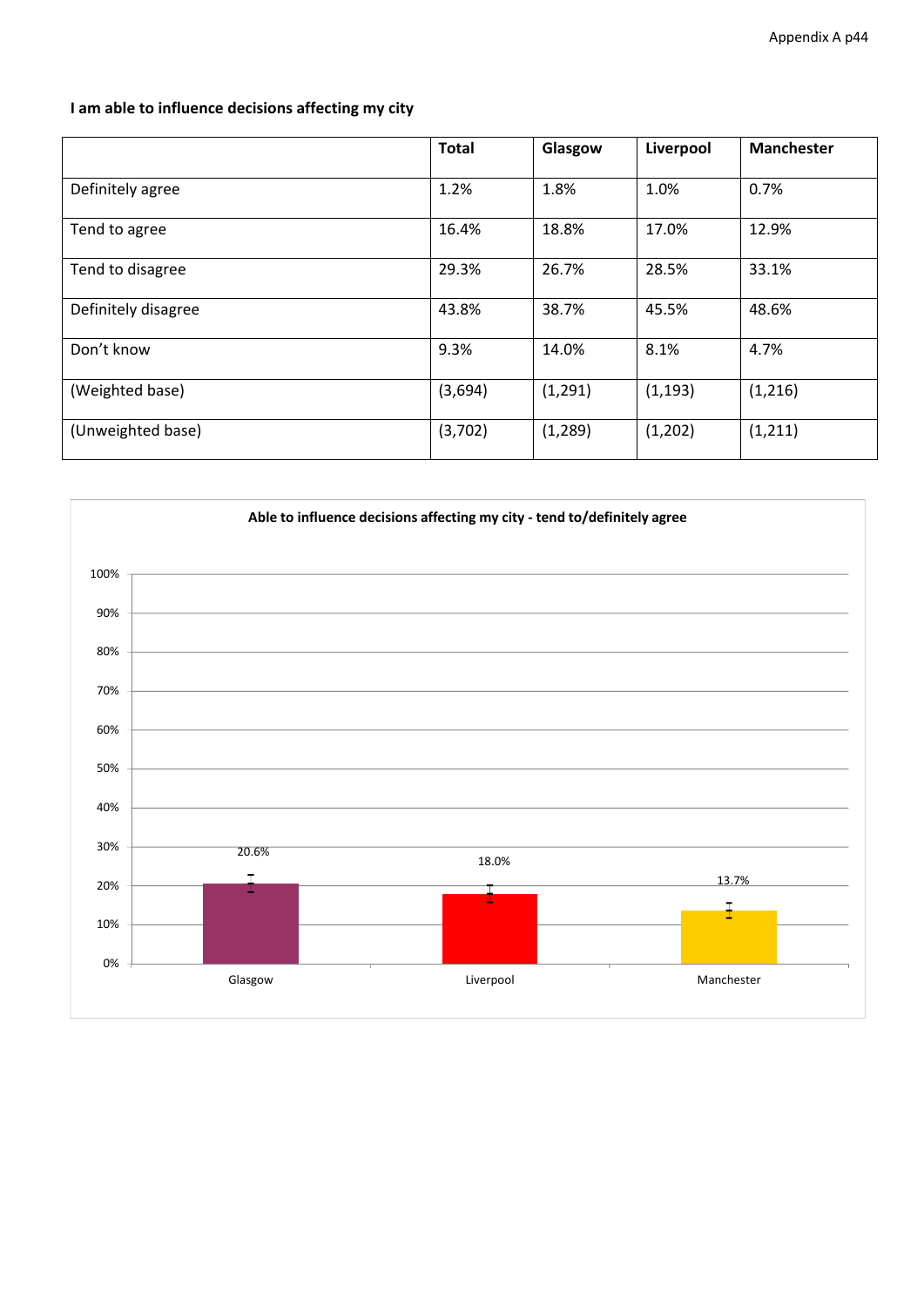**I am able to influence decisions affecting the United Kingdom**

|                     | <b>Total</b> | Glasgow  | Liverpool | <b>Manchester</b> |
|---------------------|--------------|----------|-----------|-------------------|
| Definitely agree    | 0.7%         | 1.0%     | 0.5%      | 0.4%              |
| Tend to agree       | 12.0%        | 15.3%    | 10.9%     | 9.1%              |
| Tend to disagree    | 28.6%        | 28.1%    | 26.6%     | 31.0%             |
| Definitely disagree | 49.4%        | 41.5%    | 54.2%     | 54.5%             |
| Don't know          | 9.3%         | 14.0%    | 7.7%      | 5.0%              |
| (Weighted base)     | (3,694)      | (1, 291) | (1, 193)  | (1,216)           |
| (Unweighted base)   | (3,702)      | (1, 289) | (1,202)   | (1, 211)          |

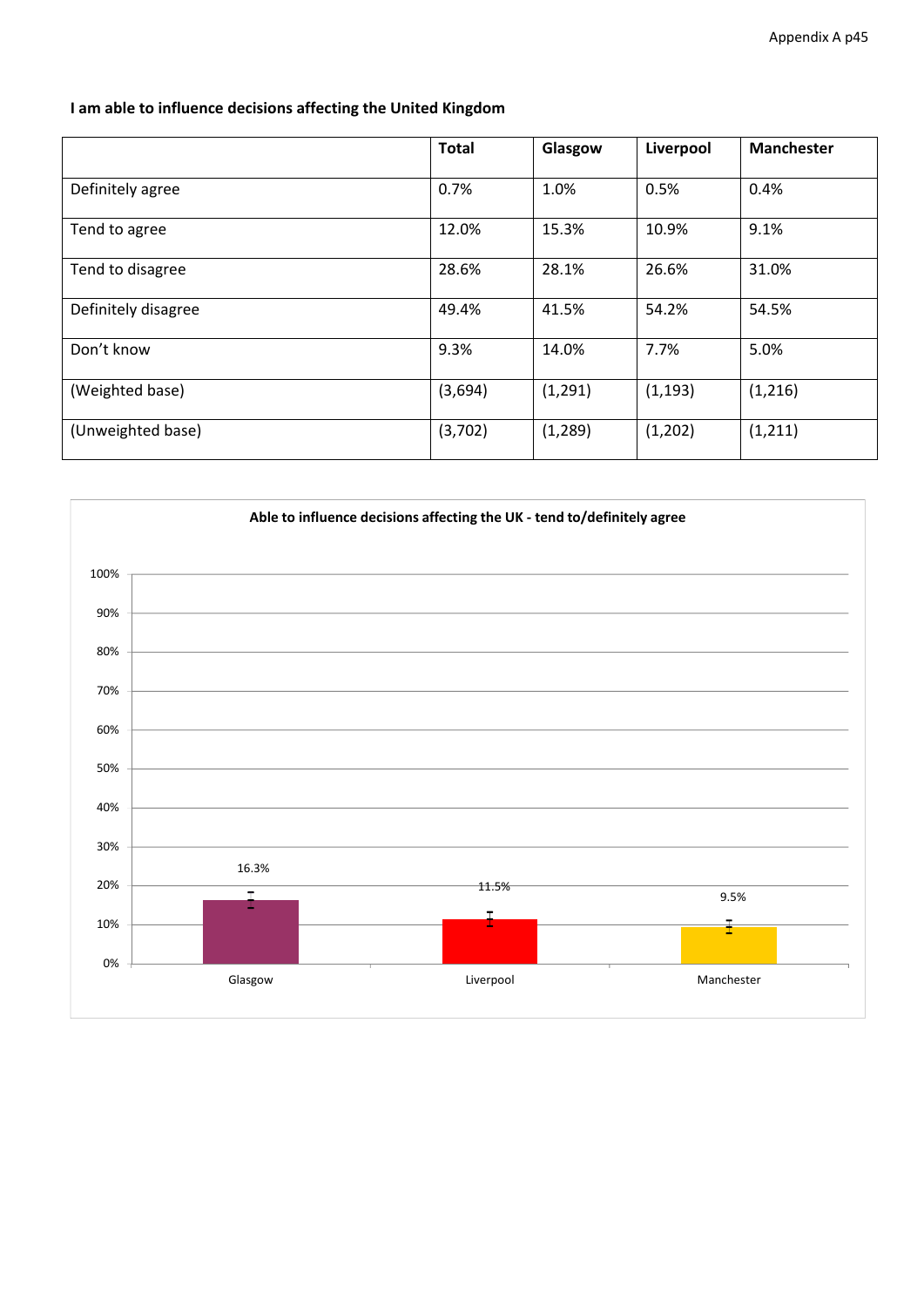### **I am able to influence decisions affecting Scotland**

|                     | Glasgow  |
|---------------------|----------|
| Definitely agree    | 1.4%     |
| Tend to agree       | 16.9%    |
| Tend to disagree    | 27.7%    |
| Definitely disagree | 40.0%    |
| Don't know          | 13.9%    |
| (Weighted base)     | (1, 291) |
| (Unweighted base)   | (1, 289) |

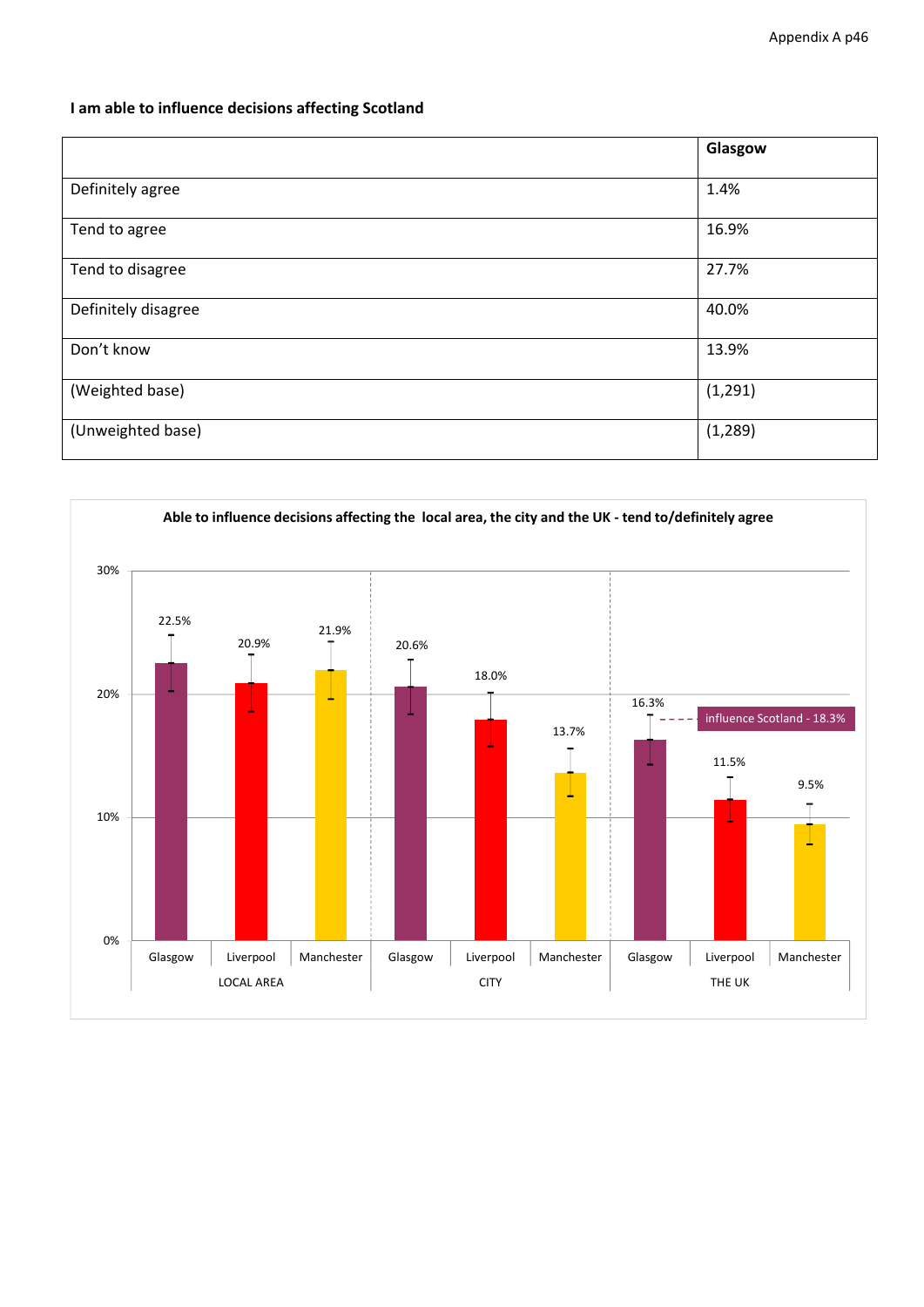### **1980s Political questions**

Only respondents aged 37 and over completed the next section of the questionnaire (aged 16 or over in 1990). The *table below shows the reduced sample size for each city.*

|            | <b>Total</b> | Glasgow | Liverpool | <b>Manchester</b> |
|------------|--------------|---------|-----------|-------------------|
| Weighted   | 2,016        | 771     | 693       | 552               |
| Unweighted | 2,349        | 839     | 813       | 697               |

#### **B4 Where did you live for most of the 1980s?**

|                           | <b>Total</b> | Glasgow | Liverpool | <b>Manchester</b> |
|---------------------------|--------------|---------|-----------|-------------------|
| In the city of Glasgow    | 32.8%        | 85.4%   | 0.4%      | 0%                |
| In the city of Liverpool  | 30.9%        | 0.1%    | 89.4%     | 0.6%              |
| In the city of Manchester | 22.5%        | 0%      | 0.7%      | 81.3%             |
| Other place in the UK     | 6.5%         | 7.3%    | 6.6%      | 5.3%              |
| Lived outside UK          | 7.3%         | 7.2%    | 2.9%      | 12.9%             |
| (Weighted base)           | (2,016)      | (771)   | (693)     | (552)             |
| (Unweighted base)         | (2, 349)     | (839)   | (813)     | (697)             |

Note: the remaining results in this section are limited to those who stated that they lived for most of the 1980s in the same city in which they were resident in 2011 (i.e. at the time of the survey). This reduced the totals to the *following:*

|            | <b>Total</b> | Glasgow | Liverpool | <b>Manchester</b> |
|------------|--------------|---------|-----------|-------------------|
| Weighted   | 1,726        | 658     | 620       | 449               |
| Unweighted | 2,072        | 745     | 738       | 589               |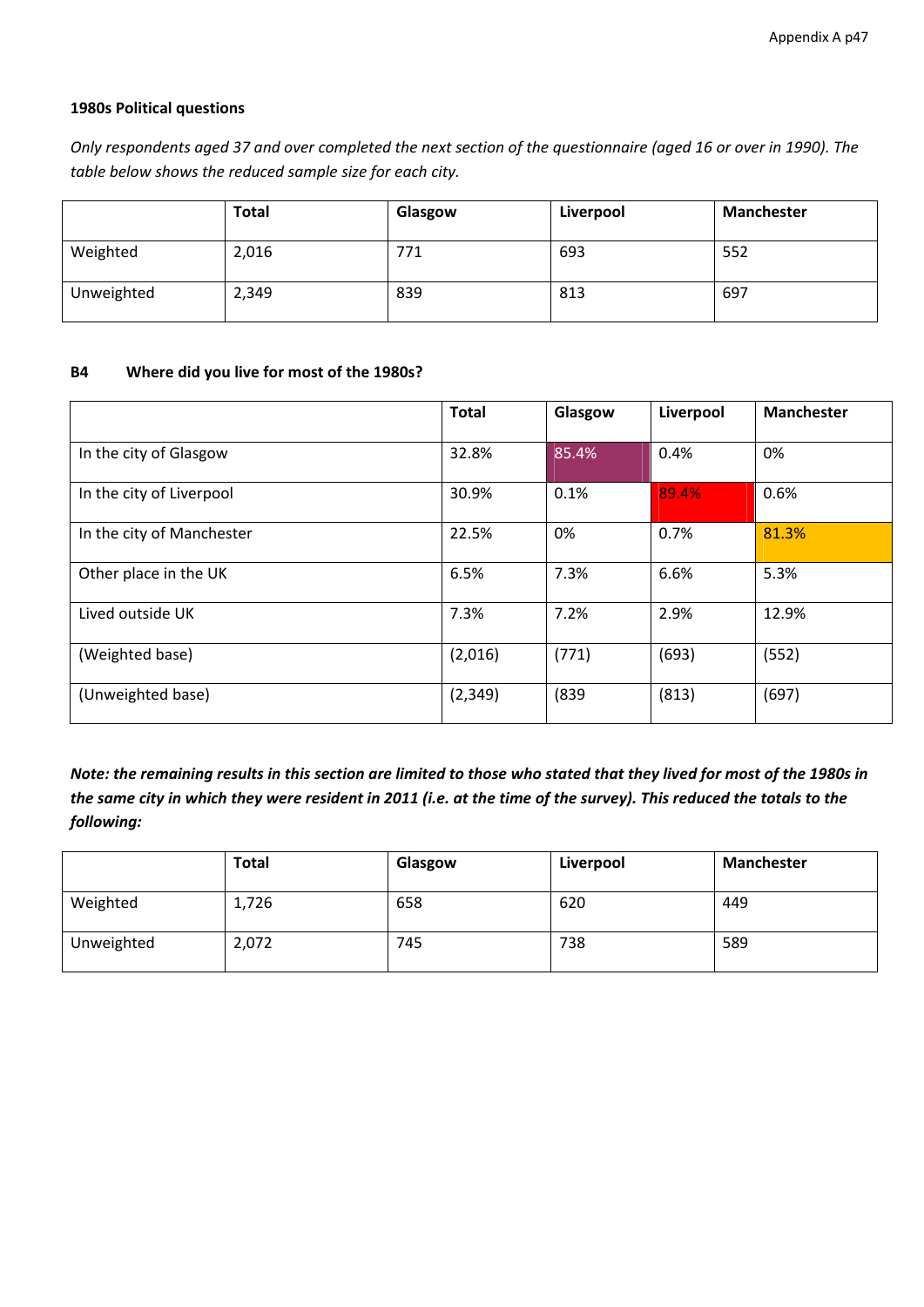**B5 Thinking about the different circumstances you experience during the 1980s, please tick all of the following that apply:**

|                                                                                  | <b>Total</b> | Glasgow | Liverpool | <b>Manchester</b> |
|----------------------------------------------------------------------------------|--------------|---------|-----------|-------------------|
| Unemployed                                                                       | 6.8%         | 7.5%    | 4.7%      | 8.7%              |
| On sickness benefits                                                             | 2.3%         | 2.5%    | 1.0%      | 3.6%              |
| Looking after family members                                                     | 22.7%        | 20.6%   | 24.9%     | 23.0%             |
| Worked in an industrial job                                                      | 19.0%        | 19.7%   | 15.9%     | 22.5%             |
| Worked in the public sector (e.g. for the council or<br>a nationalised industry) | 20.0%        | 20.7%   | 22.3%     | 15.6%             |
| Worked for a private company                                                     | 24.2%        | 21.9%   | 31.3%     | 18.0%             |
| Was on a job creation scheme                                                     | 1.0%         | .8%     | 1.9%      | .1%               |
| In and out of work                                                               | 6.1%         | 7.5%    | 3.6%      | 7.5%              |
| Was in education, training or an apprenticeship                                  | 16.0%        | 19.0%   | 13.3%     | 15.2%             |
| Other                                                                            | 2.1%         | 1.6%    | 1.8%      | 3.2%              |
| (Weighted base)                                                                  | (1,726)      | (658)   | (620)     | (449)             |
| (Unweighted base)                                                                | (2,072)      | (745)   | (738)     | (589)             |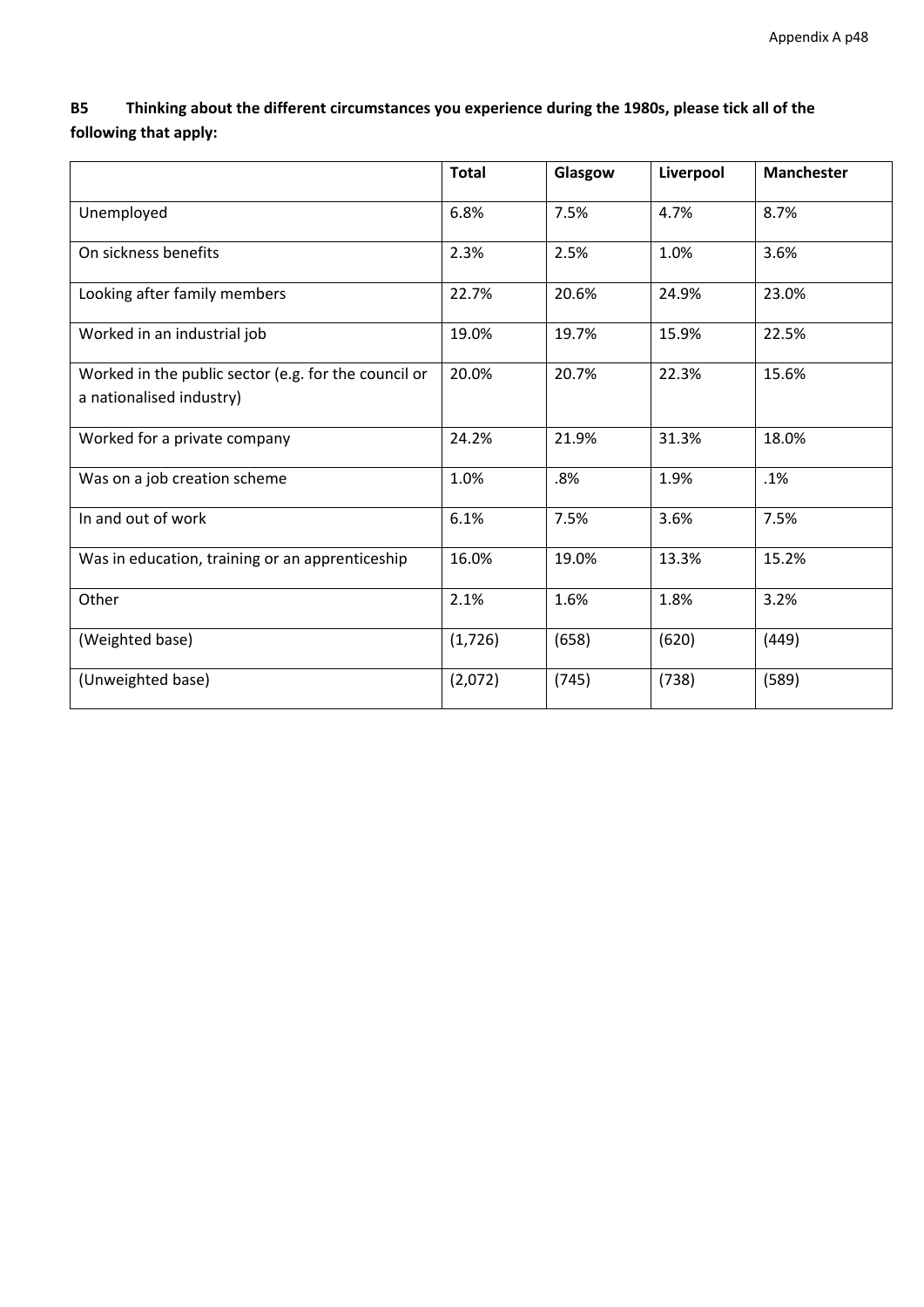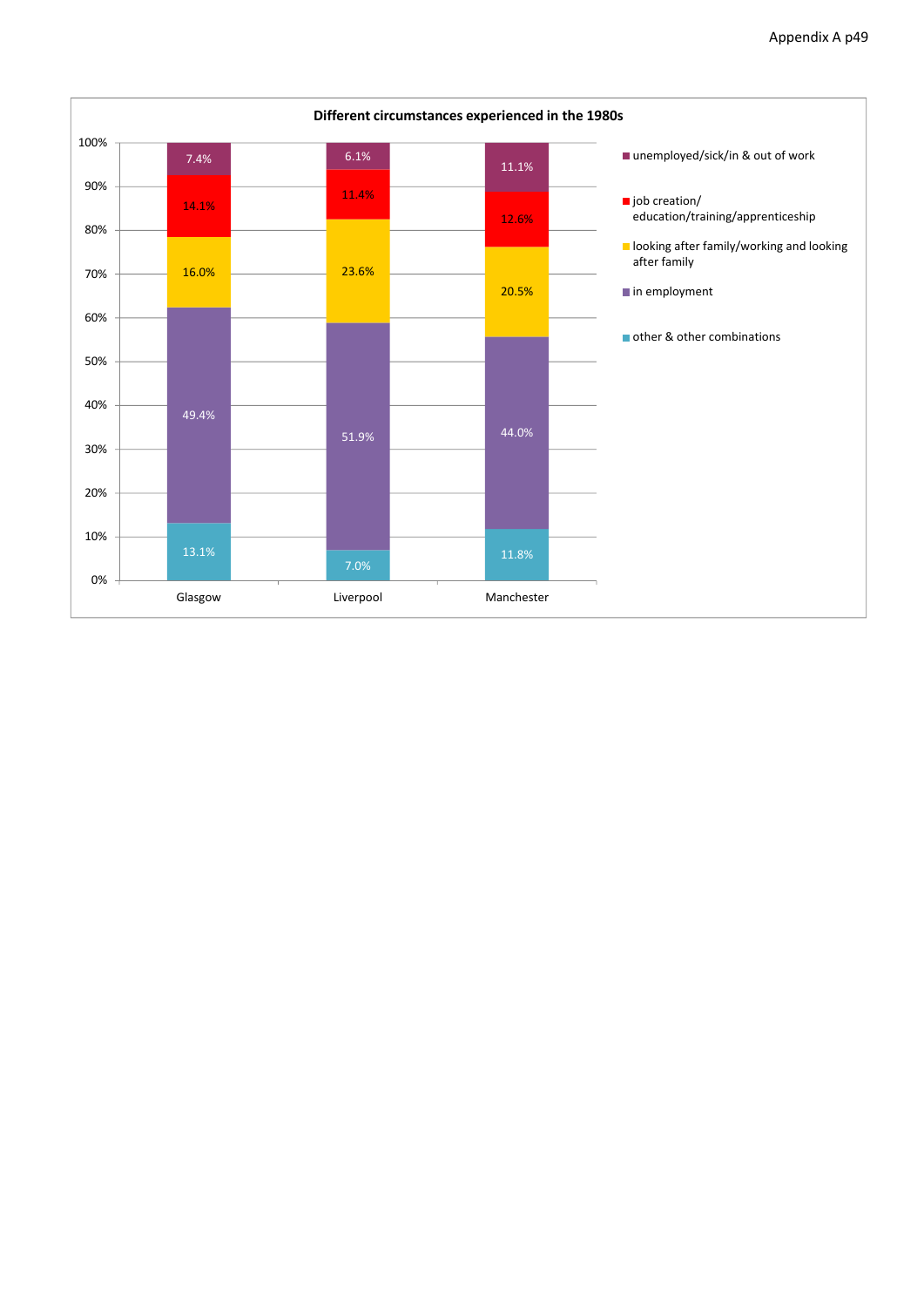B6 Here are some of the things that people have said about living in the United Kingdom during the 1980s. **How far do you agree or disagree with each statement?**

### **I felt hard done by**

|                            | <b>Total</b> | Glasgow | Liverpool | <b>Manchester</b> |
|----------------------------|--------------|---------|-----------|-------------------|
| Strongly agree             | 5.2%         | 7.7%    | 4.9%      | 1.8%              |
| Agree                      | 19.3%        | 20.3%   | 19.1%     | 18.0%             |
| Neither agree nor disagree | 13.1%        | 13.0%   | 8.8%      | 19.2%             |
| <b>Disagree</b>            | 41.0%        | 35.6%   | 42.3%     | 47.1%             |
| Strongly disagree          | 14.9%        | 13.8%   | 19.7%     | 9.7%              |
| Don't know                 | 6.6%         | 9.5%    | 5.2%      | 4.2%              |
| (Weighted base)            | (1,726)      | (658)   | (620)     | (449)             |
| (Unweighted base)          | (2,072)      | (745)   | (738)     | (589)             |

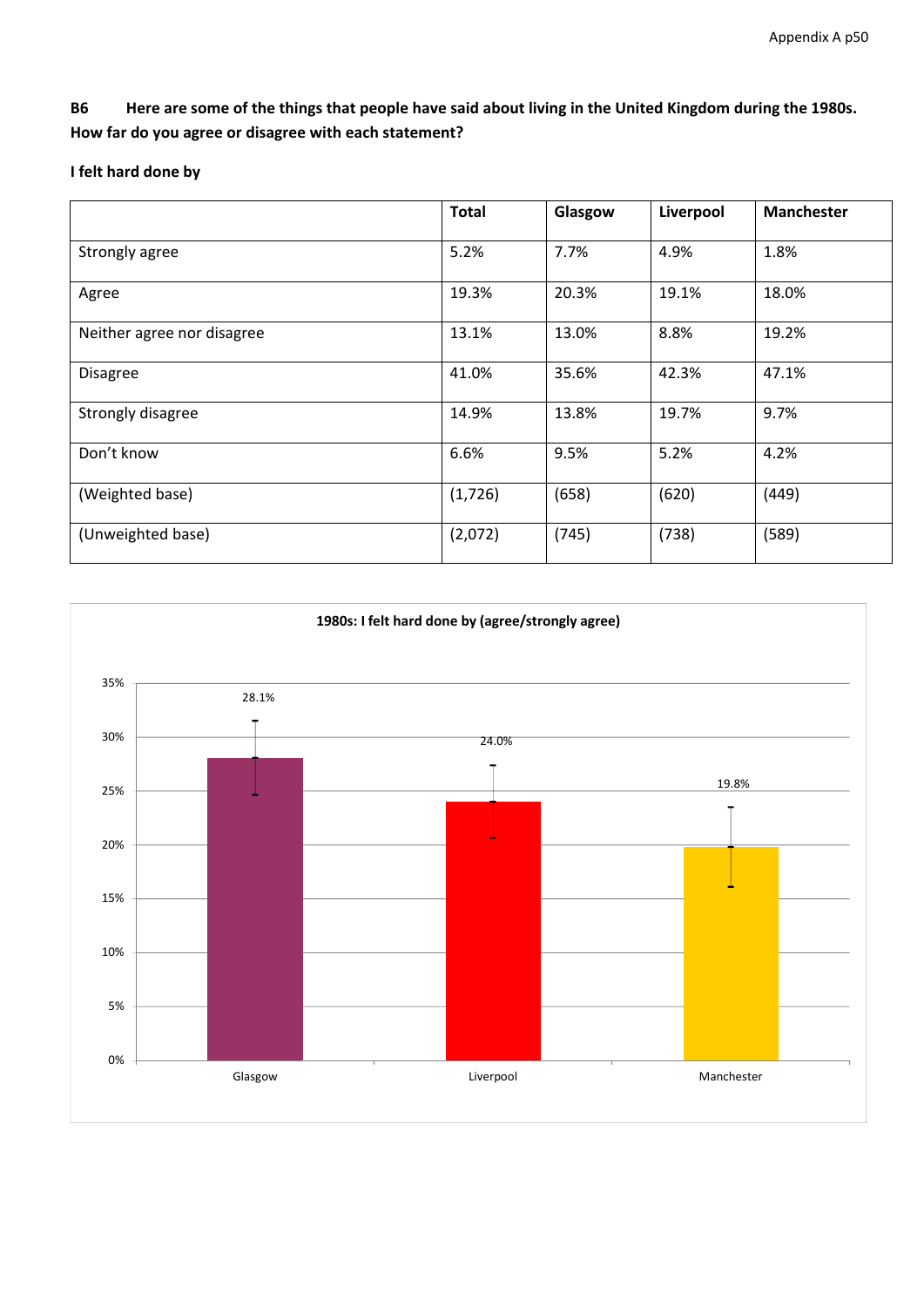### **I was optimistic about the future**

|                            | <b>Total</b> | Glasgow | Liverpool | <b>Manchester</b> |
|----------------------------|--------------|---------|-----------|-------------------|
| Strongly agree             | 10.0%        | 10.4%   | 12.4%     | 6.2%              |
| Agree                      | 45.7%        | 35.8%   | 54.0%     | 48.9%             |
| Neither agree nor disagree | 17.6%        | 20.6%   | 10.9%     | 22.4%             |
| <b>Disagree</b>            | 14.1%        | 14.1%   | 12.9%     | 15.8%             |
| Strongly disagree          | 7.1%         | 10.0%   | 6.4%      | 3.9%              |
| Don't know/Can't remember  | 5.5%         | 9.2%    | 3.5%      | 2.8%              |
| (Weighted base)            | (1,726)      | (658)   | (620)     | (449)             |
| (Unweighted base)          | (2,072)      | (745)   | (738)     | (589)             |

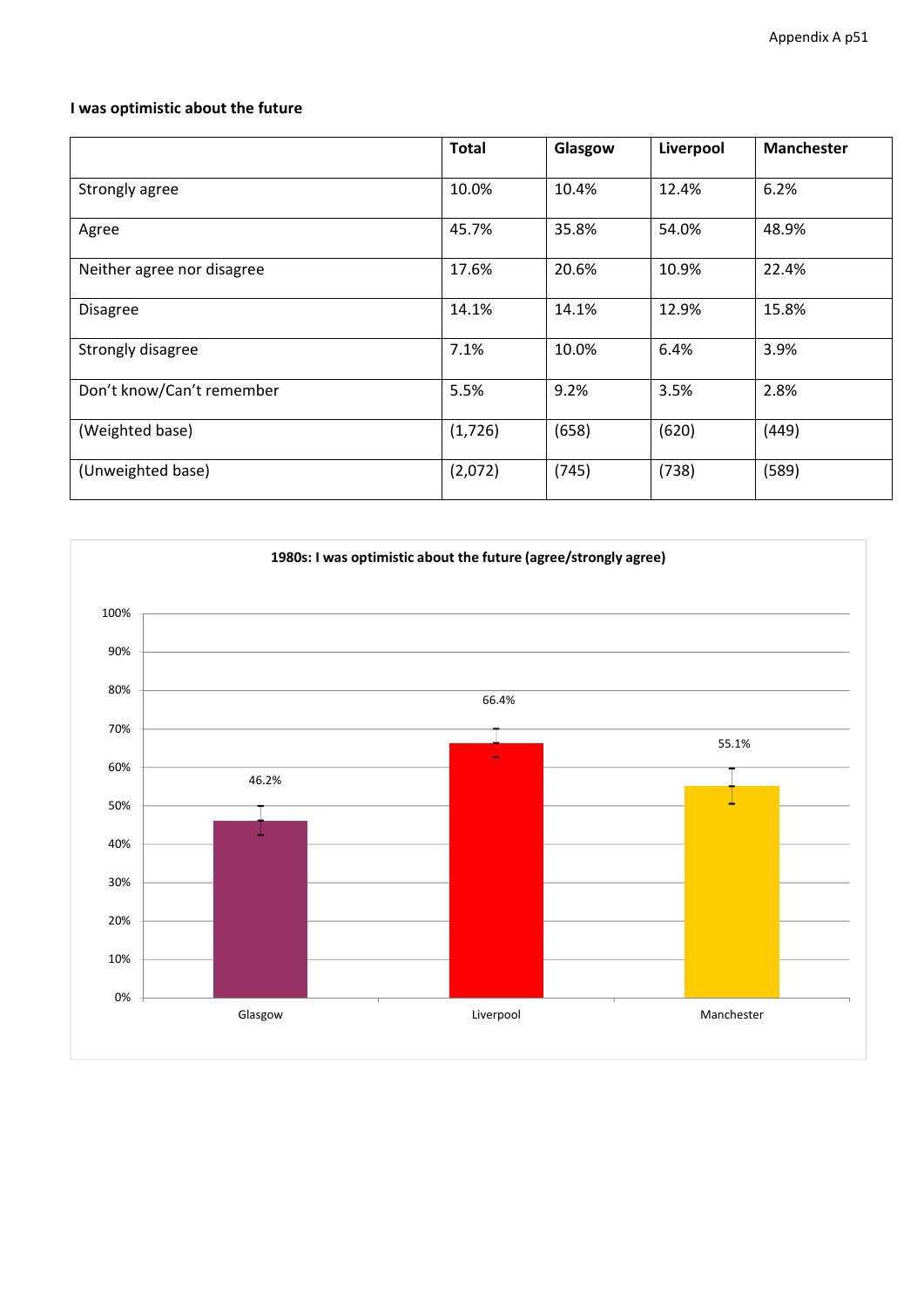### **The area I lived in got worse**

|                            | <b>Total</b> | Glasgow | Liverpool | <b>Manchester</b> |
|----------------------------|--------------|---------|-----------|-------------------|
| Strongly agree             | 5.7%         | 9.2%    | 4.2%      | 2.8%              |
| Agree                      | 23.7%        | 20.4%   | 27.5%     | 23.3%             |
| Neither agree nor disagree | 20.4%        | 19.6%   | 13.8%     | 30.6%             |
| <b>Disagree</b>            | 33.4%        | 31.9%   | 35.0%     | 33.6%             |
| Strongly disagree          | 11.7%        | 11.3%   | 16.6%     | 5.5%              |
| Don't know/Can't remember  | 5.1%         | 7.7%    | 2.9%      | 4.2%              |
| (Weighted base)            | (1,726)      | (658)   | (620)     | (449)             |
| (Unweighted base)          | (2,072)      | (745)   | (738)     | (589)             |

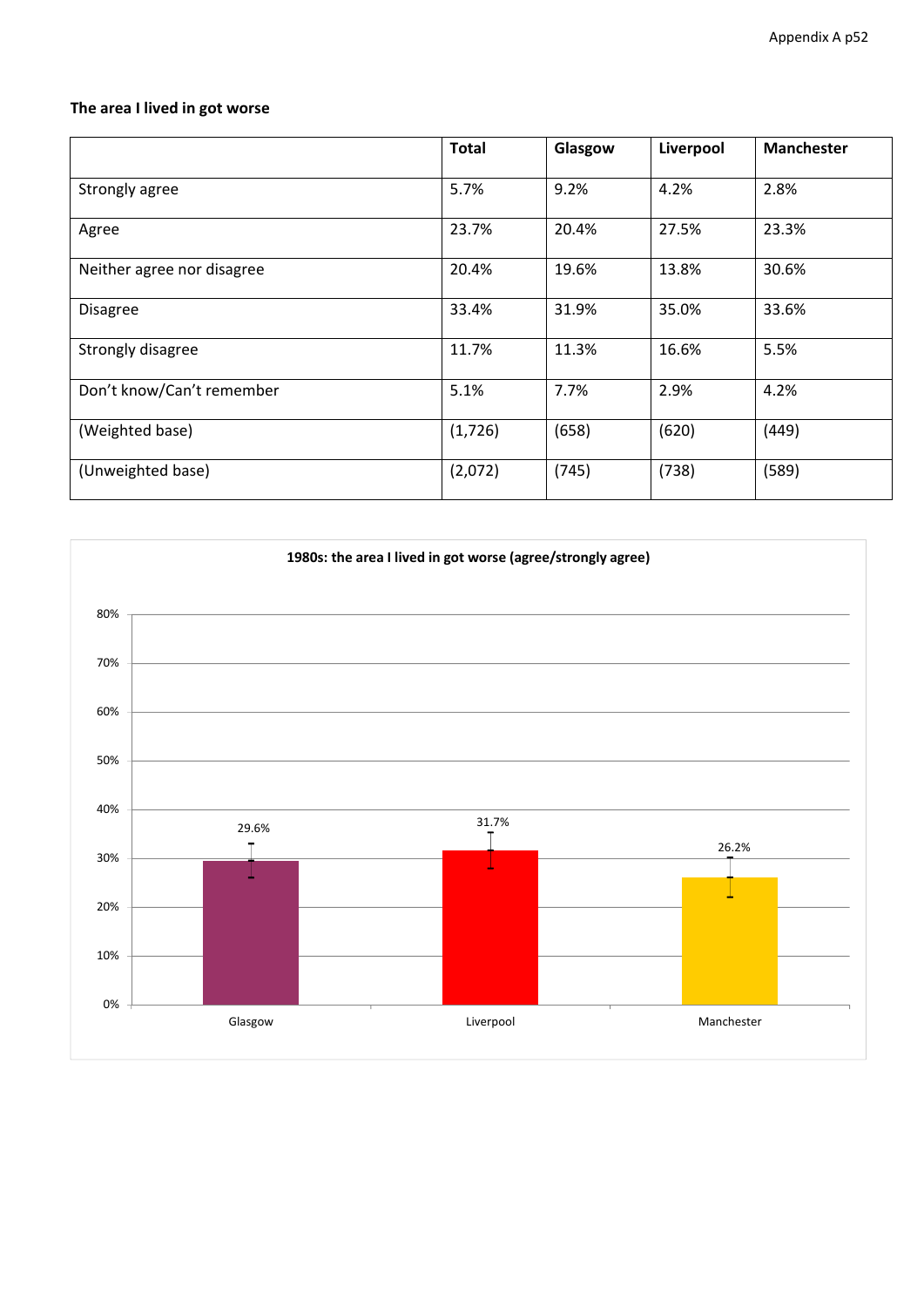# **I felt I could change things**

|                            | <b>Total</b> | Glasgow | Liverpool | <b>Manchester</b> |
|----------------------------|--------------|---------|-----------|-------------------|
| Strongly agree             | 2.1%         | 1.8%    | 2.2%      | 2.5%              |
| Agree                      | 19.3%        | 15.7%   | 24.5%     | 17.2%             |
| Neither agree nor disagree | 23.2%        | 24.1%   | 21.0%     | 24.8%             |
| <b>Disagree</b>            | 34.0%        | 31.7%   | 30.0%     | 42.8%             |
| Strongly disagree          | 15.4%        | 16.8%   | 18.6%     | 8.9%              |
| Don't know/Can't remember  | 6.0%         | 9.8%    | 3.7%      | 3.8%              |
| (Weighted base)            | (1,726)      | (658)   | (620)     | (449)             |
| (Unweighted base)          | (2,072)      | (745)   | (738)     | (589)             |

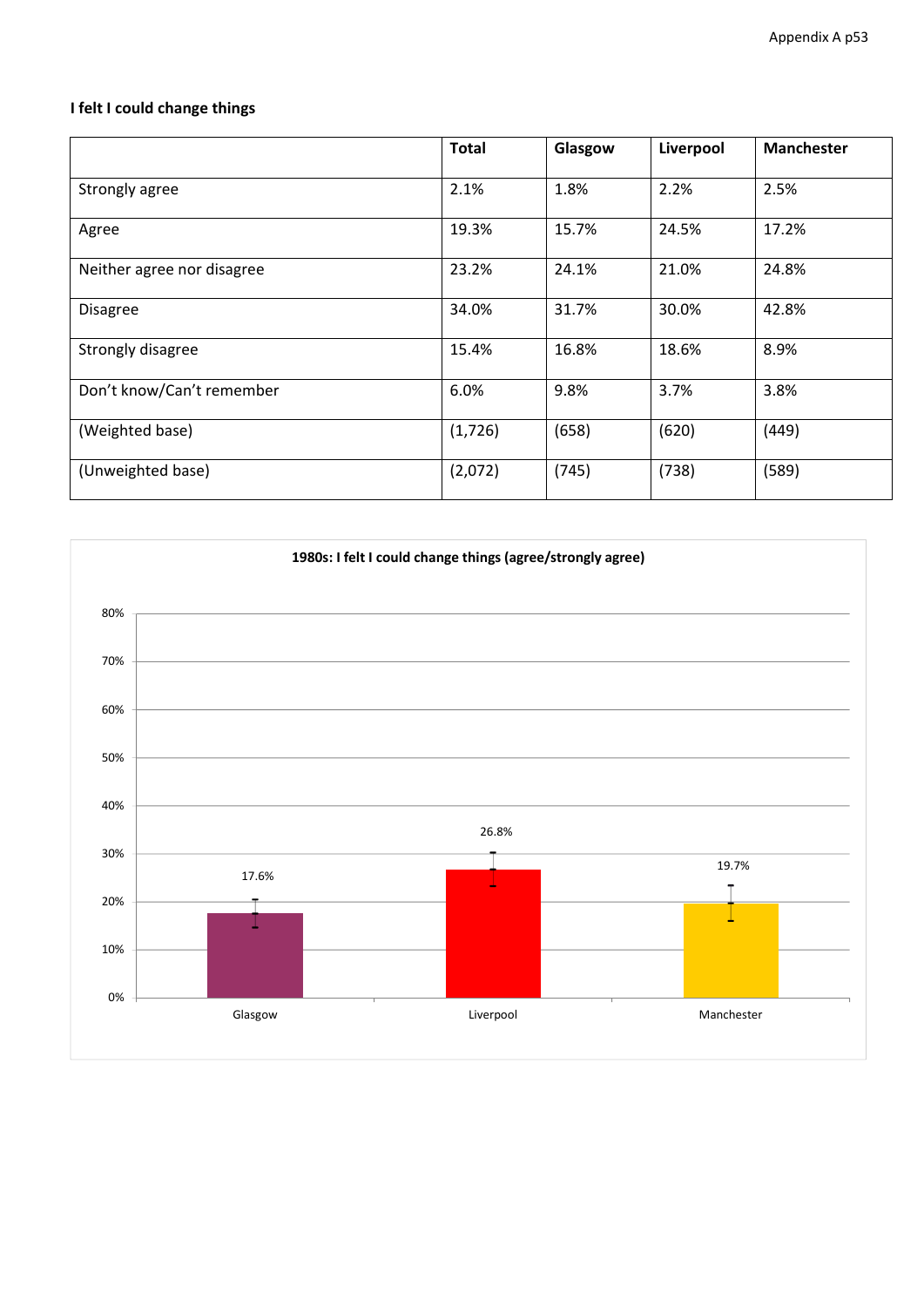**I felt that the government did not support people like me**

|                            | <b>Total</b> | Glasgow | Liverpool | <b>Manchester</b> |
|----------------------------|--------------|---------|-----------|-------------------|
| Strongly agree             | 9.4%         | 12.7%   | 9.9%      | 4.0%              |
| Agree                      | 29.9%        | 27.0%   | 33.8%     | 28.7%             |
| Neither agree nor disagree | 24.7%        | 21.4%   | 22.3%     | 32.9%             |
| <b>Disagree</b>            | 19.7%        | 17.5%   | 18.4%     | 24.9%             |
| Strongly disagree          | 6.0%         | 6.6%    | 6.6%      | 4.4%              |
| Don't know/Can't remember  | 10.3%        | 14.8%   | 9.1%      | 5.3%              |
| (Weighted base)            | (1,726)      | (658)   | (620)     | (449)             |
| (Unweighted base)          | (2,072)      | (745)   | (738)     | (589)             |

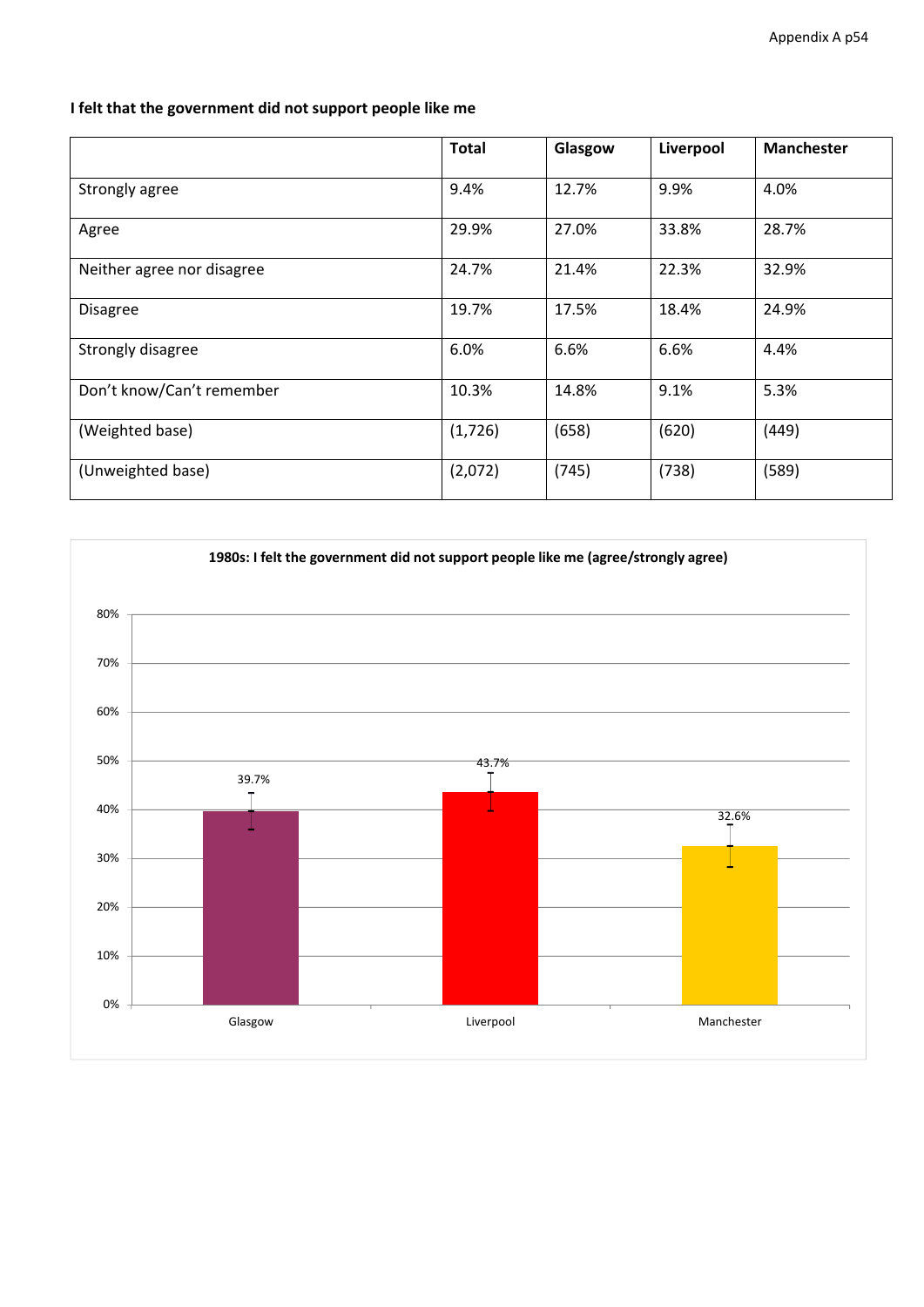### **I felt that the government cared about my local community**

|                            | <b>Total</b> | Glasgow | Liverpool | <b>Manchester</b> |
|----------------------------|--------------|---------|-----------|-------------------|
| Strongly agree             | 1.3%         | 1.6%    | 1.5%      | .5%               |
| Agree                      | 15.0%        | 12.9%   | 16.8%     | 15.6%             |
| Neither agree nor disagree | 23.3%        | 23.1%   | 18.0%     | 30.9%             |
| <b>Disagree</b>            | 30.4%        | 25.5%   | 31.1%     | 36.7%             |
| Strongly disagree          | 18.5%        | 20.9%   | 22.4%     | 9.7%              |
| Don't know/Can't remember  | 11.5%        | 16.0%   | 10.2%     | 6.6%              |
| (Weighted base)            | (1,726)      | (658)   | (620)     | (449)             |
| (Unweighted base)          | (2,072)      | (745)   | (738)     | (589)             |

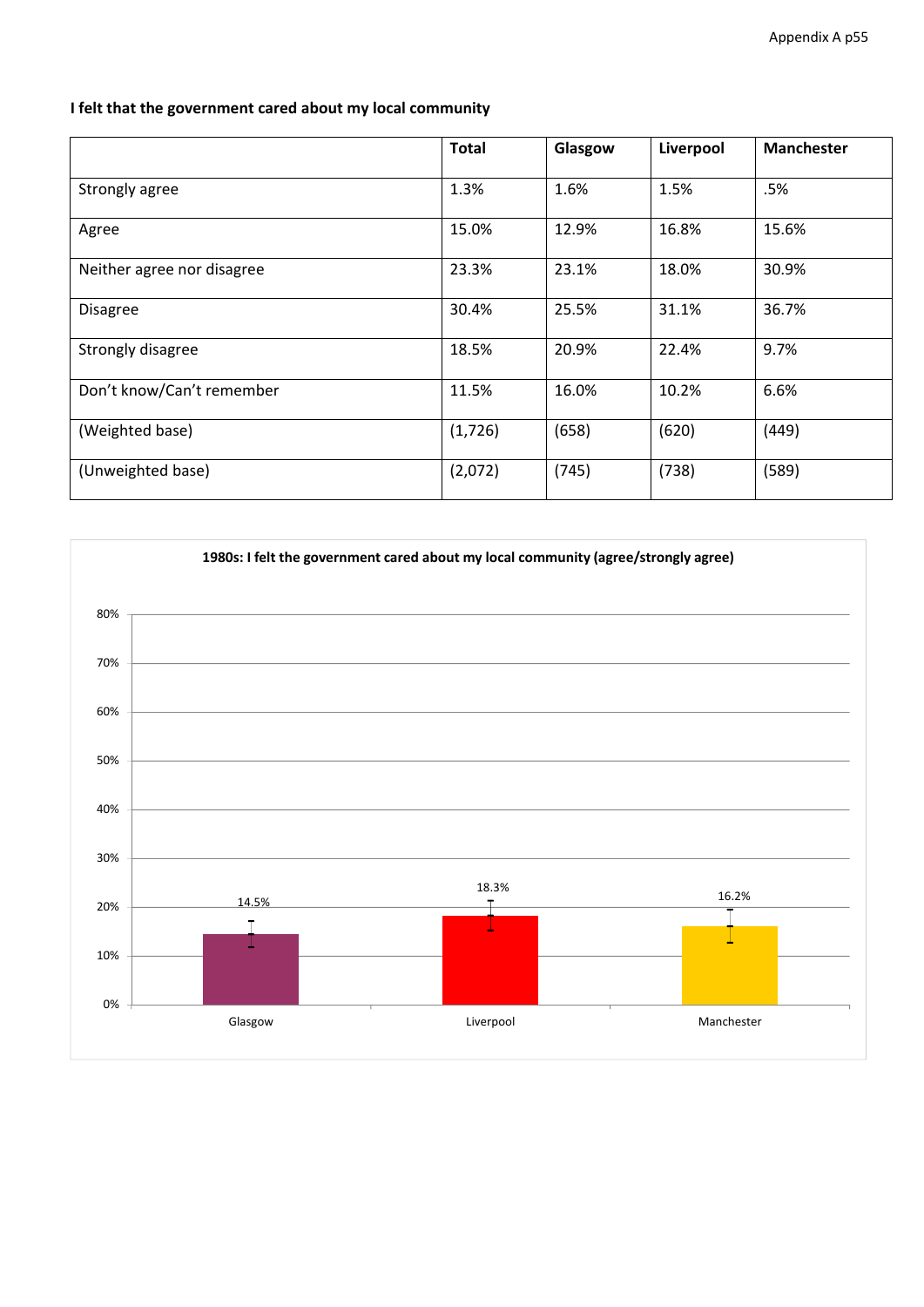### **The government were working to make the country better**

|                            | <b>Total</b> | Glasgow | Liverpool | <b>Manchester</b> |
|----------------------------|--------------|---------|-----------|-------------------|
| Strongly agree             | 1.6%         | 1.4%    | 1.8%      | 1.8%              |
| Agree                      | 21.5%        | 18.5%   | 22.6%     | 24.6%             |
| Neither agree nor disagree | 23.0%        | 23.4%   | 18.9%     | 28.0%             |
| <b>Disagree</b>            | 25.5%        | 22.4%   | 25.7%     | 29.7%             |
| Strongly disagree          | 16.6%        | 18.5%   | 19.9%     | 9.3%              |
| Don't know/Can't remember  | 11.8%        | 15.8%   | 11.1%     | 6.7%              |
| (Weighted base)            | (1,726)      | (658)   | (620)     | (449)             |
| (Unweighted base)          | (2,072)      | (745)   | (738)     | (589)             |

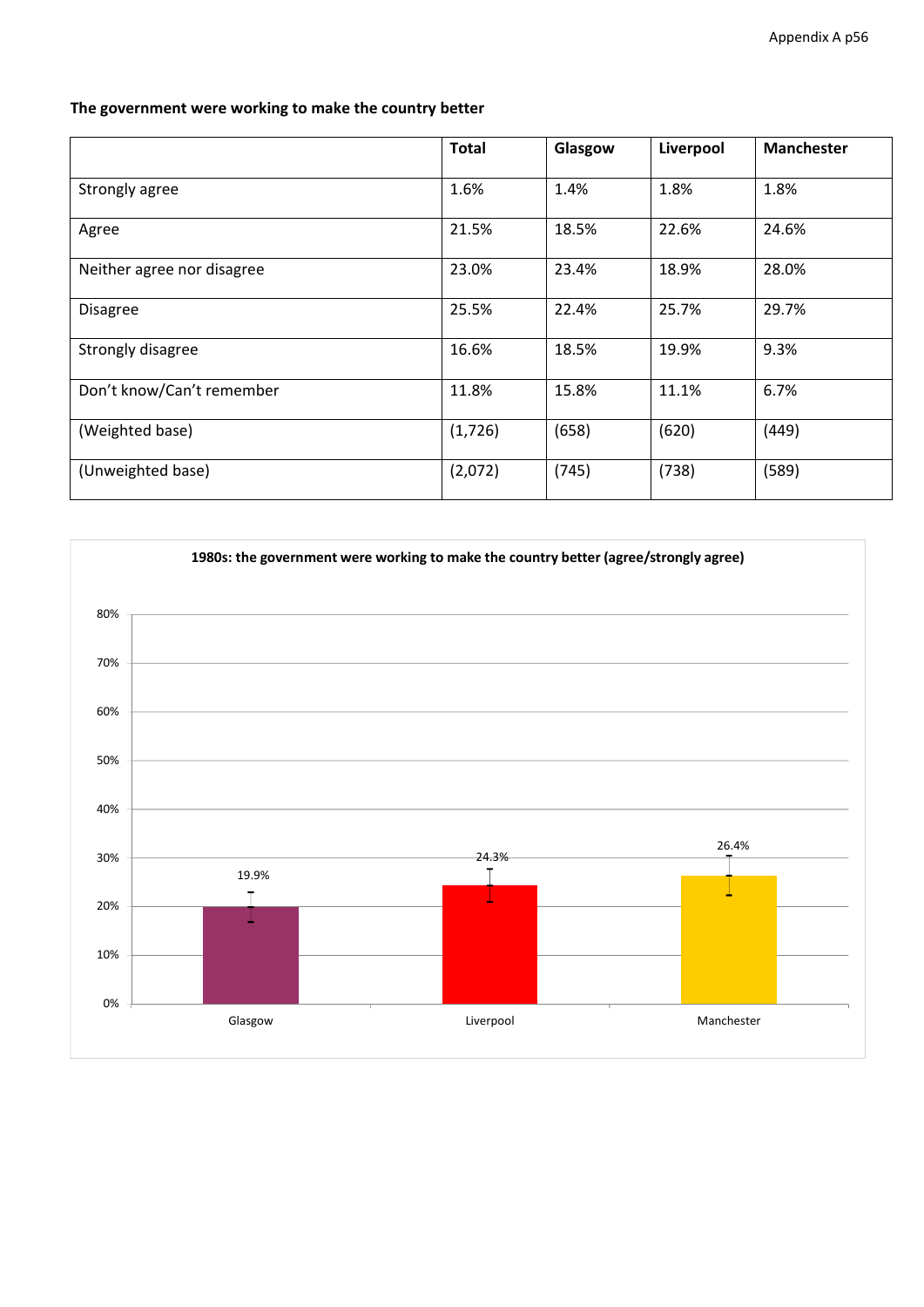|                            | <b>Total</b> | Glasgow | Liverpool | <b>Manchester</b> |
|----------------------------|--------------|---------|-----------|-------------------|
| Strongly agree             | 3.4%         | 2.6%    | 5.0%      | 2.3%              |
| Agree                      | 26.1%        | 24.8%   | 29.3%     | 23.5%             |
| Neither agree nor disagree | 24.8%        | 26.3%   | 18.6%     | 31.2%             |
| <b>Disagree</b>            | 21.9%        | 18.3%   | 21.0%     | 28.5%             |
| Strongly disagree          | 11.0%        | 12.4%   | 14.1%     | 4.9%              |
| Don't know/Can't remember  | 12.8%        | 15.7%   | 12.0%     | 9.6%              |
| (Weighted base)            | (1,726)      | (658)   | (620)     | (449)             |
| (Unweighted base)          | (2,072)      | (745)   | (738)     | (589)             |

# **The local council stood up for the city's best interests**

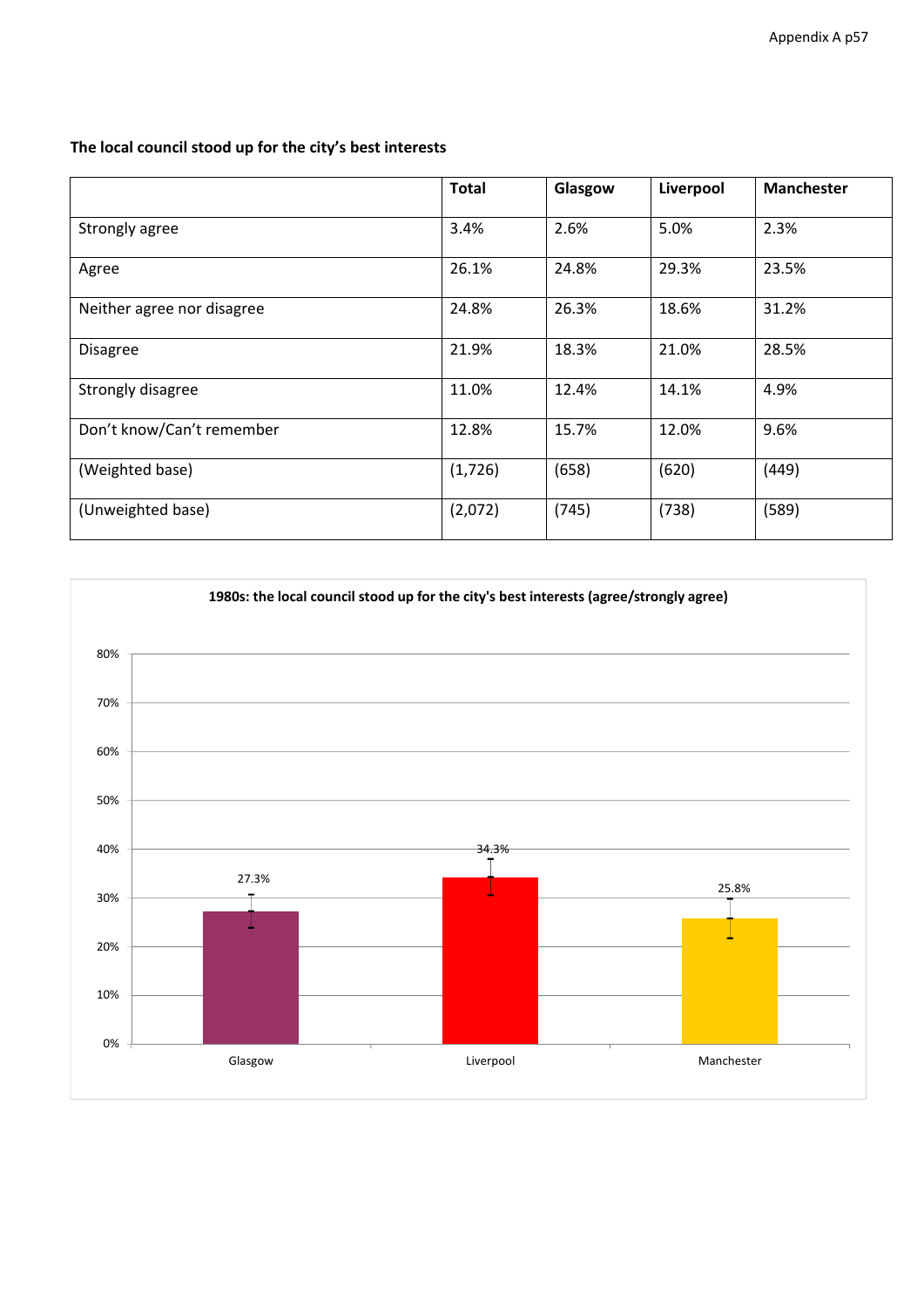### **B7 Still thinking about life in the 1980s, how much did you think that you could trust:**

### **Your local city council**

|                      | <b>Total</b> | Glasgow | Liverpool | <b>Manchester</b> |
|----------------------|--------------|---------|-----------|-------------------|
| A lot                | 3.3%         | 3.1%    | 4.2%      | 2.6%              |
| A fair amount        | 26.9%        | 24.9%   | 27.2%     | 29.4%             |
| Not very much at all | 29.2%        | 28.1%   | 23.8%     | 38.0%             |
| Not at all           | 24.0%        | 25.4%   | 27.3%     | 17.2%             |
| Don't know           | 16.7%        | 18.5%   | 17.6%     | 12.7%             |
| (Weighted base)      | (1,726)      | (658)   | (620)     | (449)             |
| (Unweighted base)    | (2,072)      | (745)   | (738)     | (589)             |

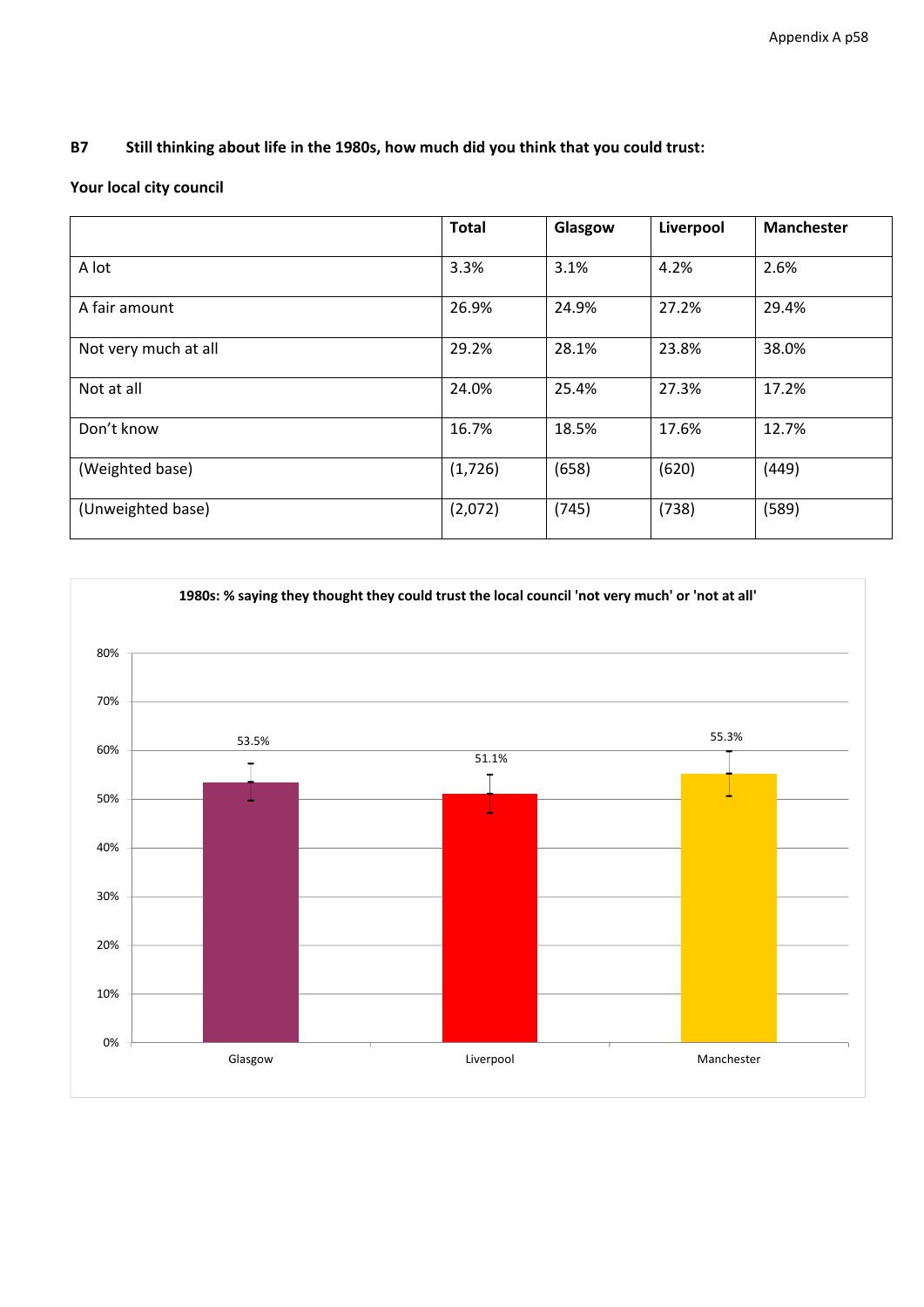#### **Your local MP**

|                      | <b>Total</b> | Glasgow | Liverpool | <b>Manchester</b> |
|----------------------|--------------|---------|-----------|-------------------|
| A lot                | 3.7%         | 3.6%    | 3.7%      | 4.1%              |
| A fair amount        | 21.1%        | 20.1%   | 20.0%     | 23.9%             |
| Not very much at all | 28.9%        | 26.0%   | 24.3%     | 39.6%             |
| Not at all           | 25.5%        | 29.0%   | 26.8%     | 18.5%             |
| Don't know           | 20.8%        | 21.4%   | 25.2%     | 13.8%             |
| (Weighted base)      | (1,726)      | (658)   | (620)     | (449)             |
| (Unweighted base)    | (2,072)      | (745)   | (738)     | (589)             |

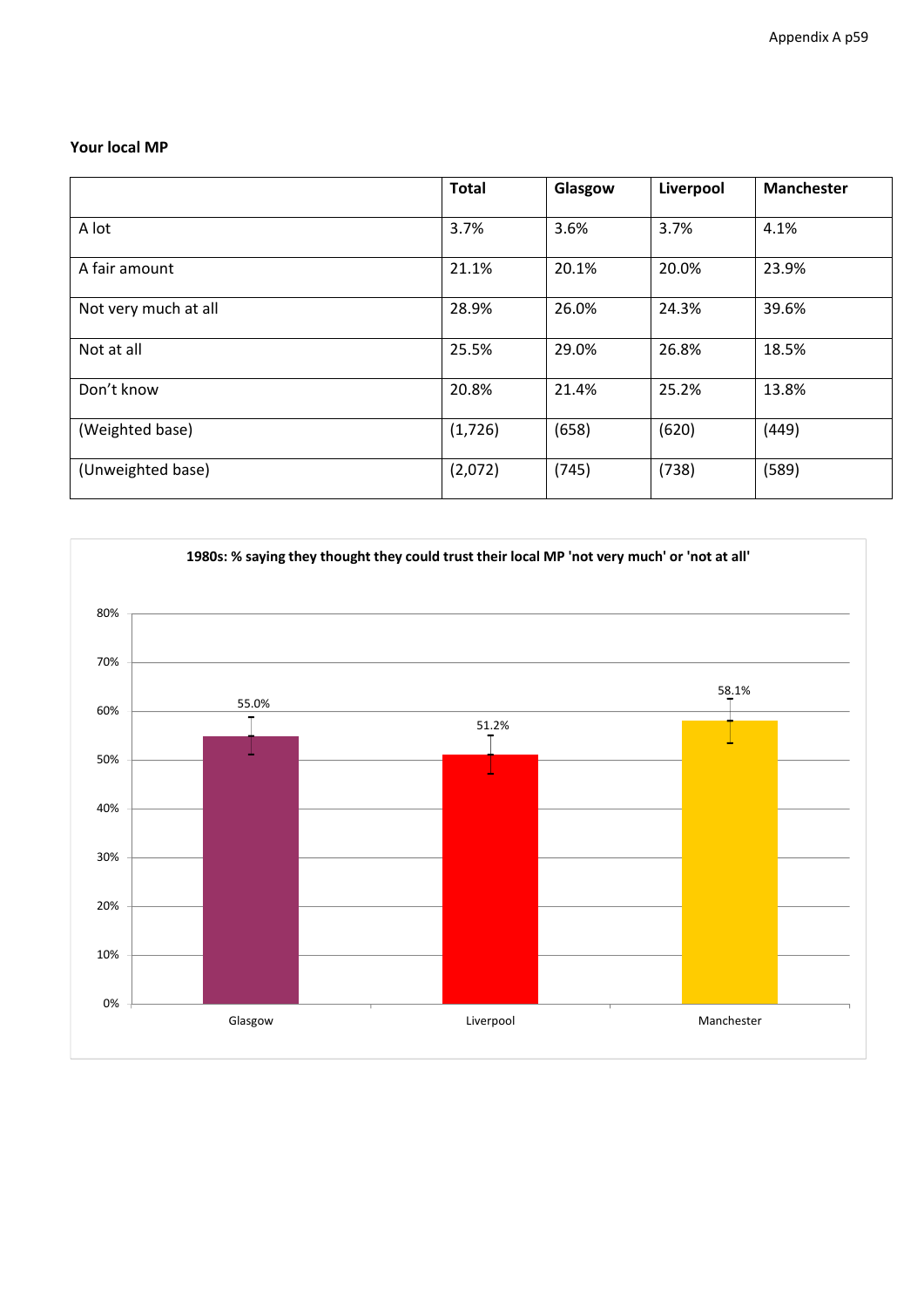### **The UK government**

|                      | <b>Total</b> | Glasgow | Liverpool | <b>Manchester</b> |
|----------------------|--------------|---------|-----------|-------------------|
| A lot                | 1.6%         | 1.3%    | 2.4%      | 1.1%              |
| A fair amount        | 14.1%        | 13.6%   | 12.8%     | 16.5%             |
| Not very much at all | 31.9%        | 30.9%   | 26.6%     | 40.6%             |
| Not at all           | 35.7%        | 34.7%   | 40.9%     | 29.9%             |
| Don't know           | 16.8%        | 19.6%   | 17.3%     | 12.0%             |
| (Weighted base)      | (1,726)      | (658)   | (620)     | (449)             |
| (Unweighted base)    | (2,072)      | (745)   | (738)     | (589)             |

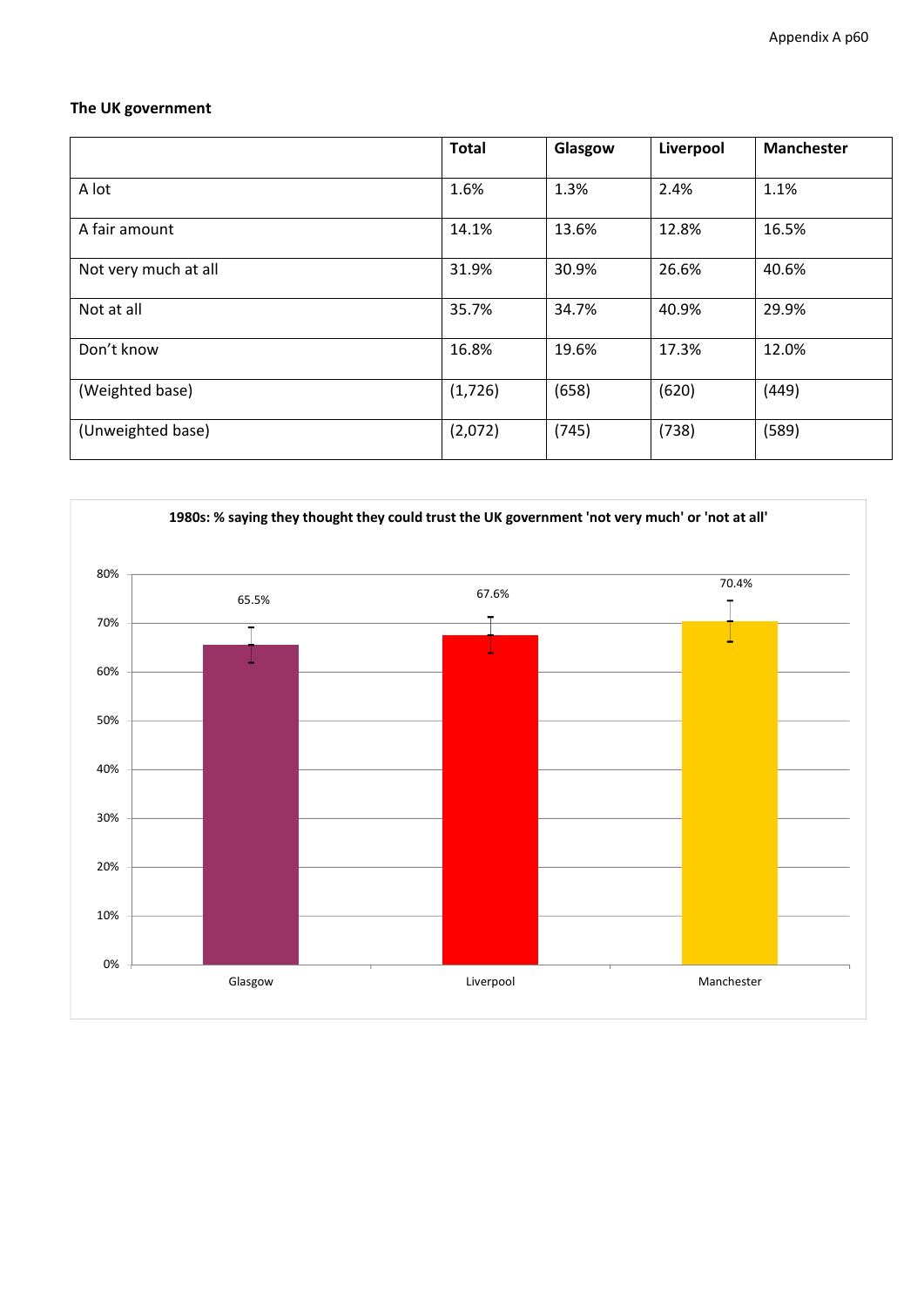**B8 In the 1980s did you take part in any public demonstrations about government policies? Demonstrations could be public rallies, meetings, strike actions or other similar events.**

|                   | <b>Total</b> | Glasgow | Liverpool | <b>Manchester</b> |
|-------------------|--------------|---------|-----------|-------------------|
| Yes               | 8.6%         | 5.4%    | 14.3%     | 5.5%              |
| <b>No</b>         | 91.4%        | 94.6%   | 85.7%     | 94.5%             |
| (Weighted base)   | (1, 726)     | (658)   | (620)     | (449)             |
| (Unweighted base) | (2,072)      | (745)   | (738)     | (589)             |

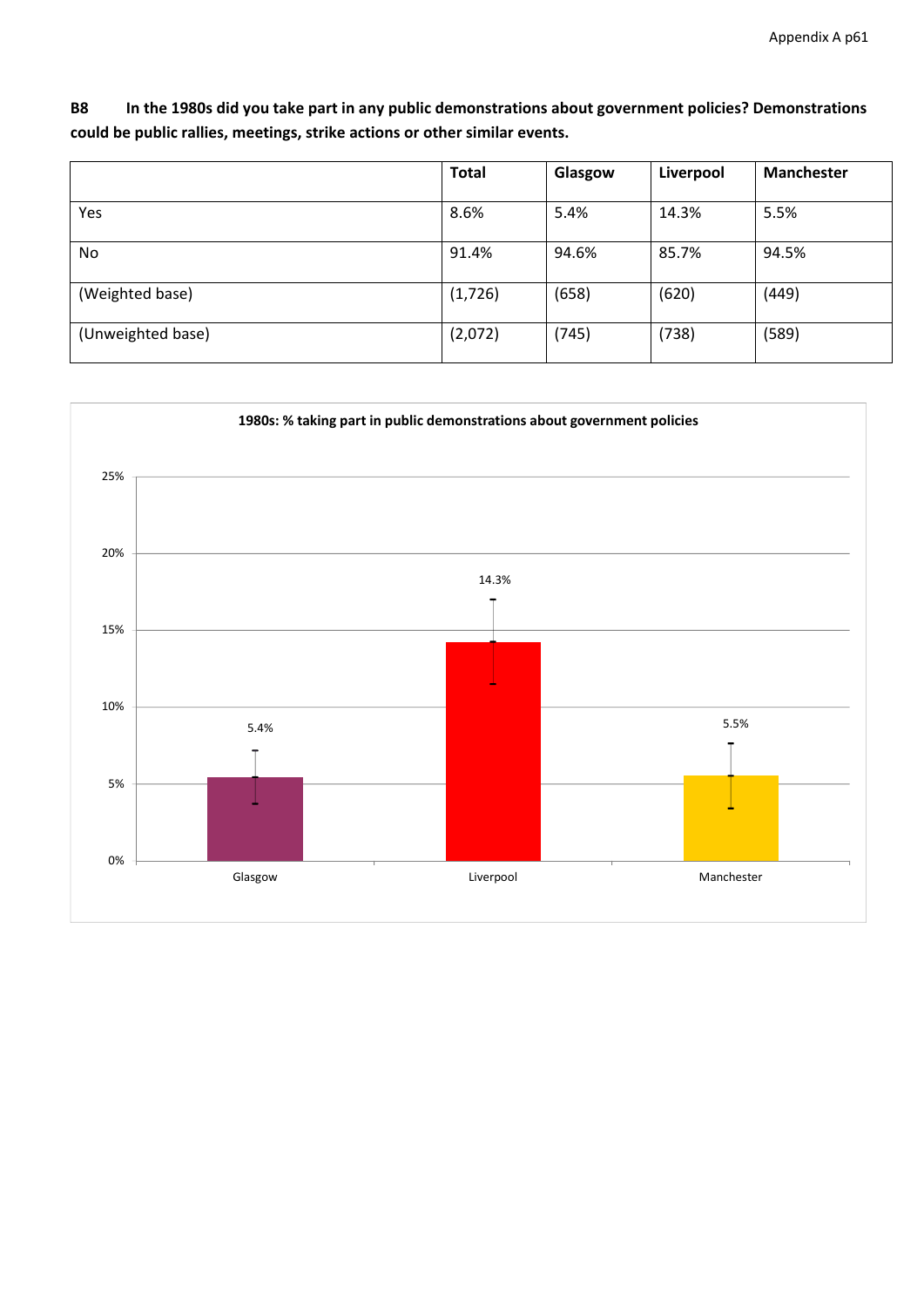# **B9 How many demonstrations did you attend in the 1980s?**

|                                 | <b>Total</b> | Glasgow | Liverpool | <b>Manchester</b> |
|---------------------------------|--------------|---------|-----------|-------------------|
| Number of demonstrations (mean) | 5.8          | 5.6     | 6.3       | 4.0               |
| Median                          | 3            | 3       | 3         | 3                 |
| Minimum                         | 1            | 1       | 1         | 1                 |
| Maximum                         | 100          | 20      | 100       | 20                |
| (Weighted base)                 | (147)        | (36)    | (86)      | (24)              |
| (Unweighted base)               | (162)        | (33)    | (101)     | (28)              |

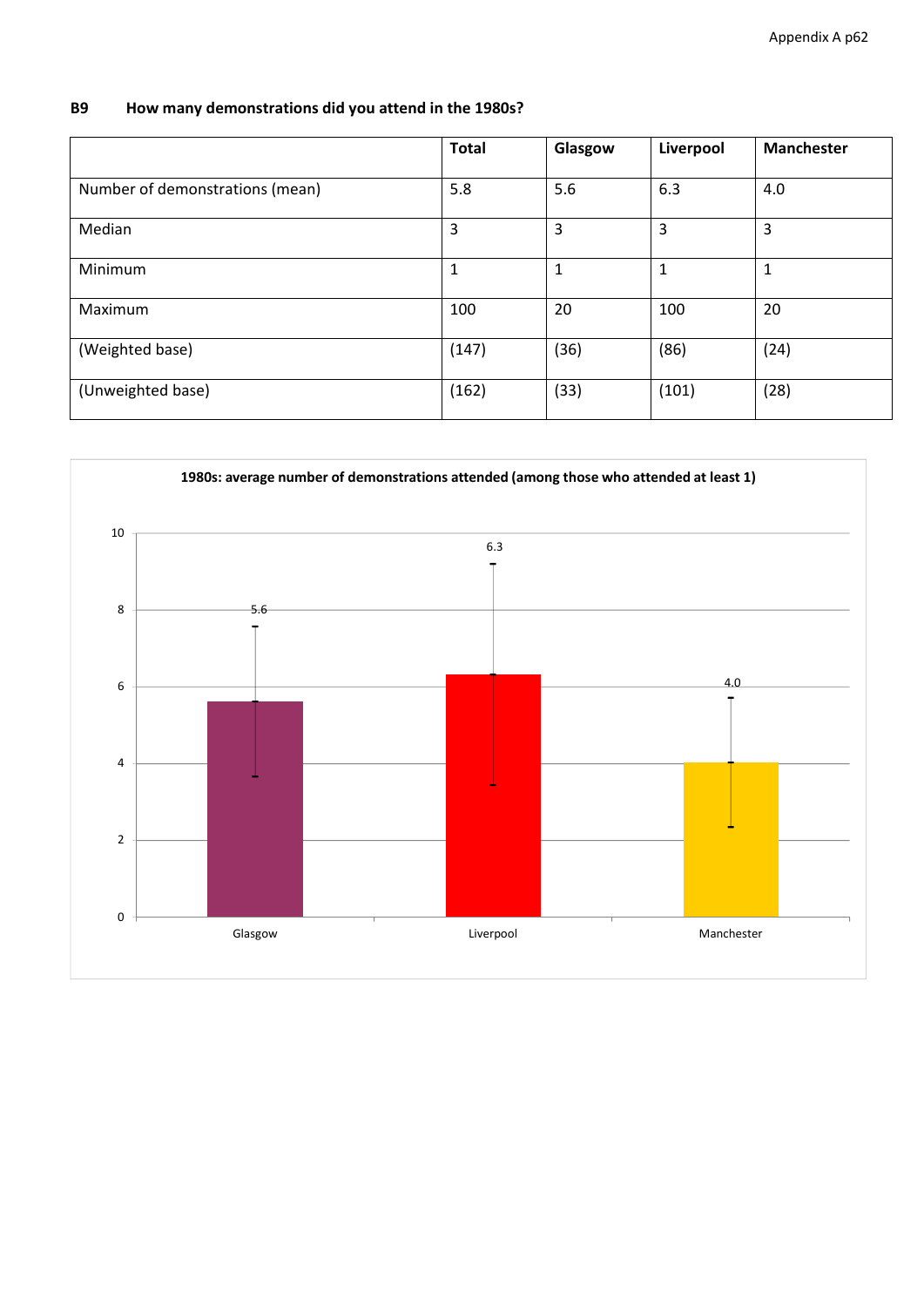#### **SECTION C. Human values.**

As stated above, and as shown in full in Appendix E, the Human Values Scale consists of 21 questions, from which scores for 10 'values' are derived. Respondents are asked to assess the extent to which they identify with the person described (with answers ranging from 1 ('very much like me') to 6 ('not at all like me')). For example, the 'benevolence' value is derived from answers to these two questions:

It is important to him/her to be loyal to his/her friends. He/she wants to devote himself/herself to people close to *him/her;* 

#### It's very important to him/her to help the people around him/her. He/she wants to care for their wellbeing.

Scores are reverse-coded to aid interpretation i.e. so that the higher the score, the more associated with the value a participant's answer is. Scores are also adjusted to allow for scale use differences by individuals and groups. This follows the guidance of the European Social Survey, and of Shalom Schwartz himself, the author of the Human Values Scale.

Thus, the figures below show the adjusted, reverse-coded mean scores by city for each of the ten values.

All the Human Values from the scale are shown here, although not all are relevant to the hypotheses discussed in the report.

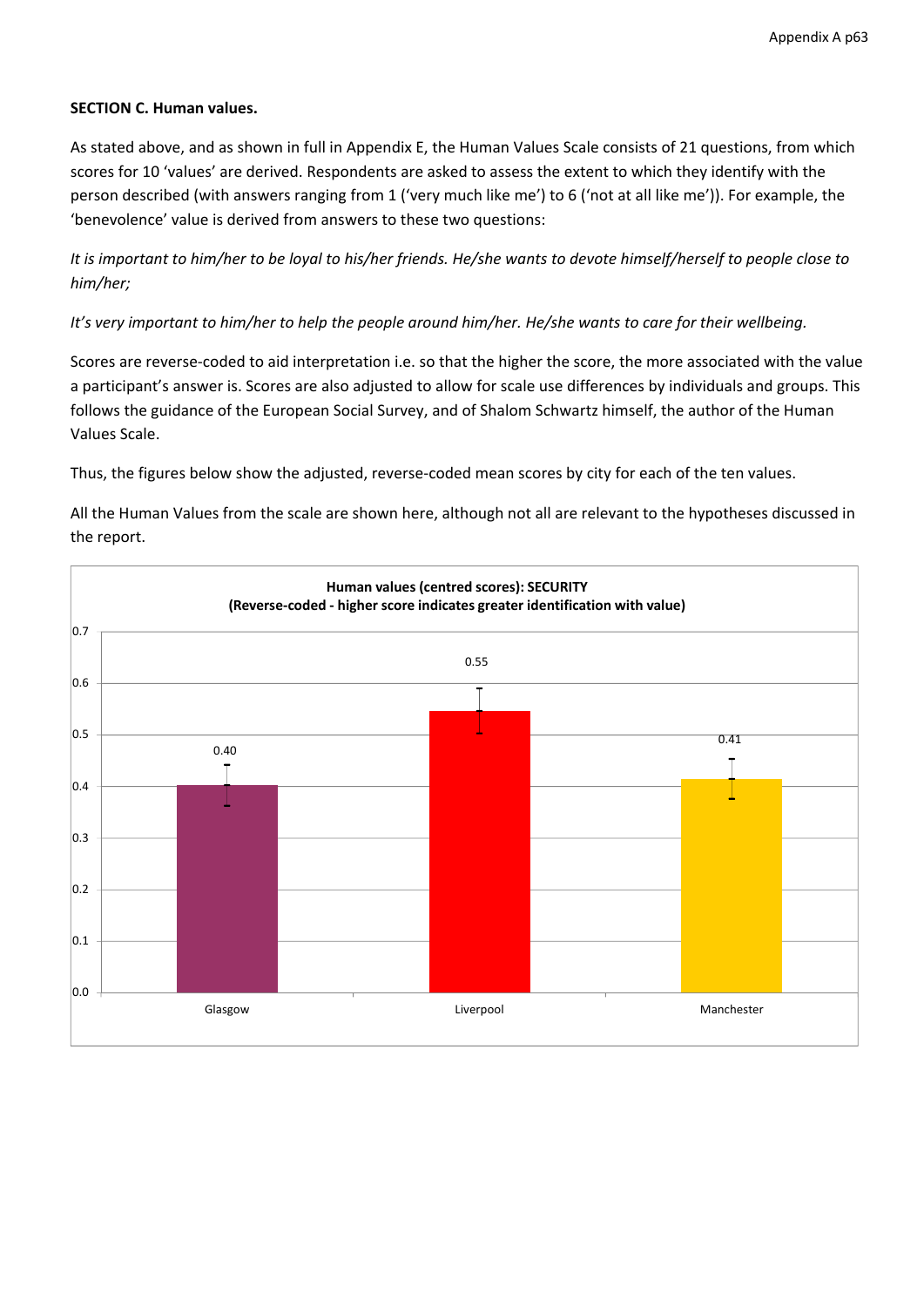

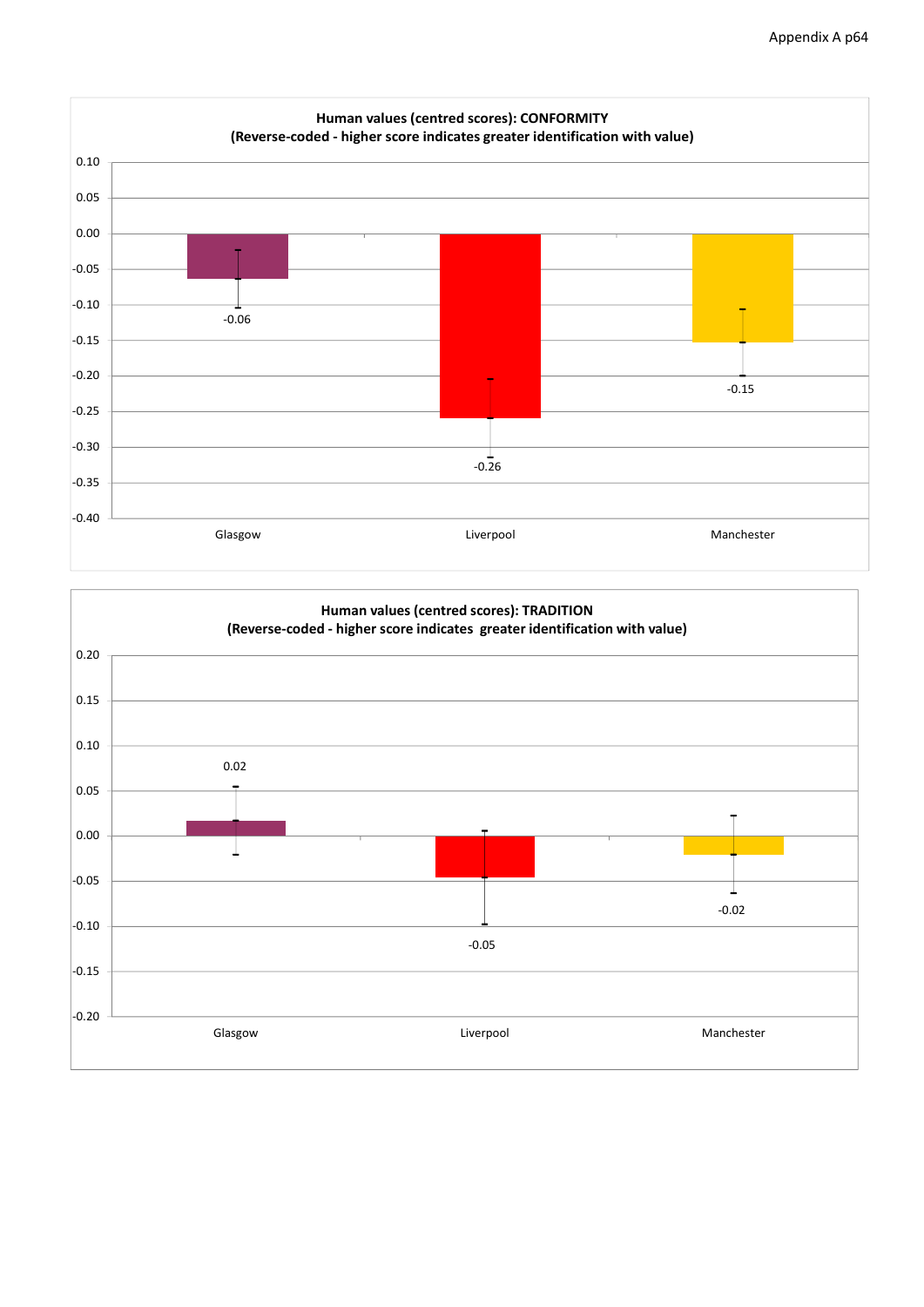

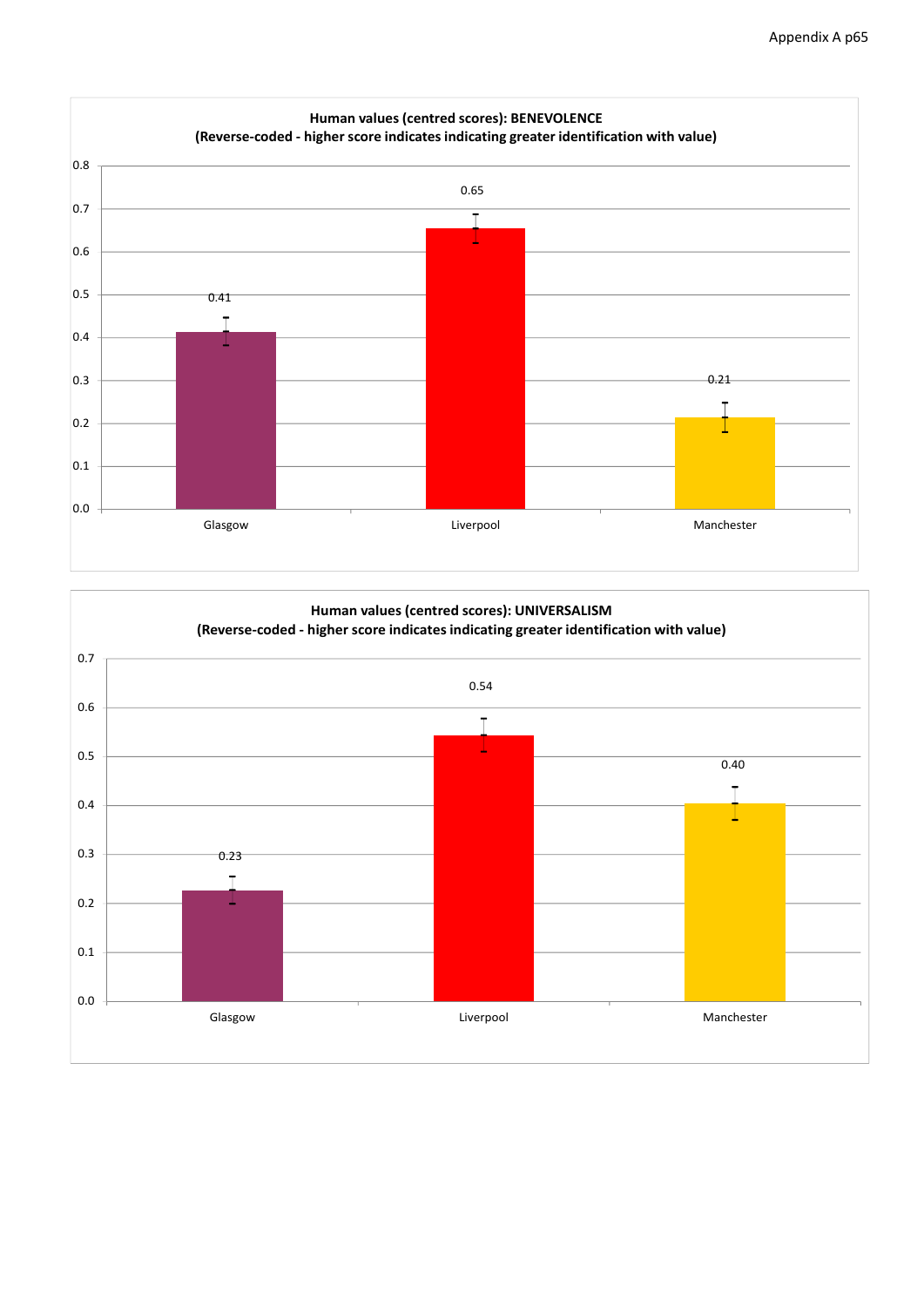

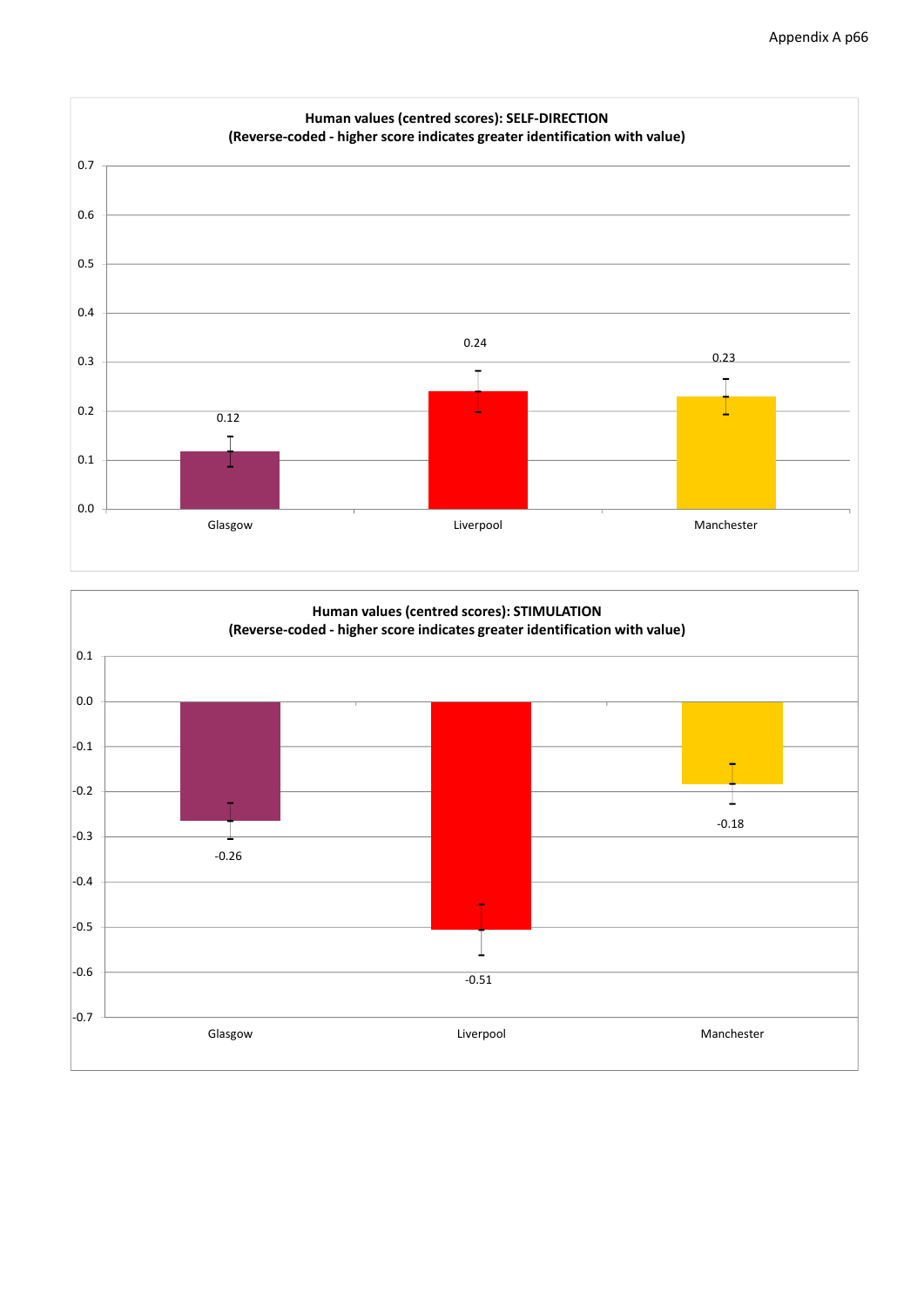

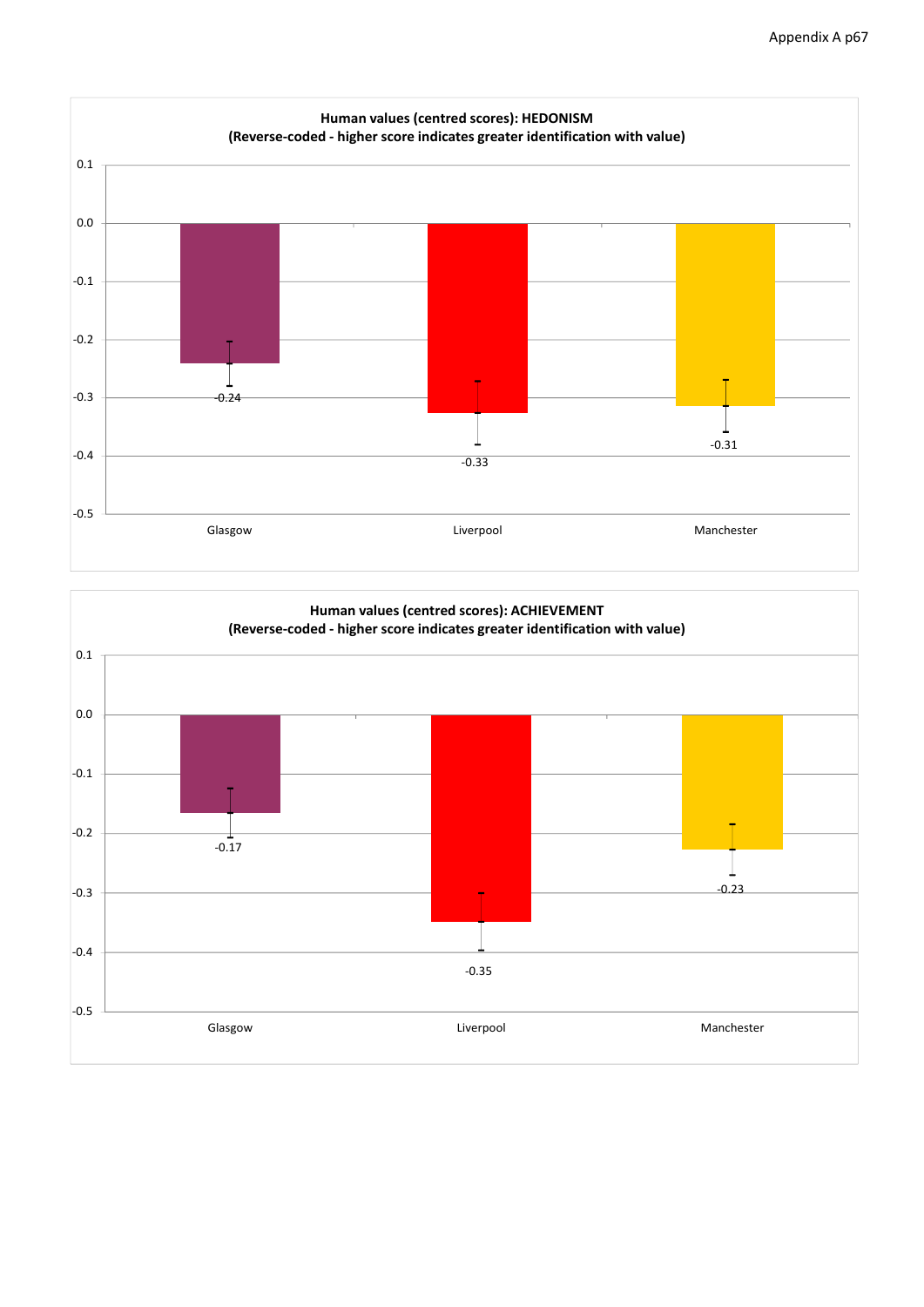

Two additional questions (not part of Schwartz's Human Values Scale) were appended to this section of the questionnaire. Although not part of Schwartz's scale, their format was identical and, thus, they were analysed in the same manner (i.e. the scores were adjusted to allow for scale use differences by individuals and groups).

**Note, however, that these are not previously validated questions.**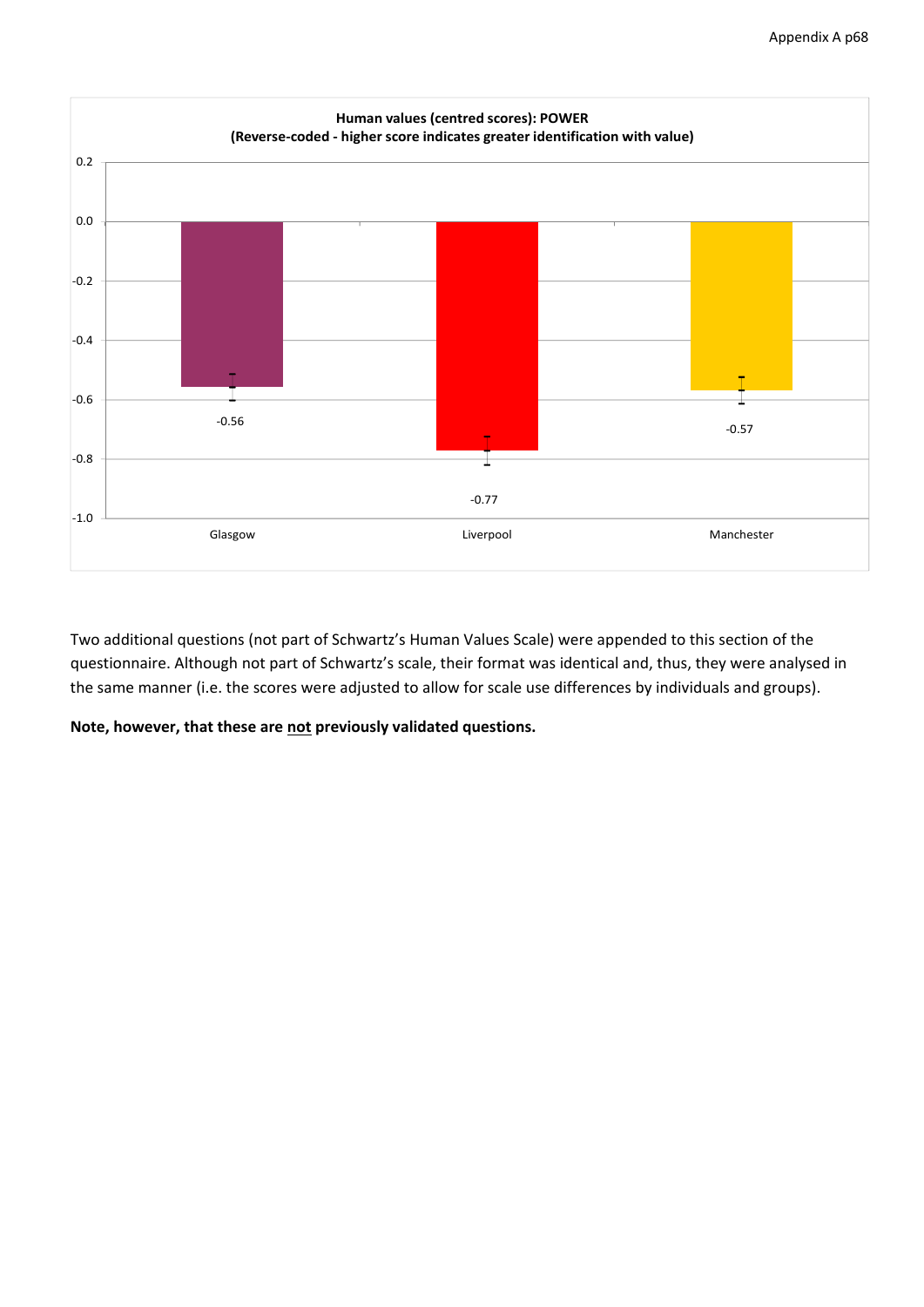

He/she believes that people are judged on the possessions they own:

He/she believes that it's every one for themself:

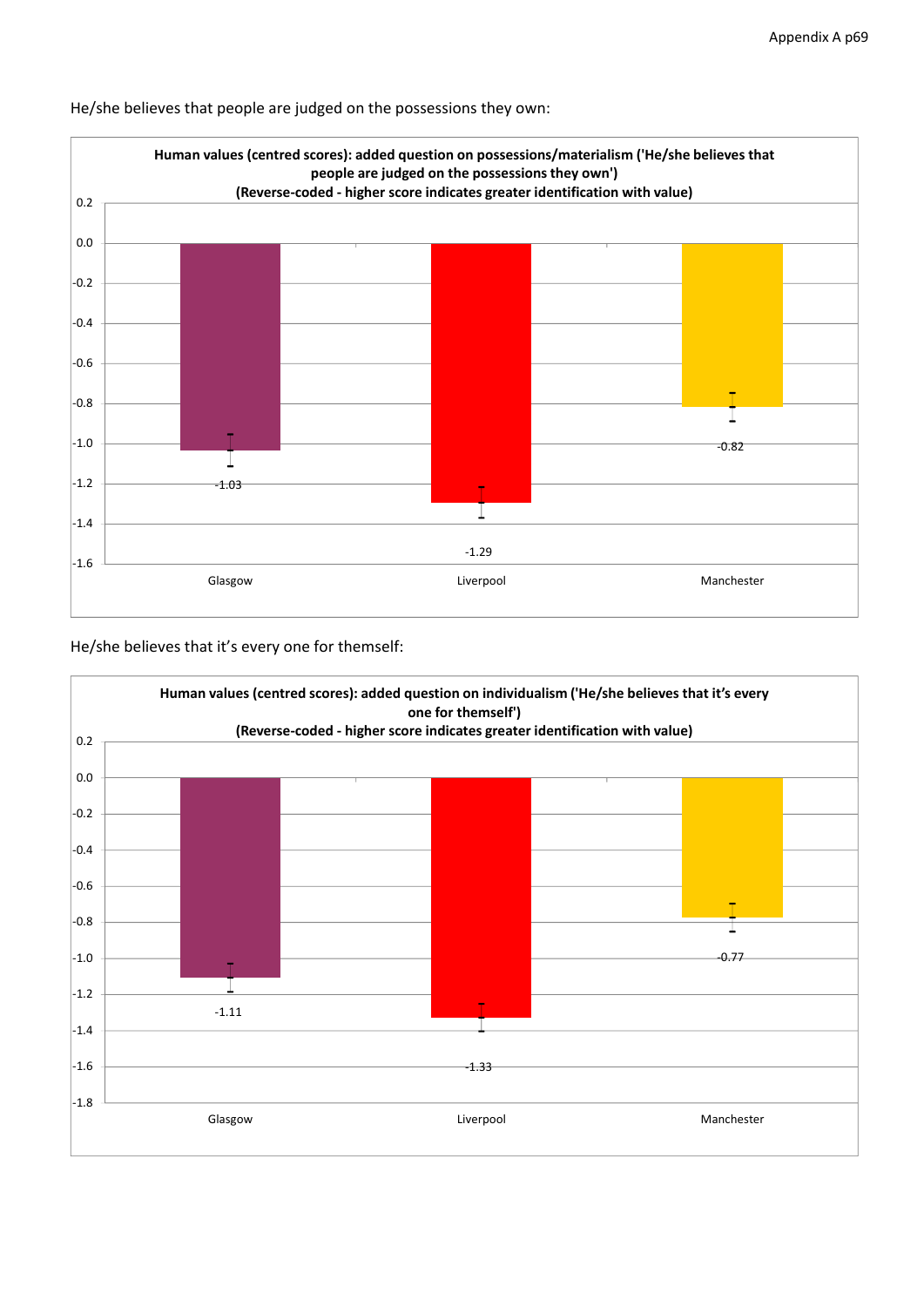### **SECTION D. Time preferences – see Appendix D.**

### **SECTION E. Life Orientation Test (Revised).**

The LOT-R scale is made up of ten statements against which respondents' level of agreement (from 'strongly disagree' to 'strongly agree') is recorded. However, of the ten statements, four are 'dummy' statements (or 'fillers') and are excluded from the overall score. The minimum score that can be calculated is 0 (representing extreme pessimism) and the maximum is 24 (representing extreme optimism). The six statements included in the total LOT‐R score are:

- In uncertain times, I usually expect the best
- If something can go wrong for me it will
- I'm always optimistic about my future
- I hardly ever expect things to go my way
- I rarely count on good things happening to me
- Overall, I expect more good things to happen to me than bad.

In calculating the total score for each question, a negatively-worded statement (e.g. 'if something can go wrong for me it will') is reverse-coded (i.e. 'strongly agree' is coded as 0 rather than 4).

The figures below present the overall mean score by city, followed by mean scores for the six individual questions.

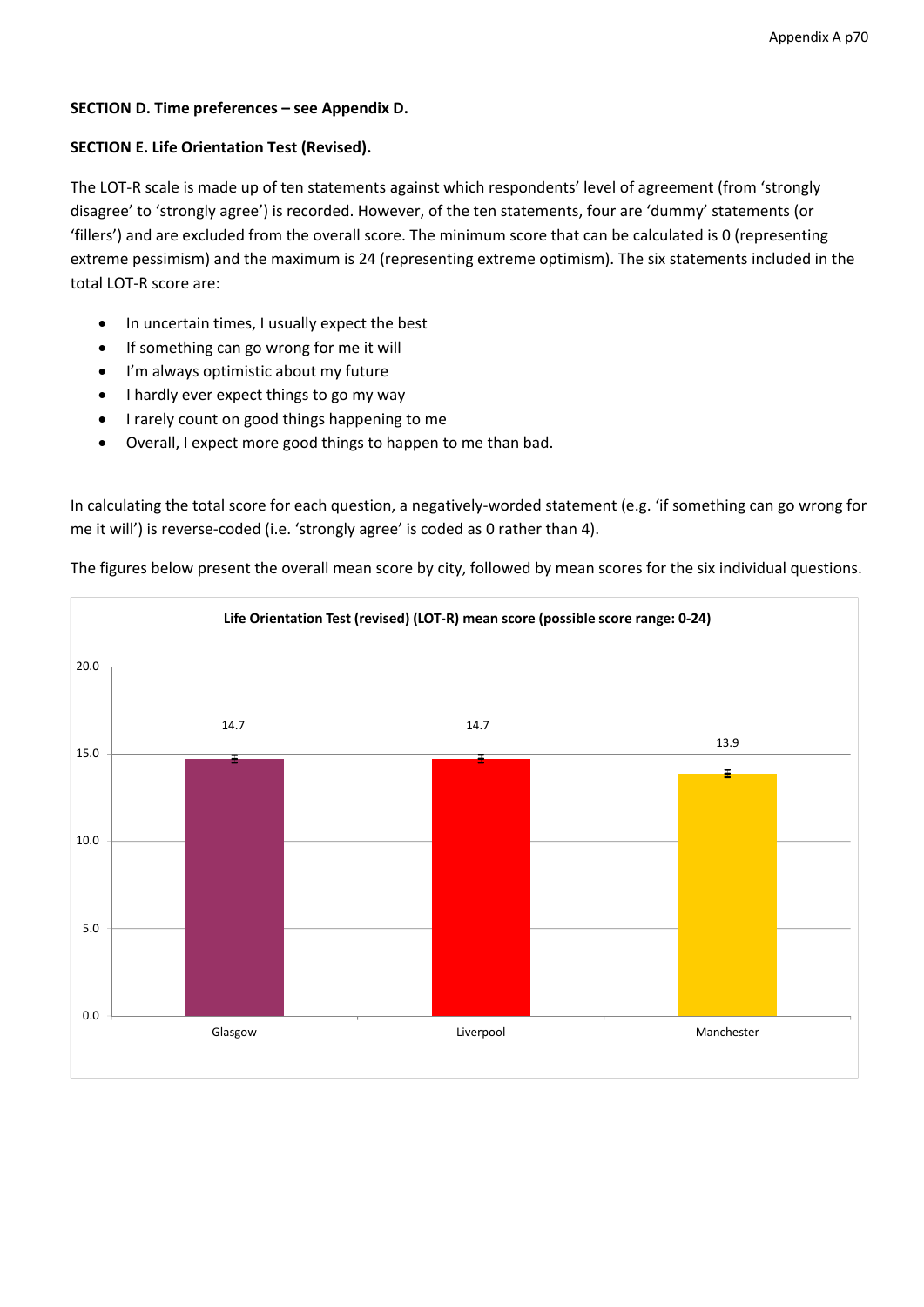

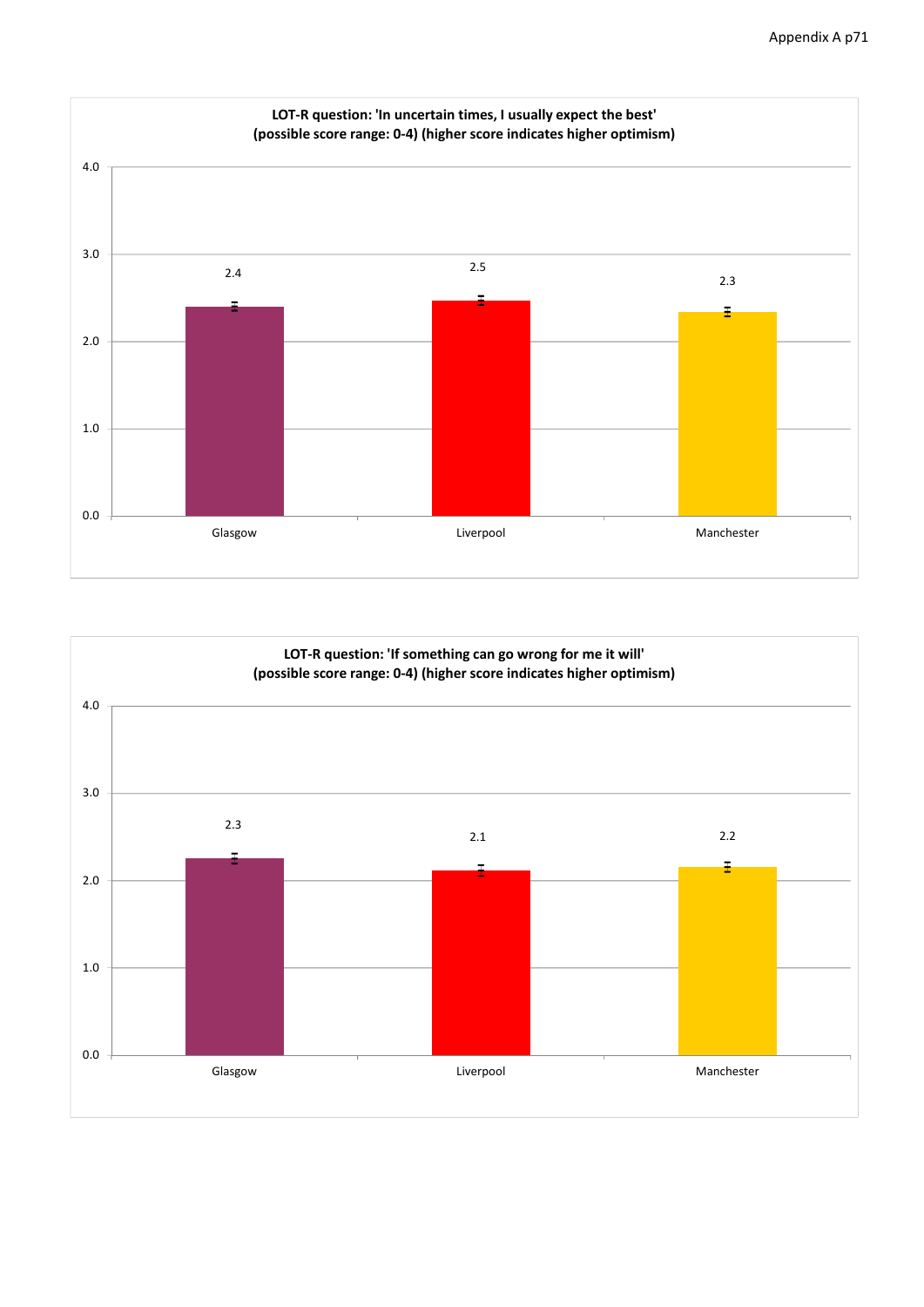

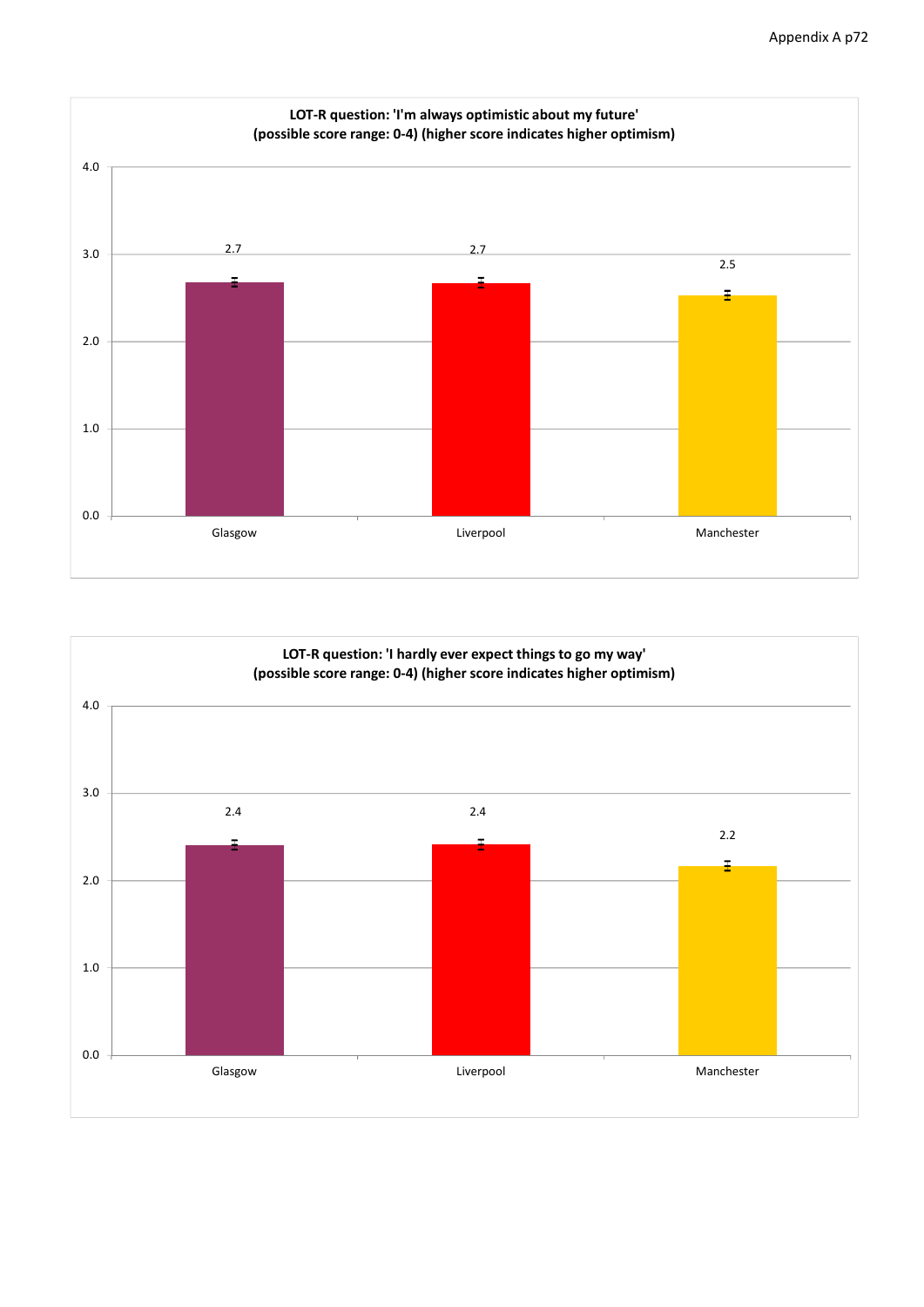

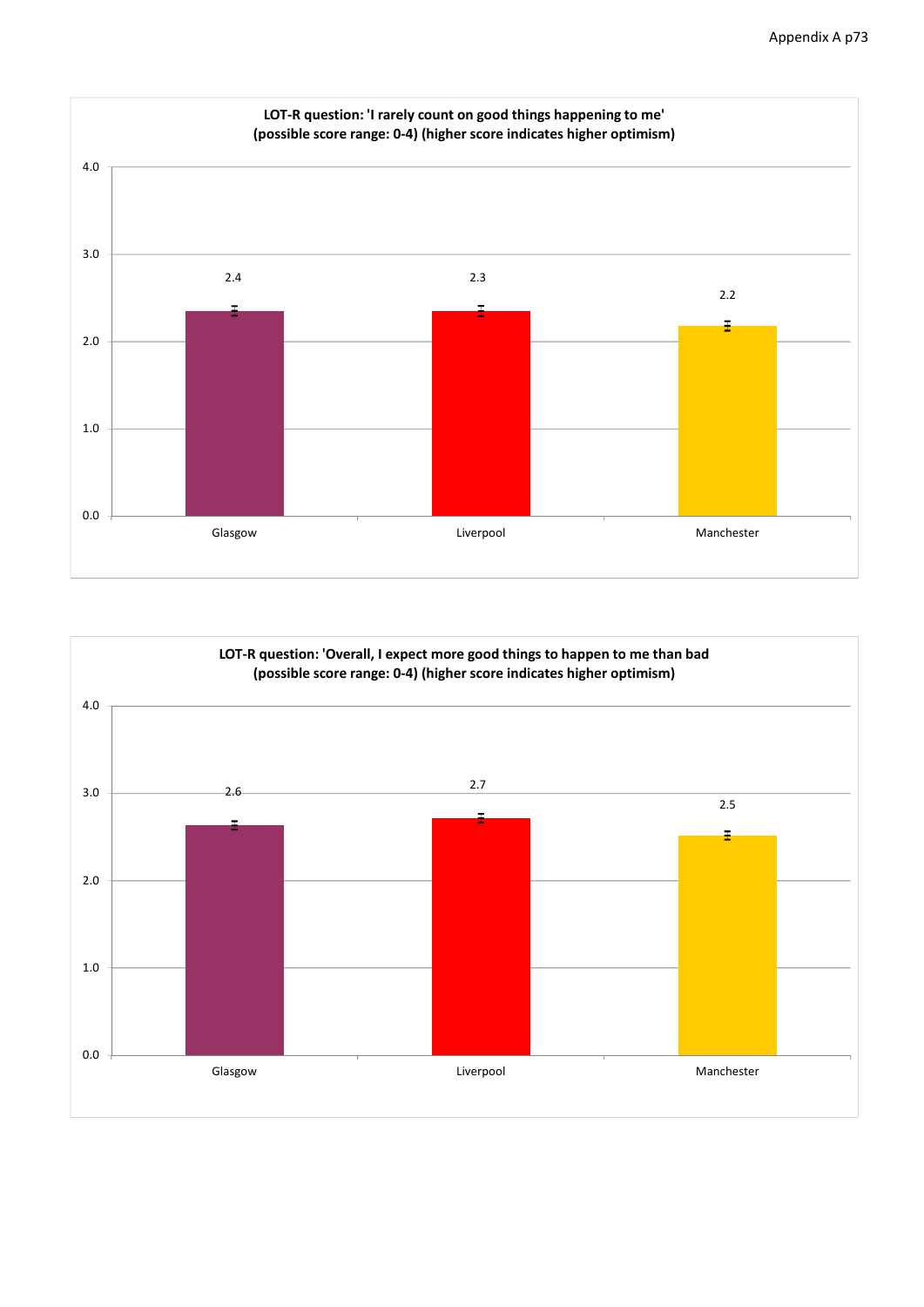#### **SECTION F. Sense of coherence.**

As stated in the main section of the report, Sense of coherence (SoC) is measured by the summed total from 13 questions within the SoC-13 scale. Five of the 13 questions are reverse-coded to ensure that a higher overall score is associated with a greater SoC.

The overall scale is made up of three components: comprehensibility; manageability; and meaningfulness.

The figures below show the mean total scores for each city, followed by average scores for the three components, and for each of the 13 individual questions.

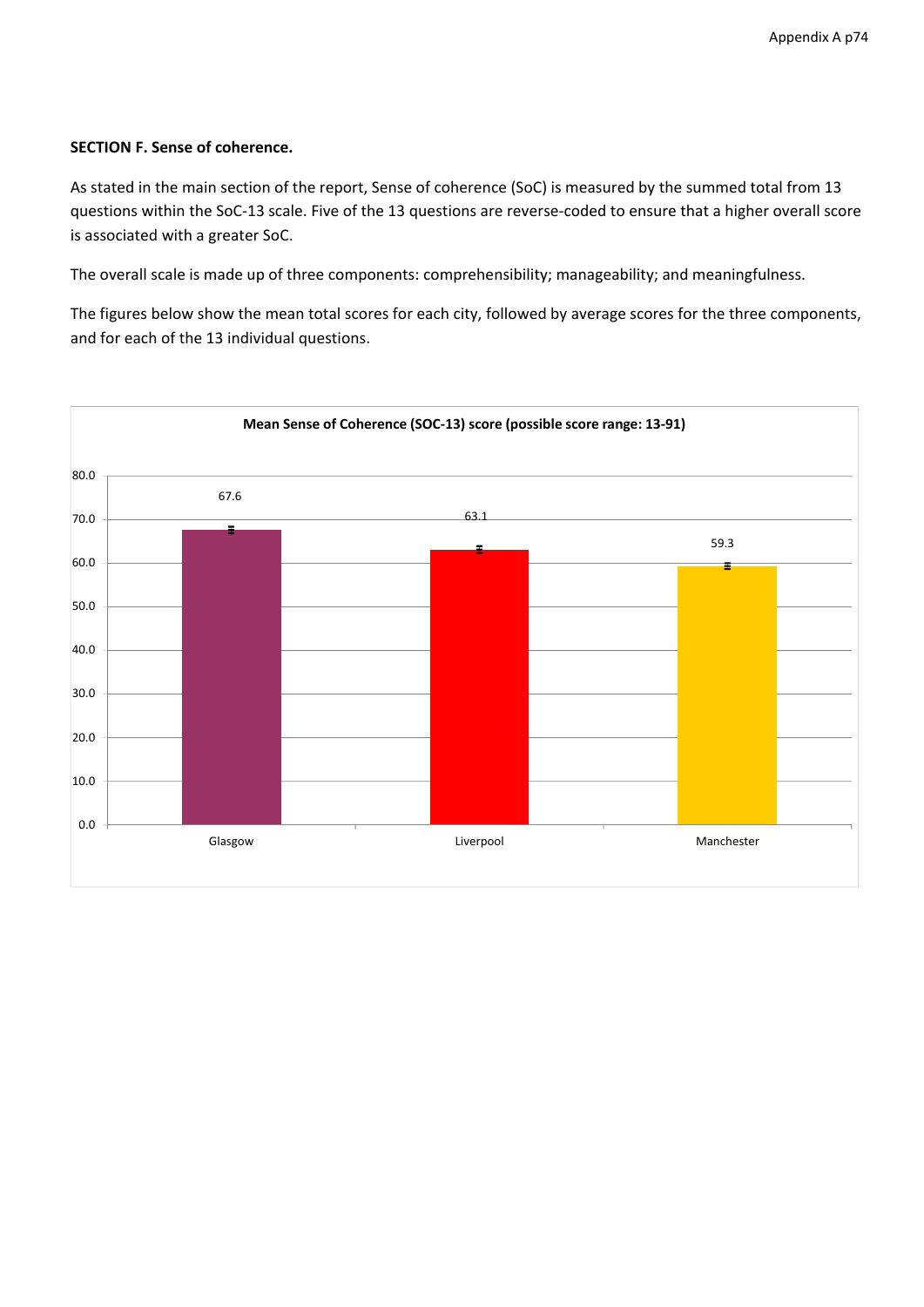

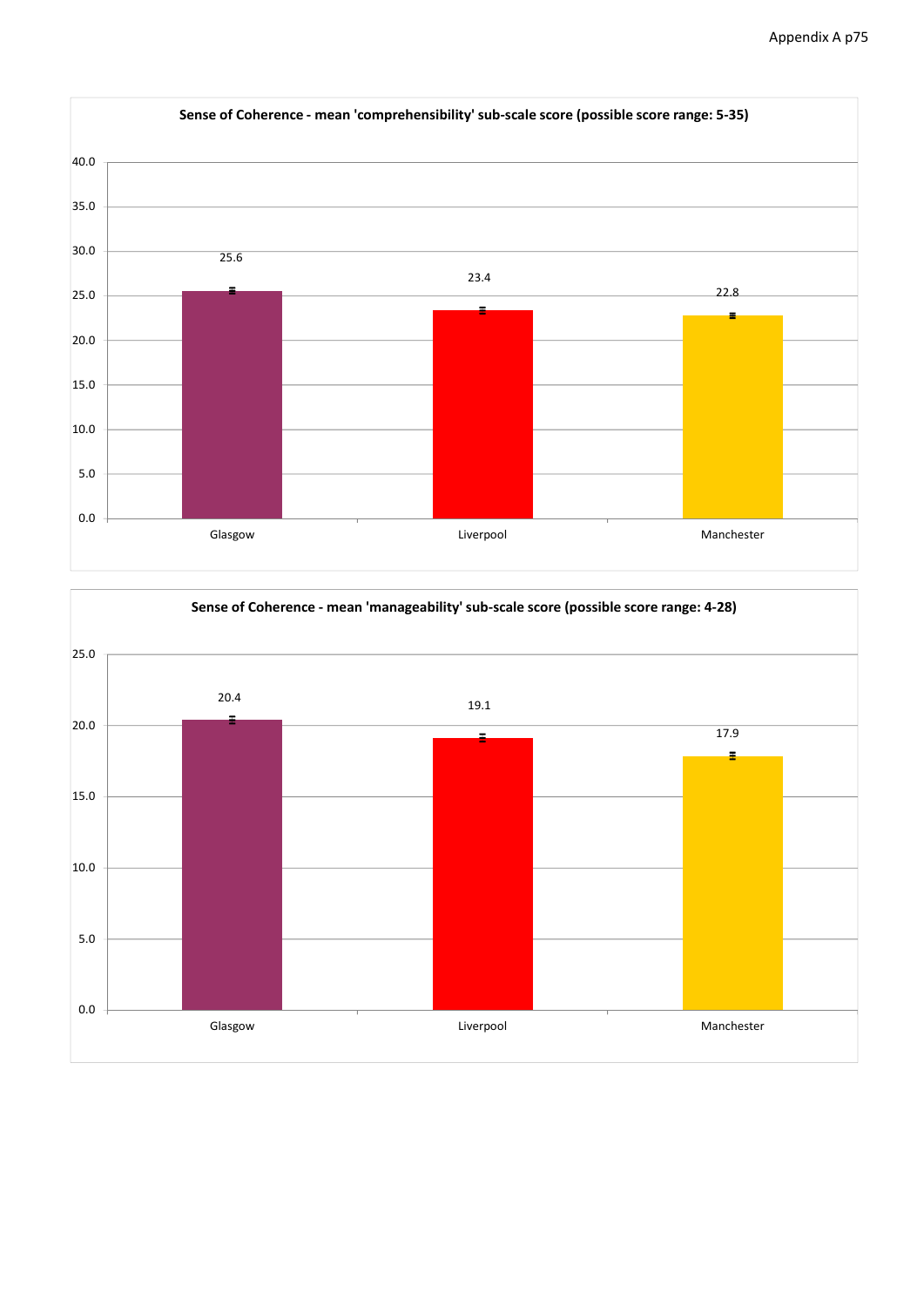

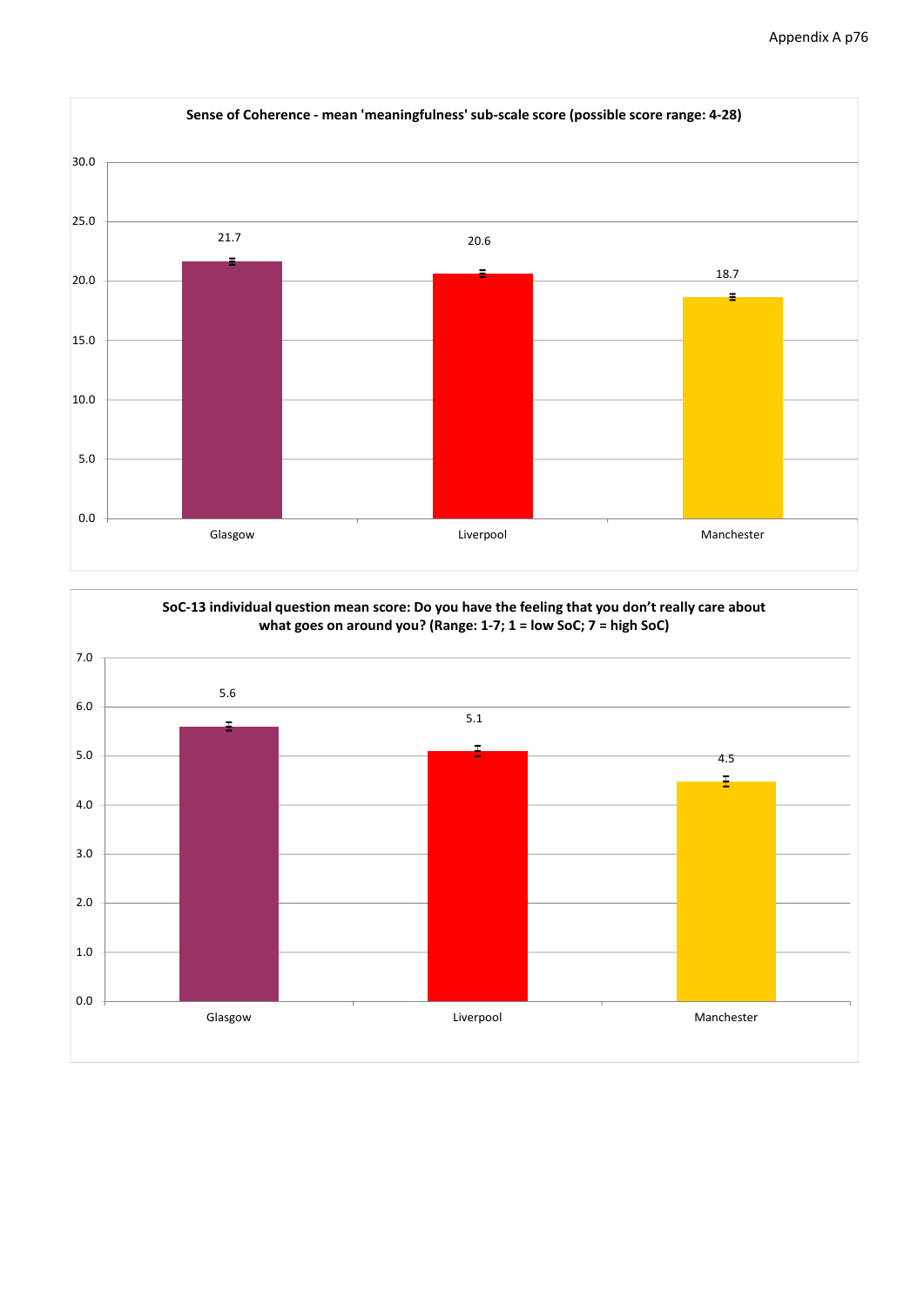

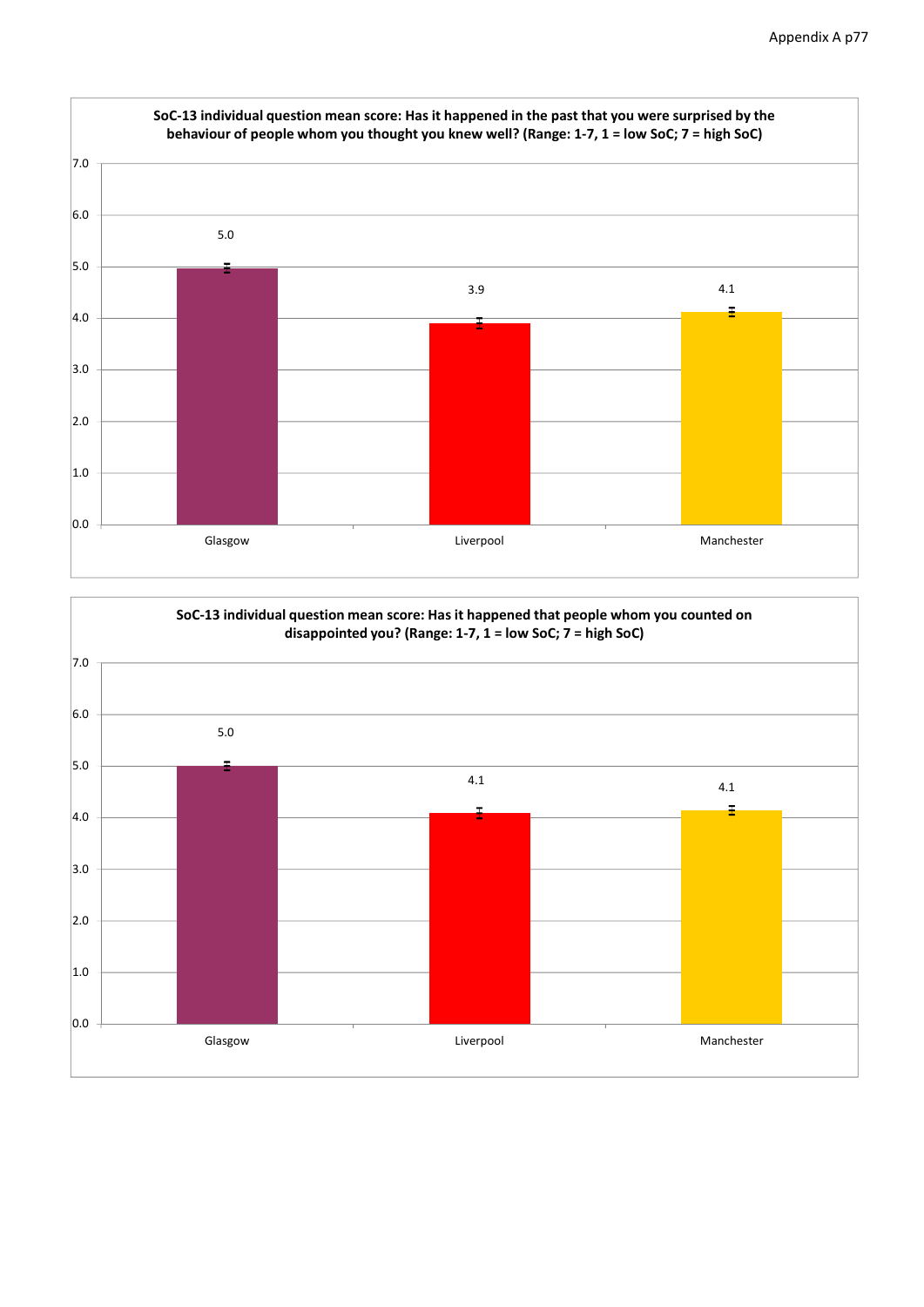

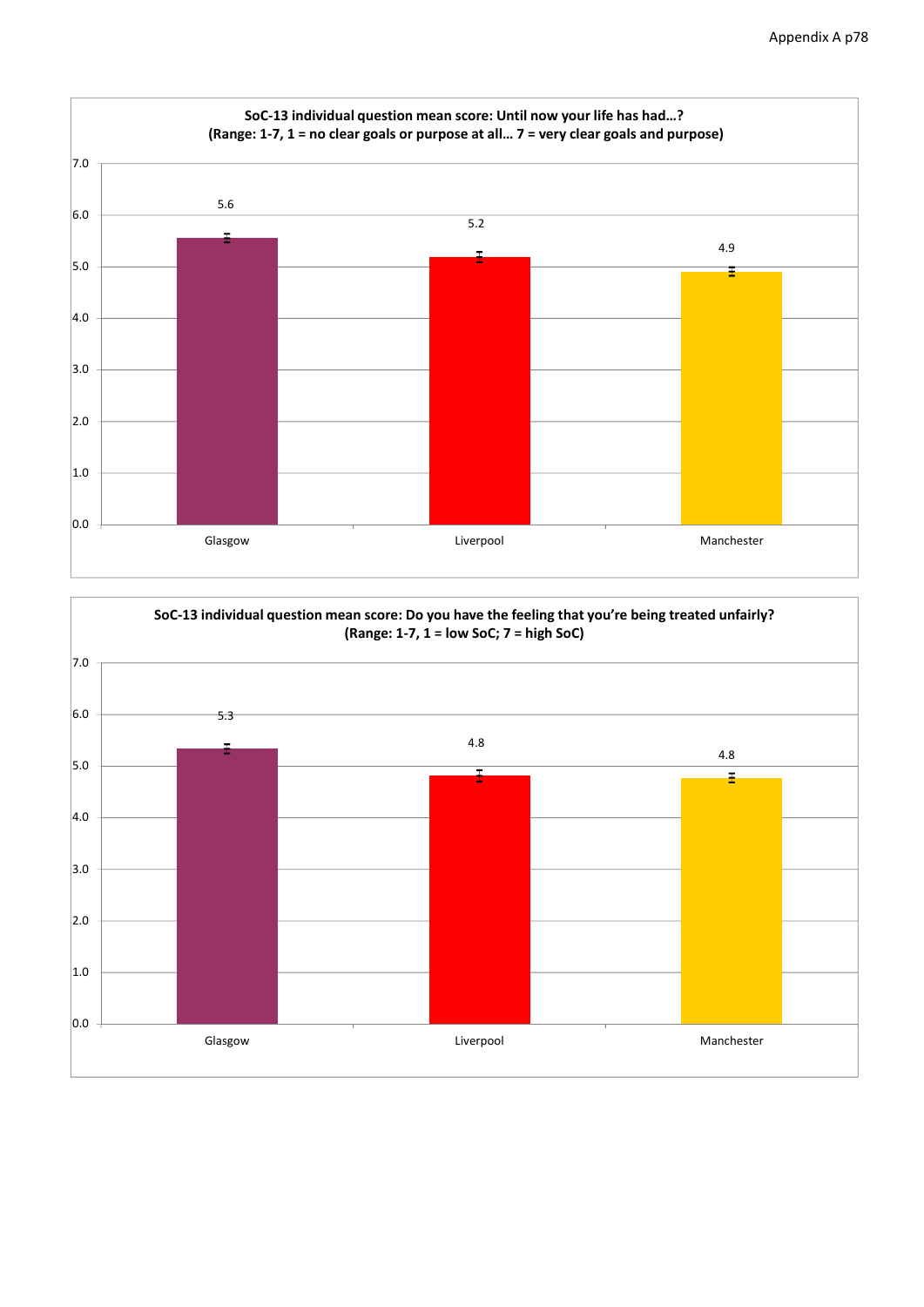

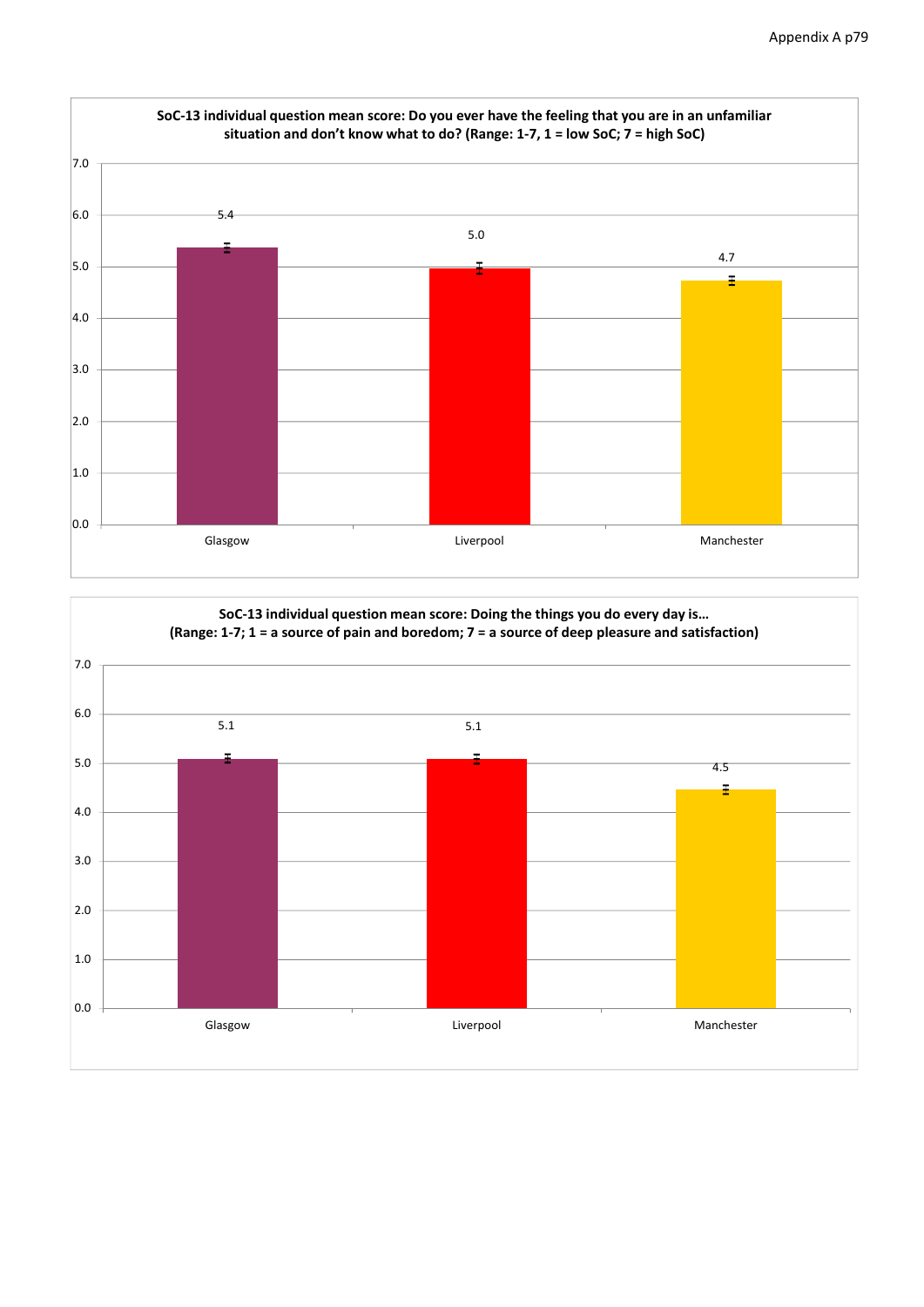

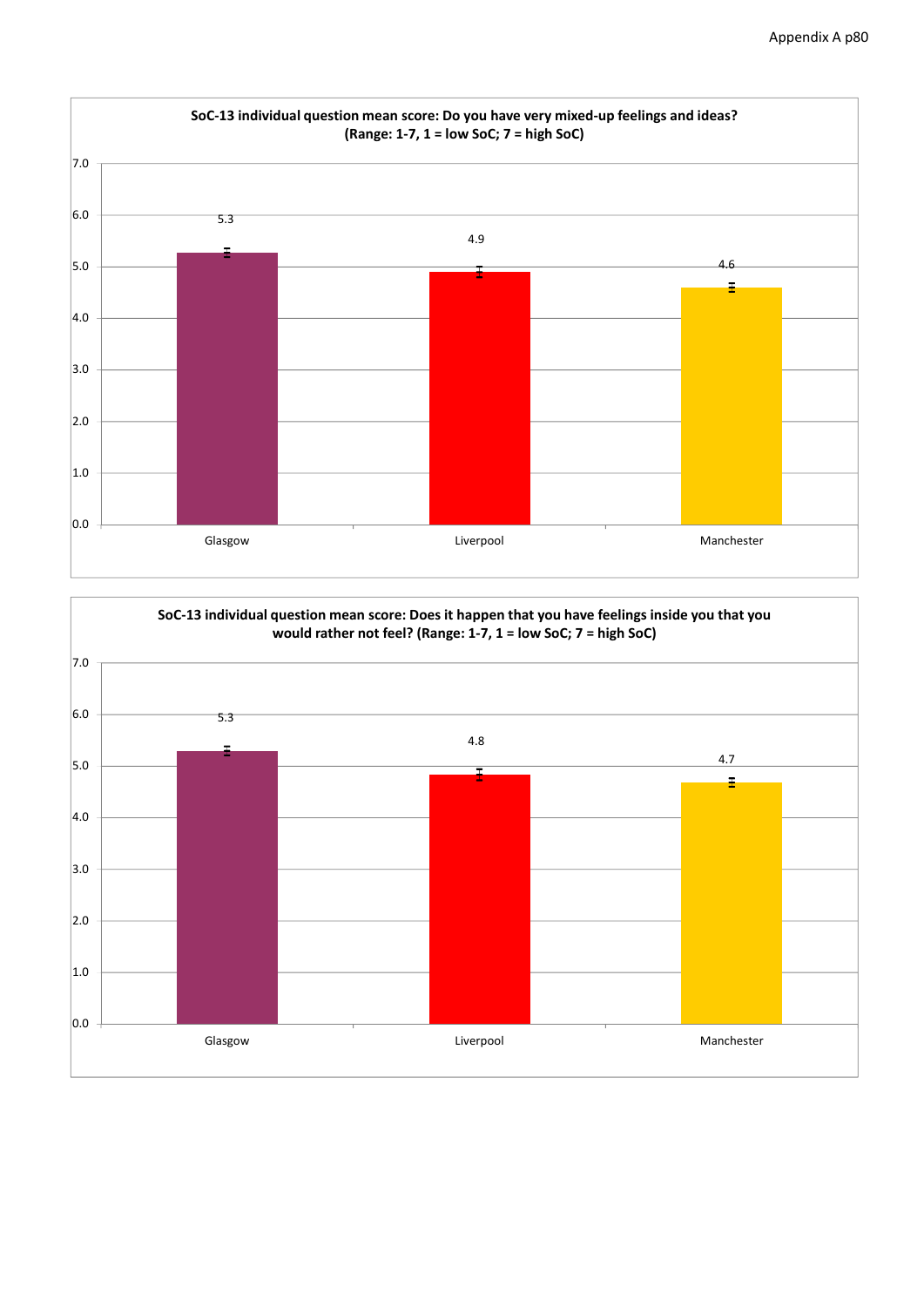

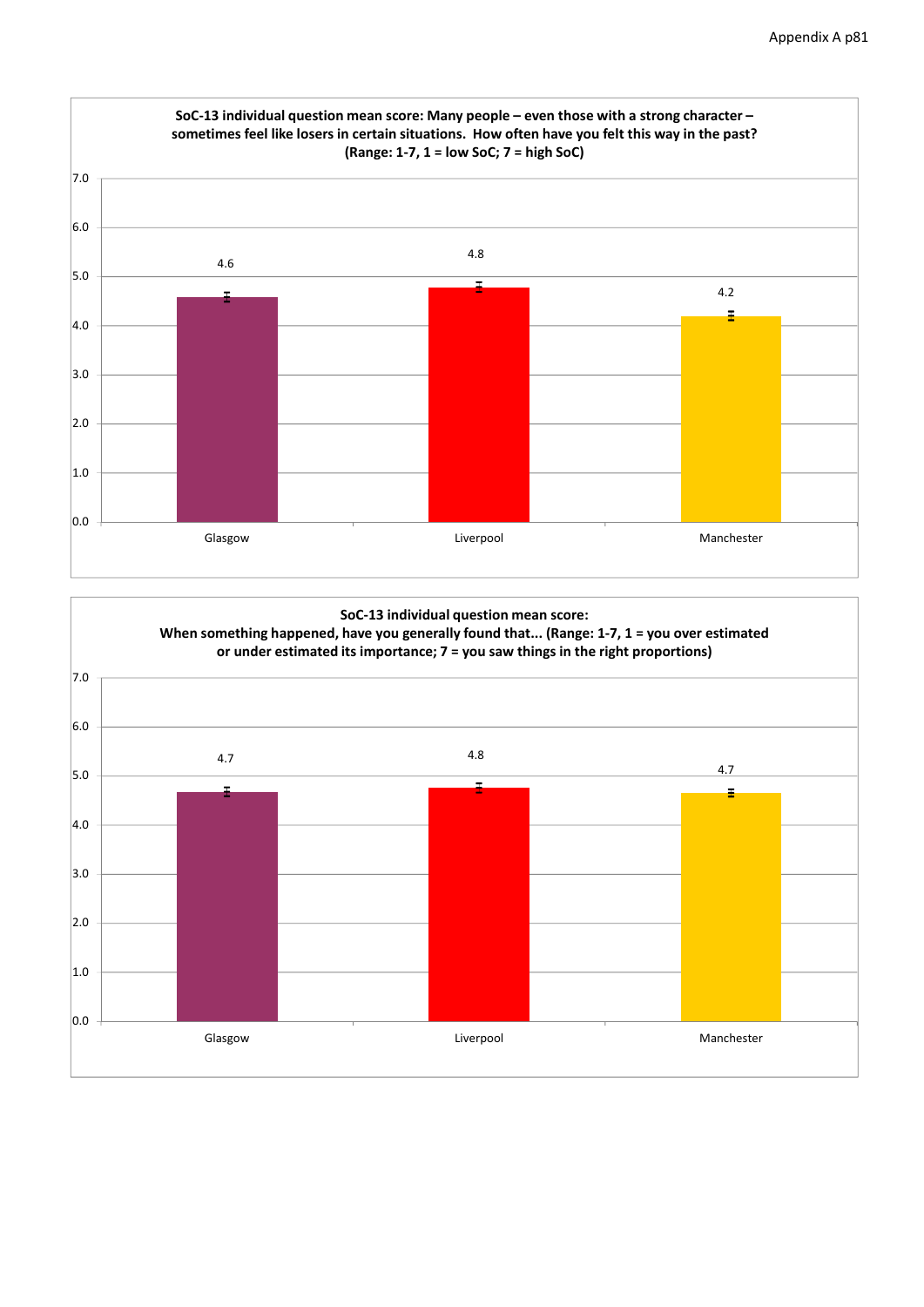

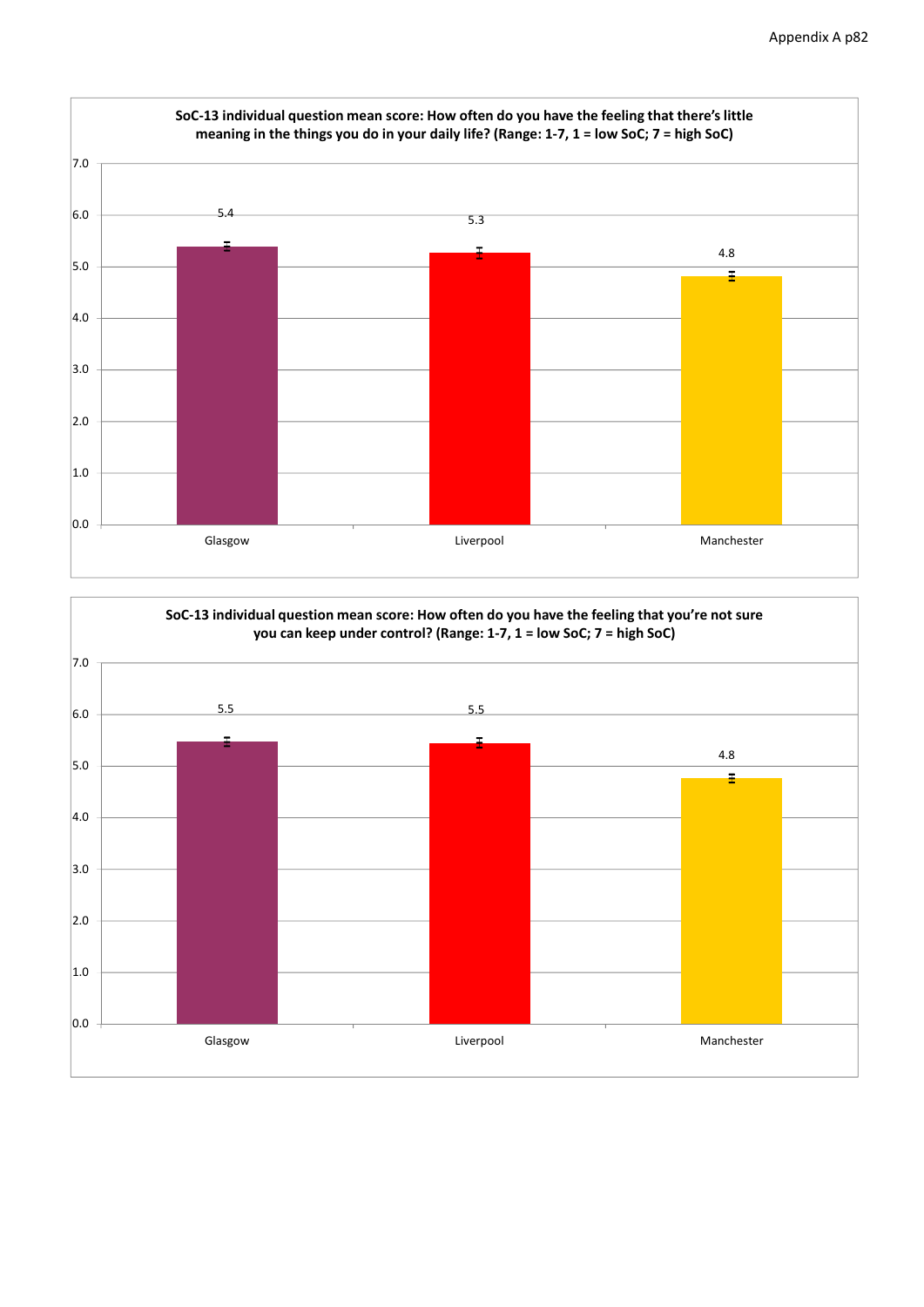**Section F of the questionnaire also included a question on risk‐taking:**

#### F14 Are you generally a person who is fully prepared to take risks or do you try to avoid taking risks?

|                                                                                                                                                                                                | <b>Total</b> | Glasgow  | Liverpool | <b>Manchester</b> |
|------------------------------------------------------------------------------------------------------------------------------------------------------------------------------------------------|--------------|----------|-----------|-------------------|
| Are you generally a person who is fully prepared to<br>take risks or do you try to avoid taking risks<br>(Unwilling to take risks = 1, Fully prepared to take<br>risks = $10$ )<br>Mean scores | 5.9          | 6.1      | 5.6       | 6.1               |
| (Weighted base)                                                                                                                                                                                | (3,694)      | (1, 288) | (1, 193)  | (1,216)           |
| (Unweighted base)                                                                                                                                                                              | (3,701)      | (1, 288) | (1,202)   | (1,211)           |

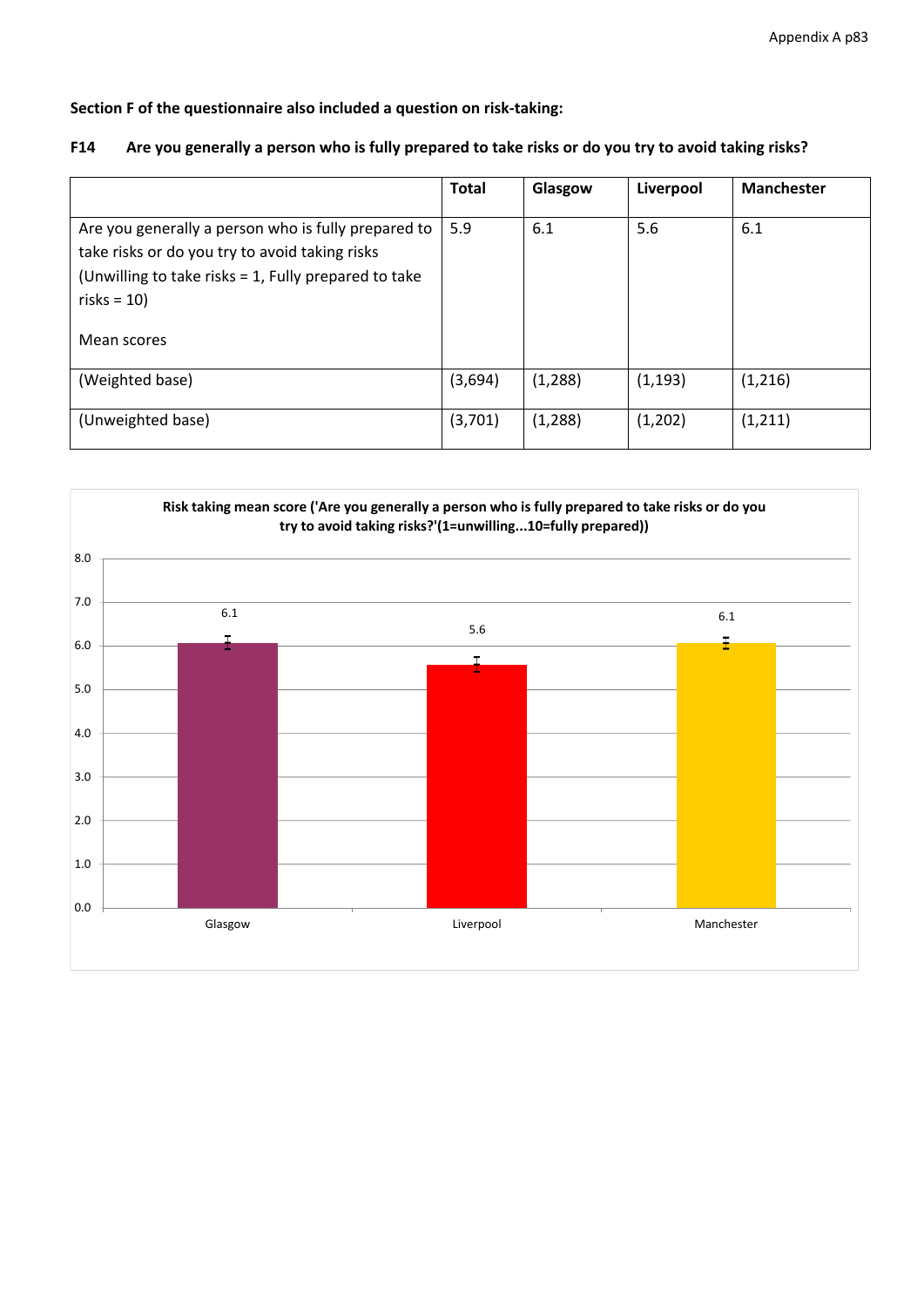### **SECTION G. Generalised Self‐Efficacy (GSE) Scale.**

GSE is calculated from respondents' levels of agreement with ten statements, with each response scored from 1 ('not at all true') to 4 ('exactly true'): the total score, therefore, can range from 10 (reflecting low self‐efficacy) to 40 (high self‐efficacy).

The statements are:

- I can always manage to solve difficult problems if I try hard enough
- If someone opposes me, I can find means and ways to get what I want
- It is easy for me to stick to my aims and accomplish my goals
- I am confident that I could deal efficiently with unexpected events
- Thanks to my resourcefulness, I know how to handle unforeseen situations
- I can solve most problems if I invest the necessary effort
- I can remain calm when facing difficulties because I can rely on my coping abilities
- When I am confronted with a problem, I can usually find several solutions
- If I am in a bind, I can usually think of something to do
- No matter what comes my way, I'm usually able to handle it.

The figures below show the mean overall scores per city, plus the average scores for each of the 10 statements.

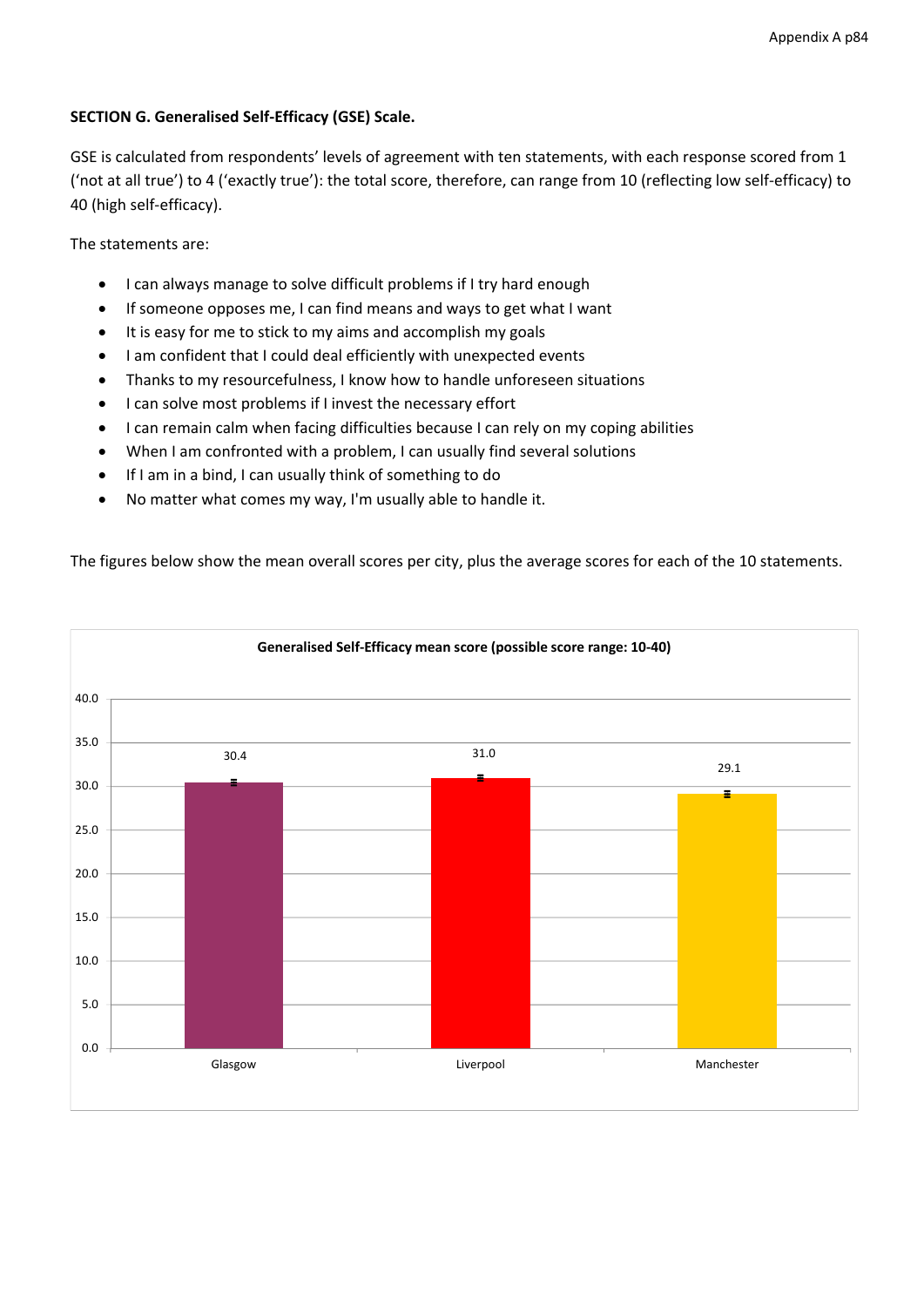

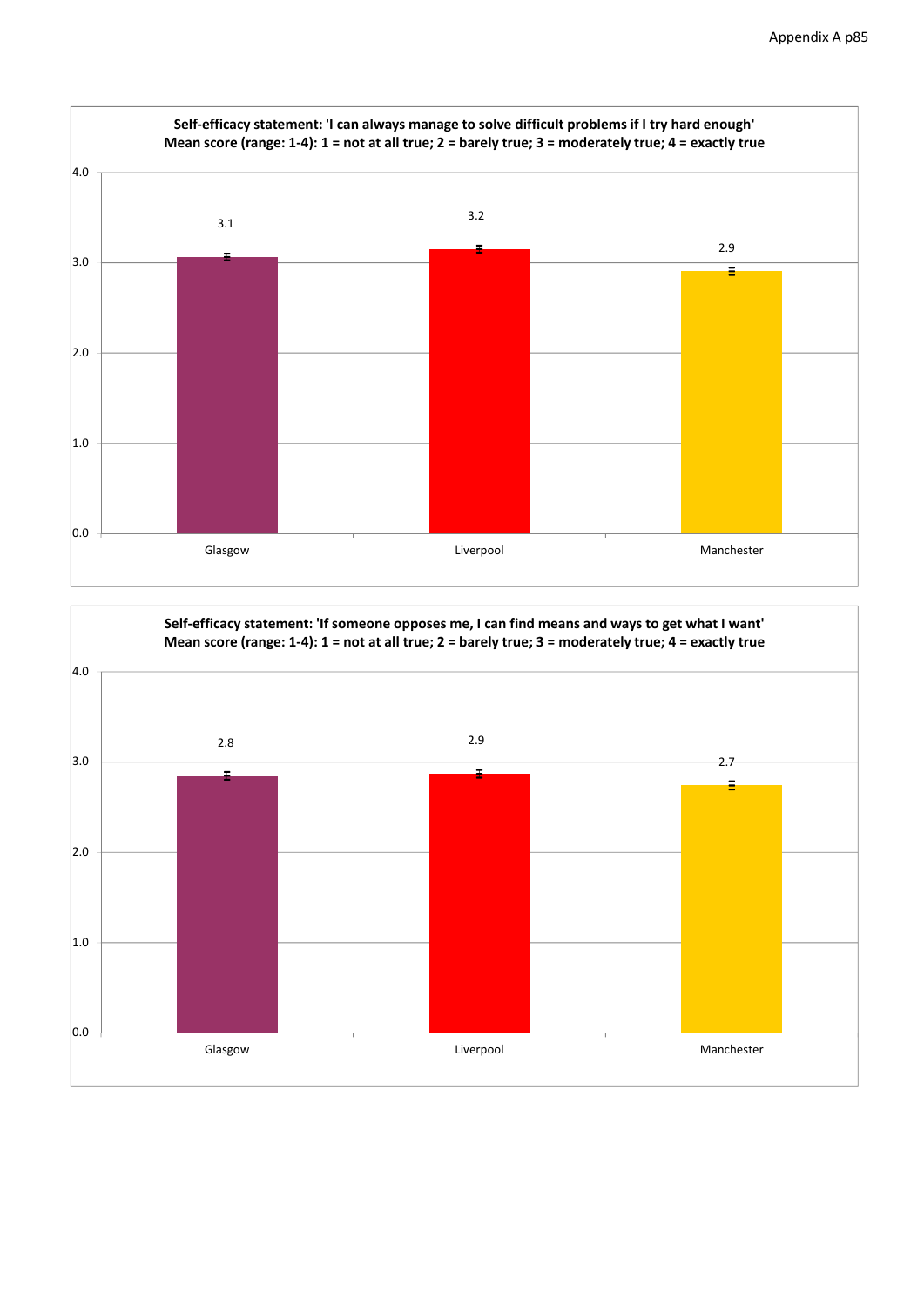

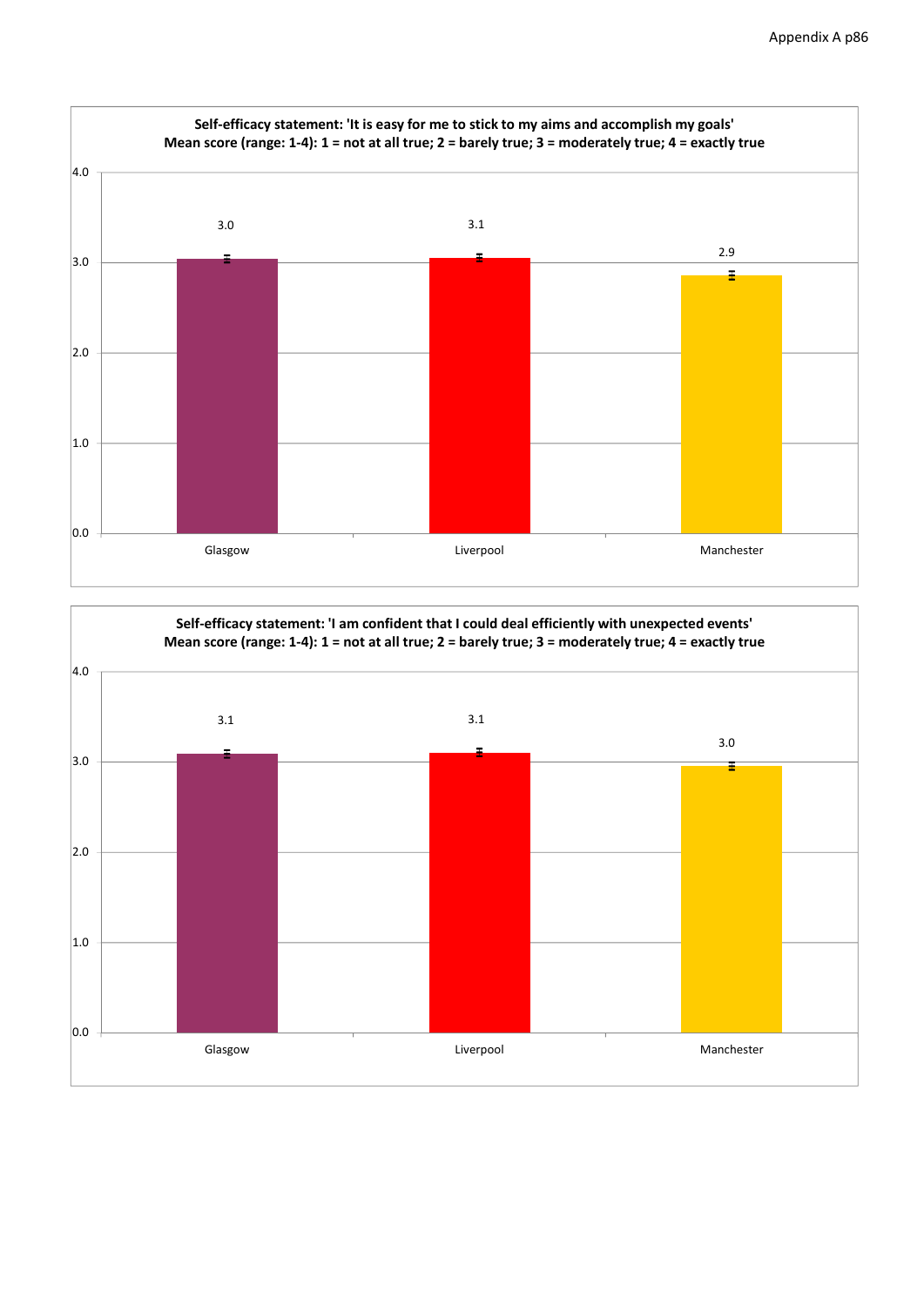

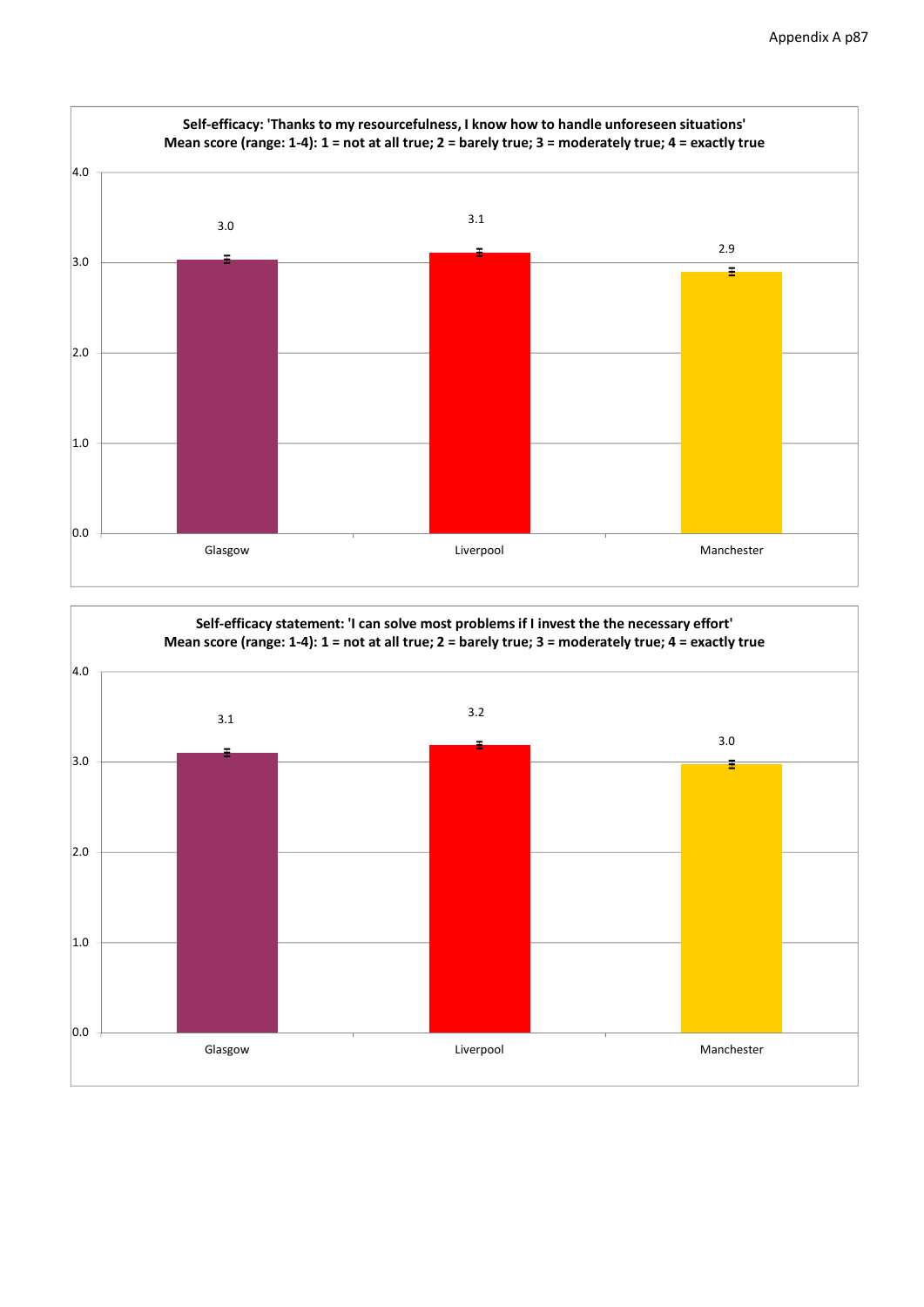

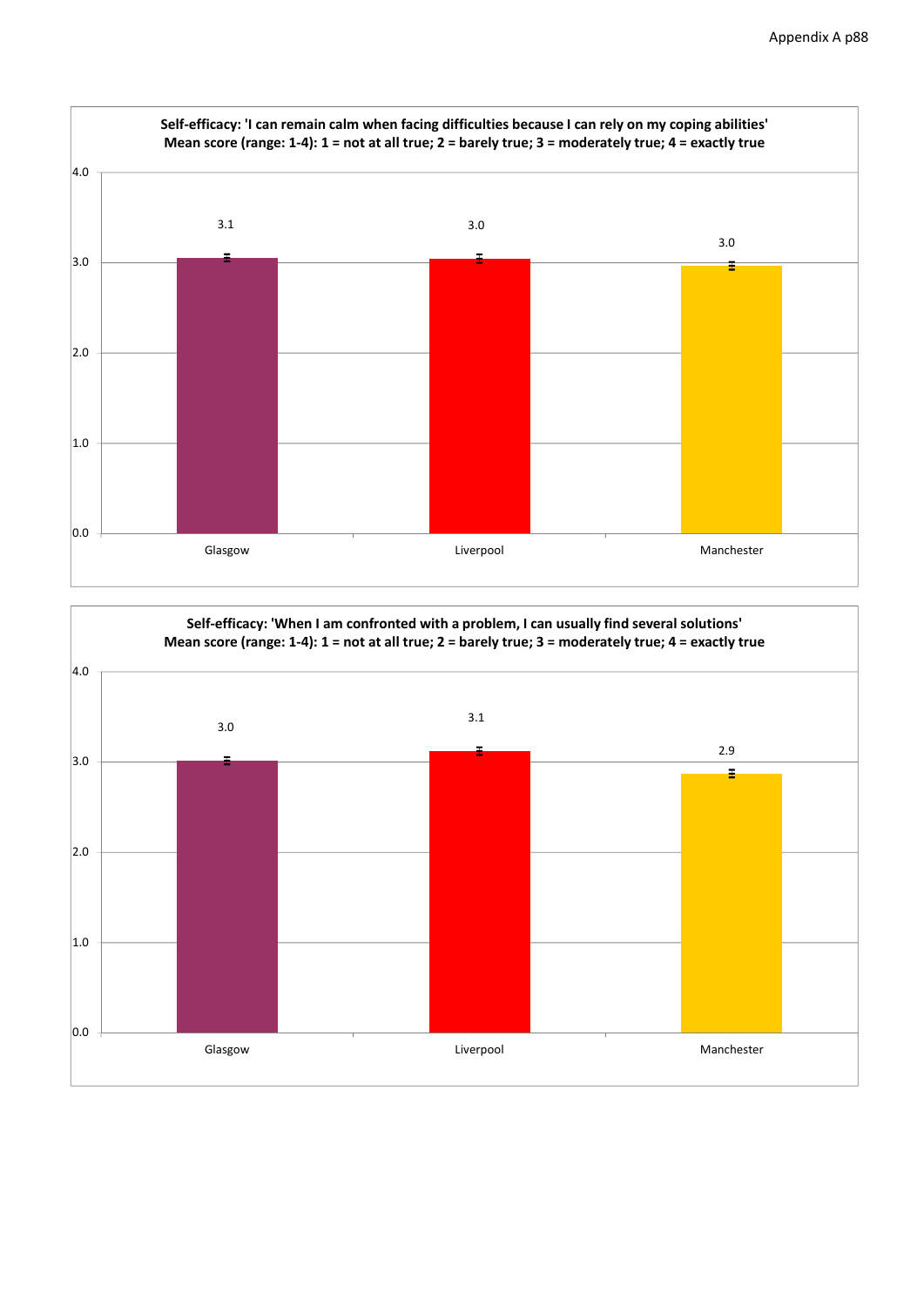

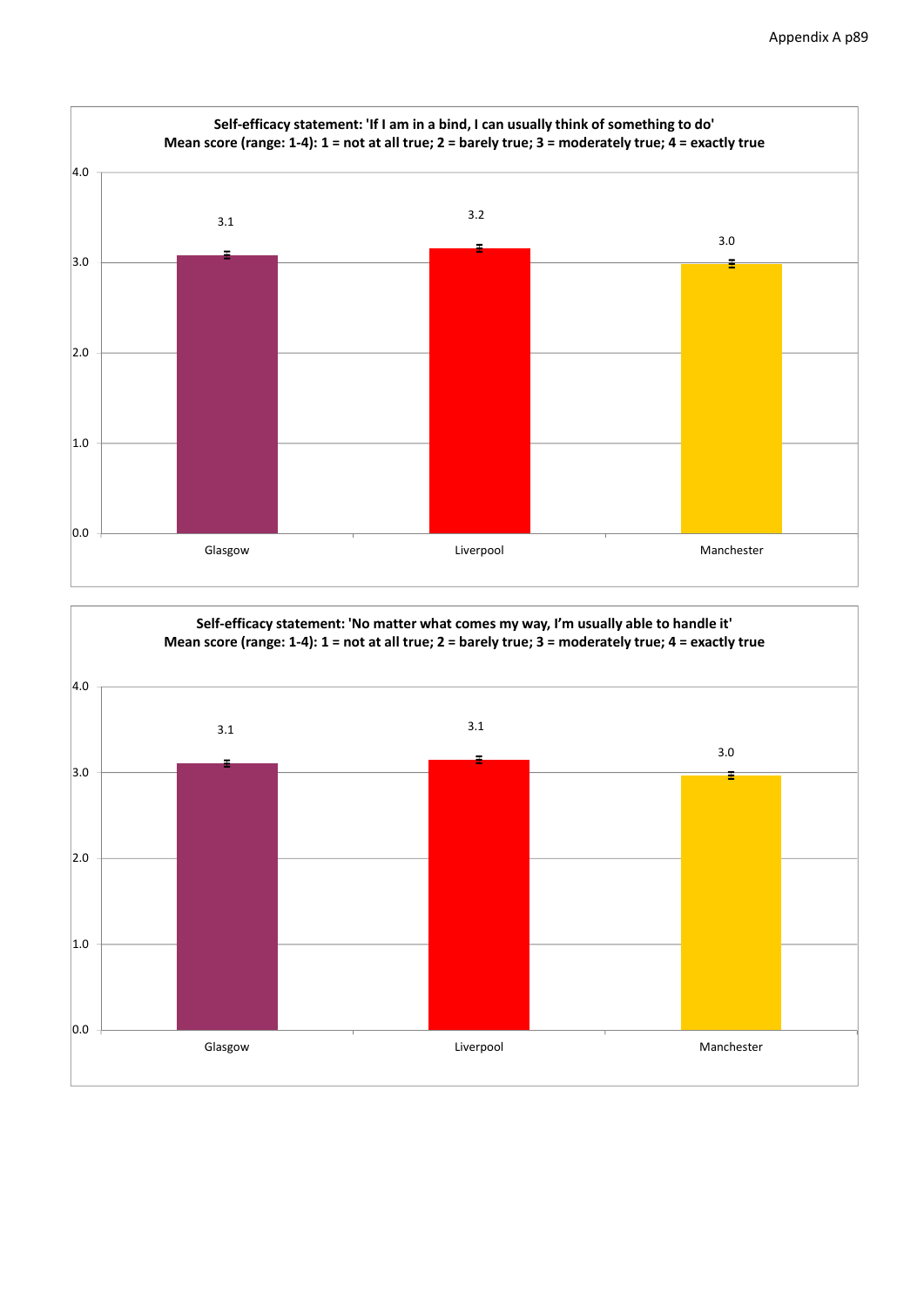## **SECTION H. General questions.**

### **H1 How is your health in general?**

|                   | <b>Total</b> | Glasgow  | Liverpool | <b>Manchester</b> |
|-------------------|--------------|----------|-----------|-------------------|
| Very good         | 35.5%        | 36.3%    | 39.1%     | 31.5%             |
| Good              | 37.9%        | 37.0%    | 32.5%     | 43.9%             |
| Fair              | 18.4%        | 17.1%    | 19.9%     | 18.7%             |
| Bad               | 6.2%         | 7.6%     | 5.7%      | 4.8%              |
| Very bad          | 1.9%         | 2.0%     | 2.8%      | 1.1%              |
| (Weighted base)   | (3,688)      | (1, 285) | (1, 193)  | (1,216)           |
| (Unweighted base) | (3,698)      | (1, 285) | (1,202)   | (1, 211)          |

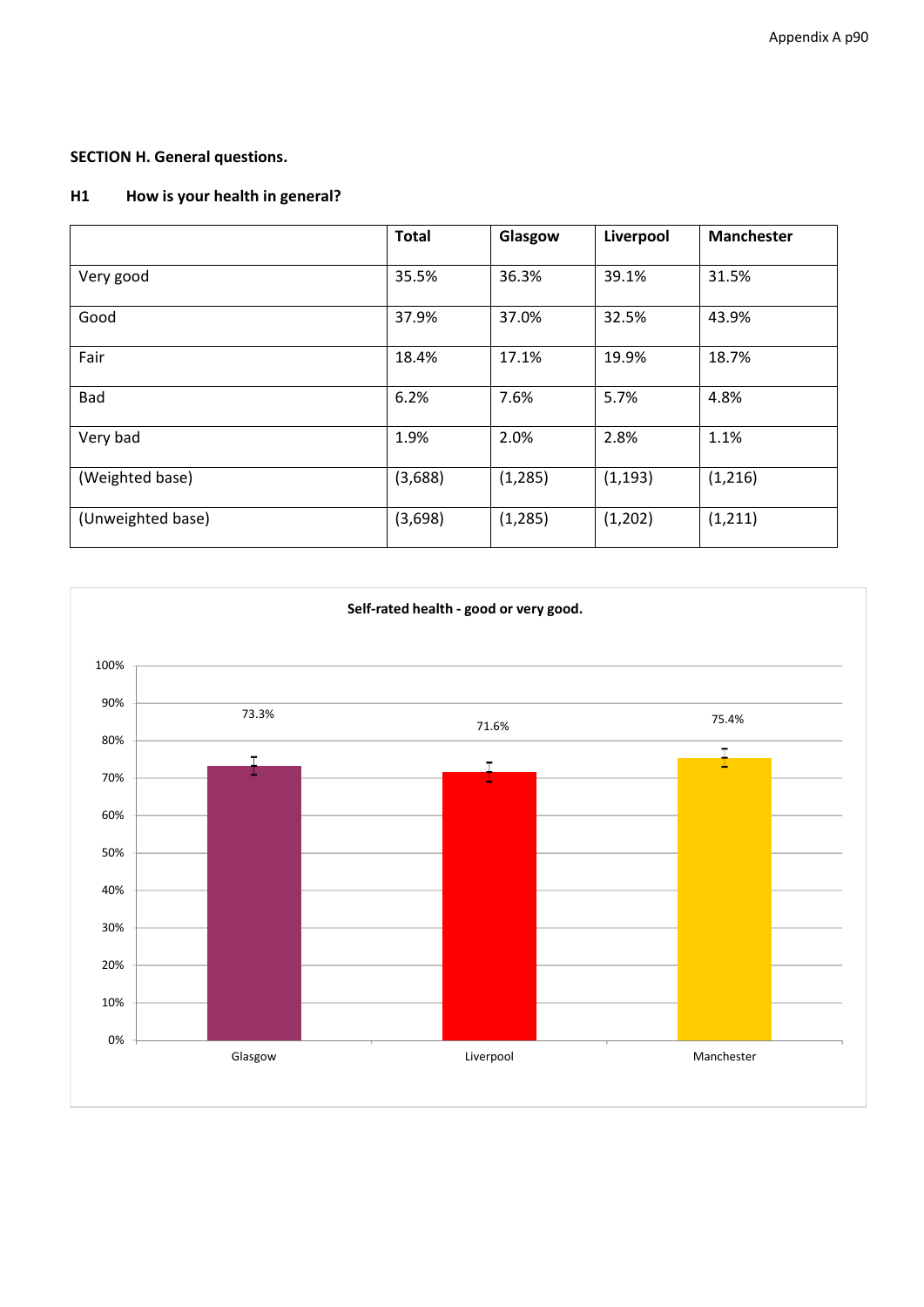| H2 | Please read the statements below and tick the box beside the statement that describes you best: |
|----|-------------------------------------------------------------------------------------------------|
|----|-------------------------------------------------------------------------------------------------|

|                                                    | <b>Total</b> | Glasgow  | Liverpool | <b>Manchester</b> |
|----------------------------------------------------|--------------|----------|-----------|-------------------|
| I have never smoked                                | 49.2%        | 54.8%    | 40.0%     | 50.7%             |
| I have smoked only once or twice                   | 4.5%         | 3.1%     | 7.4%      | 3.6%              |
| Lused to smoke but Ldon't now                      | 15.5%        | 10.3%    | 22.1%     | 15.9%             |
| I sometimes smoke, but I don't smoke<br>every week | 3.4%         | 3.9%     | 3.6%      | 2.7%              |
| I smoke regularly, once a week or more             | 27.3%        | 27.9%    | 26.9%     | 27.1%             |
| (Weighted base)                                    | (3,688)      | (1, 285) | (1, 193)  | (1,216)           |
| (Unweighted base)                                  | (3,698)      | (1, 285) | (1,202)   | (1, 211)          |

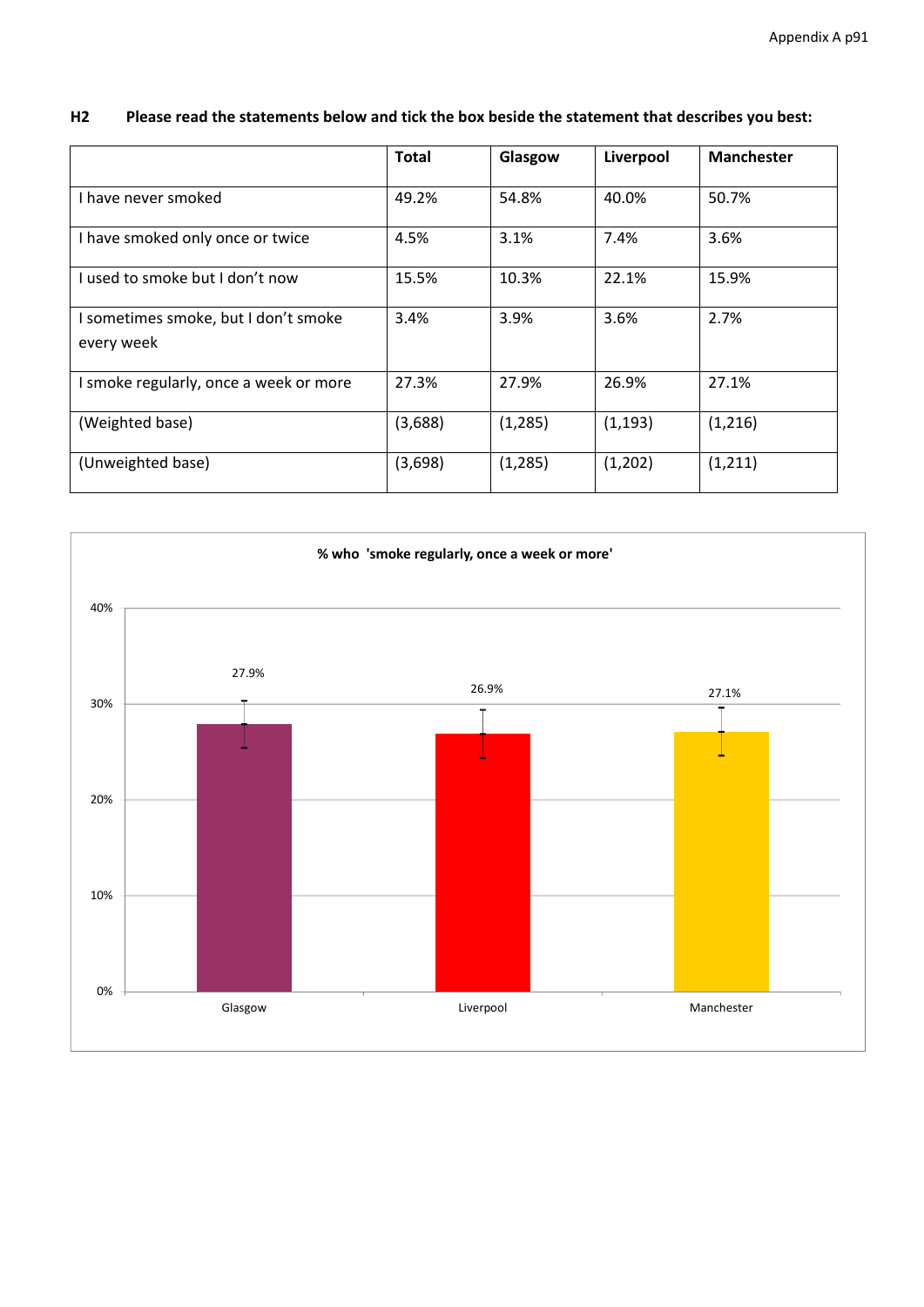## H3 Are your day to day activities limited because of a health problem or disability which has lasted, or is **expected to last, at least 12 months?**

|                        | <b>Total</b> | Glasgow  | Liverpool | <b>Manchester</b> |
|------------------------|--------------|----------|-----------|-------------------|
| Yes - limited a lot    | 8.5%         | 8.0%     | 10.8%     | 7.1%              |
| Yes - limited a little | 12.8%        | 11.7%    | 14.6%     | 12.4%             |
| No.                    | 78.7%        | 80.3%    | 74.6%     | 80.5%             |
| (Weighted base)        | (3,688)      | (1, 285) | (1, 193)  | (1, 216)          |
| (Unweighted base)      | (3,698)      | (1, 285) | (1,202)   | (1, 211)          |

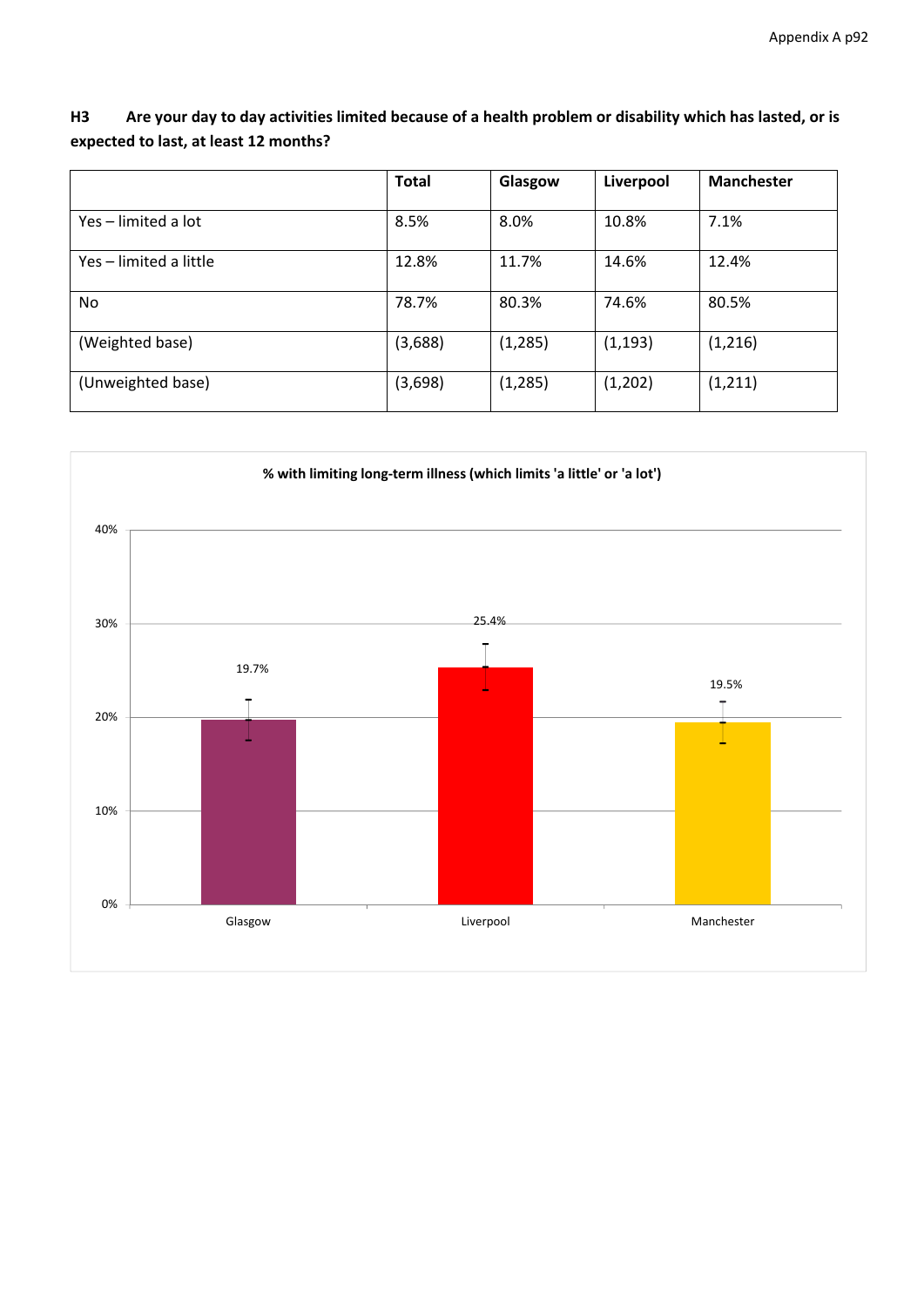## **H4 To what extent would you agree with the following statement: I have high self‐esteem**

(Definition provided for interviewers to use if asked: self-esteem means 'how positively or negatively you feel about *yourself').*

|                            | <b>Total</b> | Glasgow  | Liverpool | <b>Manchester</b> |
|----------------------------|--------------|----------|-----------|-------------------|
| Strongly disagree          | 2.6%         | 2.9%     | 2.7%      | 2.2%              |
| <b>Disagree</b>            | 10.2%        | 8.2%     | 11.0%     | 12.0%             |
| Neither agree nor disagree | 25.6%        | 21.7%    | 23.1%     | 32.4%             |
| Agree                      | 45.4%        | 45.9%    | 46.8%     | 43.7%             |
| Strongly agree             | 16.1%        | 21.3%    | 16.4%     | 9.7%              |
| (Weighted base)            | (3,688)      | (1, 285) | (1, 193)  | (1,216)           |
| (Unweighted base)          | (3,698)      | (1, 285) | (1,202)   | (1, 211)          |

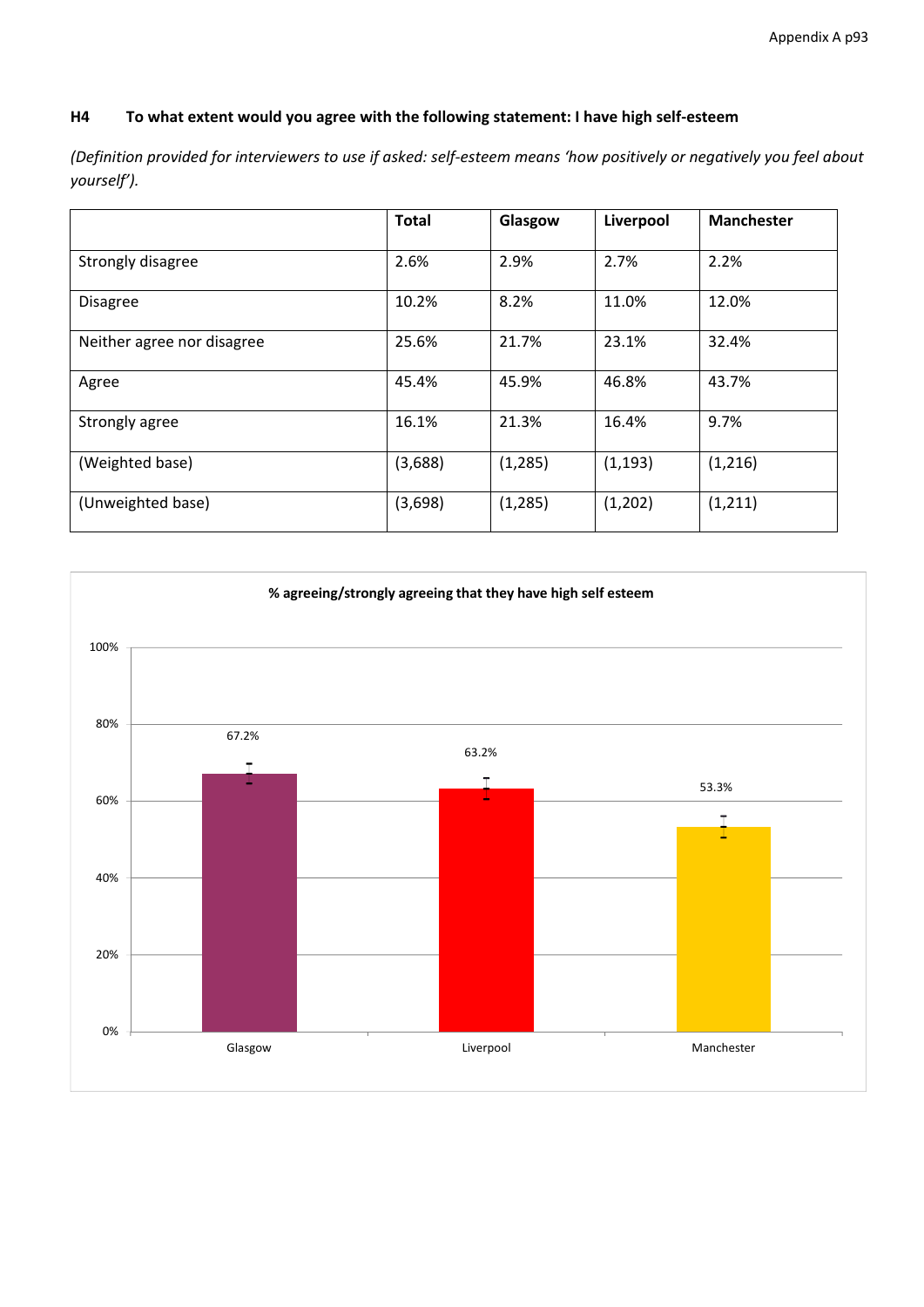H5 Thinking back, how would you rate your childhood on a scale of 1 to 5, where 1 is very unhappy and 5 is **very happy? By 'childhood', we mean the time from birth to age 15.**

|                           | <b>Total</b> | Glasgow  | Liverpool | <b>Manchester</b> |
|---------------------------|--------------|----------|-----------|-------------------|
| Very unhappy              | 2.8%         | 2.4%     | 5.4%      | 1.1%              |
| Fairly unhappy            | 4.8%         | 4.6%     | 5.0%      | 5.0%              |
| Neither unhappy nor happy | 9.2%         | 9.0%     | 5.1%      | 12.9%             |
| Fairly happy              | 25.1%        | 20.6%    | 20.2%     | 34.9%             |
| Very happy                | 58.1%        | 63.4%    | 64.2%     | 46.2%             |
| (Weighted base)           | (3,684)      | (1, 282) | (1, 193)  | (1, 216)          |
| (Unweighted base)         | (3,697)      | (1, 285) | (1,202)   | (1, 211)          |

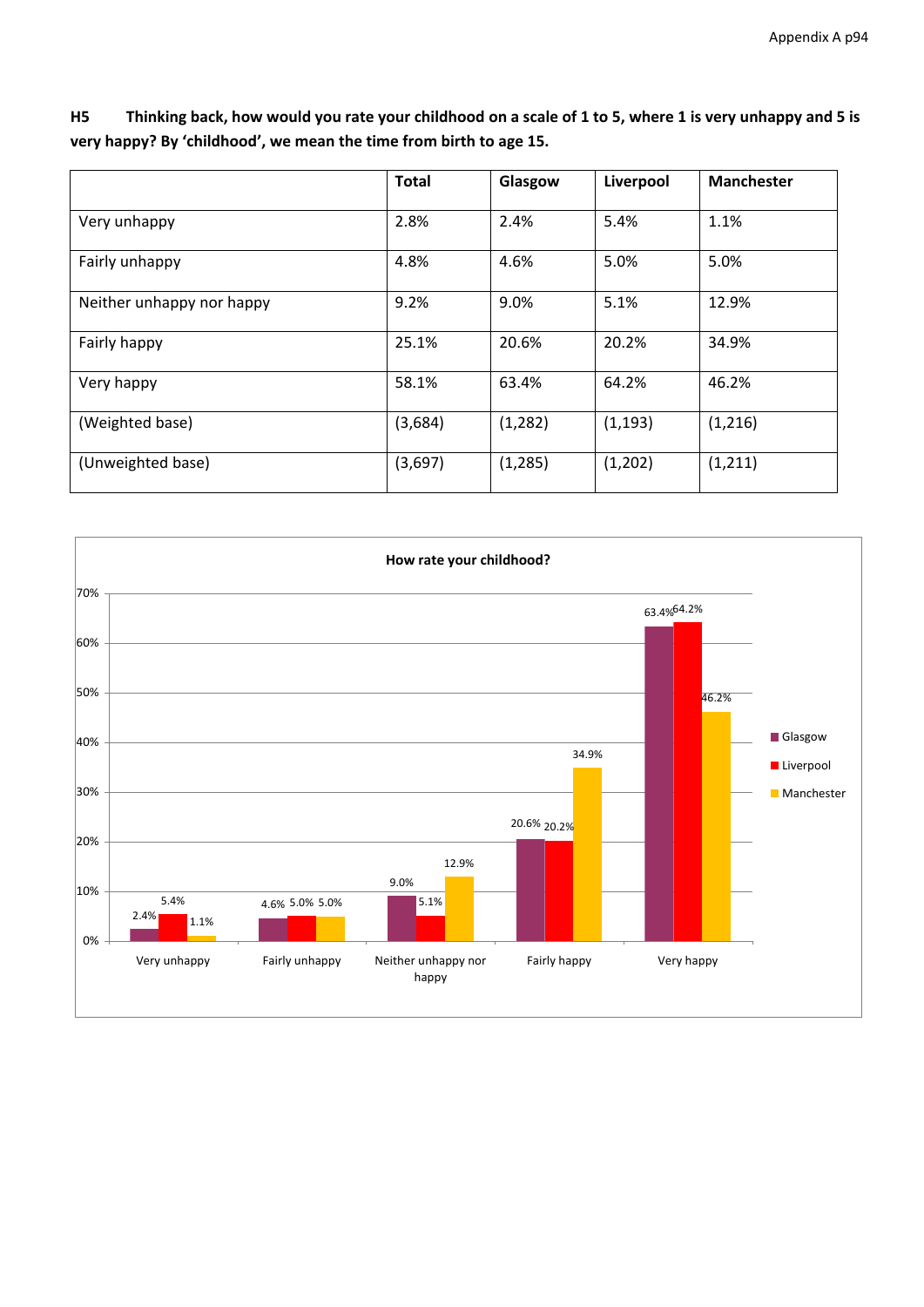H6 How would you rate your childhood relationship with your parent(s) or guardian on a scale from 1 to 5? **Please tick which best expresses your feeling, where 1 is very bad and 5 is very good.**

|                      | <b>Total</b> | Glasgow  | Liverpool | <b>Manchester</b> |
|----------------------|--------------|----------|-----------|-------------------|
| Very bad             | 1.2%         | 1.1%     | 1.9%      | 0.8%              |
| Fairly bad           | 3.3%         | 3.5%     | 2.9%      | 3.5%              |
| Neither bad nor good | 10.4%        | 8.9%     | 5.8%      | 16.2%             |
| Fairly good          | 21.9%        | 18.6%    | 15.3%     | 31.6%             |
| Very good            | 63.1%        | 67.8%    | 74.0%     | 47.9%             |
| (Weighted base)      | (3,684)      | (1, 282) | (1, 193)  | (1,216)           |
| (Unweighted base)    | (3,697)      | (1, 285) | (1,202)   | (1, 211)          |

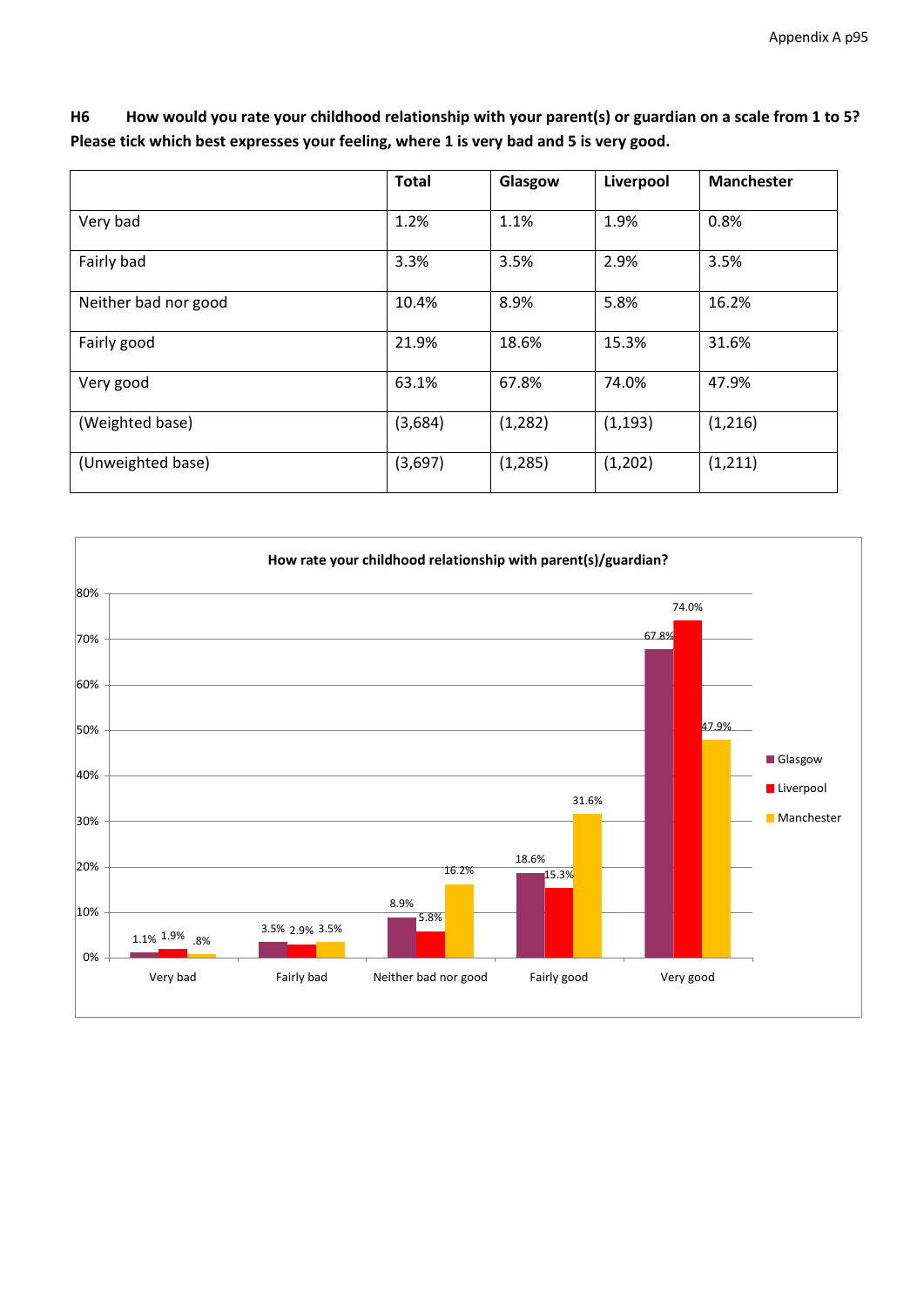## **SECTION I. Demographics.**

### **C1 Are you...**

|                   | <b>Total</b> | Glasgow  | Liverpool | <b>Manchester</b> |
|-------------------|--------------|----------|-----------|-------------------|
| Male              | 48.7%        | 47.9%    | 47.0%     | 51.1%             |
| Female            | 51.3%        | 52.1%    | 53.0%     | 48.9%             |
| (Weighted base)   | (3,694)      | (1, 291) | (1, 193)  | (1, 216)          |
| (Unweighted base) | (3,702)      | (1, 289) | (1,202)   | (1, 211)          |

# **Age/gender breakdown (derived variable)**

|                   | <b>Total</b> | Glasgow  | Liverpool | <b>Manchester</b> |
|-------------------|--------------|----------|-----------|-------------------|
| Male 16-29        | 17.2%        | 14.5%    | 16.9%     | 20.8%             |
| Male 30-44        | 12.8%        | 13.7%    | 9.8%      | 14.4%             |
| Male 45-64        | 12.7%        | 13.5%    | 13.7%     | 10.8%             |
| Male 65+          | 6.4%         | 6.4%     | 7.6%      | 5.3%              |
| Female 16-29      | 16.5%        | 14.1%    | 16.2%     | 19.7%             |
| Female 30-44      | 12.1%        | 13.4%    | 11.0%     | 11.6%             |
| Female 45-64      | 13.3%        | 14.6%    | 15.0%     | 10.4%             |
| Female 65+        | 8.9%         | 9.9%     | 9.7%      | 7.0%              |
| (Weighted base)   | 3,688        | (1, 290) | (1, 193)  | (1, 211)          |
| (Unweighted base) | (3,697)      | (1, 289) | (1,202)   | (1, 207)          |

### **I1 Does your household own or rent this accommodation?**

|                                             | <b>Total</b> | Glasgow | Liverpool | <b>Manchester</b> |
|---------------------------------------------|--------------|---------|-----------|-------------------|
|                                             |              |         |           |                   |
| Owns outright                               | 20.2%        | 18.6%   | 23.4%     | 19.3%             |
| Owns with a mortgage or loan                | 20.9%        | 23.7%   | 23.7%     | 14.8%             |
| Part owns and part rents (shared ownership) | 1.7%         | 2.2%    | 1.1%      | 1.7%              |
| Rents (with or without housing benefit)     | 55.4%        | 54.7%   | 48.0%     | 62.8%             |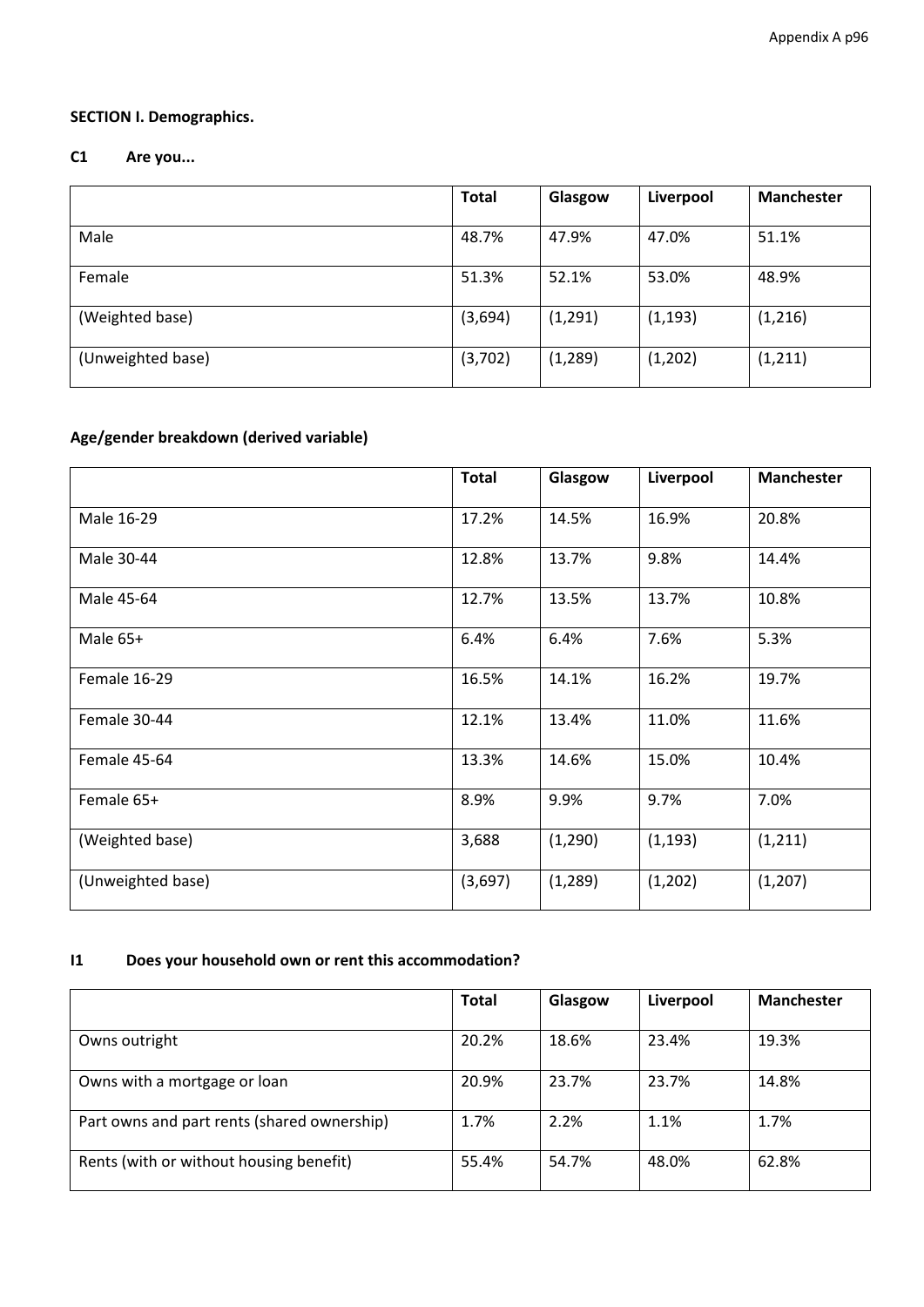| Live here rent-free | 1.8%    | 0.8%     | 3.7%     | 1.4%     |
|---------------------|---------|----------|----------|----------|
| (Weighted base)     | (3,694) | (1, 291) | (1, 193) | (1,216)  |
| (Unweighted base)   | (3,702) | (1, 289) | (1,202)  | (1, 211) |

## **I2 Who is your landlord?**

|                                                | <b>Total</b> | Glasgow | Liverpool | <b>Manchester</b> |
|------------------------------------------------|--------------|---------|-----------|-------------------|
| Council (local authority)                      | 18.3%        | 23.9%   | 5.1%      | 21.8%             |
| Housing association/Registered social landlord | 37.4%        | 43.9%   | 41.5%     | 27.5%             |
| Private landlord or letting agency             | 40.5%        | 30.3%   | 47.2%     | 46.7%             |
| Employer of a household member                 | 0.2%         | 0%      | 0.1%      | 0.5%              |
| Relative or friend of a household member       | 2.7%         | 1.0%    | 5.3%      | 2.7%              |
| Other (please specify)                         | 0.9%         | 0.9%    | 0.8%      | 1.0%              |
| (Weighted base)                                | (2, 177)     | (745)   | (631)     | (800)             |
| (Unweighted base)                              | (2, 225)     | (789)   | (637)     | (799)             |

## **I3 How long have your lived at this address?**

|                                               | <b>Total</b> | Glasgow  | Liverpool | <b>Manchester</b> |
|-----------------------------------------------|--------------|----------|-----------|-------------------|
| Less than 12 months                           | 18.1%        | 14.2%    | 16.7%     | 24.2%             |
| Twelve months or more but less than two years | 10.4%        | 11.2%    | 7.1%      | 12.3%             |
| Two years or more but less than three years   | 7.3%         | 7.2%     | 6.9%      | 7.7%              |
| Three years or more but less than five years  | 9.1%         | 11.6%    | 7.1%      | 7.9%              |
| Five years or more but less than ten years    | 14.6%        | 18.8%    | 12.2%     | 11.6%             |
| Ten years or more but less than 20 years      | 18.9%        | 21.3%    | 18.7%     | 16.2%             |
| Twenty years or longer                        | 21.6%        | 15.7%    | 31.3%     | 20.1%             |
| (Weighted base)                               | (3,691)      | (1,291)  | (1, 193)  | (1, 213)          |
| (Unweighted base)                             | (3,699)      | (1, 289) | (1,202)   | (1,208)           |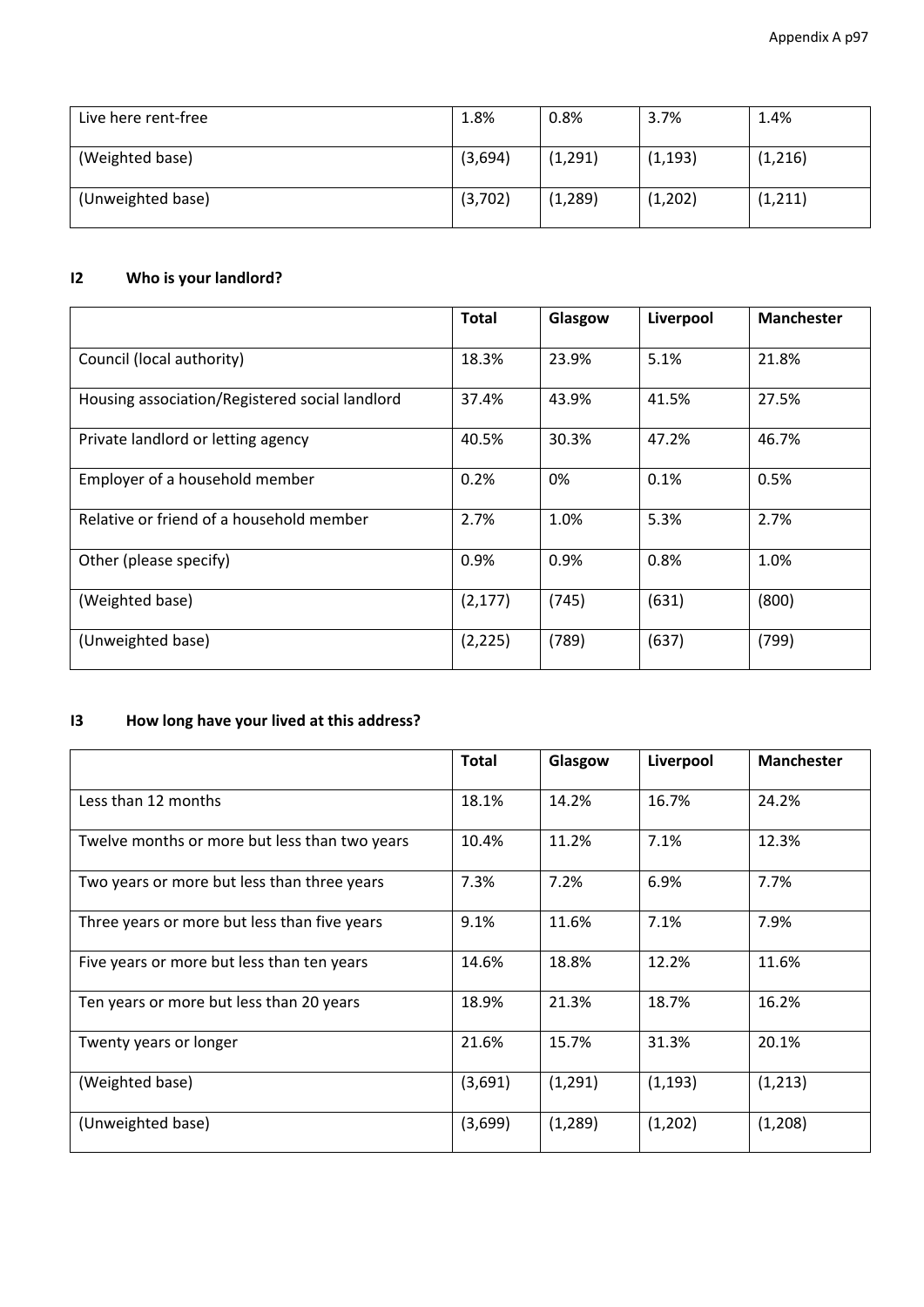# **I4 Which of these qualifications do you have?**

|                                                                                                                             | <b>Total</b> | Glasgow  | Liverpool | <b>Manchester</b> |
|-----------------------------------------------------------------------------------------------------------------------------|--------------|----------|-----------|-------------------|
| O Grade, Standard Grade, O Level, Access 3 Cluster,<br>Intermediate 1 or 2, GCSE, CSE, Senior Certificate or<br>equivalent  | 42.8%        | 42.8%    | 46.6%     | 39.5%             |
| SCE Higher Grade, Higher, Advanced Higher, CSYS, A<br>level, AS Level, Advanced Senior Certificate or<br>equivalent         | 24.0%        | 27.7%    | 22.6%     | 20.7%             |
| GNVQ/GSVQ Foundation or Intermediate, NVQ/SVQ<br>Level 1 or 2, SCOTVEC Module, City and Guilds Craft<br>or equivalent       | 12.6%        | 15.7%    | 12.4%     | 9.1%              |
| GNVQ/GSVQ Advanced, NVQ/SVQ Level 3, ONC,<br>OND, SCOTVEC National Diploma, City and Guilds<br>Advanced Craft or equivalent | 8.9%         | 10.8%    | 10.5%     | 5.2%              |
| HNC, HND, NVQ/SVQ level 4 or equivalent                                                                                     | 7.4%         | 11.3%    | 3.8%      | 5.8%              |
| First Degree, Postgraduate qualifications, Masters,<br>PhD, NVQ/SVQ Level 5 or equivalent                                   | 14.2%        | 12.3%    | 16.9%     | 14.1%             |
| Professional qualifications e.g.: teaching,<br>accountancy                                                                  | 5.8%         | 3.9%     | 5.8%      | 8.0%              |
| Other school qualifications not already mentioned<br>(including foreign qualifications)                                     | 0.9%         | 0.1%     | 1.0%      | 1.6%              |
| Other post-school but pre-Higher Education<br>qualifications not already mentioned (including<br>foreign qualifications)    | 0.5%         | 0.2%     | 0.8%      | 0.6%              |
| Other Higher Education qualifications not already<br>mentioned (including foreign qualifications)                           | 1.0%         | 0.3%     | 1.3%      | 1.6%              |
| No qualifications                                                                                                           | 31.3%        | 31.7%    | 26.2%     | 35.1%             |
| Other vocational/work related qualifications                                                                                | 2.6%         | 3.2%     | 3.8%      | 0.9%              |
| (Weighted base)                                                                                                             | (3,680)      | (1, 285) | (1, 193)  | (1, 208)          |
| (Unweighted base)                                                                                                           | (3,693)      | (1, 287) | (1,202)   | (1, 206)          |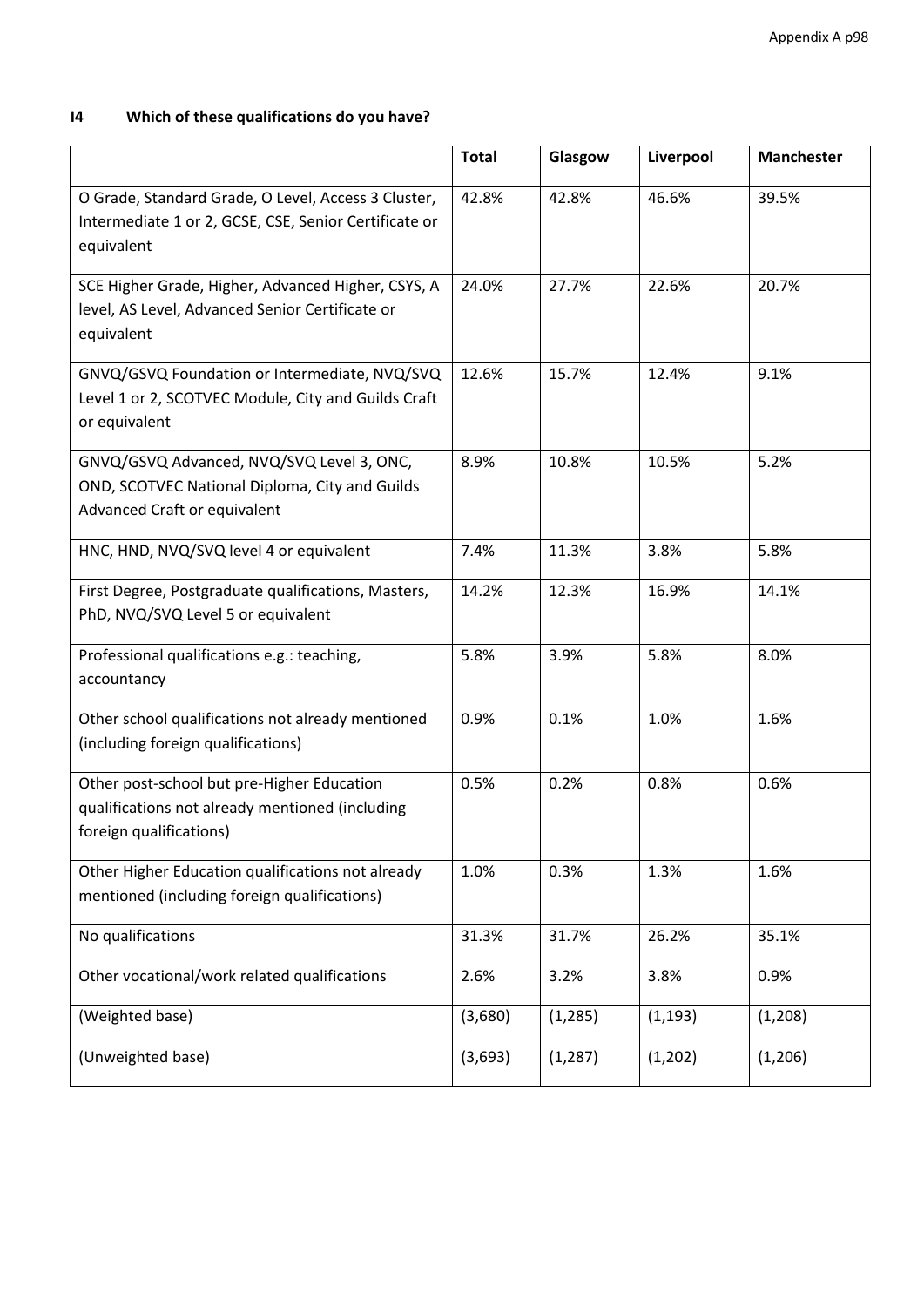

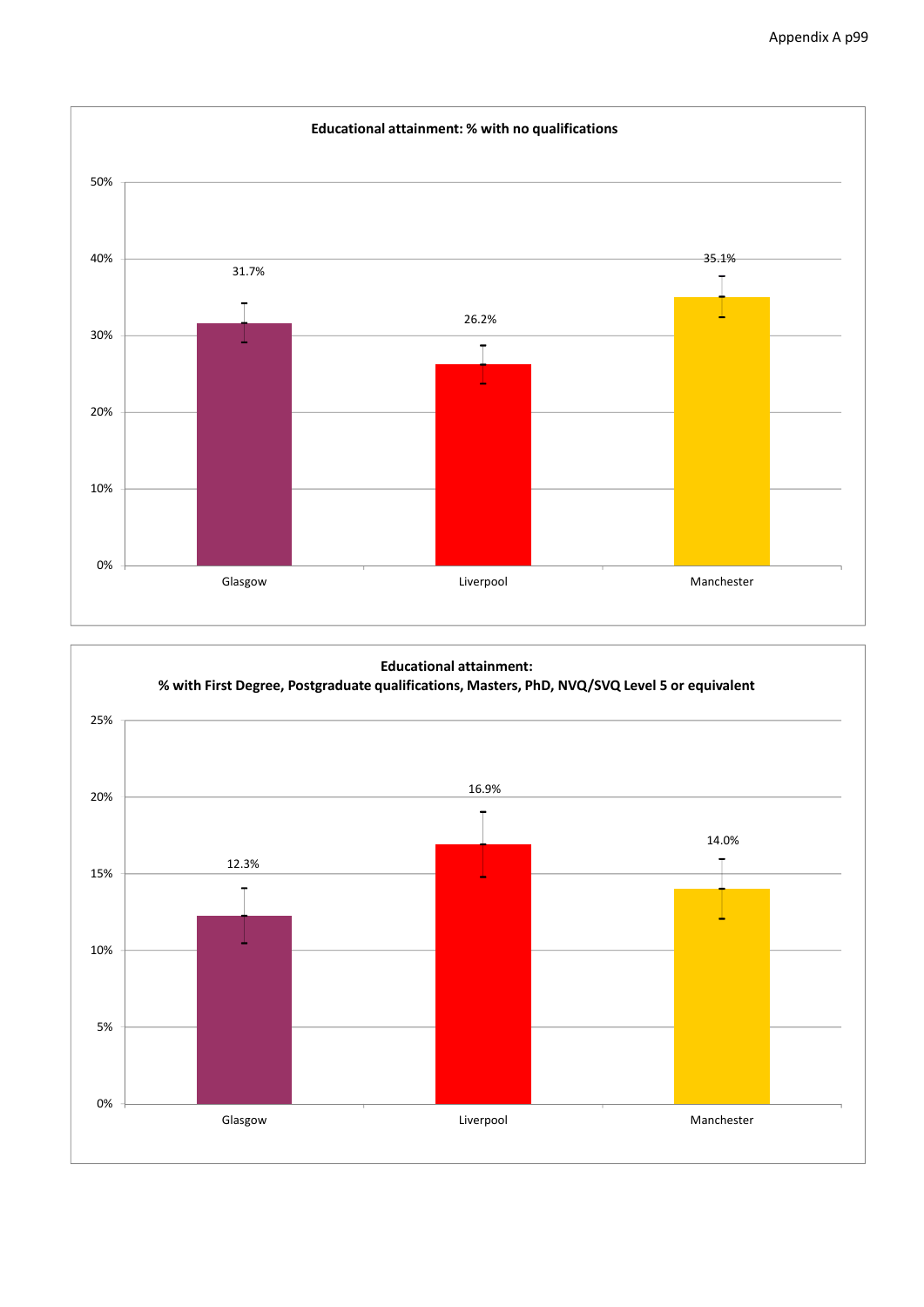I5 I'd like to ask about the main wage earner in the household. If there is no wage earner, this could be the person who draws a pension or simply brings in most of the household's income. Are you the main wage earner **in the household?**

|                   | <b>Total</b> | Glasgow  | Liverpool | <b>Manchester</b> |
|-------------------|--------------|----------|-----------|-------------------|
|                   |              |          |           |                   |
| Yes               | 69.4%        | 72.1%    | 65.4%     | 69.8%             |
| No.               | 30.6%        | 27.9%    | 34.6%     | 30.2%             |
| (Weighted base)   | (3,694)      | (1, 291) | (1, 193)  | (1,216)           |
| (Unweighted base) | (3,702)      | (1, 285) | (1, 202)  | (1, 211)          |

#### **I6 Which one of these best describes the main wage earner in your household?**

|                                             | <b>Total</b> | Glasgow | Liverpool | <b>Manchester</b> |
|---------------------------------------------|--------------|---------|-----------|-------------------|
| Employed full-time                          | 57.3%        | 53.9%   | 58.3%     | 60.0%             |
| Employed part-time                          | 4.8%         | 5.2%    | 5.2%      | 3.9%              |
| Unemployed and seeking work                 | 8.9%         | 8.1%    | 7.9%      | 10.9%             |
| Unable to work due to illness or disability | 3.9%         | 5.3%    | 1.6%      | 4.8%              |
| Retired                                     | 15.1%        | 16.2%   | 19.4%     | 9.3%              |
| Looking after home/family                   | 4.7%         | 2.6%    | 4.0%      | 7.9%              |
| In full-time education/training             | 4.2%         | 7.3%    | 1.9%      | 3.3%              |
| In part-time education/training             | 1.1%         | 1.5%    | 1.7%      | 0%                |
| Other                                       | 0%           | 0%      | 0%        | 0%                |
| (Weighted base)                             | (1, 147)     | (360)   | (434)     | (366)             |
| (Unweighted base)                           | (886)        | (275)   | (343)     | (268)             |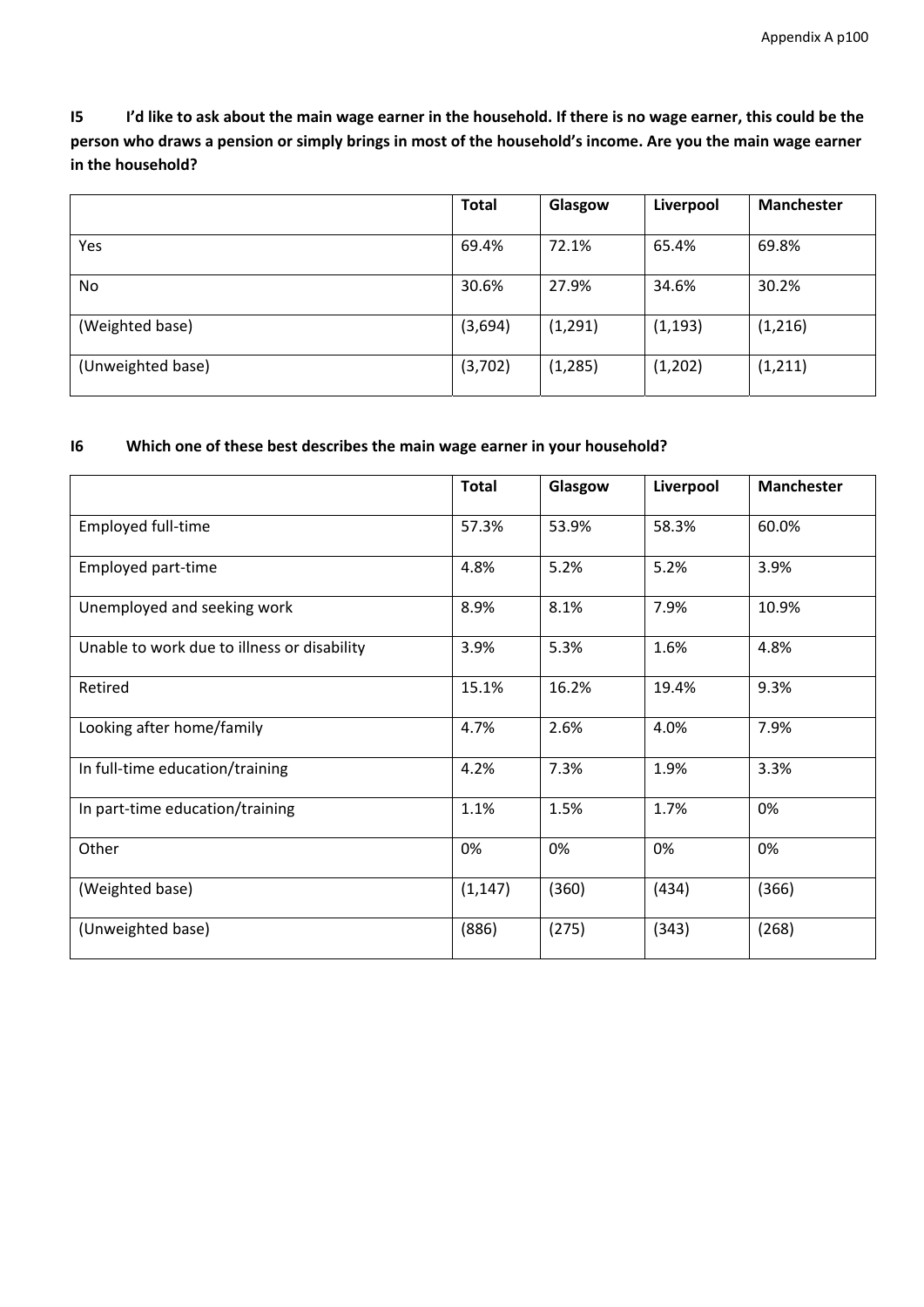# **I9 Which one of these describes you best?**

|                                             | <b>Total</b> | Glasgow  | Liverpool | <b>Manchester</b> |
|---------------------------------------------|--------------|----------|-----------|-------------------|
| <b>Employed full-time</b>                   | 31.6%        | 36.8%    | 28.5%     | 27.8%             |
| Employed part-time                          | 7.5%         | 6.5%     | 9.4%      | 7.1%              |
| Unemployed and seeking work                 | 12.2%        | 12.2%    | 9.0%      | 15.2%             |
| Unable to work due to illness or disability | 6.7%         | 7.1%     | 7.2%      | 5.6%              |
| Retired                                     | 18.9%        | 19.4%    | 22.1%     | 15.4%             |
| Looking after home/family                   | 9.5%         | 8.0%     | 9.5%      | 11.2%             |
| In full-time education/training             | 13.0%        | 9.2%     | 13.5%     | 17.2%             |
| In part-time education/training             | 0.7%         | 0.8%     | 0.7%      | 0.4%              |
| (Weighted base)                             | (3,671)      | (1, 291) | (1, 193)  | (1, 192)          |
| (Unweighted base)                           | (3,682)      | (1, 289) | (1,202)   | (1, 191)          |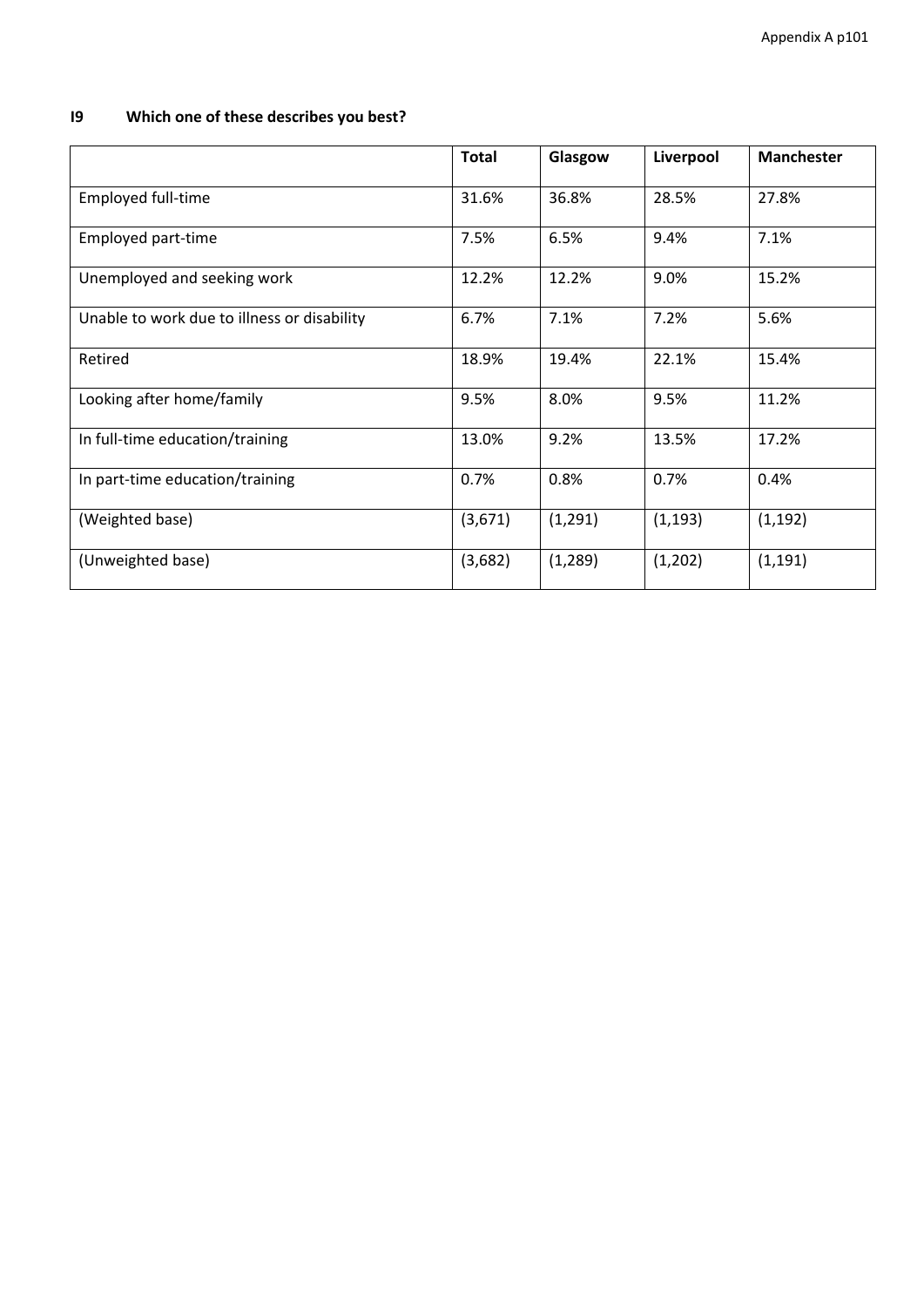|                   | <b>Total</b> | Glasgow  | Liverpool | <b>Manchester</b> |
|-------------------|--------------|----------|-----------|-------------------|
| Α                 | 1.7%         | 1.3%     | 2.5%      | 1.3%              |
| B                 | 11.5%        | 10.4%    | 9.6%      | 14.5%             |
| C1                | 29.1%        | 28.6%    | 32.7%     | 26.1%             |
| C <sub>2</sub>    | 20.4%        | 21.9%    | 21.0%     | 18.2%             |
| D                 | 19.2%        | 20.8%    | 22.6%     | 14.2%             |
| E                 | 18.1%        | 17.0%    | 11.7%     | 25.7%             |
| (Weighted base)   | (3,518)      | (1, 240) | (1, 138)  | (1, 140)          |
| (Unweighted base) | (3,488)      | (1, 226) | (1, 152)  | (1, 110)          |

**Approximate social grade (created variable).** This variable was created from responses to I7, I8, I10 and I11 using the Market Research Society Occupation Groupings: A Job Dictionary, 6th Edition.

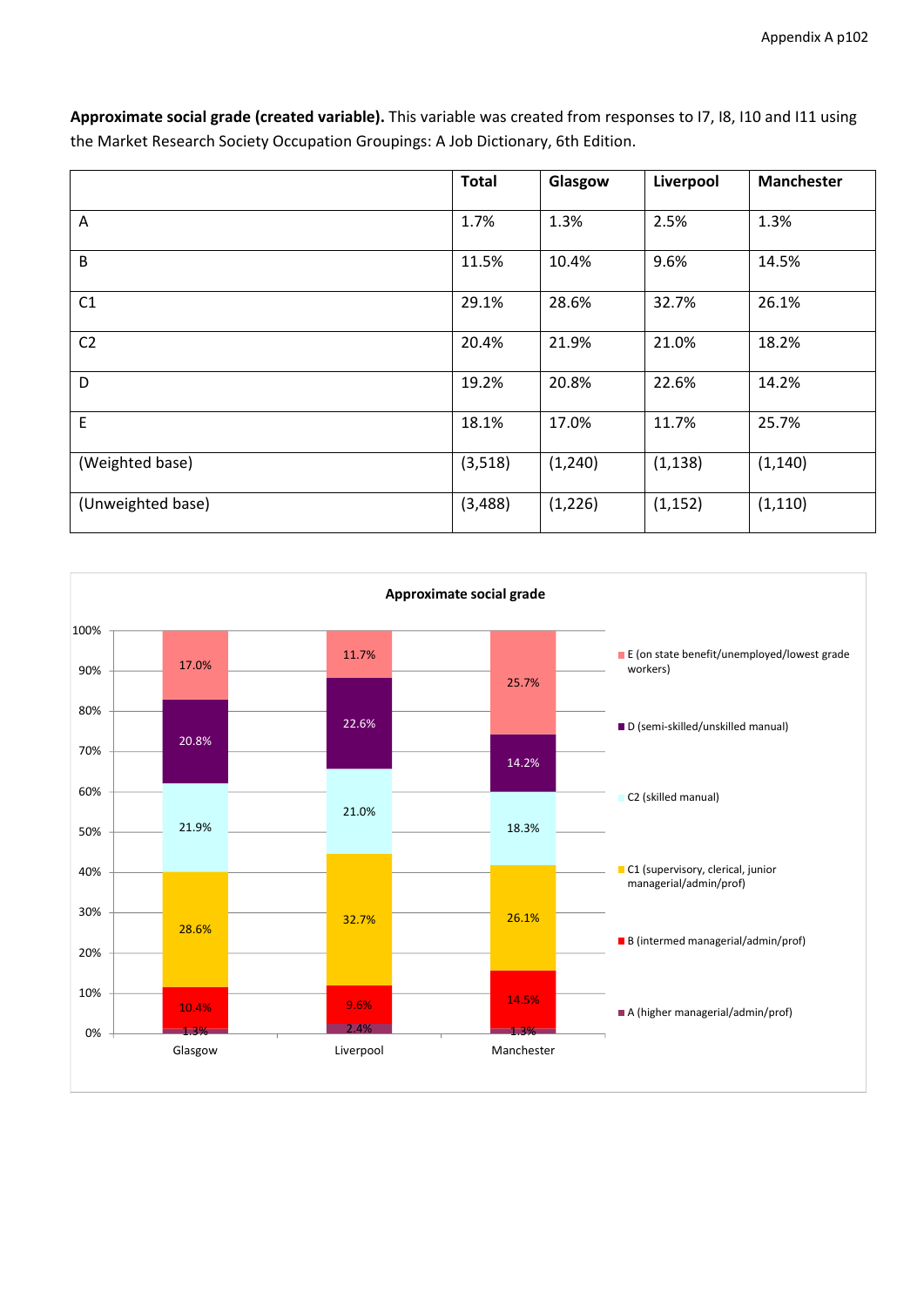### **I12 What is your legal marital or same‐sex civil partnership status[2](#page-102-0) ?**

|                                                                    | <b>Total</b> | Glasgow  | Liverpool | <b>Manchester</b> |
|--------------------------------------------------------------------|--------------|----------|-----------|-------------------|
| Never married and never registered a same-sex civil<br>partnership | 45.2%        | 43.2%    | 44.3%     | 48.3%             |
| Married                                                            | 38.2%        | 38.3%    | 39.3%     | 37.0%             |
| Separated, but still legally married                               | 2.5%         | 3.2%     | 1.9%      | 2.0%              |
| Divorced                                                           | 6.6%         | 6.6%     | 7.4%      | 6.0%              |
| Widowed                                                            | 7.4%         | 8.5%     | 6.9%      | 6.4%              |
| In a registered same-sex civil partnership                         | 0.1%         | 0%       | 0.1%      | 0.1%              |
| Separated, but still legally in a same-sex civil<br>partnership    | 0.1%         | 0.1%     | 0%        | 0.1%              |
| (Weighted base)                                                    | (3,694)      | (1, 291) | (1, 193)  | (1,216)           |
| (Unweighted base)                                                  | (3,702)      | (1, 289) | (1,202)   | (1, 211)          |



<span id="page-102-0"></span> $^2$  0% recorded for: Formerly in a same-sex civil partnership which is now legally dissolved; and Surviving partner from a same*sex civil partnership.*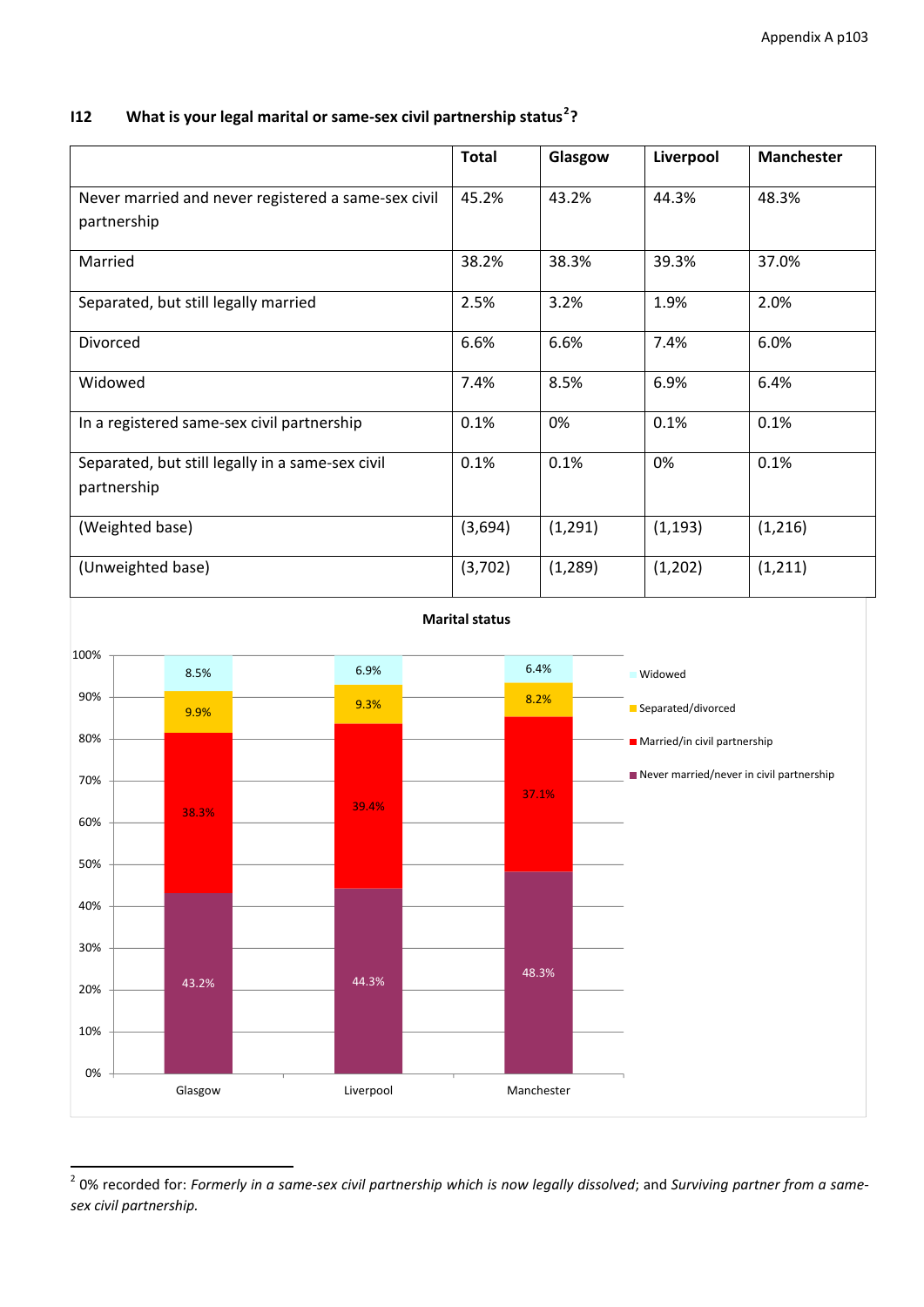# **I13 What is your ethnic group?**

|                                                                          | <b>Total</b> | Glasgow | Liverpool | <b>Manchester</b> |
|--------------------------------------------------------------------------|--------------|---------|-----------|-------------------|
| White                                                                    |              |         |           |                   |
| Scottish                                                                 | 32.7%        | 82.6%   | 0.4%      | 1.2%              |
| English                                                                  | 40.6%        | 3.6%    | 78.3%     | 51.6%             |
| Welsh                                                                    | 0.4%         | 0.3%    | 0.8%      | 0.3%              |
| Northern Irish                                                           | 0.4%         | 0.4%    | 0.4%      | 0.3%              |
| <b>British</b>                                                           | 8.1%         | 0.6%    | 12.9%     | 12.8%             |
| Irish                                                                    | 1.2%         | 0.6%    | 1.1%      | 2.0%              |
| Gypsy/Traveller                                                          | 0%           | 0%      | 0%        | 0.1%              |
| Polish                                                                   | 1.5%         | 1.9%    | 0.3%      | 2.2%              |
| Other white ethnic group (write in)                                      | 1.2%         | 1.8%    | 1.0%      | 0.7%              |
| Mixed                                                                    |              |         |           |                   |
| White and Black Caribbean                                                | 0.5%         | 0%      | 0.5%      | 1.2%              |
| White and Black African                                                  | 0.3%         | 0.1%    | 0.1%      | 0.5%              |
| White and Asian                                                          | 0.4%         | 0.1%    | 0.3%      | 0.7%              |
| Any other mixed or multiple ethnic groups (write in)                     | 0.3%         | 0.4%    | 0.2%      | 0.4%              |
| Asian, Asian Scottish, Asian English, Asian Welsh or other Asian British |              |         |           |                   |
| Indian                                                                   | 1.3%         | 1.2%    | 0.5%      | 2.1%              |
| Pakistani                                                                | 5.9%         | 3.1%    | 0.7%      | 13.9%             |
| Bangladeshi                                                              | 0.7%         | 0%      | 0.2%      | 1.8%              |
| Chinese                                                                  | 1.1%         | 1.2%    | 0.7%      | 1.2%              |
| Any other Asian background (write in)                                    | 0.4%         | 0.4%    | 0.3%      | 0.4%              |
| Black, Black Scottish, Black English, Black Welsh or other Black British |              |         |           |                   |
| African                                                                  | 1.2%         | 0.7%    | 0.5%      | 2.6%              |
| Caribbean                                                                | 0.6%         | 0.1%    | 0.2%      | 1.7%              |
| <b>Black</b>                                                             | 0.2%         | 0%      | 0.2%      | 0.4%              |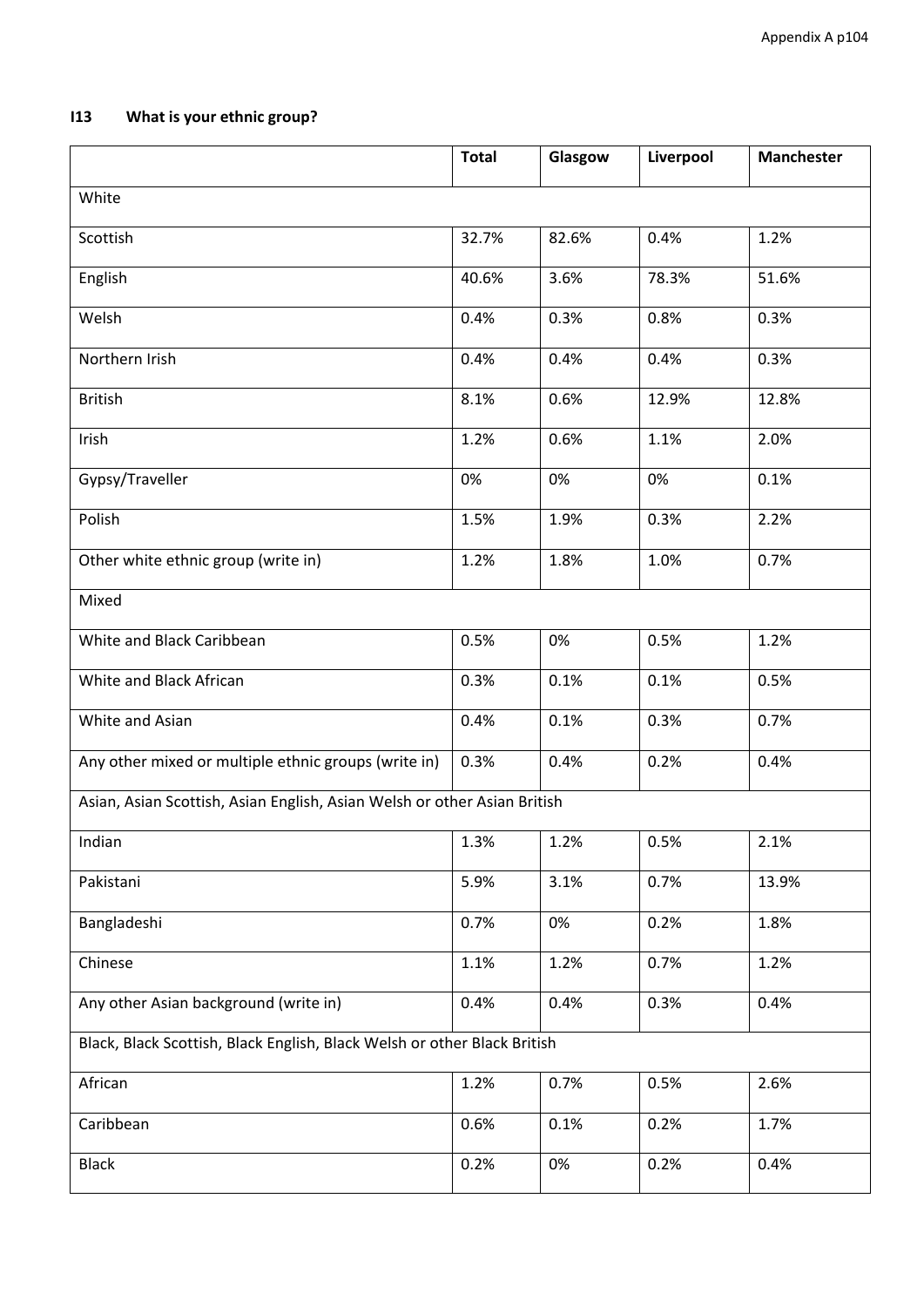| Any other Black/African/Caribbean background | 0.4%    | 0.5%     | 0%       | 0.6%     |
|----------------------------------------------|---------|----------|----------|----------|
| (write in)                                   |         |          |          |          |
|                                              |         |          |          |          |
| Other ethnic group                           |         |          |          |          |
|                                              |         |          |          |          |
| Arab                                         | 0.4%    | 0.3%     | 0.4%     | 0.4%     |
| Any other ethnic group (write in)            | 0.3%    | 0%       | 0%       | 0.9%     |
|                                              |         |          |          |          |
| Refused (spontaneous)                        | 0.1%    | 0%       | 0.1%     | 0.1%     |
|                                              |         |          |          |          |
| (Weighted base)                              | (3,694) | (1, 291) | (1, 193) | (1, 216) |
|                                              |         |          |          |          |
| (Unweighted base)                            | (3,701) | (1, 289) | (1,201)  | (1, 211) |
|                                              |         |          |          |          |

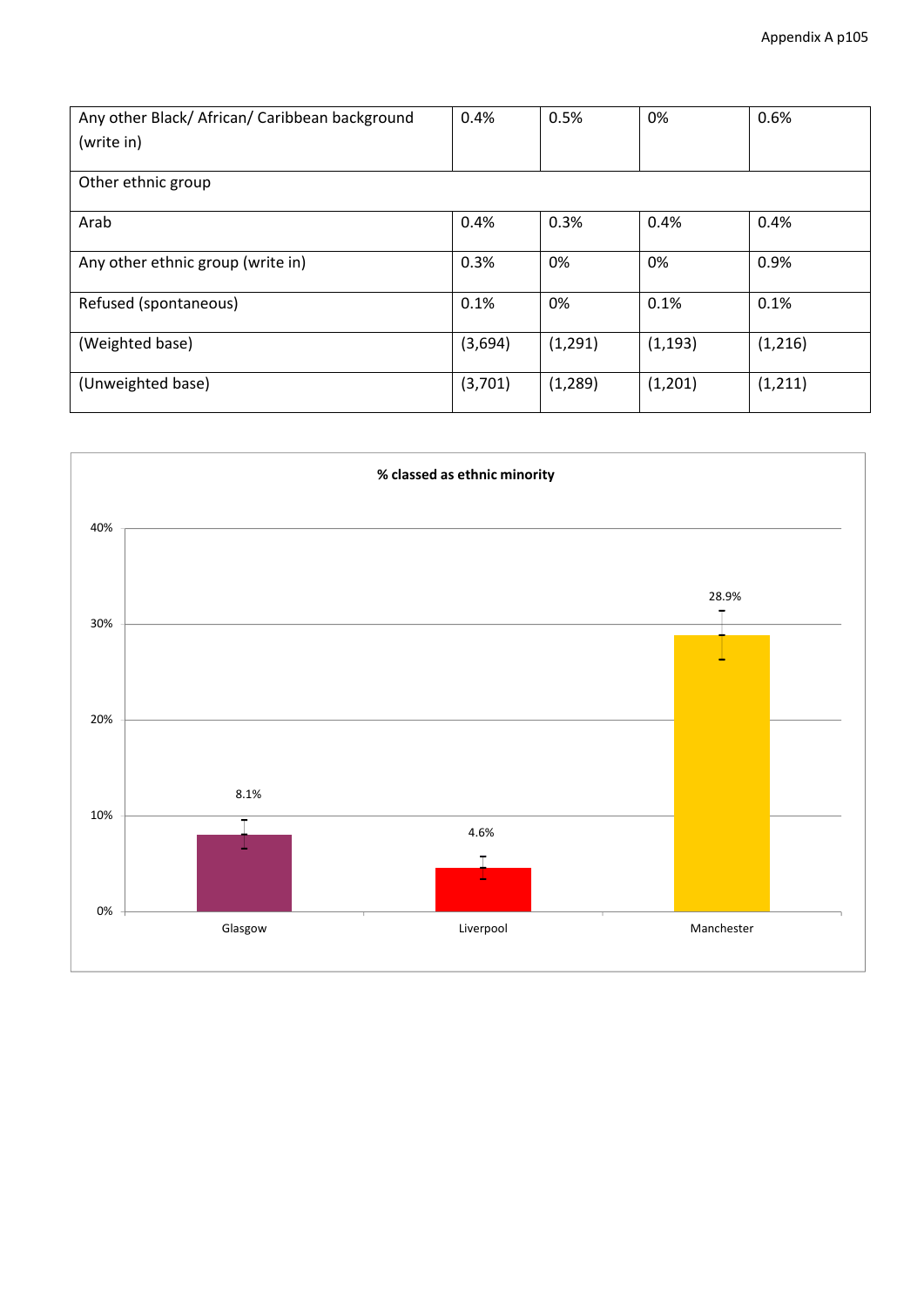| What religion, religious denomination or body do you belong to?<br>114 |  |
|------------------------------------------------------------------------|--|
|------------------------------------------------------------------------|--|

|                    | <b>Total</b> | Glasgow  | Liverpool | <b>Manchester</b> |
|--------------------|--------------|----------|-----------|-------------------|
| None               | 36.8%        | 46.5%    | 27.6%     | 33.4%             |
| Church of Scotland | 10.7%        | 24.1%    | 0.9%      | 3.2%              |
| Church of England  | 19.3%        | 1.5%     | 34.3%     | 27.6%             |
| Roman Catholic     | 19.0%        | 17.6%    | 29.4%     | 11.5%             |
| Other Christian    | 3.1%         | 3.2%     | 3.2%      | 3.0%              |
| Muslim             | 8.6%         | 4.7%     | 1.7%      | 19.5%             |
| <b>Buddhist</b>    | 0.2%         | 0.1%     | 0.3%      | 0.3%              |
| Sikh               | 0.2%         | 0.3%     | 0%        | 0.1%              |
| Jewish             | 0.4%         | 0%       | 0.9%      | 0.4%              |
| Hindu              | 0.5%         | 0.6%     | 0%        | 0.7%              |
| Pagan              | 0.1%         | 0.1%     | 0.4%      | 0%                |
| Another religion   | 1.0%         | 1.4%     | 1.4%      | 0.3%              |
| (Weighted base)    | (3,692)      | (1, 291) | (1, 193)  | (1, 213)          |
| (Unweighted base)  | (3,700)      | (1, 289) | (1, 202)  | (1, 209)          |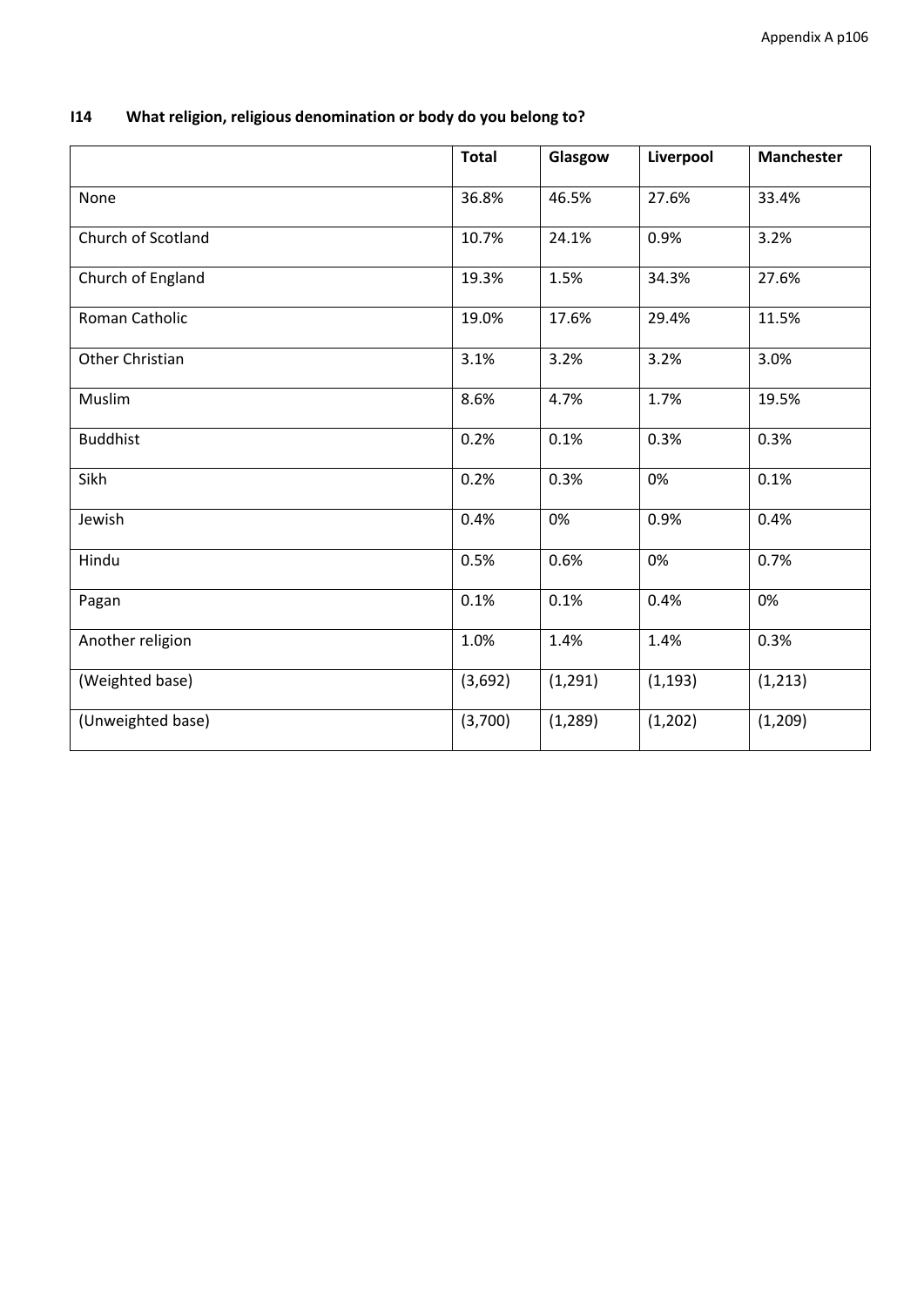

## **I15 How many people live in this household including yourself?**

|                   | <b>Total</b> | Glasgow  | Liverpool | <b>Manchester</b> |
|-------------------|--------------|----------|-----------|-------------------|
| $\mathbf{1}$      | 18.4%        | 21.9%    | 16.0%     | 16.1%             |
| $\overline{2}$    | 30.5%        | 34.0%    | 31.8%     | 25.2%             |
| 3                 | 20.7%        | 19.1%    | 19.9%     | 23.4%             |
| $\overline{4}$    | 17.8%        | 15.8%    | 19.6%     | 18.6%             |
| 5                 | 6.8%         | 4.9%     | 9.1%      | 7.2%              |
| 6                 | 3.8%         | 3.6%     | 2.8%      | 4.8%              |
| $\overline{7}$    | 1.3%         | 0.6%     | 0.2%      | 3.1%              |
| 8                 | 0.7%         | 0.1%     | 0.7%      | 1.6%              |
| (Weighted base)   | (3,693)      | (1, 291) | (1, 193)  | (1, 214)          |
| (Unweighted base) | (3,701)      | (1, 289) | (1, 202)  | (1, 210)          |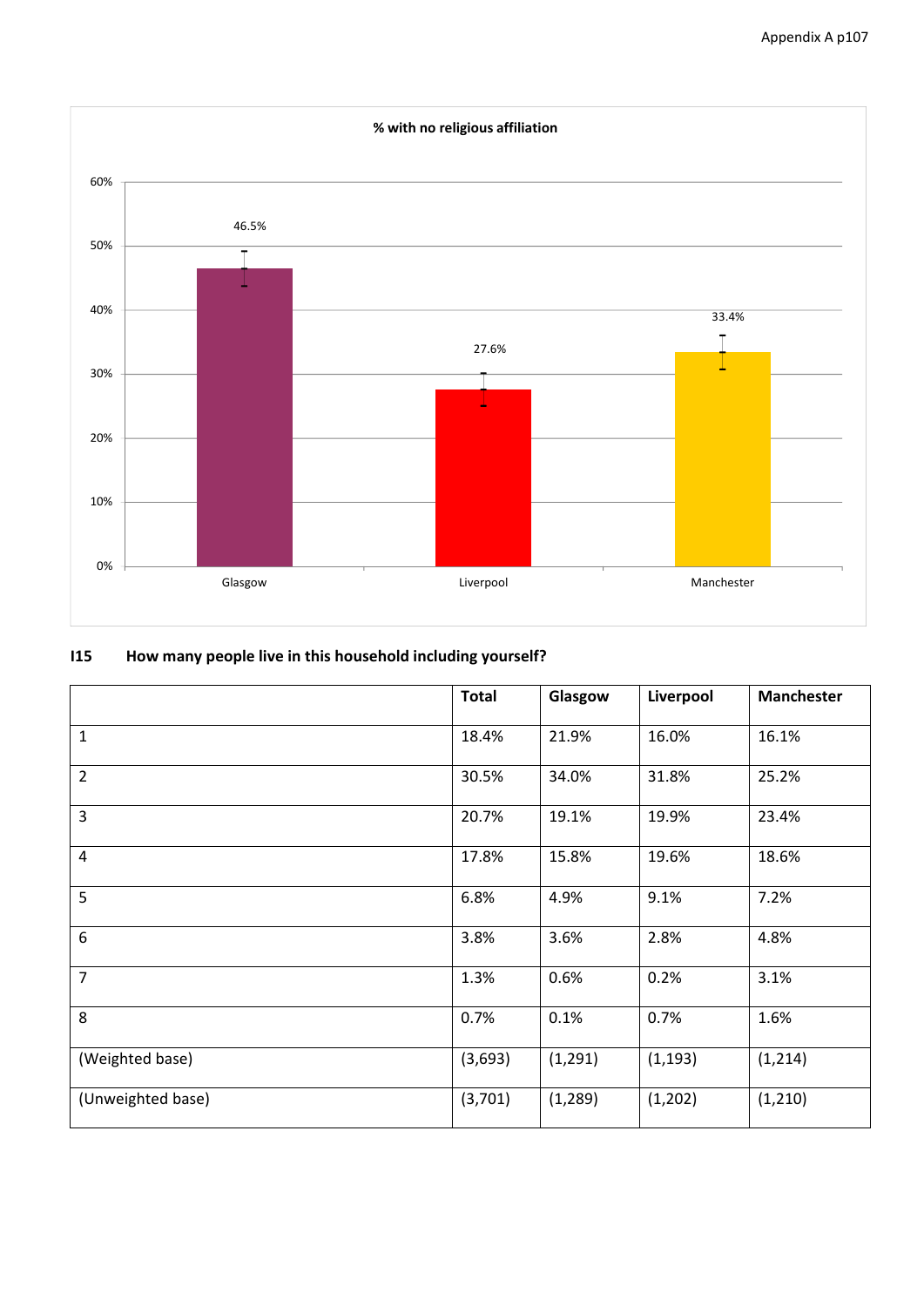I17 It is important for us to be able to understand how health is affected by what people earn. Looking at the SHOWCARD please can you tell me the letter which best corresponds to your household's total income from all sources over the last 12 months? By total income I mean all income added together before deductions for **income tax, National Insurance and so on.**

|                              | <b>Total</b> | Glasgow  | Liverpool | <b>Manchester</b> |
|------------------------------|--------------|----------|-----------|-------------------|
| Less than £5,200             | 5.9%         | 3.7%     | 7.6%      | 7.2%              |
| £5,200 to £10,399            | 12.0%        | 12.2%    | 10.9%     | 12.6%             |
| £10,400 to £15,599           | 11.8%        | 11.3%    | 11.7%     | 12.3%             |
| £15,600 to £25,999           | 9.7%         | 8.9%     | 9.3%      | 10.9%             |
| £26,000 to £36,399           | 7.4%         | 7.7%     | 7.3%      | 7.3%              |
| £36,400 to £49,399           | 5.0%         | 5.7%     | 3.4%      | 5.6%              |
| £49,400 to £62,399           | 2.2%         | 2.3%     | 3.7%      | 0.7%              |
| £62,400 to £77,999           | 1.3%         | 0.8%     | 1.7%      | 1.6%              |
| £78,000 or more              | 0.9%         | 0.5%     | 0.9%      | 1.2%              |
| <b>Refused (spontaneous)</b> | 43.9%        | 46.9%    | 43.6%     | 40.5%             |
| (Weighted base)              | (3,694)      | (1, 291) | (1, 193)  | (1,216)           |
| (Unweighted base)            | (3,702)      | (1, 289) | (1,202)   | (1, 211)          |